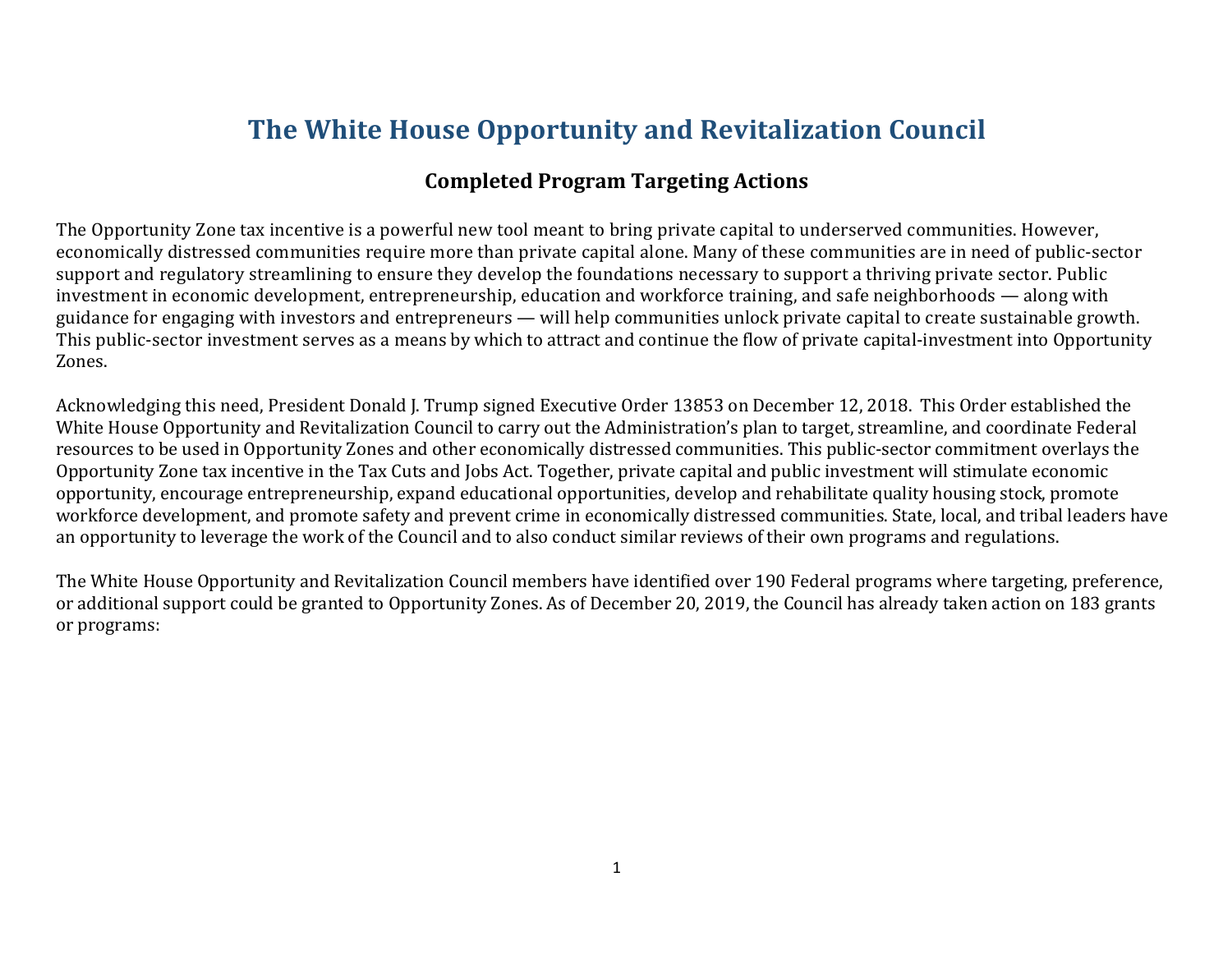| <b>PROGRAM:</b>                                                                                | <b>DESCRIPTION:</b>                                                                                                                                                                                                                                                                                                                                                                                                                                                                                                                                                                                                                                                                                                                                                                | <b>ACTION COMPLETED:</b>                                                                                                                                                                                                                                  | <b>GRANT/PROGRAM</b><br><b>INFO:</b>                                                                                                                                                                                                                                                                                                  | <b>CATEGORY:</b>        |
|------------------------------------------------------------------------------------------------|------------------------------------------------------------------------------------------------------------------------------------------------------------------------------------------------------------------------------------------------------------------------------------------------------------------------------------------------------------------------------------------------------------------------------------------------------------------------------------------------------------------------------------------------------------------------------------------------------------------------------------------------------------------------------------------------------------------------------------------------------------------------------------|-----------------------------------------------------------------------------------------------------------------------------------------------------------------------------------------------------------------------------------------------------------|---------------------------------------------------------------------------------------------------------------------------------------------------------------------------------------------------------------------------------------------------------------------------------------------------------------------------------------|-------------------------|
|                                                                                                |                                                                                                                                                                                                                                                                                                                                                                                                                                                                                                                                                                                                                                                                                                                                                                                    | <b>Department of Agriculture</b>                                                                                                                                                                                                                          |                                                                                                                                                                                                                                                                                                                                       |                         |
| <b>Disaster Relief</b><br>Act 2019 Grant<br><b>Funds for</b><br>Community<br><b>Facilities</b> | As part of the Additional Supplemental<br>Appropriations for Disaster Relief Act,<br>2019, the Rural Housing Service's<br><b>Community Facilities Program (CF)</b><br>received supplemental grant funding<br>available for necessary expenses<br>related to the consequences of<br>Hurricanes Michael and Florence and<br>wildfires occurring in calendar year<br>2018, tornadoes and floods occurring<br>in calendar year 2019, and other<br>natural disasters, to remain available<br>until expended. The authority for the<br>Agency to administer the Community<br>Facilities Grant Program is provided in<br>the Consolidated Farm and Rural<br>Development Act (CONAct). The grant<br>funds will be administered in<br>accordance with this notice of funds<br>availability. | To leverage investments in<br>rural property, the Agency<br>also encourages projects<br>located in rural Opportunity<br>Zones where projects should<br>provide measurable results<br>in helping communities build<br>robust and sustainable<br>economies. | Applications will be<br>submitted to a<br>processing office as<br>designated by the USDA<br><b>Rural Development State</b><br>Office in the state where<br>the applicant's project is<br>located. Agency state<br>office contact<br>information is available<br>at<br>https://www.rd.usda.go<br>v/about-rd/offices/<br>state-offices. | Economic<br>Development |
| <b>Farm to School</b><br><b>Grant Program</b>                                                  | This program is designed to increase<br>the availability of local foods in<br>schools, grants can help new farm to<br>school programs get started or expand<br>existing efforts. Grants are intended as<br>one-time infusions of funds to help                                                                                                                                                                                                                                                                                                                                                                                                                                                                                                                                     | Priority points have been<br>added to the 2020 Notice of<br><b>Funding Availability to</b><br>applicants with projects<br>located in or targeting<br>Opportunity Zones.                                                                                   | USDA-FNS-F2S-2020 /<br>Grant posted on<br>10/8/19; closing date on<br>12/13/19 (Closed);<br>grant on Grants.gov                                                                                                                                                                                                                       | Economic<br>Development |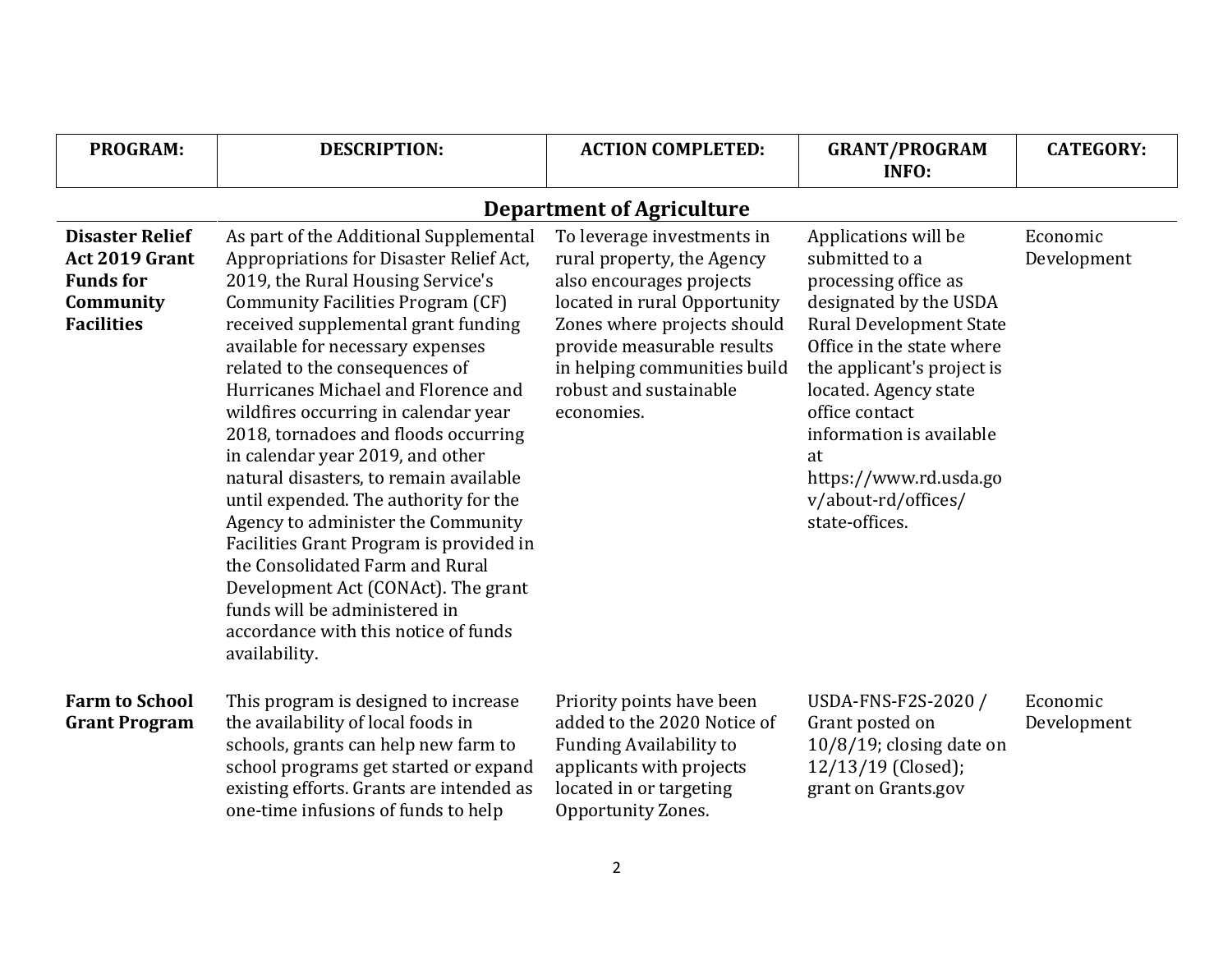|                                                       | objectives that will be sustained in the<br>long term. Funds support a wide range<br>of activities from training, planning,<br>and developing partnerships, to<br>creating new menu items, establishing<br>supply chains, offering taste tests to<br>children, purchasing equipment,<br>planting school gardens, and<br>organizing field trips to agricultural<br>operations.                                                                                                                                                                                                                          |                                                                                                                                                      |                                                                                                                                                                            |                         |
|-------------------------------------------------------|--------------------------------------------------------------------------------------------------------------------------------------------------------------------------------------------------------------------------------------------------------------------------------------------------------------------------------------------------------------------------------------------------------------------------------------------------------------------------------------------------------------------------------------------------------------------------------------------------------|------------------------------------------------------------------------------------------------------------------------------------------------------|----------------------------------------------------------------------------------------------------------------------------------------------------------------------------|-------------------------|
| <b>ReConnect Pilot</b><br>Program                     | The ReConnect Program provides<br>loans, grants, and loan/grant<br>combinations to facilitate broadband<br>deployment in rural areas. In<br>facilitating the expansion of<br>broadband services and infrastructure,<br>the pilot will fuel long-term rural<br>economic development and<br>opportunities in rural America. One of<br>those opportunities is precision<br>agriculture. The use of this technology<br>requires a robust broadband<br>connection. The awards made under<br>this program will bring high speed<br>broadband to the farms which will<br>allow them to increase productivity. | For applications that are<br>proposing to provide service<br>in at least part of an area<br>identified as an Opportunity<br>Zone points are awarded. | Beginning on 1/31/20,<br>applications can be<br>submitted through the<br>RUS on-line application<br>portal through 3/16/20.<br>Apply at<br>https://reconnect.usda.g<br>OV. | Economic<br>Development |
| <b>Rural Business</b><br><b>Development</b><br>Grants | This is a competitive grant designed to<br>support targeted technical assistance,<br>training and other activities leading to                                                                                                                                                                                                                                                                                                                                                                                                                                                                          | Priority points have been<br>added to the 2019 Notice of<br><b>Funding Availability to</b>                                                           | Application submitted<br>directly to USDA.<br>Application deadline:                                                                                                        | Economic<br>Development |

grantees accomplish farm to school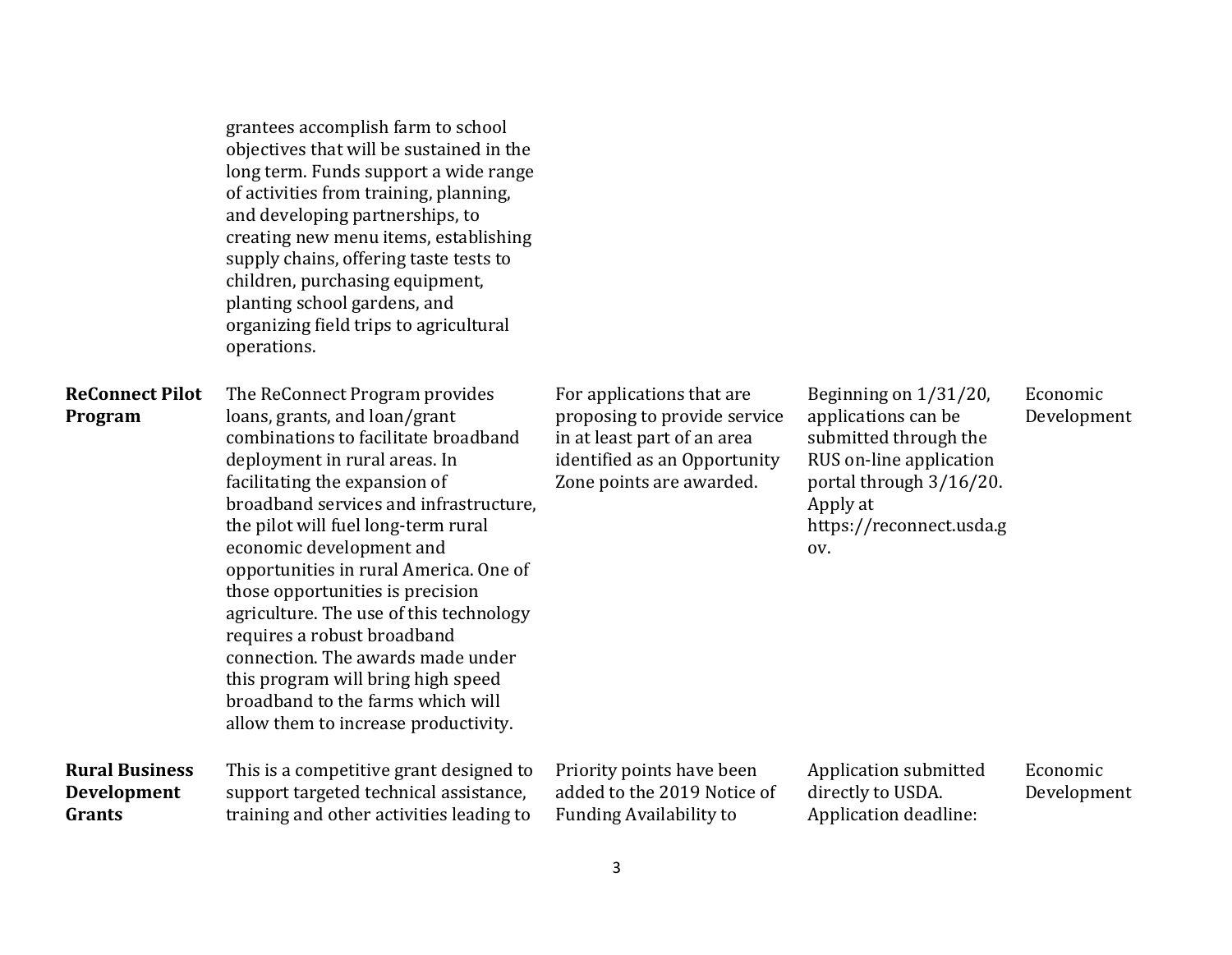|                                                                                                   | the development or expansion of small<br>and emerging private businesses in<br>rural areas that match median<br>household income criteria. Priorities<br>are given according to trauma,<br>economic distress, long-term poverty,<br>population decline, and<br>unemployment.                                                                                                                                                                                                                                                                                                                                                | applicants with projects<br>located in Opportunity<br>Zones.                                                                                              | Contact Local Area or<br>State office.<br>https://www.rd.usda.go<br>v/programs-<br>services/rural-business-<br>development-grants |                         |
|---------------------------------------------------------------------------------------------------|-----------------------------------------------------------------------------------------------------------------------------------------------------------------------------------------------------------------------------------------------------------------------------------------------------------------------------------------------------------------------------------------------------------------------------------------------------------------------------------------------------------------------------------------------------------------------------------------------------------------------------|-----------------------------------------------------------------------------------------------------------------------------------------------------------|-----------------------------------------------------------------------------------------------------------------------------------|-------------------------|
| <b>Rural Housing</b><br><b>Preservation</b><br>Grant                                              | The HPG program is a grant program<br>which provides qualified public<br>agencies, private nonprofit<br>organizations, which may include but<br>not be limited to, Faith-Based and<br>Community Organizations, and other<br>eligible entities grant funds to assist<br>very low- and low-income<br>homeowners in repairing and<br>rehabilitating their homes in rural<br>areas. In addition, the HPG program<br>assists rental property owners and<br>cooperative housing complexes in<br>repairing and rehabilitating their units<br>if they agree to make such units<br>available to low- and very low-income<br>persons. | Rural Development is<br>encouraging applications for<br>projects that will support<br>rural areas with persistent<br>poverty and in Opportunity<br>Zones. | USDA-RD-HCFP-HPG-<br>2019 / Grant posted on<br>$5/24/19$ ; closing date on<br>$7/8/19$ (Closed); grant<br>on Grants.gov           | Economic<br>Development |
| <b>Section 514</b><br><b>Farm Labor</b><br><b>Housing Loans</b><br>for Off-Farm<br><b>Housing</b> | The loans are for the construction of<br>new off-farm FLH units and related<br>facilities for domestic farm laborers<br>and for the purchase and substantial<br>rehabilitation of non-FLH property.                                                                                                                                                                                                                                                                                                                                                                                                                         | To encourage investments in<br>rural properties, points will<br>be awarded to projects<br>located in rural Opportunity<br>Zones where projects should     | <b>Federal Register Notice</b><br>published on 7/8/19<br>(Document Number<br>2019-14390, Page<br>23404-32413) deadline            | Economic<br>Development |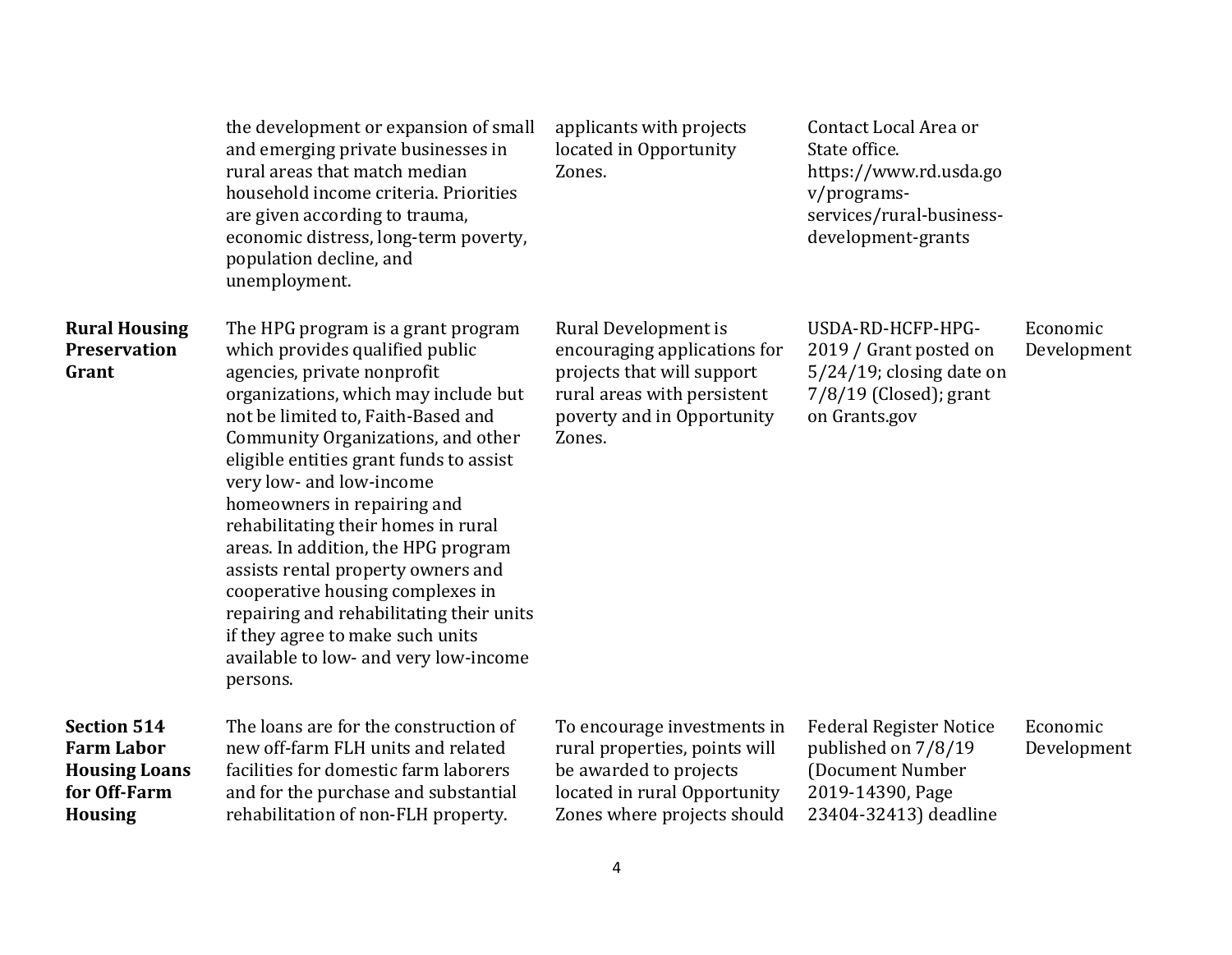|                                                                                                    | The intended purpose of the loans is to<br>increase the number of available<br>housing units for domestic farm<br>laborers.                                                                                                                                                                                                          | provide measurable results<br>in helping communities build<br>robust and sustainable<br>economies.                                                                                                                                                          | for applications was<br>August 30, 2019<br>(Closed).                                                                                                                                                                                                                                                                                                     |                         |
|----------------------------------------------------------------------------------------------------|--------------------------------------------------------------------------------------------------------------------------------------------------------------------------------------------------------------------------------------------------------------------------------------------------------------------------------------|-------------------------------------------------------------------------------------------------------------------------------------------------------------------------------------------------------------------------------------------------------------|----------------------------------------------------------------------------------------------------------------------------------------------------------------------------------------------------------------------------------------------------------------------------------------------------------------------------------------------------------|-------------------------|
| <b>Section 516</b><br><b>Farm Labor</b><br><b>Housing Grants</b><br>for Off-Farm<br><b>Housing</b> | The grants are for the construction of<br>new off-farm FLH units and related<br>facilities for domestic farm laborers<br>and for the purchase and substantial<br>rehabilitation of non-FLH property.<br>The intended purpose of the grants is<br>to increase the number of available<br>housing units for domestic farm<br>laborers. | To encourage investments in<br>rural properties, points will<br>be awarded to projects<br>located in rural Opportunity<br>Zones where projects should<br>provide measurable results<br>in helping communities build<br>robust and sustainable<br>economies. | <b>Federal Register Notice</b><br>published on 7/8/19<br>(Document Number<br>2019-14390, Page<br>23404-32413) deadline<br>for applications was<br>August 30, 2019<br>(Closed).                                                                                                                                                                           | Economic<br>Development |
| <b>Solid Waste</b><br><b>Management</b><br><b>Program Grants</b>                                   | This program reduces or eliminates<br>pollution of water resources by<br>providing funding for organizations<br>that provide technical assistance or<br>training to improve the planning and<br>management of solid waste sites.                                                                                                     | Priority points have been<br>added to the 2020 Notice of<br><b>Funding Availability to</b><br>applicants with projects<br>intended to serve<br><b>Opportunity Zones. Priority</b><br>points were also on the 2019<br>Notice.                                | • Fiscal Year 2020 Grants:<br><b>SWMF2020 / Grant</b><br>posted on 10/1/19;<br>closing date on<br>$12/31/19$ ; grant on<br>Grants.gov<br>• Fiscal Year 2019 Grant:<br>Application submitted<br>directly to USDA.<br>Application period ended<br>12/3/18 (Closed).<br>https://www.rd.usda.gov<br>/programs-<br>services/solid-waste-<br>management-grants | Economic<br>Development |
| <b>Technical</b><br><b>Assistance and</b>                                                          | This program helps qualified, private<br>nonprofits provide technical                                                                                                                                                                                                                                                                | Priority points have been<br>added to the 2020 Notice of                                                                                                                                                                                                    | • Fiscal Year 2020 Grant:<br>TATFY20 / Grant posted                                                                                                                                                                                                                                                                                                      | Economic<br>Development |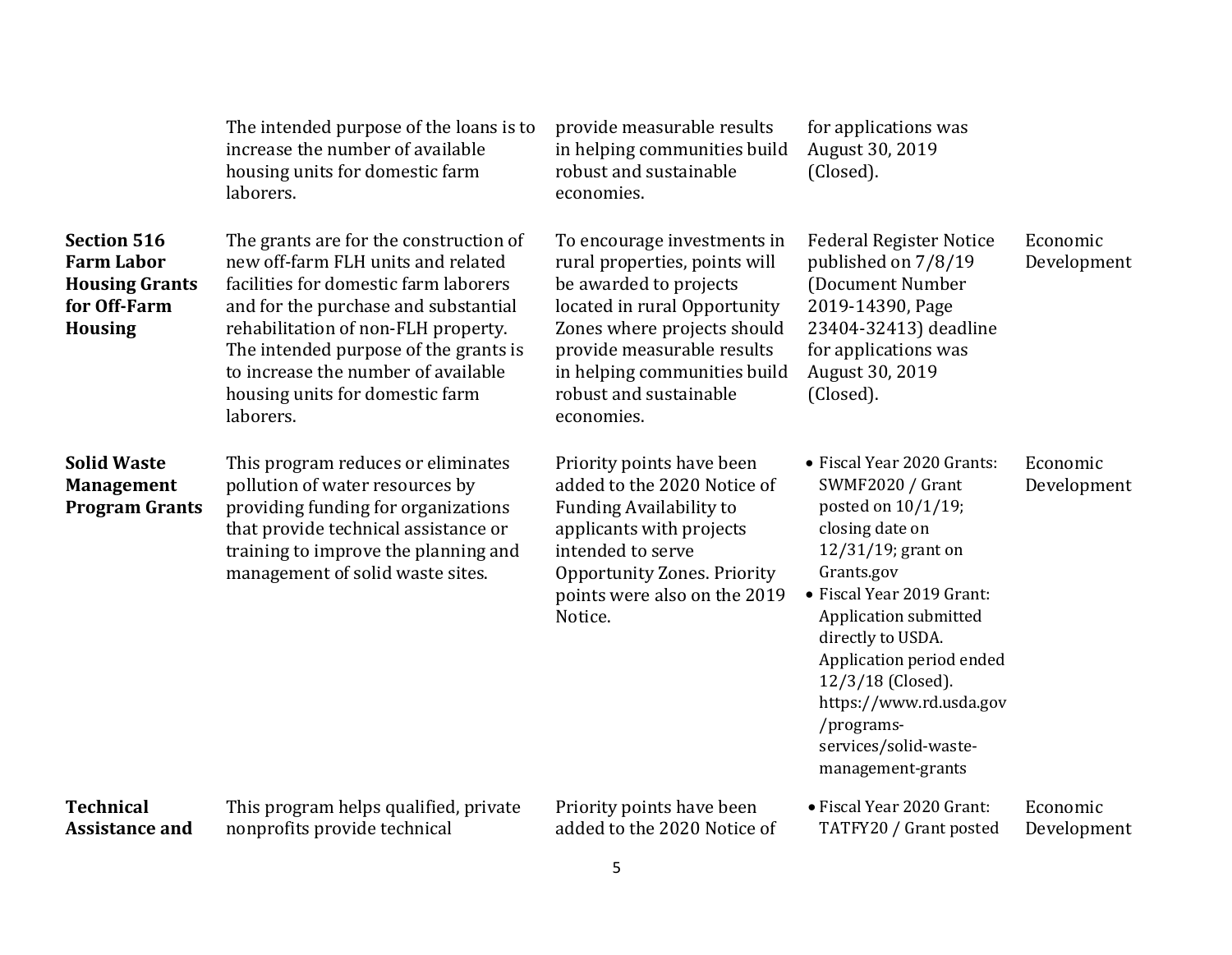| <b>Training for</b> | assistance and training to identify and | <b>Funding Availability to</b>     | $\mathbf{0}$ |
|---------------------|-----------------------------------------|------------------------------------|--------------|
| <b>Rural Water</b>  | evaluate solutions to water and waste   | applicants with projects           | $\mathbf{0}$ |
| <b>Systems</b>      | problems; helps applicants prepare      | intended to serve                  | G            |
|                     | applications for water and waste        | <b>Opportunity Zones. Priority</b> | $\bullet$ F  |
|                     | disposal loans/grants; and helps        | points were also on the 2019       | A            |
|                     | associations improve the operation      | Notice.                            | d            |
|                     | and maintenance of water and waste      |                                    | A            |
|                     | facilities in eligible rural areas.     |                                    | $\mathbf{1}$ |

on 10/1/19; closing date on 12/31/19; grant on Grants.gov

iscal Year 2019 Grant: Application submitted lirectly to USDA. Application period ended 12/3/18 (Closed). https://www.rd.usda.gov /programsservices/water-wastedisposal-technicalassistance-traininggrants

## **Department of Commerce**

| Catalyzing             | The Department of Housing and Urban                                                                                                                                                                                                                                                                                               | The challenge's purpose is to                                                                                                                        | The challenge will close                                                           | Economic                 |
|------------------------|-----------------------------------------------------------------------------------------------------------------------------------------------------------------------------------------------------------------------------------------------------------------------------------------------------------------------------------|------------------------------------------------------------------------------------------------------------------------------------------------------|------------------------------------------------------------------------------------|--------------------------|
| Investment in          | Development (HUD) is co-leading                                                                                                                                                                                                                                                                                                   | create digital tools and                                                                                                                             | on September 27, 2019                                                              | Development;             |
| <b>Opportunity</b>     | (along with the Council of Economic                                                                                                                                                                                                                                                                                               | resources to connect                                                                                                                                 | and the teams                                                                      | <b>Education and</b>     |
| <b>Zones Challenge</b> | Advisers) the U.S. Census Bureau's<br>"The Opportunity Project (TOP)"<br>challenge entitled "Catalyzing"<br>Investment in Opportunity Zones."<br>TOP is an accelerator program that<br>matches technology companies,<br>universities government, and<br>communities together to create useful<br>digital products for the public. | investors with community<br>leaders, entrepreneurs, and<br>workers of the nation's<br>Opportunity Zones. The<br>challenge began on June 25,<br>2019. | participating in the<br>challenge will present<br>their tools in December<br>2019. | Workforce<br>Development |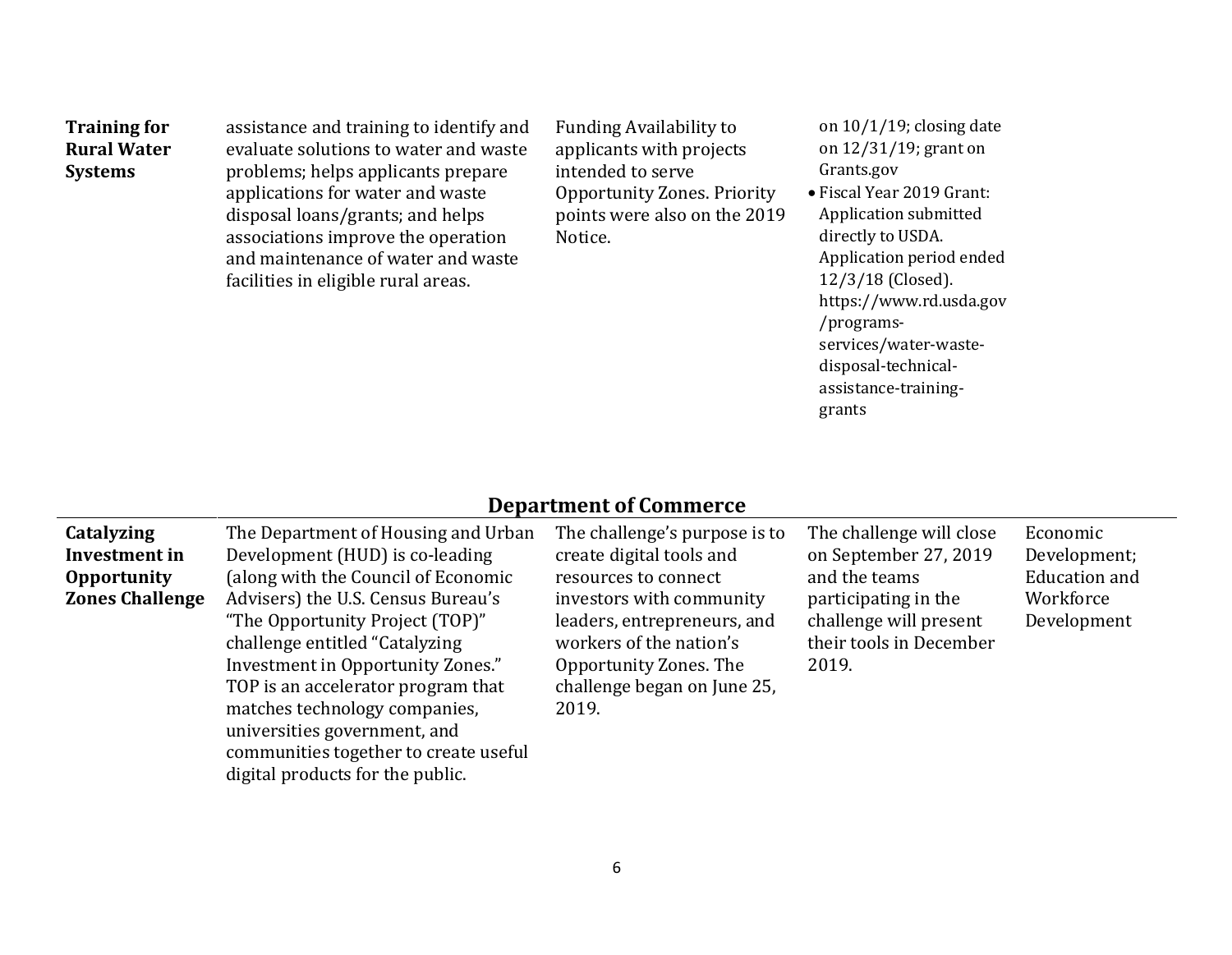| Department of<br>Commerce,<br>Economic<br>Development<br><b>Administration</b><br><b>Opportunity</b><br><b>Zones Website</b> | The Economic Development<br>Administration (EDA) provides<br>strategic investments through<br>competitive grants that foster job<br>creation and attract private<br>investment to support development in<br>economically distressed areas of the<br>United States. EDA is encouraging<br>their economic development partners<br>to think of Opportunity Zone<br>investment as a new arrow in their<br>quiver to not only enhance ROI for<br>business interests, but also to<br>encourage the public/private<br>partnerships needed to drive private<br>investment to distressed areas. | EDA created a website for<br>Opportunity Zones. The<br>website provides a database<br>of their investments in<br><b>Opportunity Zones along</b><br>with the steps that EDA has<br>taken to prioritize<br>Opportunity Zones. | The website is located at<br>https://www.eda.gov/o<br>pportunity-zones/                                              | Economic<br>Development |
|------------------------------------------------------------------------------------------------------------------------------|----------------------------------------------------------------------------------------------------------------------------------------------------------------------------------------------------------------------------------------------------------------------------------------------------------------------------------------------------------------------------------------------------------------------------------------------------------------------------------------------------------------------------------------------------------------------------------------|-----------------------------------------------------------------------------------------------------------------------------------------------------------------------------------------------------------------------------|----------------------------------------------------------------------------------------------------------------------|-------------------------|
| Economic<br>Adjustment<br><b>Assistance</b><br>Program -<br><b>Disaster</b><br>Supplemental                                  | The Economic Development<br>Administration provides this<br>investment assistance will help<br>communities and regions devise and<br>implement long-term economic<br>recovery strategies through a variety<br>of non-construction and construction<br>projects, as appropriate, to address<br>economic challenges in areas where a<br>Presidential declaration of a major<br>disaster was issued under the Robert<br>T. Stafford Disaster Relief and<br><b>Emergency Assistance Act (Stafford</b><br>Act) as a result of Hurricanes Harvey,<br>Irma, and Maria, and of wildfires and   | Grant applications must<br>include at least one of EDA's<br>investment priorities; the<br>investment priorities include<br>Opportunity Zones.                                                                               | EDA-2018-DISASTER /<br>NOFA published on<br>$8/13/18$ ; there are no<br>submission deadlines;<br>grant on Grants.gov | Economic<br>Development |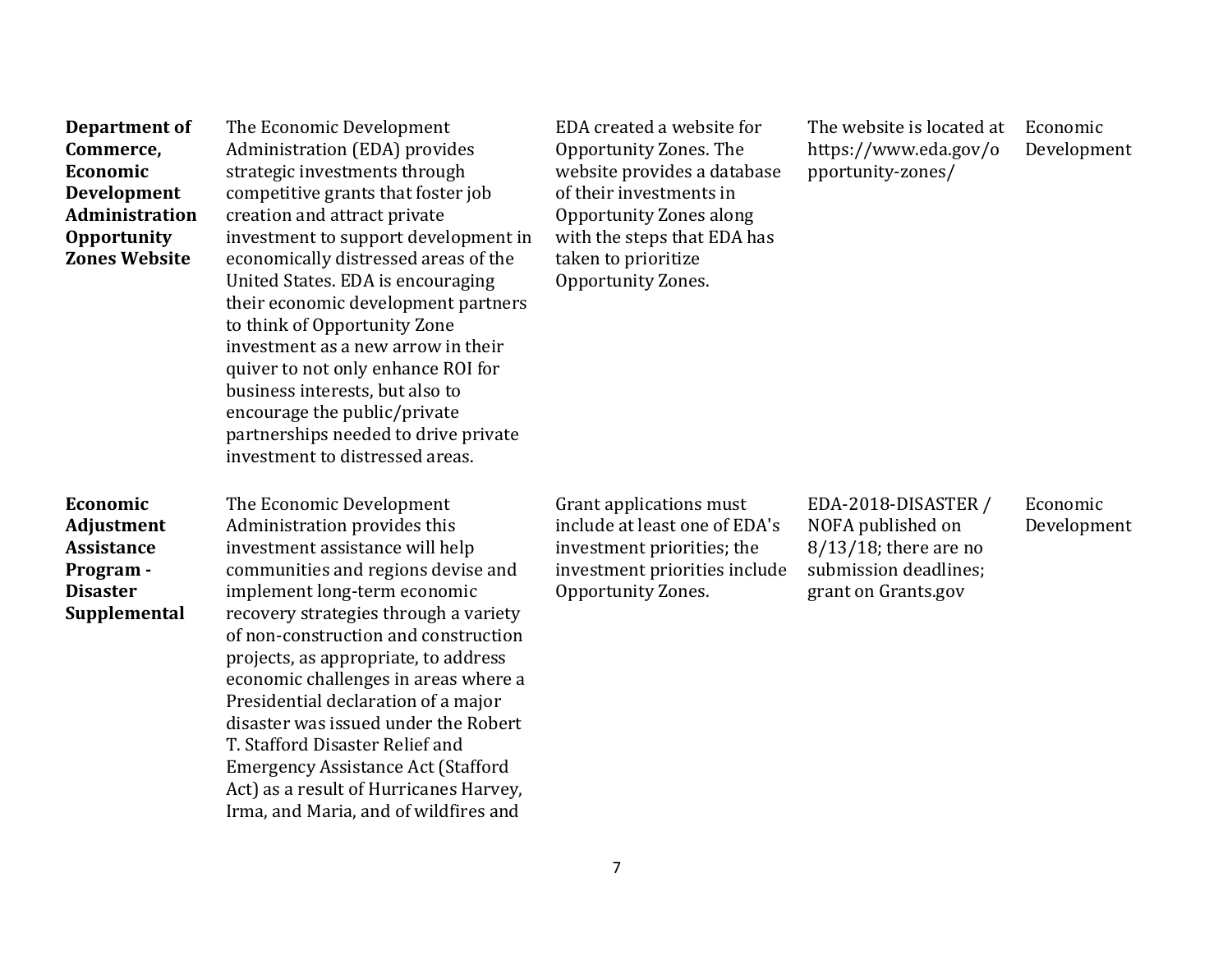other natural disasters occurring in calendar year 2017.

**Economic Development Administration – Public Works and Economic Adjustment Assistance Programs** 

The Economic Development Administration provides strategic investments through competitive grants that foster job creation and attract private investment to support development in economically distressed areas of the United States. Applications are accepted from communities to provide investments that support economic development through a wide variety of assistance types that include construction and non-construction programs.

In 2018, EDA made Opportunity Zones eligible for funding through its Special Needs category. In 2019 and 2020, EDA added Opportunity Zones as an Investment Priority. This Investment Priority will significantly increase the number of catalytic Opportunity Zone-related projects that EDA can fund to spur greater public investment in these areas. In September 2019, EDA launched a front-facing EDA Opportunity Zone Web page for economic development stakeholders and others to use as a resource to further help foster job creation and attract private investment to support development in economically distressed areas across the United States. The website tracks and provides details on EDA awarded projects that support Opportunity Zones.

 PWEAA2020 / Grant posted on 10/18/19; there are no submission deadlines; grant on Grants.gov

 EDAP2018 / Grant posted on 7/2/18; there are no submission deadlines; grant on Grants.gov (this grant has been replaced by PWEAA2020)

Economic Development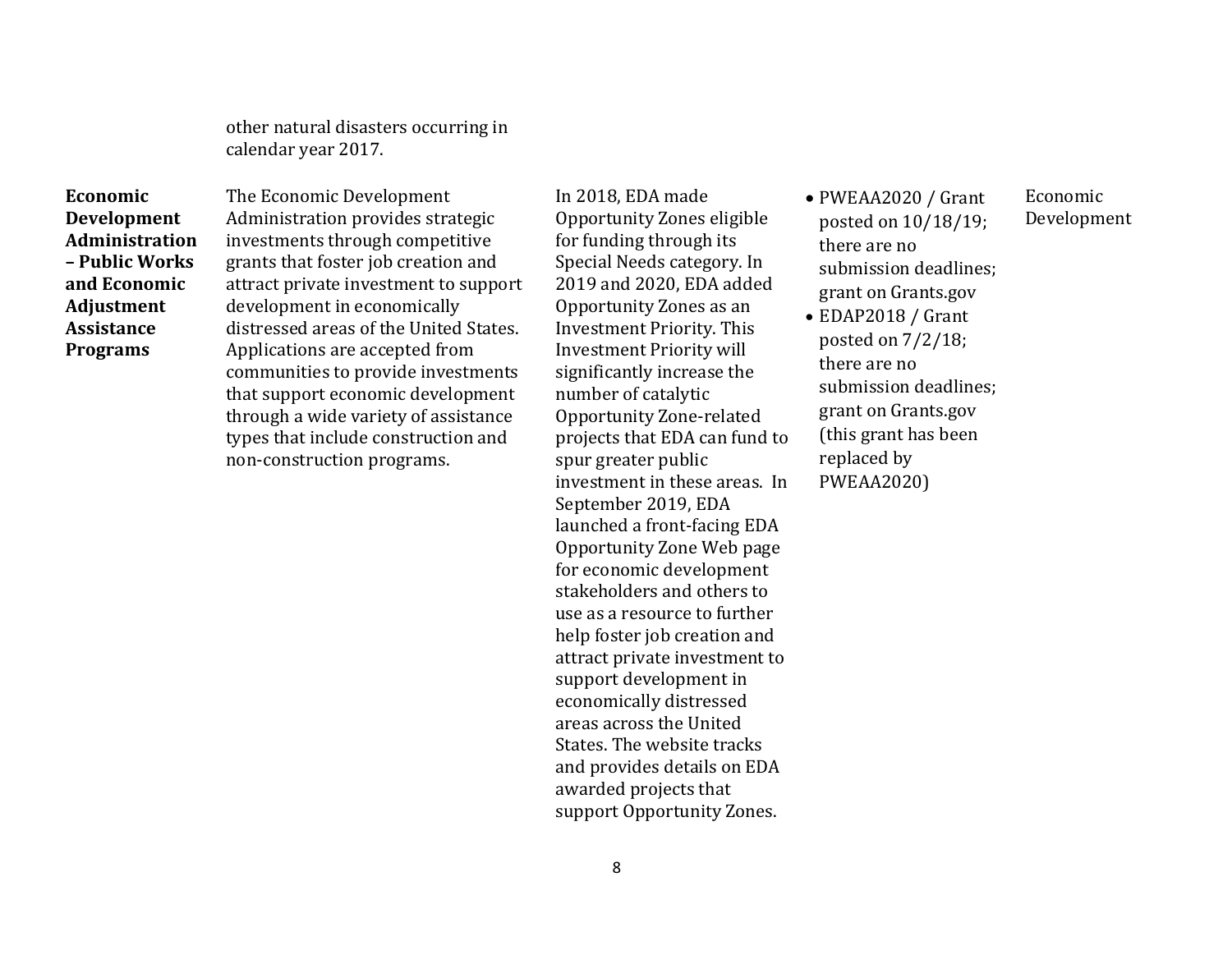See [https://www.eda.gov/oppor](https://www.eda.gov/opportunity-zones/) [tunity-zones/](https://www.eda.gov/opportunity-zones/)

| <b>Review of DOC</b><br>Policy in<br><b>Opportunity</b><br><b>Zones</b>                        | The U.S. Department of Commerce<br>(DOC) intends to maximize the<br>beneficial impact of investment in<br>Opportunity Zones. The DOC has been<br>charged with leading the Economic<br>Development subcommittee ("work<br>stream") on Opportunity Zones. To<br>inform that work, DOC is reviewing<br>economic development programs<br>policies, practices, planned actions,<br>regulations, and guidance across the<br>entire Federal Government and within<br>its own programs. Through this notice,<br>DOC seeks input and<br>recommendations from the public to<br>help spur economic development in<br>qualified Opportunity Zones and other<br>distressed areas across the country. | The official Request for<br>Information was published<br>on September 3, 2019 in the<br>Federal Register.                           | <b>Federal Register Notice</b><br>Document Number<br>2019-18947. Posted on<br>9/3/19; comments due<br>by $10/18/19$ ; notice on<br>regulations.gov at<br>https://www.federalregi<br>ster.gov/documents/20<br>19/09/03/2019-<br>18947/review-of-doc-<br>policy-in-opportunity-<br>zones | Economic<br>Development |
|------------------------------------------------------------------------------------------------|-----------------------------------------------------------------------------------------------------------------------------------------------------------------------------------------------------------------------------------------------------------------------------------------------------------------------------------------------------------------------------------------------------------------------------------------------------------------------------------------------------------------------------------------------------------------------------------------------------------------------------------------------------------------------------------------|-------------------------------------------------------------------------------------------------------------------------------------|----------------------------------------------------------------------------------------------------------------------------------------------------------------------------------------------------------------------------------------------------------------------------------------|-------------------------|
| <b>Stakeholder</b><br><b>Engagement</b><br>through<br><b>Workshops and</b><br><b>Trainings</b> | The Economic Development<br>Administration (EDA) regularly offers<br>workshops and trainings to help their<br>external stakeholders. EDA, through<br>its Economic Development Integrators<br>(EDIs), has also worked with<br>stakeholders to convene federal<br>partners to exchange information<br>about their complementary economic                                                                                                                                                                                                                                                                                                                                                  | EDA conducted workshops<br>and trainings for their<br>external stakeholders in<br>distressed areas, including<br>Opportunity Zones. | Information about prior<br>workshops and trainings<br>can be received by<br>contacting the EDA<br>Regional Office for your<br>area at<br>https://www.eda.gov/c<br>ontact/                                                                                                              | Economic<br>Development |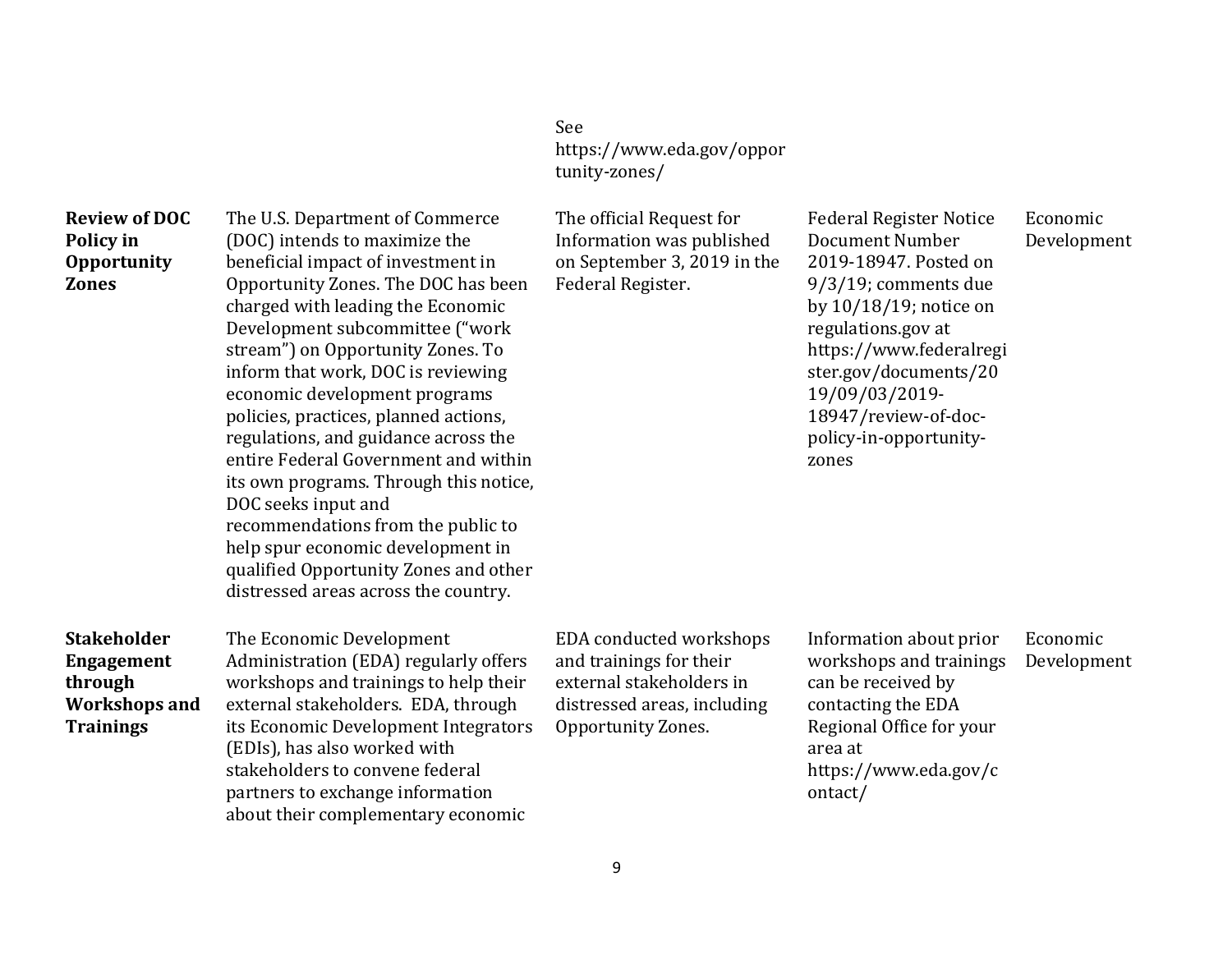| development resources with shared       |
|-----------------------------------------|
| stakeholders Federal Interagency        |
| Resource Exchanges (FIRES), and to      |
| engage in Regional Economic             |
| Diversification Summits (REDS) that     |
| assist state and local partners match   |
| federal resources to locally identified |
| projects and strategies in distressed   |
| areas, including Opportunity Zones.     |

Information about EDA's Economic Development Integration Assistance, including REDS and FIRE convenings, is available at: https://www.eda.gov/e di/

| <b>Targeted</b>      | The Economic Development                 | The EDA has visited and will  | <b>Information about EDA</b> |
|----------------------|------------------------------------------|-------------------------------|------------------------------|
| <b>Opportunity</b>   | Administration (EDA) has developed a     | continue to visit with states | involvement in the           |
| <b>Zone Outreach</b> | state engagement strategy to learn       | across the country.           | Opportunity Zone             |
| to Governors         | how states are supporting Opportunity    | Following each of the state   | initiative can be found at   |
| and Other State      | Zones, where the best practices are,     | visits the EDA has produced   | https://www.eda.gov/o        |
| <b>Stakeholders</b>  | where the challenges exist, identify     | and will continue to produce  | pportunity-zones/            |
|                      | Qualified Opportunity Funds invested     | a summary report to share     |                              |
|                      | in projects with a social impact, and to | with the public.              |                              |
|                      | explain the EDA's role, programs and     |                               |                              |
|                      | grants, and to share resources of other  |                               |                              |
|                      | Federal partners.                        |                               |                              |

Economic Development

#### **Department of Education**

| <b>Charter Schools</b> | These grants are intended to support | The Notice of Final Priorities,  | Please see Notice of     | Education and |
|------------------------|--------------------------------------|----------------------------------|--------------------------|---------------|
| <b>Program Grants</b>  | charter schools that serve early     | for Grants to Charter School     | <b>Final Priorities:</b> | Workforce     |
| to Charter             | childhood, elementary school, or     | Developers for the Opening       | https://www.federalregi  | Development   |
| <b>School</b>          | secondary school students by         | of New Charter Schools and       | ster.gov/documents/20    |               |
| Developers for         | providing grant funds to eligible    | for the Replication and          | 19/07/03/2019-           |               |
| the Opening of         | applicants for the opening of new    | <b>Expansion of High-Quality</b> | 14263/final-priorities-  |               |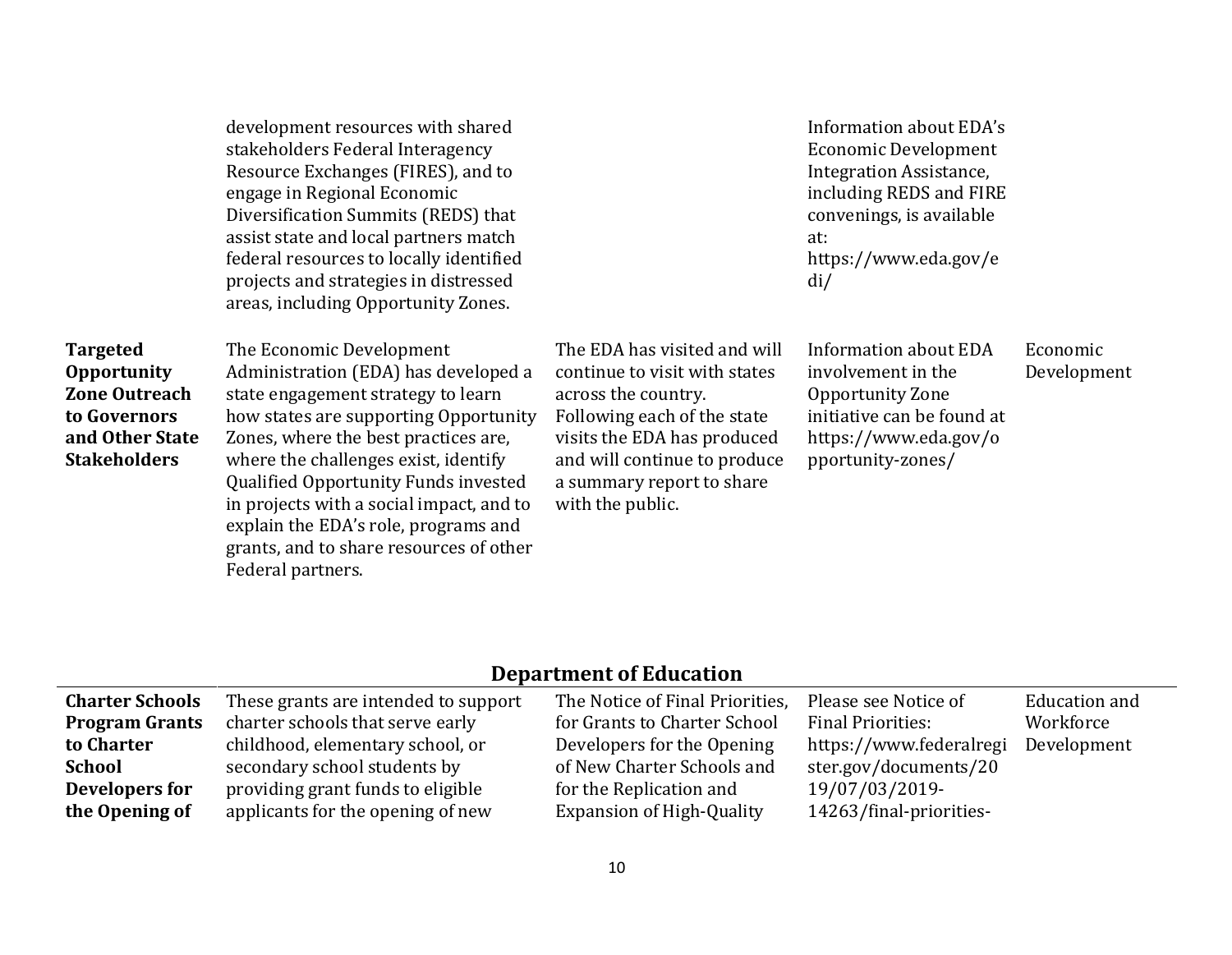| <b>New Charter</b><br><b>Schools and for</b><br>the Replication<br>and Expansion<br>of High-Quality<br><b>Charter Schools</b> | charter schools and for the replication<br>and expansion of high-quality charter<br>schools.                                                             | published July 3, 2019. This<br>notice finalizes a priority to<br>encourage the opening of<br>new charter schools and the<br>replication and expansion of<br>high-quality charter schools<br>in Opportunity Zones, and to<br>encourage charter school<br>developers that are<br>partnering with an<br>Opportunity Fund, especially<br>for the purpose of acquiring<br>or constructing school<br>facilities.<br>Concurrent with the Notice<br>of Final Priorities, the<br>Department published a<br><b>Notice Inviting Applications</b><br>for this program on July 3,<br>2019 that includes a<br>competitive preference<br>priority worth 10 points for<br>applicants proposing to open<br>a new charter school or to<br>replicate or expand a high-<br>quality charter school in a<br>Qualified Opportunity Zone. | requirements-<br>definitions-and-<br>selection-criteria-<br>expanding-opportunity-<br>through<br>Please see Notice<br><b>Inviting Applications:</b><br>https://www.federalregi<br>ster.gov/documents/20<br>19/07/03/2019-<br>14267/applications-for-<br>new-awards-expanding-<br>opportunity-through-<br>quality-charter-schools-<br>program-csp-grants |                                                  |
|-------------------------------------------------------------------------------------------------------------------------------|----------------------------------------------------------------------------------------------------------------------------------------------------------|--------------------------------------------------------------------------------------------------------------------------------------------------------------------------------------------------------------------------------------------------------------------------------------------------------------------------------------------------------------------------------------------------------------------------------------------------------------------------------------------------------------------------------------------------------------------------------------------------------------------------------------------------------------------------------------------------------------------------------------------------------------------------------------------------------------------|---------------------------------------------------------------------------------------------------------------------------------------------------------------------------------------------------------------------------------------------------------------------------------------------------------------------------------------------------------|--------------------------------------------------|
| <b>Child Care</b><br><b>Access Means</b><br>Parents in<br><b>School Program</b>                                               | This grant program supports the<br>participation of low-income parents in<br>postsecondary education through the<br>provision of campus-based child care | The 2019 Notice Inviting<br>Applications includes a new<br>invitational priority for<br>spurring investment in                                                                                                                                                                                                                                                                                                                                                                                                                                                                                                                                                                                                                                                                                                     | ED-GRANTS-041619-<br>001 / Grant posted on<br>$4/16/19$ ; closing date on<br>$5/31/19$ (Closed); grant                                                                                                                                                                                                                                                  | <b>Education</b> and<br>Workforce<br>Development |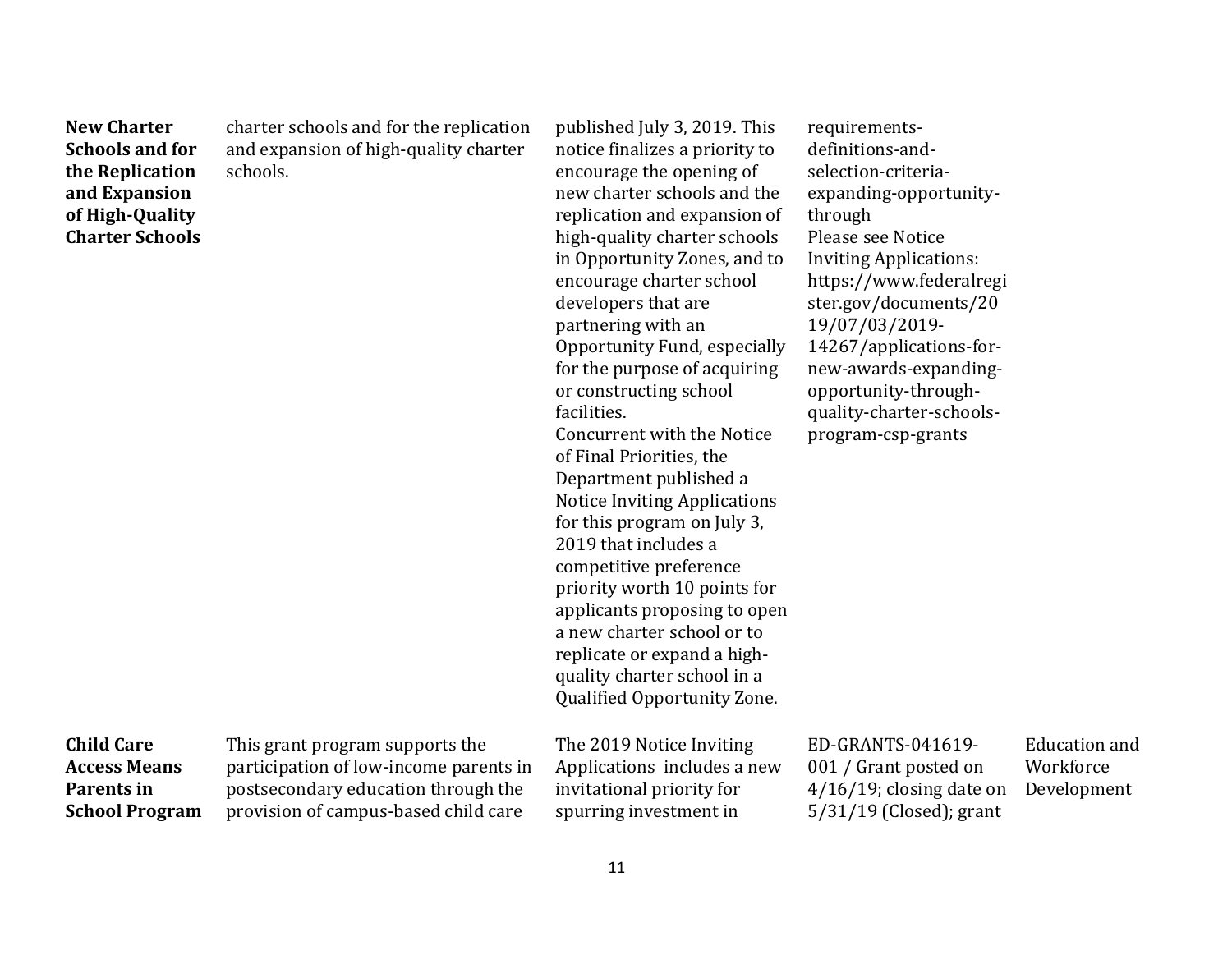|                                                                                                                            | services. Funds are used to support or<br>establish campus-based child care<br>programs primarily serving the needs<br>of low-income students enrolled in<br>IHEs. Grants may be used for before-<br>and after-school services. In addition,<br>grants may be used to serve the child<br>care needs of the community served<br>by the institution. | Opportunity Zones, under<br>which an applicant must: $(1)$<br>Propose to serve children or<br>students who reside, or<br>attend elementary or<br>secondary schools or<br>institutions of higher<br>education, in a Qualified<br>Opportunity Zone; or (2)<br>Provide evidence that it has<br>received, or will receive,<br>financial assistance from a<br>Qualified Opportunity Fund<br>for a purpose directly related<br>to its proposed project. | on Grants.gov; See<br>federal register notice:<br>https://www.govinfo.go<br>v/content/pkg/FR-<br>2019-04-16/pdf/2019-<br>07579.pdf                                                                                                                                                                                                          |                                                  |
|----------------------------------------------------------------------------------------------------------------------------|----------------------------------------------------------------------------------------------------------------------------------------------------------------------------------------------------------------------------------------------------------------------------------------------------------------------------------------------------|---------------------------------------------------------------------------------------------------------------------------------------------------------------------------------------------------------------------------------------------------------------------------------------------------------------------------------------------------------------------------------------------------------------------------------------------------|---------------------------------------------------------------------------------------------------------------------------------------------------------------------------------------------------------------------------------------------------------------------------------------------------------------------------------------------|--------------------------------------------------|
| <b>Creation and</b><br><b>Expansion of</b><br><b>High-Quality</b><br><b>Public Charter</b><br><b>Schools</b><br>Initiative | This new initiative is focused on<br>promoting the creation and expansion<br>of high-quality public charter schools<br>in Opportunity Zones, specifically<br>through the use of Qualified<br>Opportunity Funds to meet school<br>facility needs.                                                                                                   | The Department awarded a<br>new contract to a firm to<br>disseminate information and<br>provide expert assistance on<br>how charter school<br>developers can use Qualified<br><b>Opportunity Funds to</b><br>acquire or construct charter<br>school facilities and how<br>investors can establish<br>Qualified Opportunity Funds<br>for the purpose of<br>supporting charter school<br>facility needs.                                            | The new initiative was<br>announced in a press<br>released on October 10,<br>2019 as follows:<br>https://www.ed.gov/ne<br>ws/press-<br>releases/secretary-<br>education-betsy-devos-<br>announces-new-<br>initiative-support-<br>opening-and-expanding-<br>charter-schools-<br>opportunity-<br>zones?utm_content=&ut<br>m_medium=email&utm_ | <b>Education and</b><br>Workforce<br>Development |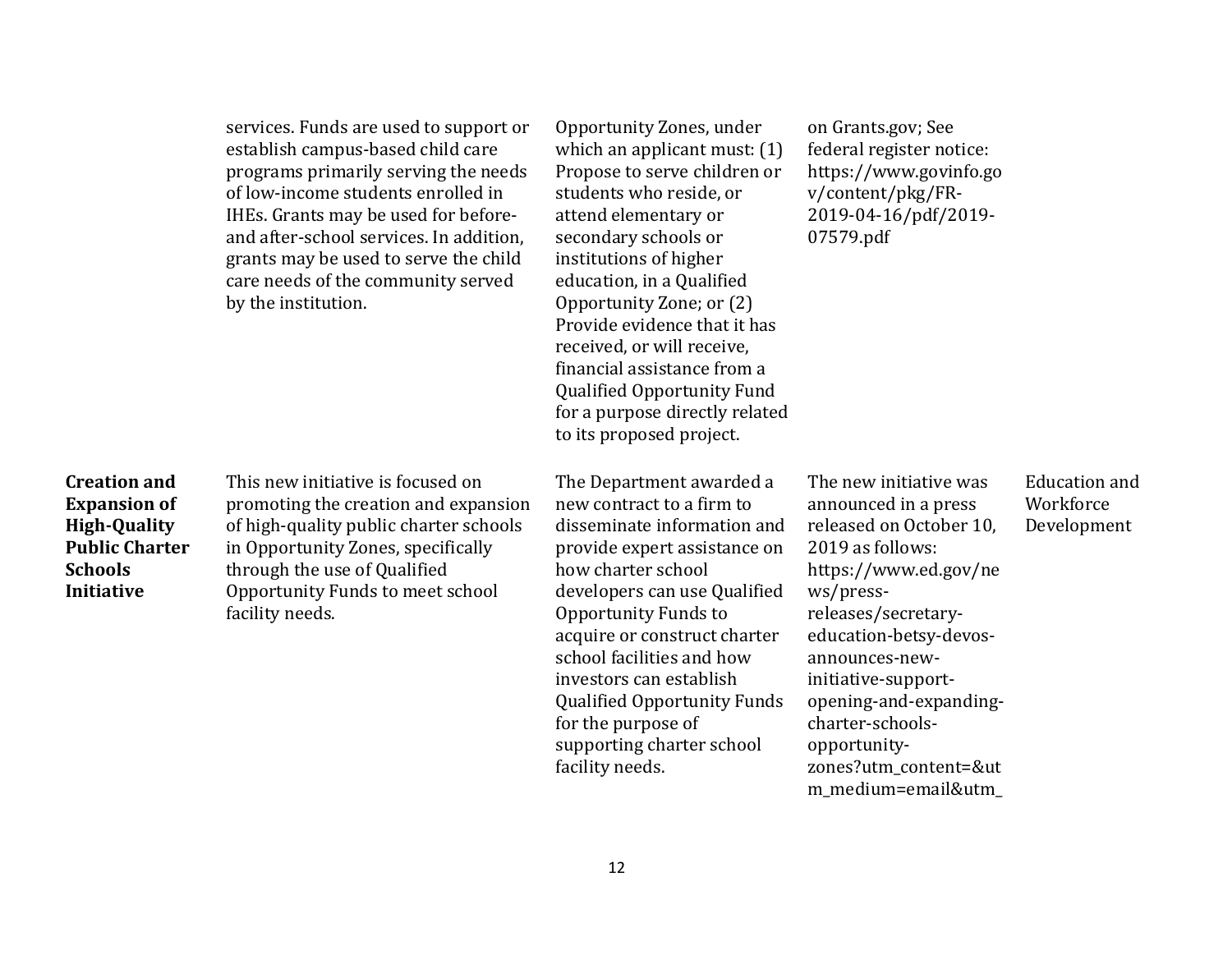**Expanding Opportunity Through Quality Charter Schools Program (CSP): Grants to Charter Management Organizations for the Replication and Expansion of High-Quality Charter Schools** 

Through charter management organizations (CMOs) grants, the Department provides funds to CMOs on a competitive basis to enable them to replicate or expand one or more high-quality charter schools. Grant funds may be used to expand the enrollment of one or more existing high-quality charter schools, or to replicate one or more new charter schools based on an existing highquality charter school model.

**Expanding Opportunity through Quality Charter Schools Program (CSP): Grants to Charter School Developers for the Opening of New Charter Schools** 

The major purposes of the CSP are to expand opportunities for all students, particularly traditionally underserved students, to attend charter schools and meet challenging State academic standards; provide financial assistance for the planning, program design, and initial implementation of public charter schools; increase the number of high-quality charter schools available to students across the United States; evaluate the impact of charter schools on student achievement, families, and communities; share best

The FY2020 application instructions include a Competitive Preference Priority for "Spurring Investment in Opportunity Zones) for up to 7 points.

The application instructions include a Competitive Preference Priority for "Spurring Investment in Opportunity Zones) for 10 points.

[name=&utm\\_source=gov](https://www.ed.gov/news/press-releases/secretary-education-betsy-devos-announces-new-initiative-support-opening-and-expanding-charter-schools-opportunity-zones?utm_content=&utm_medium=email&utm_name=&utm_source=govdelivery&utm_term=) [delivery&utm\\_term=](https://www.ed.gov/news/press-releases/secretary-education-betsy-devos-announces-new-initiative-support-opening-and-expanding-charter-schools-opportunity-zones?utm_content=&utm_medium=email&utm_name=&utm_source=govdelivery&utm_term=)

ED-GRANTS-112619- 001 / Grant posted on 11/26/19; closing date on 1/10/20; grant on Grants.gov. Federal Register Notice: [https://www.federalregi](https://www.federalregister.gov/documents/2019/11/26/2019-25739/applications-for-new-awards-expanding-opportunity-through-quality-charter-schools-program-csp-grants) [ster.gov/documents/20](https://www.federalregister.gov/documents/2019/11/26/2019-25739/applications-for-new-awards-expanding-opportunity-through-quality-charter-schools-program-csp-grants) [19/11/26/2019-](https://www.federalregister.gov/documents/2019/11/26/2019-25739/applications-for-new-awards-expanding-opportunity-through-quality-charter-schools-program-csp-grants) [25739/applications-for](https://www.federalregister.gov/documents/2019/11/26/2019-25739/applications-for-new-awards-expanding-opportunity-through-quality-charter-schools-program-csp-grants)[new-awards-expanding](https://www.federalregister.gov/documents/2019/11/26/2019-25739/applications-for-new-awards-expanding-opportunity-through-quality-charter-schools-program-csp-grants)[opportunity-through](https://www.federalregister.gov/documents/2019/11/26/2019-25739/applications-for-new-awards-expanding-opportunity-through-quality-charter-schools-program-csp-grants)[quality-charter-schools](https://www.federalregister.gov/documents/2019/11/26/2019-25739/applications-for-new-awards-expanding-opportunity-through-quality-charter-schools-program-csp-grants)[program-csp-grants](https://www.federalregister.gov/documents/2019/11/26/2019-25739/applications-for-new-awards-expanding-opportunity-through-quality-charter-schools-program-csp-grants) Education and Workforce Development

ED-GRANTS-070319- 001 / Grant posted on 7/3/19; closing date on 8/2/19 (Closed); grant on Grants.gov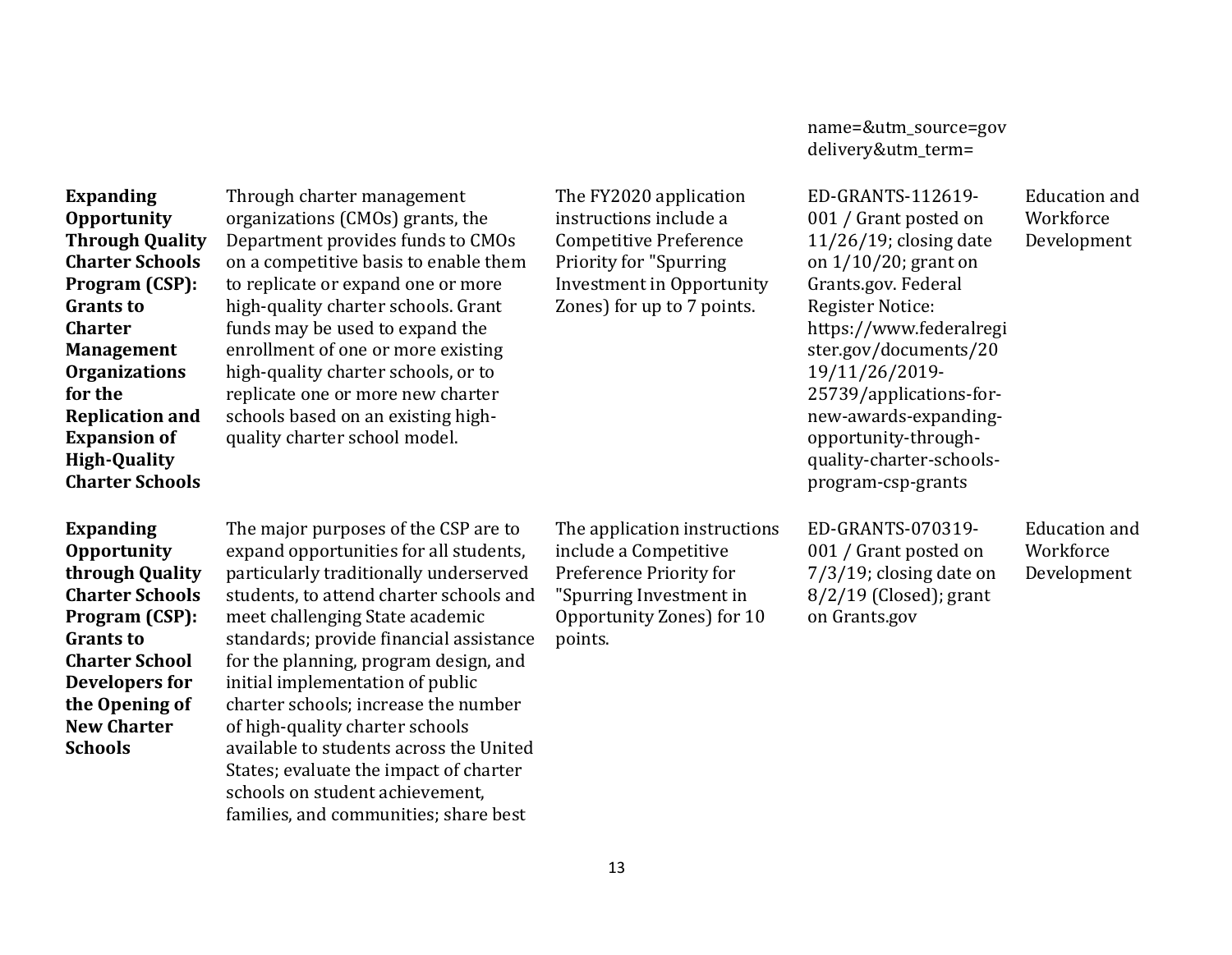practices between charter schools and other public schools; encourage States to provide facilities support to charter schools; and support efforts to strengthen the charter school authorizing process.

**Expanding Opportunity through Quality Charter Schools Program (CSP): Grants to Charter School Developers for the Replication and expansion of High-Quality Charter Schools** 

The major purposes of the CSP are to expand opportunities for all students, particularly traditionally underserved students, to attend charter schools and meet challenging State academic standards; provide financial assistance for the planning, program design, and initial implementation of public charter schools; increase the number of high-quality charter schools available to students across the United States; evaluate the impact of charter schools on student achievement, families, and communities; share best practices between charter schools and other public schools; encourage States to provide facilities support to charter schools; and support efforts to strengthen the charter school authorizing process.

Through CSP Grants to Charter School Developers for the Opening of New Charter Schools and for the Replication and Expansion of High-

The application instructions include a Competitive Preference Priority for "Spurring Investment in Opportunity Zones) for 10 points.

ED-GRANTS-070319- 002 / Grant posted on 7/3/19; closing date on 8/2/19 (Closed); grant on Grants.gov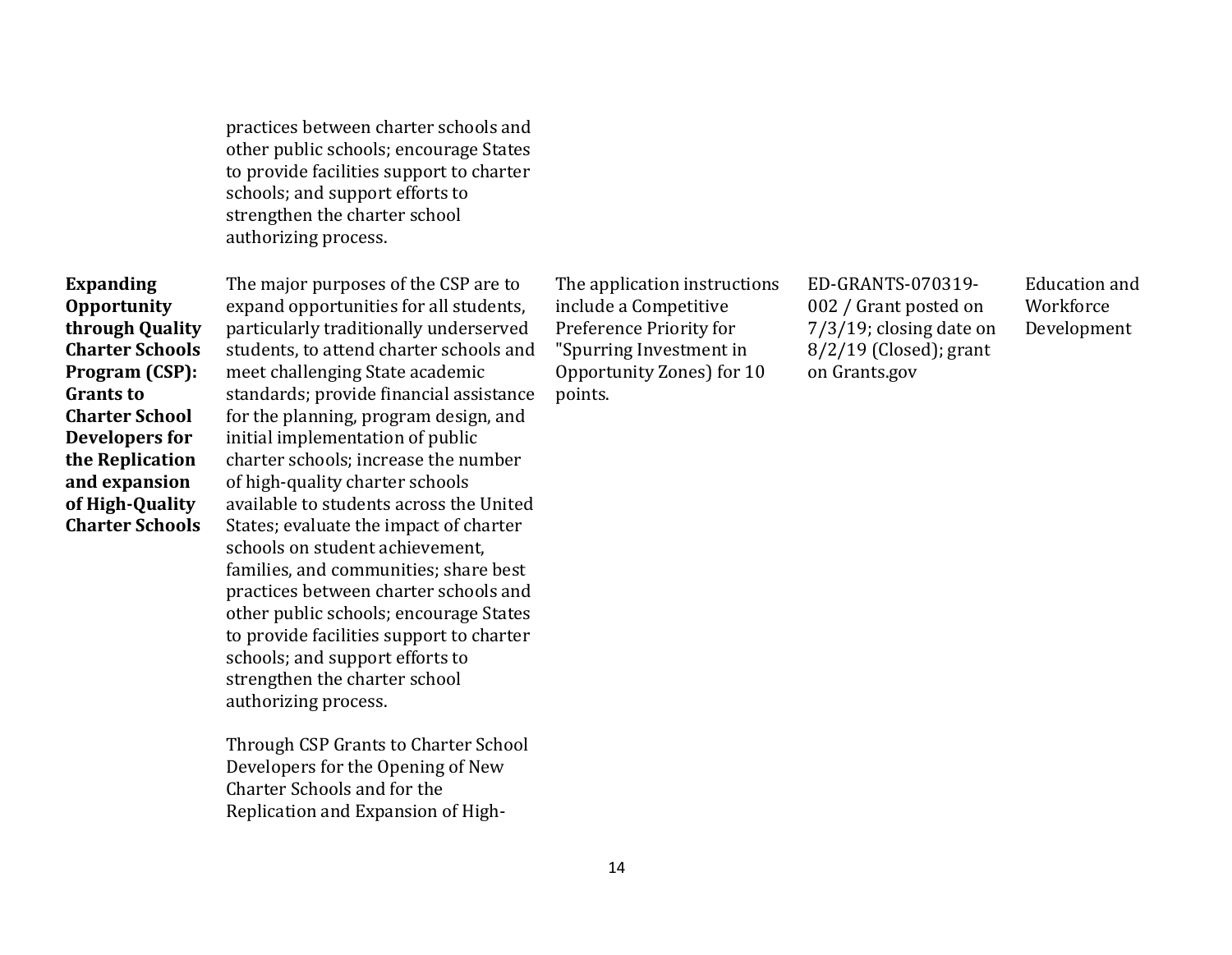Quality Charter Schools, the Department provides funds to charter school developers on a competitive basis to enable them to open new charter schools or replicate or expand high-quality charter schools.

**Expanding Opportunity through Quality Charter Schools Program (CSP): Grants to Credit Enhancement for Charter School Facilities** 

The Credit Enhancement program provides grants to eligible entities to demonstrate innovative methods of helping charter schools to address the cost of acquiring, constructing, and renovating facilities by enhancing the availability of loans and bond financing.

Through CSP Grants to Charter School Developers for the Opening of New Charter Schools and for the Replication and Expansion of High-Quality Charter Schools, the Department provides funds to charter school developers on a competitive basis to enable them to open new charter schools or replicate or expand high-quality charter schools.

**Experimental Sites Initiative (ESI)—Federal Work Study (FWS) Program** 

Under the ESI authority, the Department has invited FWSparticipating institutions of higher education to participate in an experiment to test how changes to the The Notice Inviting Applications includes invitational priority for applicants proposing to target services in one or more Qualified Opportunity Zones; or partner with one or more Qualified Opportunity Funds.

ED-GRANTS-041619- 001 / Grant posted on 6/5/19; closing date on 7/19/19 (Closed); grant on Grants.gov

Education and Workforce Development

The Notice Inviting Institutions indicates that, if the Department needs to limit participation among applicant institutions,

Please see Notice Inviting Institutions: [https://www.federalregi](https://www.federalregister.gov/documents/2019/05/23/2019-10811/notice-inviting-postsecondary-educational-institutions-to-participate-in-experiments-under-the) [ster.gov/documents/20](https://www.federalregister.gov/documents/2019/05/23/2019-10811/notice-inviting-postsecondary-educational-institutions-to-participate-in-experiments-under-the) [19/05/23/2019-](https://www.federalregister.gov/documents/2019/05/23/2019-10811/notice-inviting-postsecondary-educational-institutions-to-participate-in-experiments-under-the)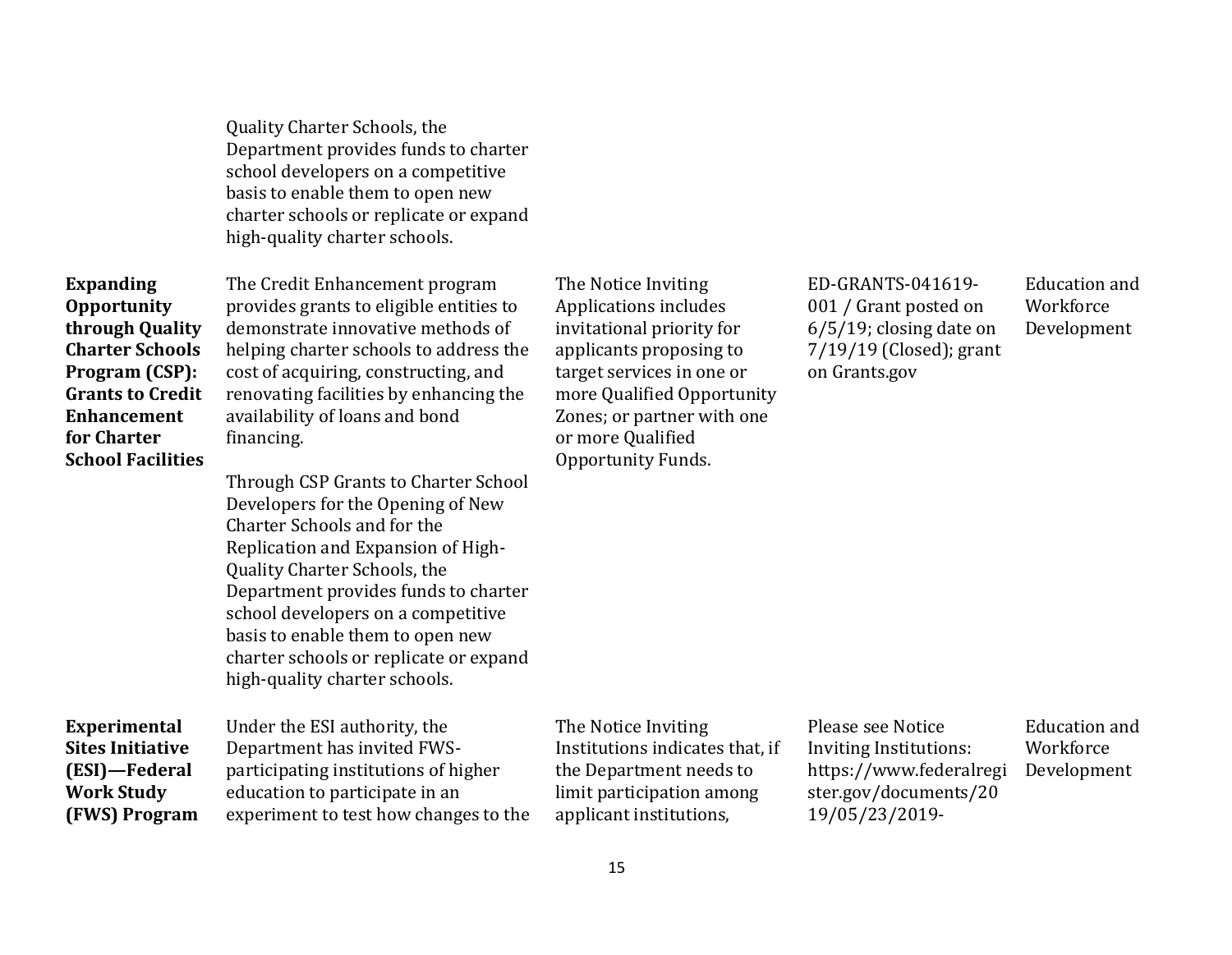|                                                                                                                | FWS program will increase<br>partnerships between institutions and<br>industry, improve student retention<br>and completion, reduce student debt<br>levels, and yield strong post-<br>graduation employment outcomes.                                                                                                                                                                                      | priority will be given to<br>institutions that identify<br>work-and-learn<br>opportunities in qualified<br>Opportunity Zones, among<br>other factors.                                                                                                                                                                                                                                                                                                                                                                                                            | 10811/notice-inviting-<br>postsecondary-<br>educational-institutions-<br>to-participate-in-<br>experiments-under-the                                                                                                                                                                                                                                                                  |                                                  |
|----------------------------------------------------------------------------------------------------------------|------------------------------------------------------------------------------------------------------------------------------------------------------------------------------------------------------------------------------------------------------------------------------------------------------------------------------------------------------------------------------------------------------------|------------------------------------------------------------------------------------------------------------------------------------------------------------------------------------------------------------------------------------------------------------------------------------------------------------------------------------------------------------------------------------------------------------------------------------------------------------------------------------------------------------------------------------------------------------------|---------------------------------------------------------------------------------------------------------------------------------------------------------------------------------------------------------------------------------------------------------------------------------------------------------------------------------------------------------------------------------------|--------------------------------------------------|
| <b>Final Priority</b><br>for<br><b>Discretionary</b><br><b>Grant Programs</b>                                  | The Federal Register Notice<br>announced that the Department of<br>Education will now provide a priority<br>for discretionary grant programs that<br>supports alignment between the<br>Department of Education's<br>discretionary grant investments and<br>the Administration's Opportunity<br>Zones initiative, which aims to spur<br>economic development and job<br>creation in distressed communities. | The Final Priority - Spurring<br><b>Investment in Qualified</b><br><b>Opportunity Zones" includes</b><br>three flexible subparts that<br>can be used, as appropriate,<br>across any of Department of<br>Education's discretionary<br>grant programs. When<br>inviting applications for a<br>competition using one or<br>more priorities, the<br>Department of Education<br>will identify the applicable<br>subpart $(s)$ and the type of<br>each priority as absolute,<br>competitive preference or<br>invitational through a notice<br>in the Federal Register. | <b>Federal Register</b><br>Document Number:<br>2019-25819. Posted on<br>$11/27/19$ . Please see<br><b>Federal Register Notice</b><br>at<br>https://www.federalregi<br>ster.gov/documents/20<br>19/11/27/2019-<br>25819/final-priority-<br>for-discretionary-grant-<br>programs?utm_source=f<br>ederalregister.gov&utm_<br>medium=email&utm ca<br>mpaign=subscription+m<br>ailing+list | <b>Education</b> and<br>Workforce<br>Development |
| <b>Gaining Early</b><br><b>Awareness and</b><br><b>Readiness for</b><br>Undergraduate<br><b>Programs-State</b> | GEAR UP-State grants provide funding<br>to States to provide early support and<br>maintain a commitment to eligible<br>low-income students, including<br>students with disabilities, to assist the<br>students in obtaining a secondary                                                                                                                                                                    | The Notice Inviting<br>Applications includes a new<br>invitational priority for<br>spurring investment in<br>Opportunity Zones. An<br>applicant that addresses the                                                                                                                                                                                                                                                                                                                                                                                               | Grant posted on 7/8/19;<br>closing date on $8/7/19$<br>(Closed). Please see<br>Notice Inviting<br>Applications:<br>https://www.federalregi                                                                                                                                                                                                                                            | <b>Education</b> and<br>Workforce<br>Development |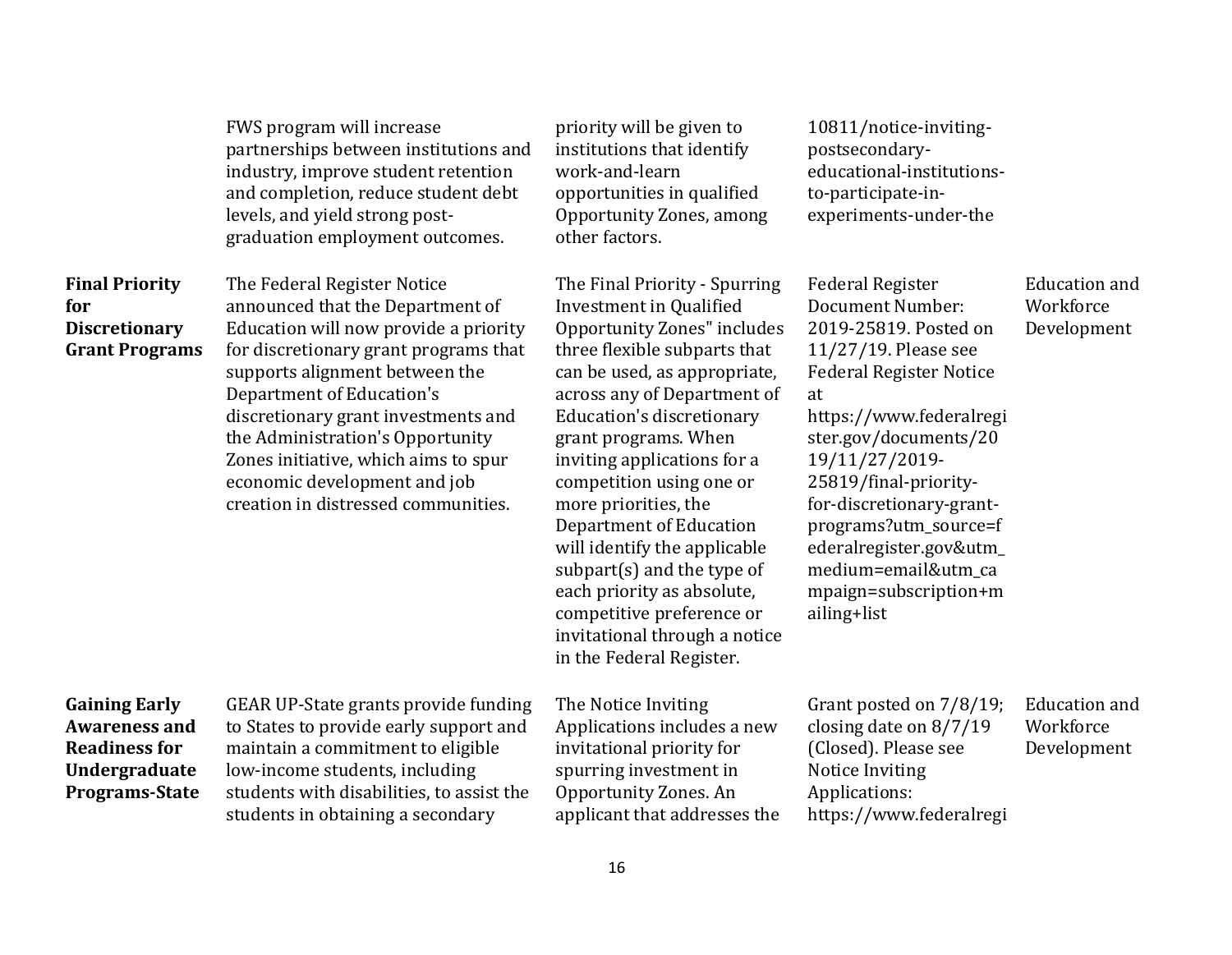| <b>Grants (GEAR</b><br>UP)                                                      | school diploma and preparing for and<br>succeeding in postsecondary<br>education. Grantees provide financial<br>aid information for postsecondary<br>education, encourage enrollment in<br>rigorous and challenging coursework,<br>and provide scholarships.                                                                                                                                                                                                                                                                          | priority must: (1) Propose to<br>serve children or students in<br>a Qualified Opportunity<br>Zone; or (2) Demonstrate<br>that it has received, or will<br>receive, financial assistance<br>from a Qualified Opportunity<br>Fund for a purpose directly<br>related to its proposed<br>project.                                                                                                                                                                          | ster.gov/documents/20<br>19/07/08/2019-<br>14370/applications-for-<br>new-awards-gaining-<br>early-awareness-and-<br>readiness-for-<br>undergraduate-<br>programs-state                                                                                                                                                                                                                              |                                                  |
|---------------------------------------------------------------------------------|---------------------------------------------------------------------------------------------------------------------------------------------------------------------------------------------------------------------------------------------------------------------------------------------------------------------------------------------------------------------------------------------------------------------------------------------------------------------------------------------------------------------------------------|------------------------------------------------------------------------------------------------------------------------------------------------------------------------------------------------------------------------------------------------------------------------------------------------------------------------------------------------------------------------------------------------------------------------------------------------------------------------|------------------------------------------------------------------------------------------------------------------------------------------------------------------------------------------------------------------------------------------------------------------------------------------------------------------------------------------------------------------------------------------------------|--------------------------------------------------|
| Performance<br>Partnership<br><b>Pilots for</b><br><b>Disconnected</b><br>Youth | ED (designated lead agency), DOL,<br>HHS, CNCS, IMLS, DOJ, HUD, and<br>related agencies can annually enter<br>into up to 10 Performance Partnership<br>agreements with states, regions,<br>localities, or tribal communities that<br>give them additional flexibility in using<br>discretionary funds across multiple<br>Federal programs. Pilot sites will<br>commit to achieve significant<br>improvements for disconnected youth<br>in educational, employment, and other<br>key outcomes in exchange for this new<br>flexibility. | Preference points in<br>competition to be designated<br>a Performance Partnership<br><b>Pilots for Disconnected</b><br>Youth will be granted to<br>projects designed to increase<br>educational opportunities by<br>reducing academic or<br>nonacademic barriers to<br>economic mobility by<br>aligning Federal, State, or<br>local funding streams to<br>promote economic mobility<br>of low-income individuals,<br>such as applicants in<br><b>Opportunity Zones</b> | <b>Federal Register</b><br>Document Number:<br>2019-00200. Posted on<br>$1/29/19$ ; Notice of<br>Intent to Apply due on<br>3/14/19 (Closed);<br>Deadline for Transmittal<br>of Applications was<br>$4/29/19$ (Closed).<br>Please see federal<br>register notice:<br>https://www.federalregi<br>ster.gov/documents/20<br>19/01/28/2019-<br>00200/applications-for-<br>selection-as-a-<br>performance- | <b>Education</b> and<br>Workforce<br>Development |

[partnership-pilot](https://www.federalregister.gov/documents/2019/01/28/2019-00200/applications-for-selection-as-a-performance-partnership-pilot-performance-partnership-pilots-for)[performance-](https://www.federalregister.gov/documents/2019/01/28/2019-00200/applications-for-selection-as-a-performance-partnership-pilot-performance-partnership-pilots-for)

[partnership-pilots-for](https://www.federalregister.gov/documents/2019/01/28/2019-00200/applications-for-selection-as-a-performance-partnership-pilot-performance-partnership-pilots-for)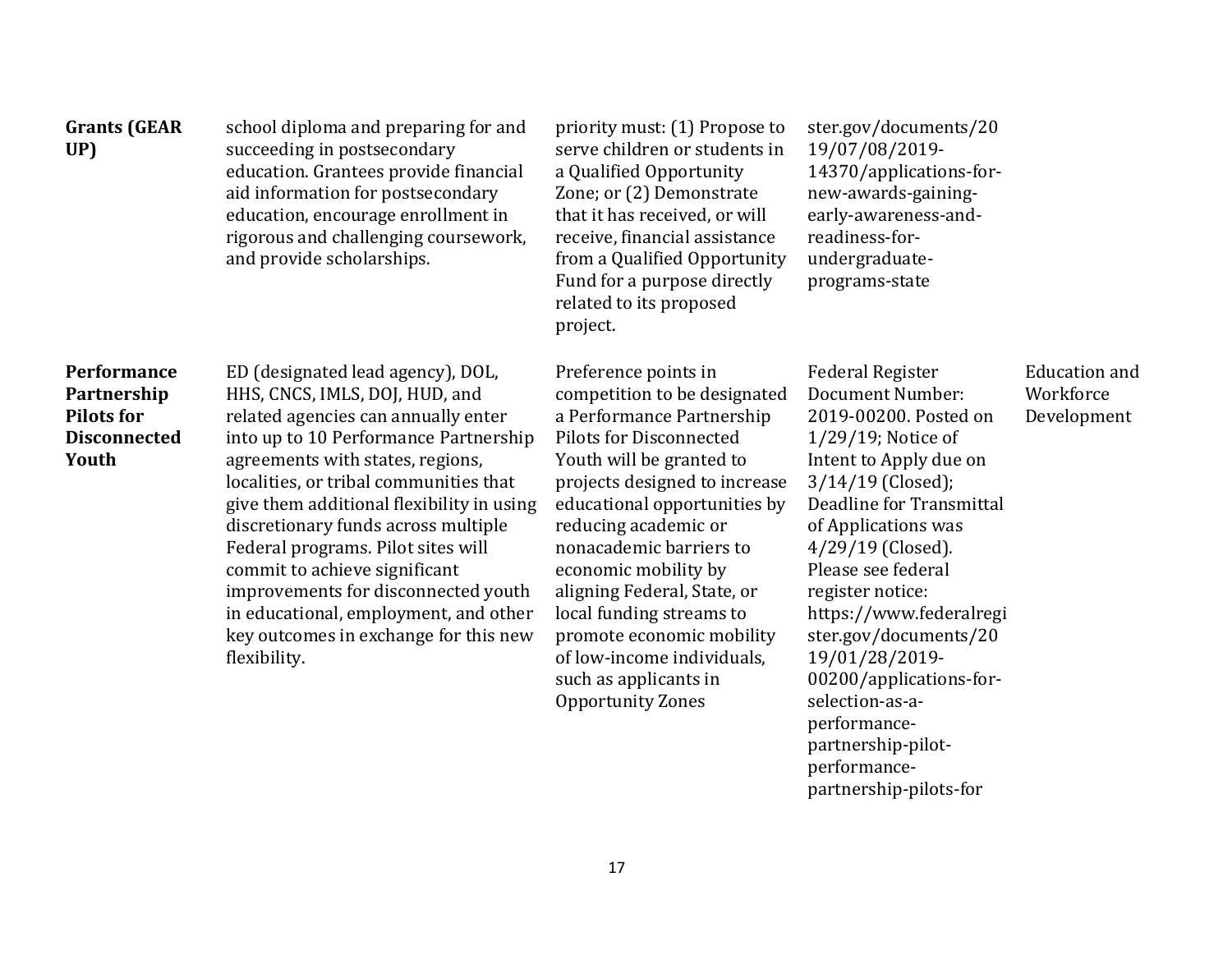| <b>Perkins</b><br><b>Innovation and</b><br><b>Modernization</b><br><b>Grant Program</b>                                 | This grant program seeks to identify,<br>support, and rigorously evaluate<br>evidence-based and innovative<br>strategies and activities to improve<br>and modernize career and technical<br>education and align workforce skills<br>with labor market needs.                                                                                                 | Preference points have been<br>added to 2019 Notice of<br><b>Inviting Applications for</b><br>projects serving students<br>residing or attending CTE<br>programs in Qualified<br>Opportunity Zones. The<br>notice also includes a new<br>invitational priority for<br>Spurring Investment in CTE<br>from Qualified Opportunity<br>Funds, under which an<br>applicant must provide<br>evidence that it has received<br>or will receive financial<br>assistance from a Qualified<br>Opportunity Fund for a<br>purpose directly related to<br>its proposed project,<br>especially for property<br>including needed equipment<br>and technology. | ED-GRANTS-041519-<br>001 / Grant posted on<br>$4/15/19$ ; closing date on<br>$6/14/19$ (Closed); grant<br>on Grants.gov; Please<br>see federal register<br>notice:<br>https://www.govinfo.go<br>v/content/pkg/FR-<br>2019-04-15/pdf/2019-<br>07456.pdf | Education and<br>Workforce<br>Development        |
|-------------------------------------------------------------------------------------------------------------------------|--------------------------------------------------------------------------------------------------------------------------------------------------------------------------------------------------------------------------------------------------------------------------------------------------------------------------------------------------------------|----------------------------------------------------------------------------------------------------------------------------------------------------------------------------------------------------------------------------------------------------------------------------------------------------------------------------------------------------------------------------------------------------------------------------------------------------------------------------------------------------------------------------------------------------------------------------------------------------------------------------------------------|--------------------------------------------------------------------------------------------------------------------------------------------------------------------------------------------------------------------------------------------------------|--------------------------------------------------|
| <b>School Climate</b><br><b>Transformation</b><br><b>Grant Program:</b><br>Local<br><b>Educational</b><br><b>Agency</b> | The School Climate Transformation<br>Grant Program-Local Educational<br>Agency Grants (SCTG-LEA) provides<br>competitive grants to local educational<br>agencies (LEAs) to develop, enhance,<br>or expand systems of support for, and<br>technical assistance to, schools<br>implementing a multi-tiered system of<br>support, for improving school climate. | The 2019 Notice of Inviting<br>Applications includes four<br>absolute priorities. One of<br>the absolute priorities is:<br><b>Absolute Priority 3 "LEAs</b><br>that include a Qualified<br>Opportunity Zone".                                                                                                                                                                                                                                                                                                                                                                                                                                | ED-GRANTS-061019-<br>001 / Grant posted on<br>$6/10/19$ ; closing date on<br>$7/22/19$ ; (Closed); grant<br>on Grants.gov                                                                                                                              | <b>Education</b> and<br>Workforce<br>Development |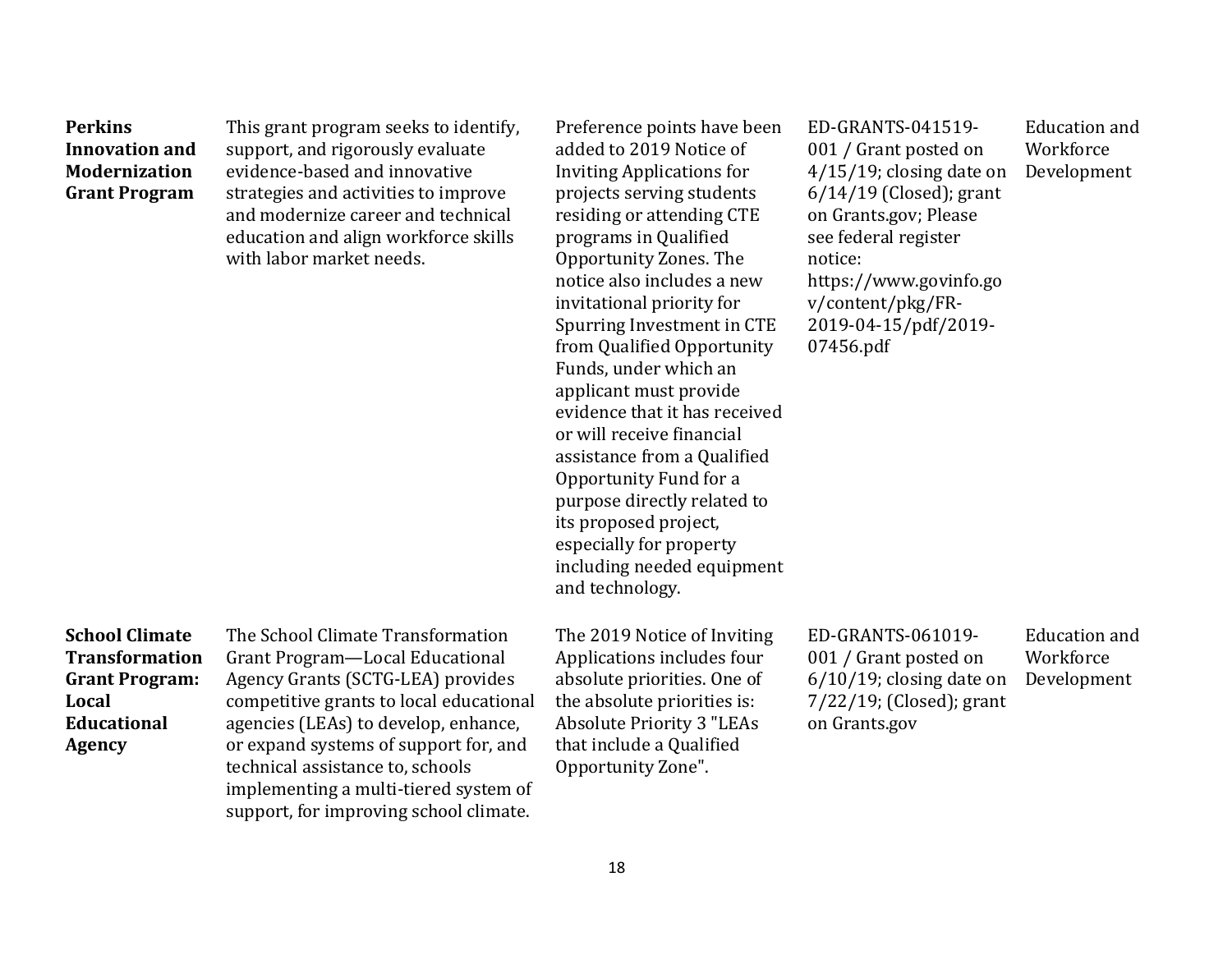| Secretary's<br>Proposed<br><b>Priority for</b><br><b>Discretionary</b><br>Grant        | The Secretary of Education proposes<br>to establish a priority for discretionary<br>grant programs that would align the<br>Department of Education's (the<br>Department's) discretionary grant<br>investments with the Administration's<br>Opportunity Zones initiative, which<br>aims to spur economic development<br>and job creation in distressed<br>communities. | Through this proposed<br>priority, the agency seeks to<br>expand and improve the<br>opportunities available to<br>individuals in Qualified<br>Opportunity Zones by (1)<br>encouraging applicants to<br>plan projects in Qualified<br>Opportunity Zones; (2)<br>soliciting applications from<br>eligible entities who are<br>located in Qualified<br>Opportunity Zones; or (3)<br>soliciting applications from<br>eligible entities that have<br>received investments,<br>including accessing real<br>estate that has received<br>investment from Qualified<br>Opportunity Funds for a<br>purpose directly related to<br>their proposed projects. | <b>Federal Register</b><br>Document Number: ED-<br>2019-OPEPD-0019.<br>Posted on 7/29/19;<br>Deadline for Transmittal<br>of Comments was<br>8/28/19. Please see<br>federal register notice:<br>https://www.federalregi<br>ster.gov/documents/20<br>19/07/29/2019-<br>16062/secretarys-<br>proposed-priority-for-<br>discretionary-grant-<br>programs | <b>Education</b> and<br>Workforce<br>Development |
|----------------------------------------------------------------------------------------|-----------------------------------------------------------------------------------------------------------------------------------------------------------------------------------------------------------------------------------------------------------------------------------------------------------------------------------------------------------------------|--------------------------------------------------------------------------------------------------------------------------------------------------------------------------------------------------------------------------------------------------------------------------------------------------------------------------------------------------------------------------------------------------------------------------------------------------------------------------------------------------------------------------------------------------------------------------------------------------------------------------------------------------|------------------------------------------------------------------------------------------------------------------------------------------------------------------------------------------------------------------------------------------------------------------------------------------------------------------------------------------------------|--------------------------------------------------|
| <b>State Charter</b><br><b>School Facilities</b><br><b>Incentive Grants</b><br>Program | The State Charter School Facilities<br>Incentive Grants Program provides<br>grants to eligible States to help them<br>establish or enhance, and administer, a<br>per-pupil facilities aid program for<br>charter schools in the State, that is<br>specified in State law, and provides<br>annual financing, on a per-pupil basis,<br>for charter school facilities.   | The 2019 Notice of Inviting<br>Applications includes three<br>competitive preference<br>priorities. One of the<br>competitive preference<br>priorities includes Spurring<br><b>Investment in Opportunity</b><br>Zones (up to 5 points).                                                                                                                                                                                                                                                                                                                                                                                                          | ED-GRANTS-060419-<br>006 / Grant posted on<br>$6/4/19$ ; closing date on<br>7/19/19 (Closed); grant<br>on Grants.gov                                                                                                                                                                                                                                 | <b>Education</b> and<br>Workforce<br>Development |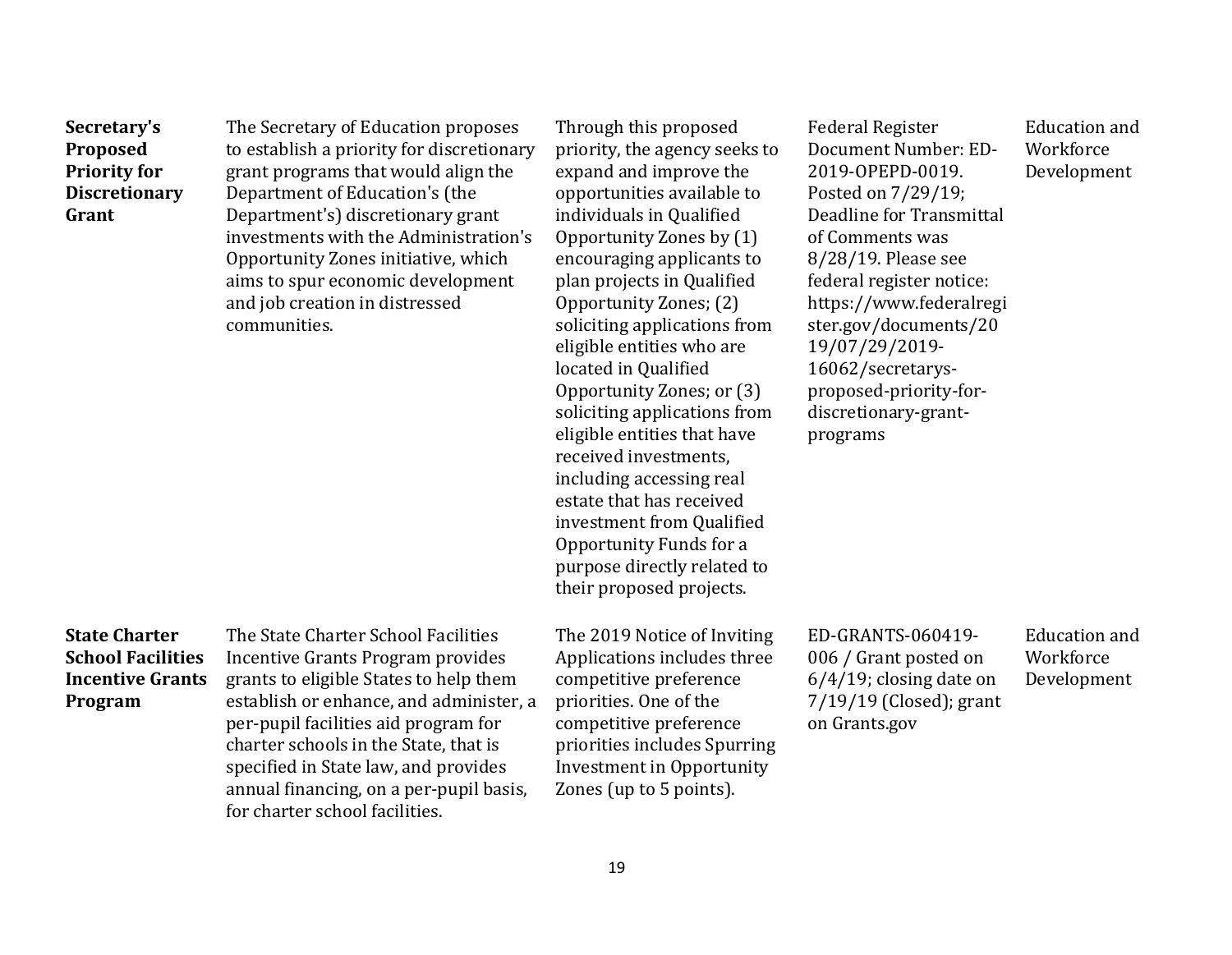| <b>Strengthening</b><br><b>Institutions</b><br>Program (SIP)  | The Strengthening Institutions<br>Program (SIP) provides grants to<br>eligible institutions of higher<br>education (IHEs) to help them become<br>self-sufficient and expand their<br>capacity to serve low-income students<br>by providing funds to improve and<br>strengthen the institution's academic<br>quality, institutional management, and<br>fiscal stability.                                                                                                                                       | The 2019 Notice of Inviting<br>Applications includes a new<br>invitational priority for<br>spurring investment in<br>Opportunity Zones, under<br>which an applicant must: (1)<br>Propose to serve children or<br>students who reside, or<br>attend elementary or<br>secondary schools or<br>institutions of higher<br>education, in a Qualified<br>Opportunity Zone; or (2)<br>Provide evidence in its<br>application that it has<br>received or will receive<br>financial assistance from a<br>Qualified Opportunity Fund. | ED-GRANTS-061919-<br>002 / Grant posted on<br>$6/19/19$ ; closing date on<br>$7/19/19$ (Closed); grant<br>on Grants.gov                                                                                                                                                                  | <b>Education</b> and<br>Workforce<br>Development |
|---------------------------------------------------------------|---------------------------------------------------------------------------------------------------------------------------------------------------------------------------------------------------------------------------------------------------------------------------------------------------------------------------------------------------------------------------------------------------------------------------------------------------------------------------------------------------------------|-----------------------------------------------------------------------------------------------------------------------------------------------------------------------------------------------------------------------------------------------------------------------------------------------------------------------------------------------------------------------------------------------------------------------------------------------------------------------------------------------------------------------------|------------------------------------------------------------------------------------------------------------------------------------------------------------------------------------------------------------------------------------------------------------------------------------------|--------------------------------------------------|
| <b>Teacher Quality</b><br>Partnership<br><b>Grant Program</b> | These grants aim to increase student<br>achievement by improving the quality<br>of new prospective teachers by<br>enhancing the preparation of<br>prospective teachers and the<br>professional development activities for<br>current teachers; holding teacher<br>preparation programs at institutions<br>of higher education (IHEs) accountable<br>for preparing talented, certified or<br>licensed and effective teachers; and<br>recruiting effective individuals,<br>including minorities and individuals | The 2019 Notice of Inviting<br>Applications includes a new<br>invitational priority for<br>spurring investment in<br>Opportunity Zones, under<br>which an applicant must: (1)<br>Propose to serve children or<br>students who reside, or<br>attend TQP project schools,<br>in a Qualified Opportunity<br>Zone; or (2) Demonstrate<br>that it has received, or will<br>receive, financial assistance                                                                                                                         | ED-GRANTS-040319-<br>001 / Grant posted on<br>$4/3/19$ ; closing date on<br>$5/20/19$ (Closed); grant<br>on Grants.gov;<br>https://www.federalregi<br>ster.gov/documents/20<br>19/04/03/2019-<br>06493/applications-for-<br>new-awards-teacher-<br>quality-partnership-<br>grant-program | <b>Education</b> and<br>Workforce<br>Development |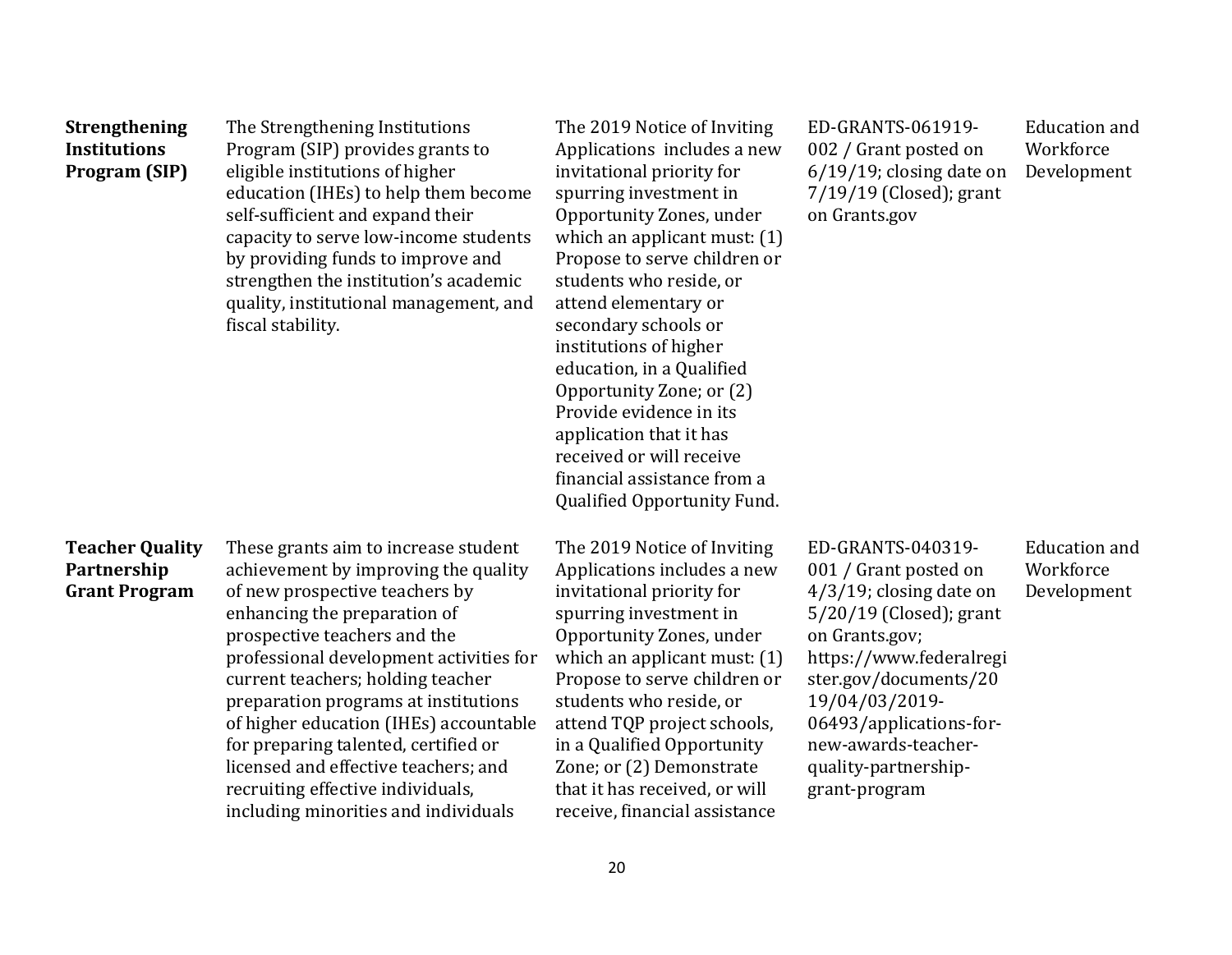from other occupations, into the teaching force.

from a Qualified Opportunity Fund for a purpose directly related to its proposed project.

## **Department of Energy**

| <b>Minority</b> | The MEWT Program is designed to                                  | Applicants must show that           | DE-FOA-0002042 /        | Education and |
|-----------------|------------------------------------------------------------------|-------------------------------------|-------------------------|---------------|
| Education,      | foster collaboration amongst MSIs,                               | their programs are targeted         | Grant posted on 9/3/19; | Workforce     |
| Workforce, and  | MBEs, DOE program offices, industry,                             | towards economically                | closing date $10/7/19$  | Development   |
| <b>Training</b> | state and local government agencies                              | distressed                          | (Closed); grant on      |               |
| Program         | and other federal agencies to increase                           | communities, to include             | Grants.gov              |               |
| (MEWT)          | engagement and capabilities of<br>underserved communities within | <b>Qualified Opportunity Zones.</b> |                         |               |
|                 | STEM and energy fields.                                          |                                     |                         |               |

# **Department of Health and Human Services**

| <b>Child Support</b><br>Intergovernmen<br>tal Case<br><b>Processing</b><br><b>Innovation</b><br><b>Demonstration</b> | This program competitively awards<br>funding for the purpose of testing how<br>child support agencies can improve<br>intergovernmental case processing<br>and collections.                | Bonus points will be<br>provided to projects located<br>in designated Opportunity<br>Zones. | HHS-2019-ACF-OCSE-<br>FD-1541; Grant posted<br>on $5/22/19$ ; Grant<br>closing date is<br>$7/17/2019$ (Closed);<br>grant on Grants.gov | Education and<br>Workforce<br>Development |
|----------------------------------------------------------------------------------------------------------------------|-------------------------------------------------------------------------------------------------------------------------------------------------------------------------------------------|---------------------------------------------------------------------------------------------|----------------------------------------------------------------------------------------------------------------------------------------|-------------------------------------------|
| Community<br>Economic<br><b>Development</b><br><b>Focus on Social</b><br><b>Enterprises</b>                          | This program awards funds to<br>experienced Community Development<br>Corporations (CDCs) for well planned,<br>financially viable, and innovative<br>projects sponsoring social enterprise | Bonus points will be<br>provided to projects located<br>in designated Opportunity<br>Zones. | HHS-2019-ACF-OCS-EE-<br>1580 / Grant posted on<br>$6/27/17$ ; closing date<br>$7/29/19$ (Closed); grant<br>on Grants.gov               | Economic<br>Development                   |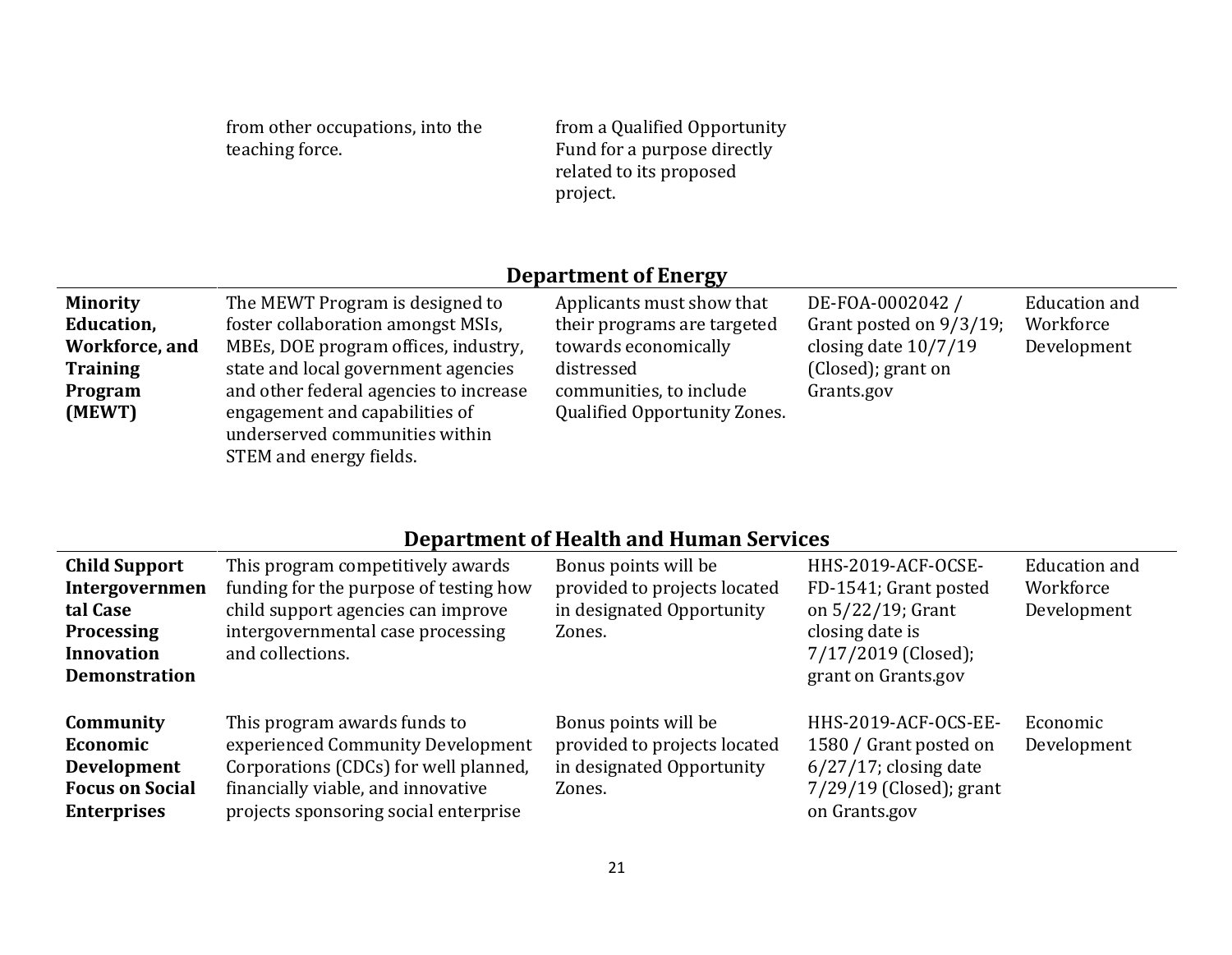|                                                         | incubators. These incubators will<br>develop new products, services, and<br>commercial activities that result in<br>new positions for individuals with low<br>incomes, while also addressing a local<br>unmet need or solution to social<br>problems for the community's<br>constituents and its stakeholders.<br>Projects also address the personal and<br>community barriers that must be<br>overcome to help individuals with low<br>incomes become self-sufficient. (e.g.,<br>transportation, childcare,<br>education/training, language, etc.)<br>Projects can use funds for costs<br>associated with social enterprise start-<br>up or expansion activities, as well as<br>technical assistance and incubator<br>services to these businesses. Projects<br>must be located in geographic areas<br>with a demonstrated need for social<br>enterprise, such as a county<br>designated as having persistent<br>poverty. |                                                                                             |                                                                                                                                               |                         |
|---------------------------------------------------------|----------------------------------------------------------------------------------------------------------------------------------------------------------------------------------------------------------------------------------------------------------------------------------------------------------------------------------------------------------------------------------------------------------------------------------------------------------------------------------------------------------------------------------------------------------------------------------------------------------------------------------------------------------------------------------------------------------------------------------------------------------------------------------------------------------------------------------------------------------------------------------------------------------------------------|---------------------------------------------------------------------------------------------|-----------------------------------------------------------------------------------------------------------------------------------------------|-------------------------|
| Community<br>Economic<br><b>Development</b><br>Projects | The program awards funding for well-<br>planned, financially viable, and<br>innovative projects to enhance job<br>creation and business development for<br>individuals with low income. CED<br>grants will be made as part of a<br>broader strategy to address objectives                                                                                                                                                                                                                                                                                                                                                                                                                                                                                                                                                                                                                                                  | Bonus points will be<br>provided to projects located<br>in designated Opportunity<br>Zones. | HHS-2017-ACF-OCS-EE-<br>1213 / Grant posted on<br>$6/17/17$ (updated<br>$4/25/19$ ; closing date<br>$6/3/19$ (Closed); grant<br>on Grants.gov | Economic<br>Development |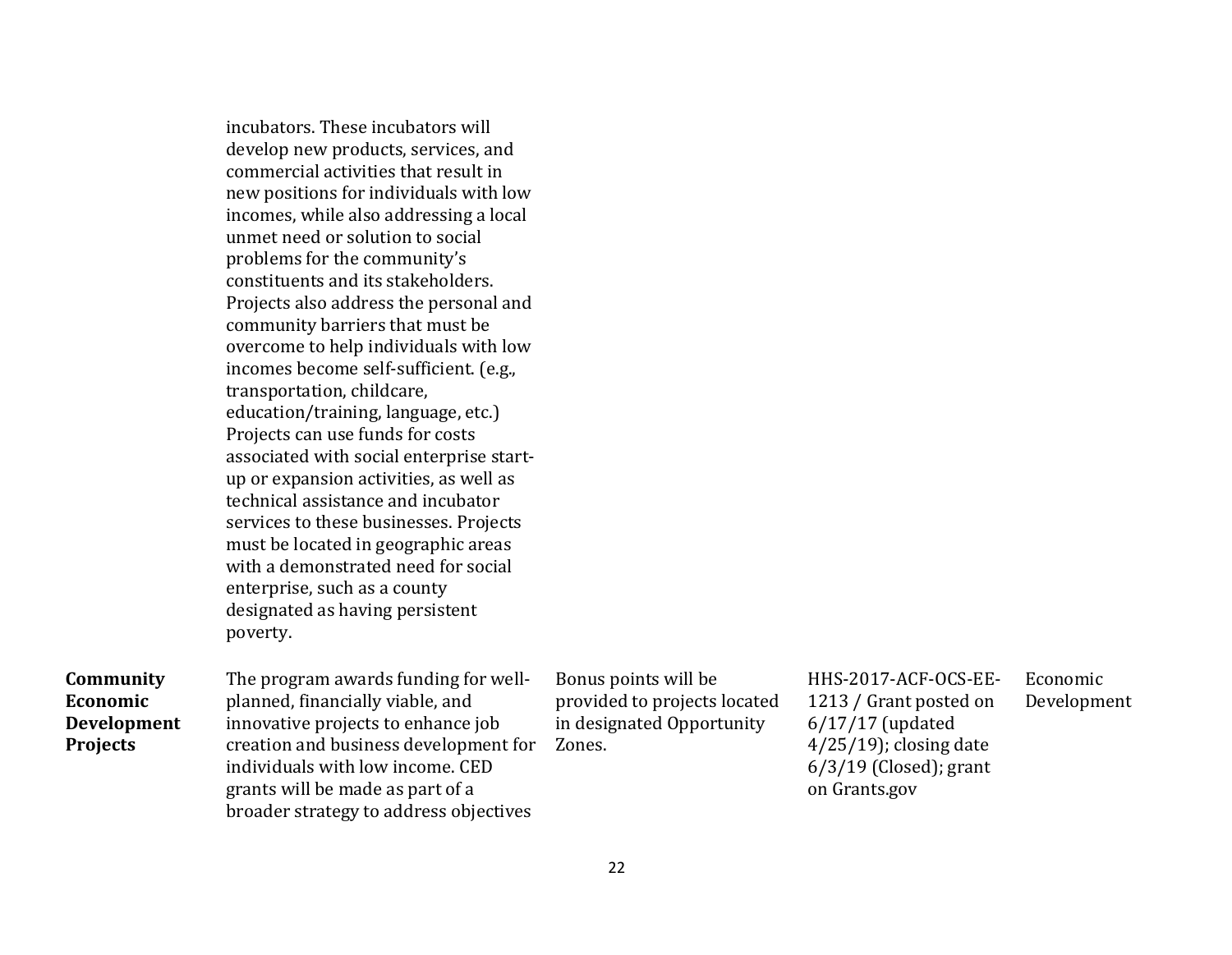such as decreasing dependency on federal programs, chronic unemployment, and community deterioration in urban and rural areas. CED projects are expected to actively recruit individuals with low income to fill the positions created by CEDfunded development activities, to assist those individuals to successfully hold those jobs and to ensure that the businesses and jobs created remain viable for at least one year after the end of the grant period. CED-funded projects can be non-construction or construction projects, however, shortterm construction jobs associated with preparing for business startup or expansion are not counted when determining the number of jobs created under the CED program as they are designed to be temporary in nature.

#### **Early Head Start Expansion and Early Head Start-Child Care Partnership Grants**

This program competitively awards funding for the purpose of expanding access to high-quality, comprehensive early learning services for low-income infants and toddlers and their families through traditional Early Head Start programs or through partnerships between Early Head Start programs and child care providers.

The Funding Opportunity Announcement for the third round of funding for this grant program was updated to include language that reserved the right for the prioritization of funding for qualified applicants who

HHS-2019-ACF-OHS-HP-1386 / Grant posted on 10/29/18; closing date on 11/30/18 (Closed); grant on Grants.gov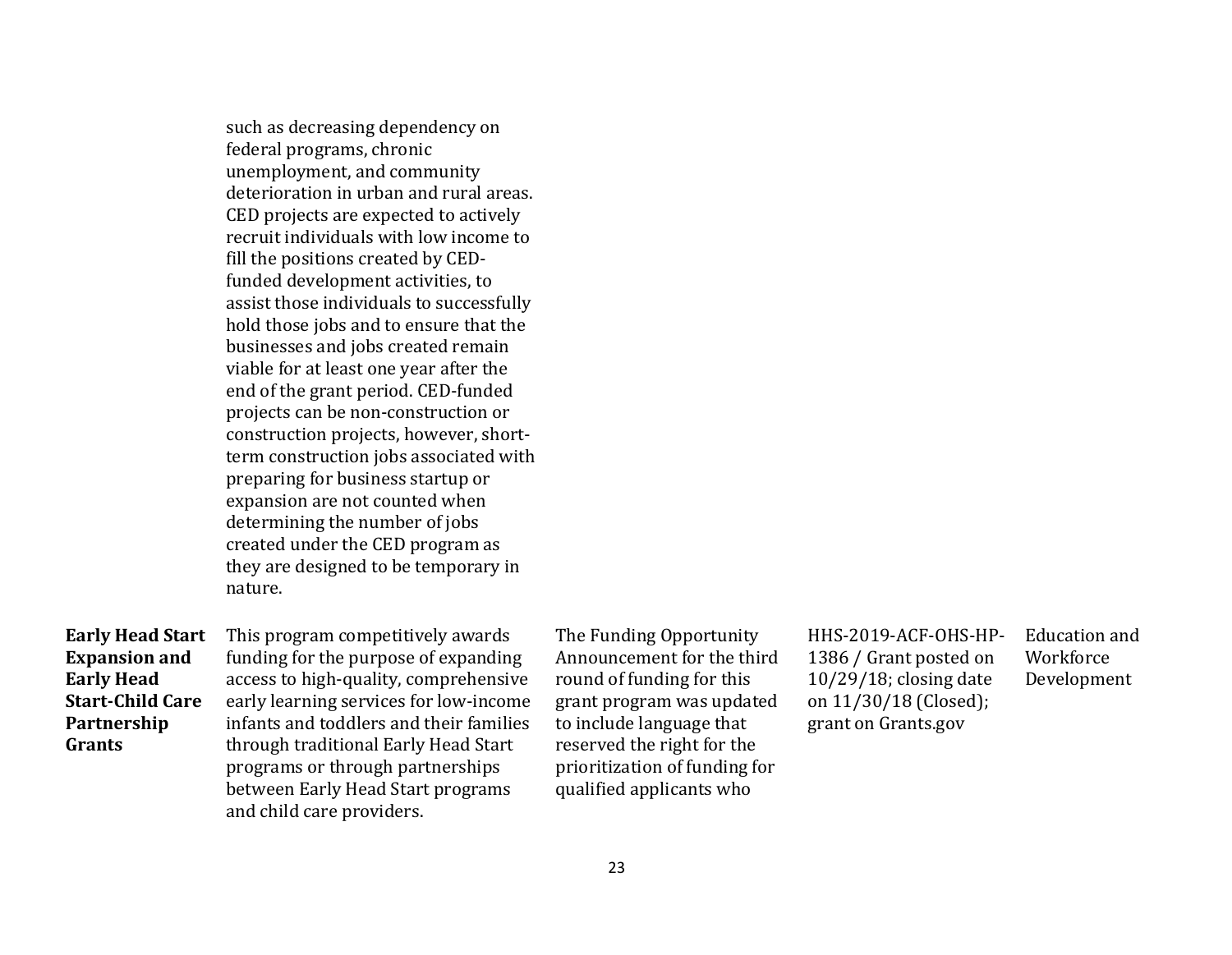#### propose services in Opportunity Zones.

#### **Health Center Program Service Area Competition (SAC)**

The Health Center Program supports nearly 1,400 organizations that operate approximately 12,000 health care delivery sites across the nation serving more than 28 million people. Each year, approximately one-third of the grants are re-competed to ensure continued services in existing service areas. Additionally, when funding is available, new organizations may also compete for funding to establish health centers in new areas.

The application requires the applicant to identify if the service area is located in an Opportunity Zone. Opportunity Zones are included in the objective review criteria in the FY 19 and upcoming FY 20 NOFOs that establish new or compete existing service areas.

- FY20 SAC round 6 of 6: HRSA-20-020 / Grant posted on 9/26/19; closing date 12/2/19 (Closed); grant on Grants.gov
- $\bullet$  FY20 SAC Round 5 of 6: HRSA-20-019 / Grant posted on 8/22/19; closing date 10/21/19 (Closed); grant on Grants.gov
- FY20 SAC Round 4 of 6: HRSA-20-018 / Grant posted on 8/1/19; closing date 9/30/19 (Closed); grant on Grants.gov
- FY20 SAC Round 3 of 6: HRSA-20-017 / Grant posted on 6/27/19; closing date 8/26/19 (Closed); grant on Grants.gov
- FY20 SAC Round 2 of 6: HRSA-20-016 / Grant posted on 6/6/19; closing dated 8/5/19 (Closed); grant on Grants.gov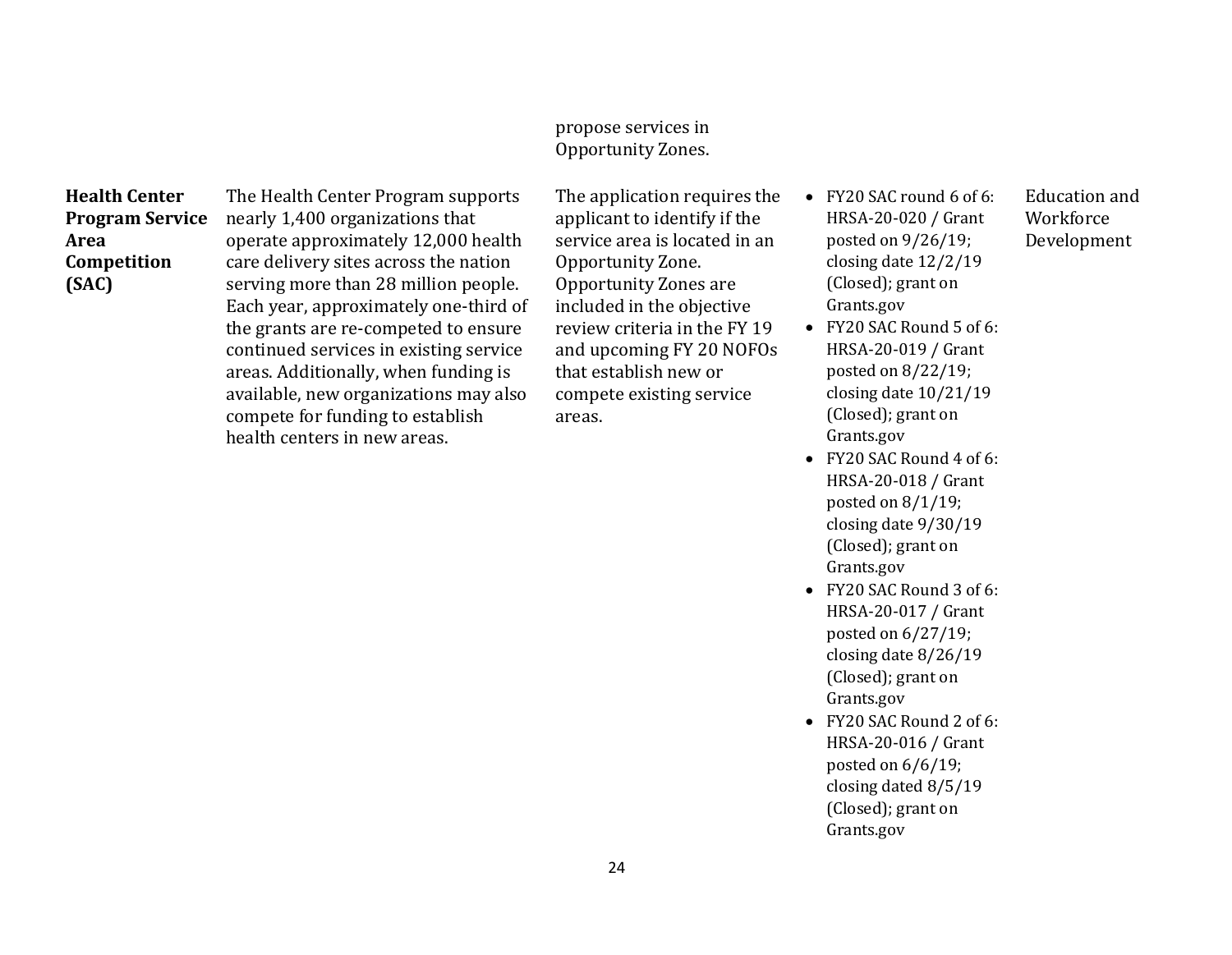**Youth Engagement in Sports: Collaboration to Improve Adolescent Physical Activity and Nutrition (YES Initiative)** 

The YES Initiative seeks to support projects that address the HHS priority to expand youth participation in sports and encourage regular physical activity, especially for youth populations with lower rates of sports participation and communities with limited access to athletic facilities or recreational areas. YES Initiative applicants should address unhealthy physical activity and nutrition behaviors in racial/ethnic minority and socio-economically disadvantaged youth, including specifically girls, and provide opportunities to learn skills and gain experiences that contribute to more positive lifestyles and enhance their capacity to make healthier life choices. The YES Initiative intends to identify effective collaborations and/or existing community organizational partnerships that aim to improve physical activity and nutrition by increasing sports participation of racial/ethnic minority and/or socio-economically

Preference will be provided to projects located in designated Opportunity Zones. Funding decisions expected summer 2019.

MP-CPI-19-002 / Grant posted on 3/28/19; closing date 5/31/19 (Closed); grant on Grants.gov

Grants.gov

 FY20 SAC Round 1 of 6: HRSA-20-015 / Grant posted on 5/16/19; closing date 7/15/19 (Closed); grant on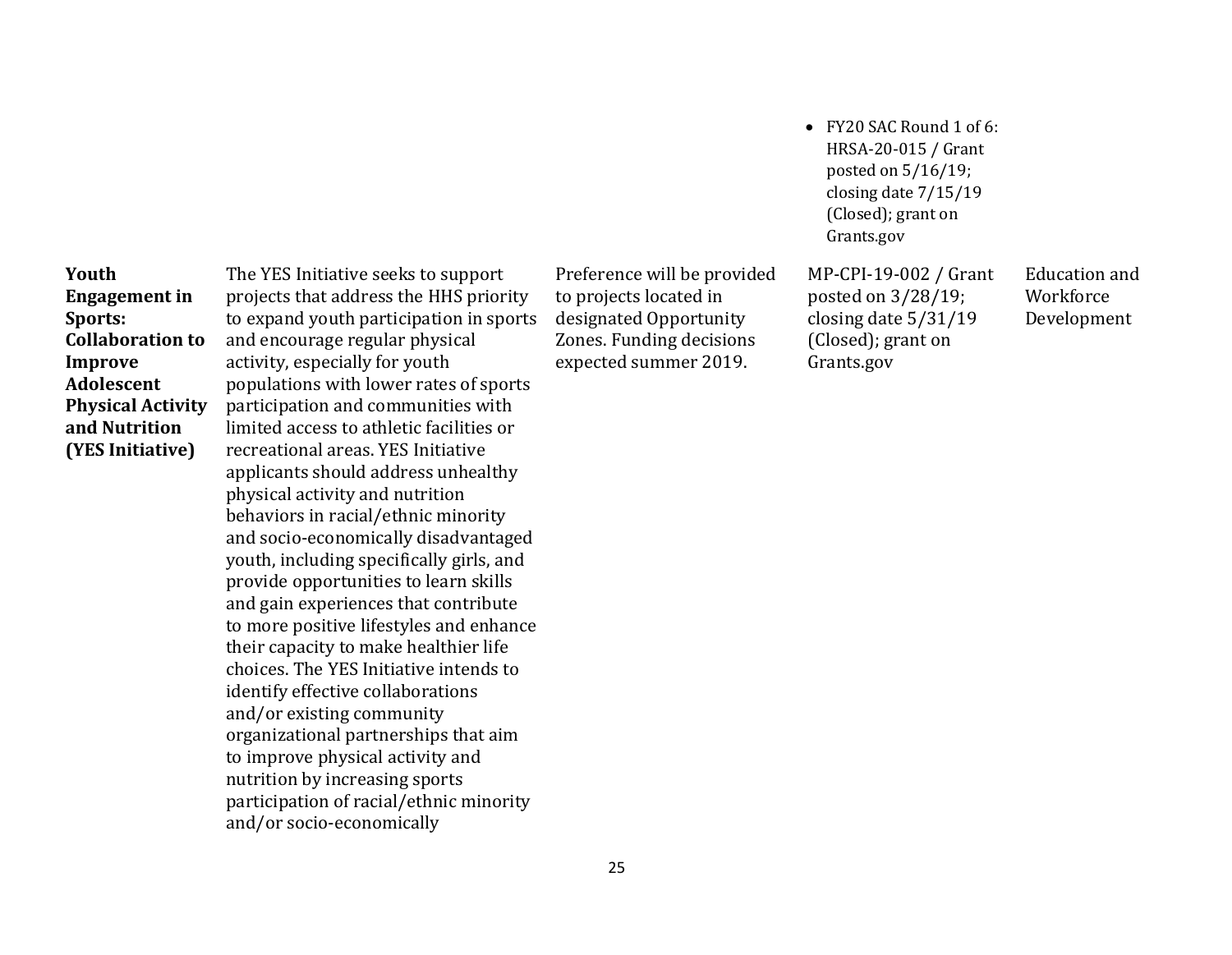disadvantaged youth, including specifically girls.

# **Department of Housing and Urban Development**

| Choice<br><b>Neighborhoods</b><br>Implementation<br><b>Grant Program</b> | Choice Neighborhoods<br>Implementation Grants support the<br>implementation of comprehensive<br>neighborhood revitalization plans that<br>are expected to achieve the following<br>three core goals: 1. Housing: Replace<br>distressed public and assisted housing<br>with high-quality mixed-income<br>housing that is well-managed and<br>responsive to the needs of the<br>surrounding neighborhood; 2. People:<br>Improve outcomes of households<br>living in the target housing related to<br>employment and income, health, and<br>children's education; and 3.<br>Neighborhood: Create the conditions<br>necessary for public and private<br>reinvestment in distressed<br>neighborhoods to offer the kinds of<br>amenities and assets, including safety,<br>good schools, and commercial activity,<br>that are important to families' choices<br>about their community. | Preference points have been<br>added to the program's 2019<br>Notice of Funding<br>Availability. | FR-6300-N-34 / Grant<br>posted $8/5/19$ ; closing<br>date 11/4/19 (Closed);<br>grant on Grants.gov | Economic<br>Development |
|--------------------------------------------------------------------------|---------------------------------------------------------------------------------------------------------------------------------------------------------------------------------------------------------------------------------------------------------------------------------------------------------------------------------------------------------------------------------------------------------------------------------------------------------------------------------------------------------------------------------------------------------------------------------------------------------------------------------------------------------------------------------------------------------------------------------------------------------------------------------------------------------------------------------------------------------------------------------|--------------------------------------------------------------------------------------------------|----------------------------------------------------------------------------------------------------|-------------------------|
| Choice                                                                   | This is an annual competitive grant                                                                                                                                                                                                                                                                                                                                                                                                                                                                                                                                                                                                                                                                                                                                                                                                                                             | Preference points have been                                                                      | FR-6300-N-38 / Grant                                                                               | Economic                |
| <b>Neighborhoods</b>                                                     | program that leverages significant                                                                                                                                                                                                                                                                                                                                                                                                                                                                                                                                                                                                                                                                                                                                                                                                                                              | added to the program's 2019                                                                      | posted $4/10/19$ ; closing                                                                         | Development             |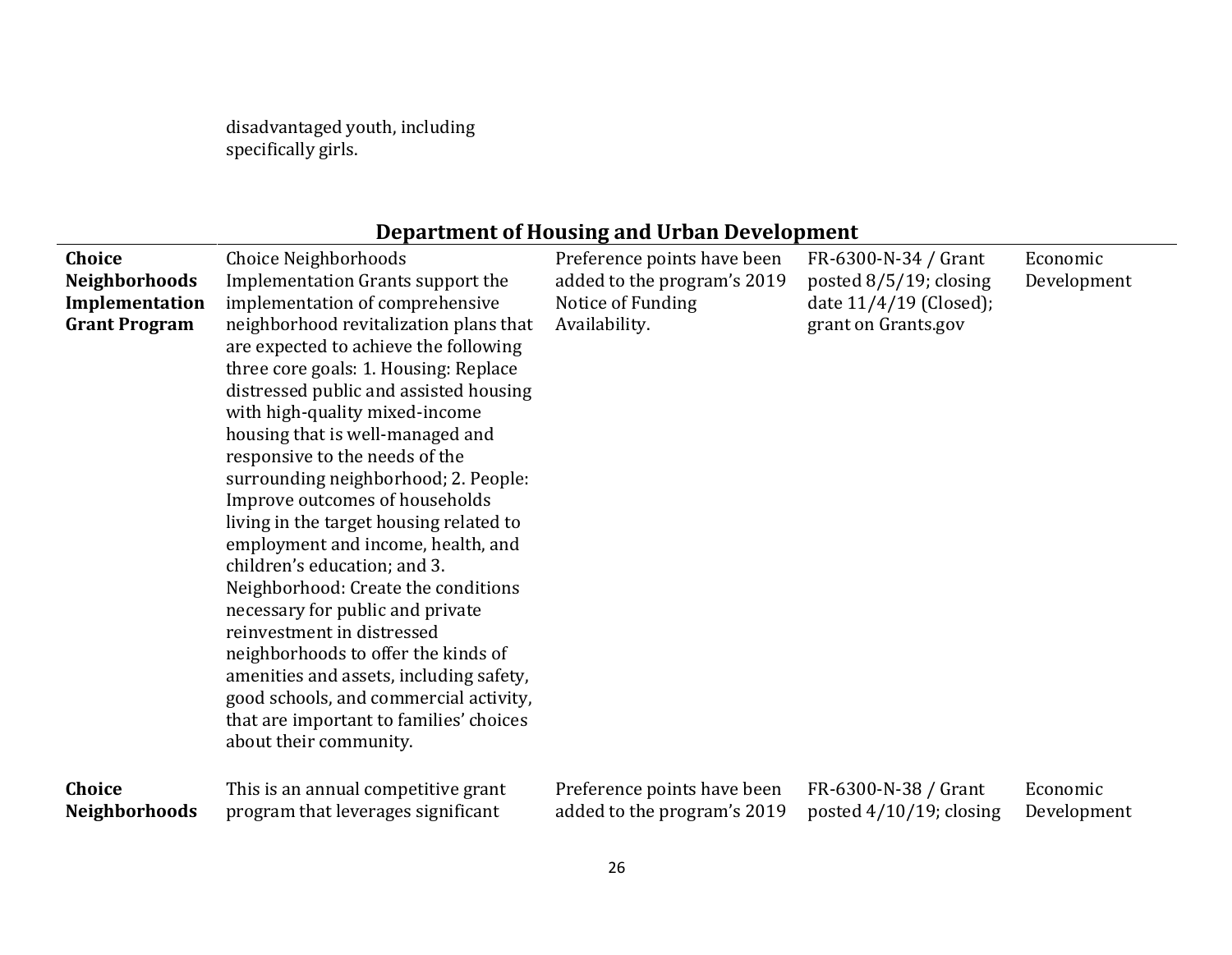| <b>Planning Grants</b><br>Program                                                                                                           | public and private dollars to support<br>locally driven strategies that address<br>struggling neighborhoods with<br>distressed public and/or HUD-assisted<br>housing. The program helps<br>communities transform<br>neighborhoods by redeveloping<br>severely distressed public and/or<br>HUD-assisted housing and catalyzing<br>critical improvements in the<br>neighborhood, including vacant<br>property, housing, businesses, services<br>and schools. | Notice of Funding<br>Availability.                                                                     | date 6/10/19 (Closed);<br>grant on Grants.gov                                                   |                         |
|---------------------------------------------------------------------------------------------------------------------------------------------|------------------------------------------------------------------------------------------------------------------------------------------------------------------------------------------------------------------------------------------------------------------------------------------------------------------------------------------------------------------------------------------------------------------------------------------------------------|--------------------------------------------------------------------------------------------------------|-------------------------------------------------------------------------------------------------|-------------------------|
| Community<br><b>Development</b><br><b>Block Grant</b><br><b>Program</b> for<br><b>Indian Tribes</b><br>and Alaska<br><b>Native Villages</b> | This program helps develop viable<br>Indian and Alaska Native communities<br>through the creation of decent<br>housing, suitable living and economic<br>opportunities primarily for persons<br>with low and moderate incomes.                                                                                                                                                                                                                              | Preference points have been<br>added to the program's 2019<br>/2020 Notice of Funding<br>Availability. | FR-6300-N-23 / Grant<br>posted 11/19/19;<br>closing date $2/3/19$ ;<br>grant on Grants.gov      | Economic<br>Development |
| Comprehensive<br><b>Housing</b><br>Counseling<br><b>Grant Program</b>                                                                       | This program awards funds to HUD-<br>approved housing counseling agencies<br>for the provision of counseling and<br>advice to tenants and homeowners,<br>both current and prospective, with<br>respect to property maintenance,<br>financial management and literacy,<br>and other topics to assist clients in<br>improving their housing conditions,<br>meeting their financial needs, and                                                                | Preference points have been<br>added to the program's 2019<br>Notice of Funding<br>Availability.       | FR-6300-N-33 / Grant<br>posted 5/24/19; closing<br>date 7/1/19 (Closed);<br>grant on Grants.gov | Economic<br>Development |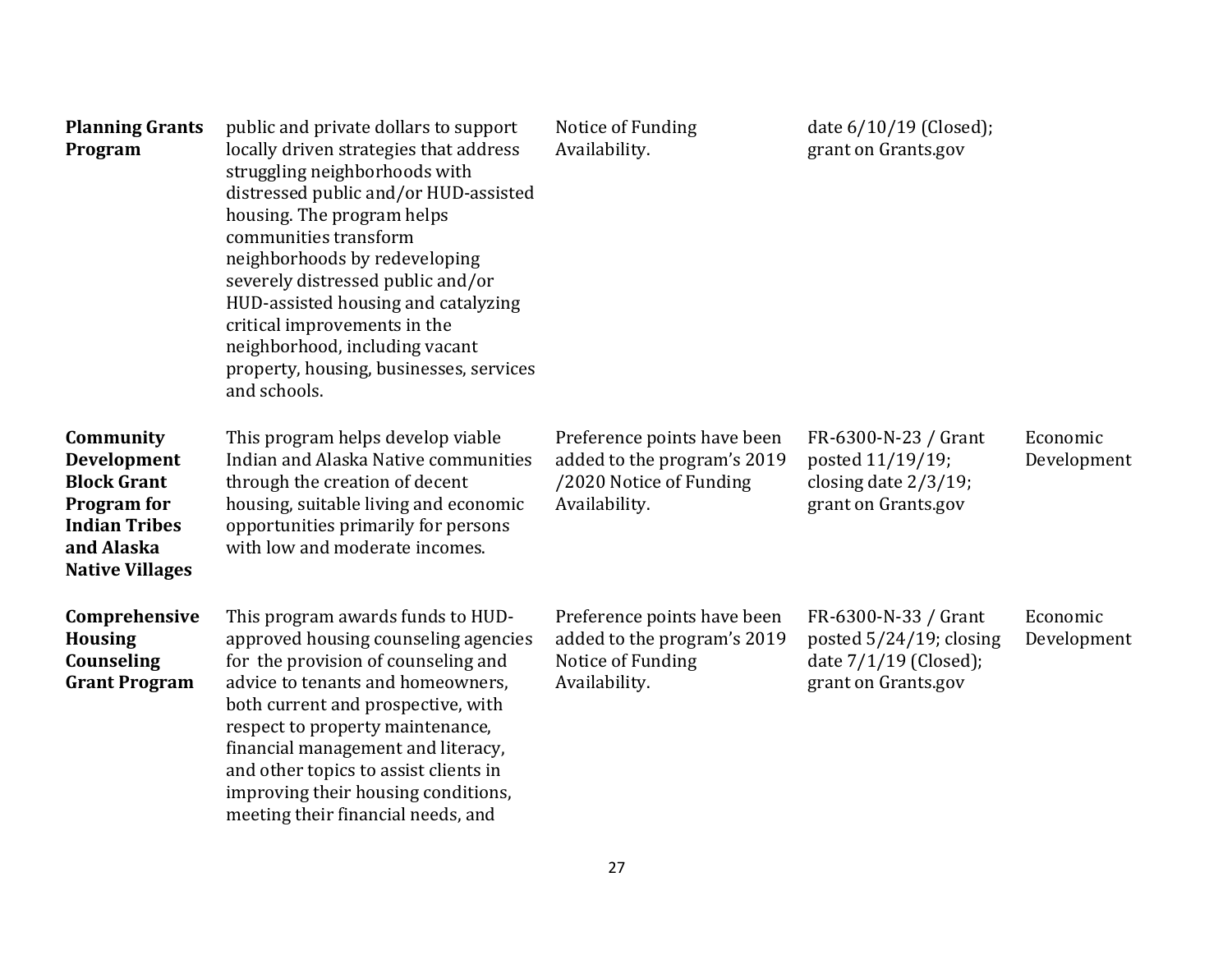fulfilling the responsibilities of tenancy or homeownership.

| <b>Distressed</b><br><b>Cities Technical</b><br><b>Assistance</b>                                                          | The purpose of the technical<br>assistance is to provide critically<br>needed technical assistance to<br>distressed communities with<br>populations under 40,000, including<br>those with designated Opportunity<br>Zones and communities recovering<br>from natural disasters.                                             | This technical assistance will<br>help smaller distressed<br>communities improve<br>financial management<br>practices, build up<br>administrative capacity, and<br>improve their knowledge of<br>federal resources, including<br>leveraging of Opportunity<br>Zone investment. | Information about<br><b>HUD's Distressed Cities</b><br><b>Technical Assistance</b><br>Program is located at<br>https://www.hudexchan<br>ge.info/programs/distre<br>ssed-cities/<br>Communities may begin<br>requesting assistance<br>under this program<br>beginning September 16,<br>2019. Additional<br>information on<br>requesting assistance<br>through this program<br>will be available on the<br><b>HUD Exchange website</b><br>close to September 16,<br>2109 | Economic<br>Development                                                                                                          |
|----------------------------------------------------------------------------------------------------------------------------|-----------------------------------------------------------------------------------------------------------------------------------------------------------------------------------------------------------------------------------------------------------------------------------------------------------------------------|--------------------------------------------------------------------------------------------------------------------------------------------------------------------------------------------------------------------------------------------------------------------------------|------------------------------------------------------------------------------------------------------------------------------------------------------------------------------------------------------------------------------------------------------------------------------------------------------------------------------------------------------------------------------------------------------------------------------------------------------------------------|----------------------------------------------------------------------------------------------------------------------------------|
| <b>Guidance on</b><br><b>Submitting</b><br><b>Consolidated</b><br><b>Plans and</b><br><b>Annual Action</b><br><b>Plans</b> | This notice provides varying<br>instructions and guidance to<br>grantees/participating jurisdictions<br>under the Community Development<br>Block Grant (CDBG), HOME<br>Investment Partnerships (HOME),<br>Housing Trust Fund (HTF), Emergency<br>Solutions Grants (ESG), and Housing<br>Opportunities for Persons With AIDS | Language supporting<br>Opportunity Zones has been<br>added to this notice,<br>including the encouragement<br>of grantees to consider the<br>use of CDBG, HOME, HTF,<br>ESG, and HOPWA funds for<br>eligible activities in<br>Opportunity Zones when                            | HUD Notice: CPD-19-01<br>posted on $2/13/19$ ; in<br>effect until 9/30/19<br>(Expired)                                                                                                                                                                                                                                                                                                                                                                                 | Economic<br>Development;<br><b>Education</b> and<br>Workforce<br>Development;<br>Entrepreneurship<br>; and Safe<br>Neighborhoods |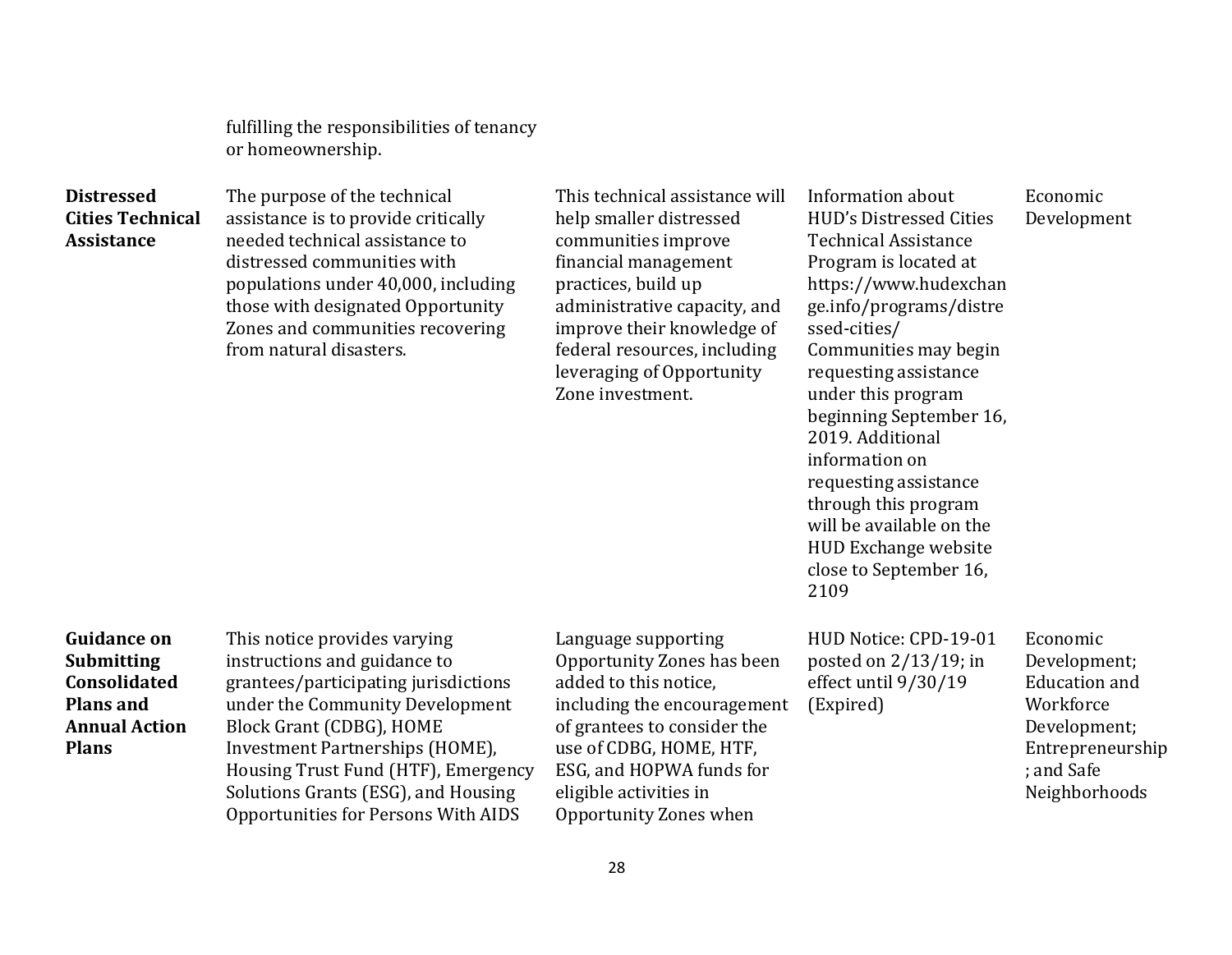|                                                                                            | (HOPWA) programs at it relates to<br>Fiscal Year 2019 Consolidated Plans<br>and Action Plans.                                                                                                                                                                                                                                                                                                                                       | developing their<br>Consolidated Plans. Also,<br>grantees are encouraged to<br>explore whether their<br><b>Opportunity Zones would</b><br>qualify as Neighborhood<br><b>Revitalization Strategy Areas</b><br>(NRSAs)-certain CDBG<br>requirements can be<br>streamlined through the<br>designation of NRSAs that<br>may make it more feasible<br>for grantees and their<br>partners to leverage CDBG<br>and Section 108 funds more<br>quickly in Opportunity<br>Zones. |                                                                                                            |                       |
|--------------------------------------------------------------------------------------------|-------------------------------------------------------------------------------------------------------------------------------------------------------------------------------------------------------------------------------------------------------------------------------------------------------------------------------------------------------------------------------------------------------------------------------------|------------------------------------------------------------------------------------------------------------------------------------------------------------------------------------------------------------------------------------------------------------------------------------------------------------------------------------------------------------------------------------------------------------------------------------------------------------------------|------------------------------------------------------------------------------------------------------------|-----------------------|
| <b>Healthy Homes</b><br>Production<br><b>Grant Program</b><br>for Tribal<br><b>Housing</b> | The purpose of the HHP program is to<br>assist American Indian and Alaska<br>Native tribal governments identify and<br>remediate housing related health and<br>safety hazards. This program will<br>assist American Indian and Alaska<br>Native tribal governments to develop<br>comprehensive programs to identify<br>and remediate housing issues that<br>contribute to health and safety issues<br>in urban, tribal communities. | Preference points have been<br>added to the program's 2019<br>Notice of Funding<br>Availability.                                                                                                                                                                                                                                                                                                                                                                       | FR-6200-N-44 / Grant<br>posted on $6/25/19$ ;<br>closing date $8/9/19$<br>(Closed); grant on<br>Grants.gov | Safe<br>Neighborhoods |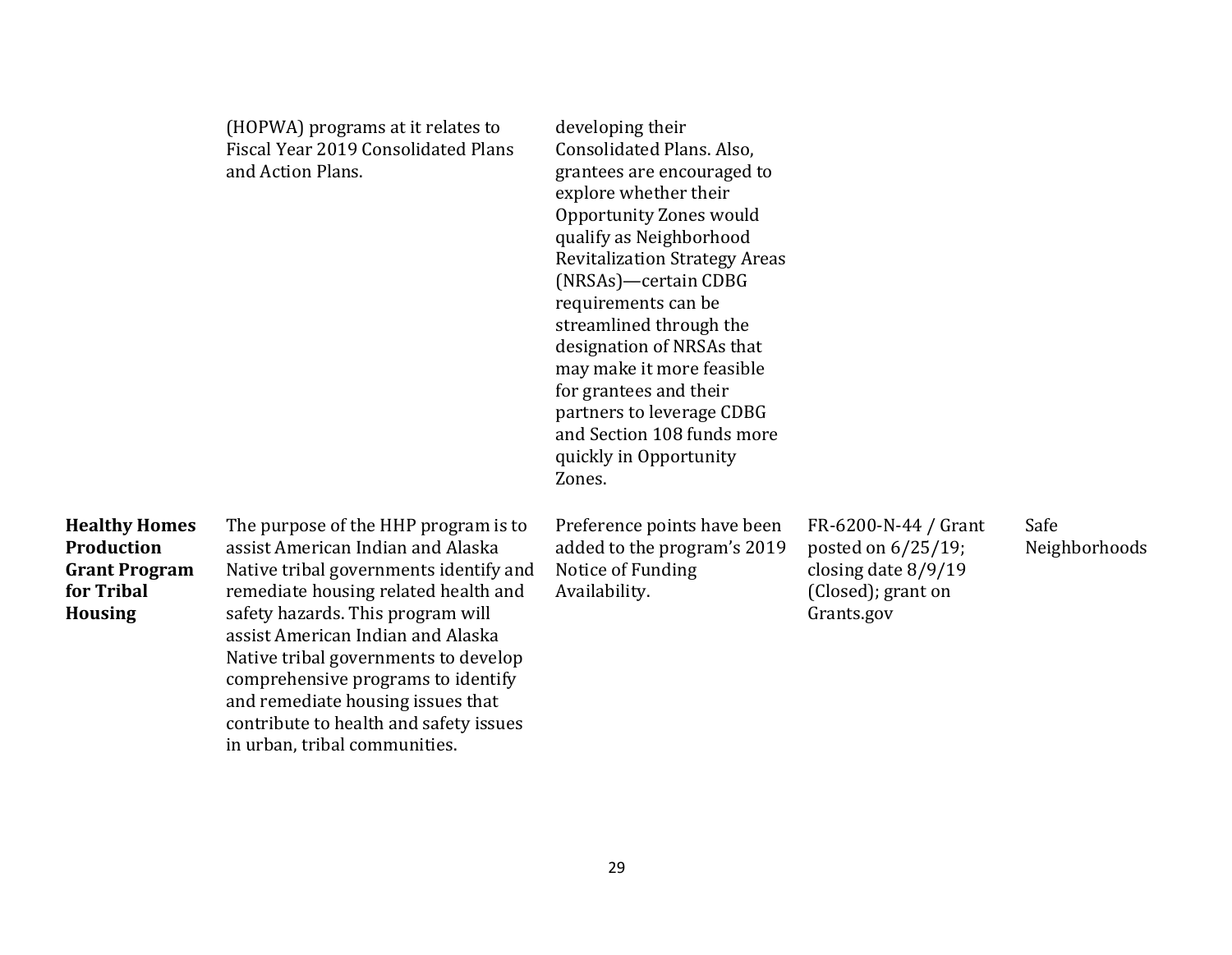| <b>HOPE VI Main</b><br><b>Street Grant</b><br>Program                                                                                                | The purpose of the HOPE VI Main<br>Street Program is to provide grants to<br>small communities to assist in the<br>renovation of an historic or traditional<br>central business district, or "Main<br>Street" area, by replacing unused,<br>obsolete, commercial space in<br>buildings with affordable housing<br>units. The objectives of the program<br>are to: Redevelop central business<br>districts (Main Street areas); Preserve<br>Historic or traditional Main Street area<br>properties by replacing unused<br>commercial space in buildings with<br>affordable housing units; Enhance<br>economic development efforts in Main<br>Street areas; and Provide affordable<br>housing in Main Street areas. Main<br>Street grant funds can be used to build<br>new affordable housing or reconfigure<br>obsolete or surplus commercial space<br>(or extremely substandard, vacant<br>housing) into affordable housing units. | Preference Points have been<br>added to the program's 2018<br>Notice of Funding<br>Availability.                                        | FR-6200-N-03 / Grant<br>posted on $5/14/19$ ;<br>closing date 7/30/19<br>(Closed); grant on<br>Grants.gov | Economic<br>Development |
|------------------------------------------------------------------------------------------------------------------------------------------------------|------------------------------------------------------------------------------------------------------------------------------------------------------------------------------------------------------------------------------------------------------------------------------------------------------------------------------------------------------------------------------------------------------------------------------------------------------------------------------------------------------------------------------------------------------------------------------------------------------------------------------------------------------------------------------------------------------------------------------------------------------------------------------------------------------------------------------------------------------------------------------------------------------------------------------------|-----------------------------------------------------------------------------------------------------------------------------------------|-----------------------------------------------------------------------------------------------------------|-------------------------|
| <b>Incentives for</b><br><b>FHA Mortgage</b><br><b>Insurance for</b><br><b>Properties</b><br><b>Located</b> in<br><b>Opportunity</b><br><b>Zones</b> | FHA has introduced incentives for<br>property owners applying for certain<br>multifamily loans insured by FHA for<br>properties located in a qualified<br>Opportunity Zone census tract.                                                                                                                                                                                                                                                                                                                                                                                                                                                                                                                                                                                                                                                                                                                                           | Two benefits: 1) Processing<br>by Designated HUD<br>Underwriters; 2) Reduced<br><b>FHA Mortgage Insurance</b><br><b>Application Fee</b> | Notice: H 2019-07<br>posted on $5/9/19$ ; in<br>effect until amended,<br>revoked or superseded            | Economic<br>Development |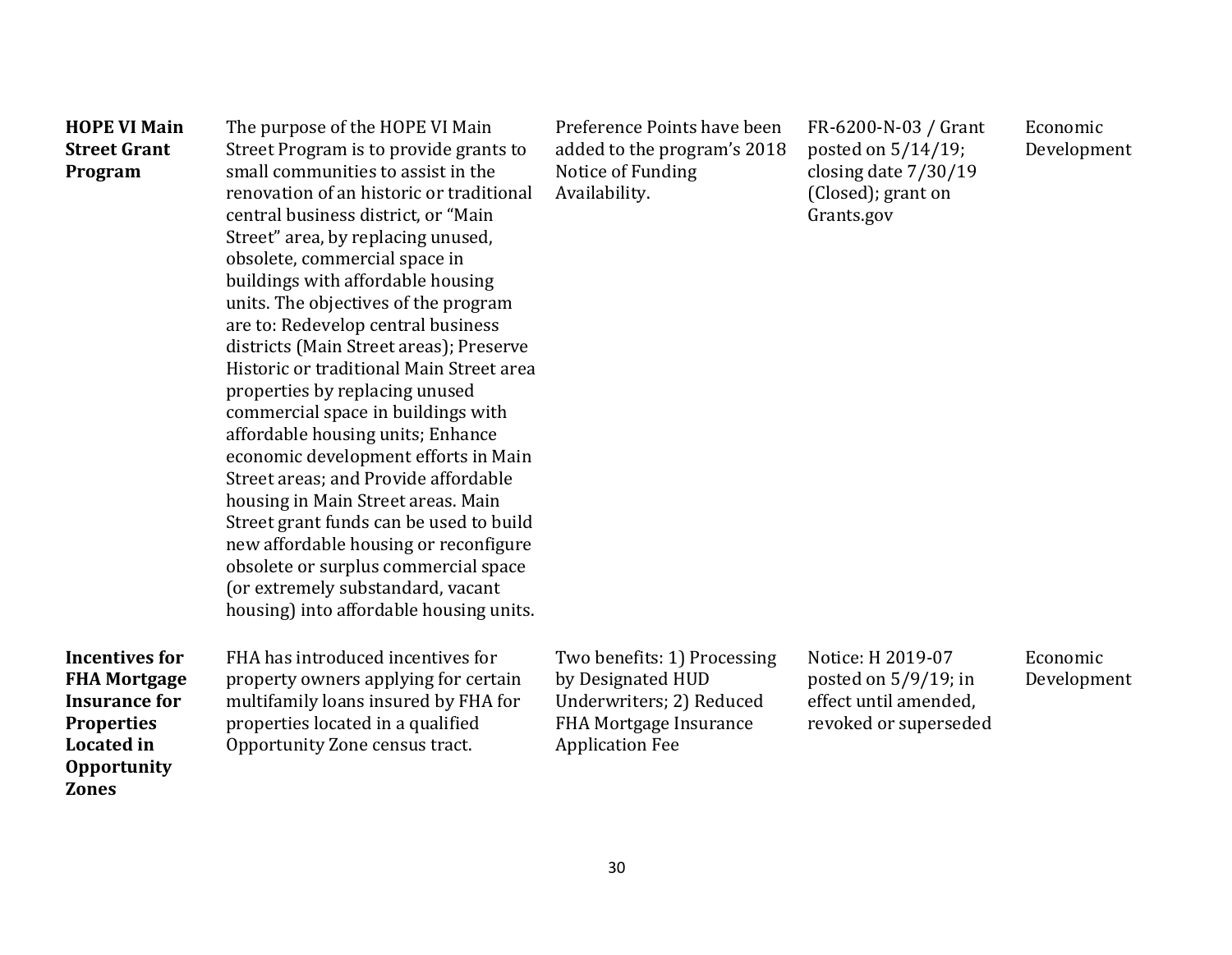| <b>Incentives for</b><br><b>FHA Mortgage</b><br><b>Insurance for</b><br><b>Properties</b><br><b>Located</b> in<br><b>Opportunity</b><br><b>Zones</b> | FHA facilitates the construction,<br>rehabilitation, and refinance of<br>multifamily properties, both affordable<br>and market-rate, by guaranteeing<br>mortgage loans made by private<br>lenders.                                                                                                                                                 | FHA has introduced<br>incentives for residential<br>care / nursing home facilities<br>and hospitals owners<br>applying for certain loans<br>insured by FHA for<br>properties located in a<br>qualified Opportunity Zone<br>census tract. The two<br>benefits are: 1) Processing<br>by Designated HUD<br>Underwriters; 2) Reduced<br>FHA Mortgage Insurance<br>Application Fee. | Notice: H 2019-10<br>posted on $9/27/19$ ; in<br>effect until amended,<br>revoked or superseded         | Safe<br>Neighborhoods                            |
|------------------------------------------------------------------------------------------------------------------------------------------------------|----------------------------------------------------------------------------------------------------------------------------------------------------------------------------------------------------------------------------------------------------------------------------------------------------------------------------------------------------|--------------------------------------------------------------------------------------------------------------------------------------------------------------------------------------------------------------------------------------------------------------------------------------------------------------------------------------------------------------------------------|---------------------------------------------------------------------------------------------------------|--------------------------------------------------|
| <b>Indian Housing</b><br><b>Block Grant</b><br>(IHBG) Program                                                                                        | The purpose of the IHBG program is to<br>assist American Indian and Alaska<br>Native tribal governments to develop,<br>maintain, and operate affordable<br>housing in safe and healthy<br>environments, and carry out other<br>affordable housing activities.                                                                                      | Preference Points have been<br>added to the program's 2019<br>Notice of Funding<br>Availability;                                                                                                                                                                                                                                                                               | FR-6300-N-48 / Grant<br>posted on 5/7/19;<br>closing date $8/8/19$<br>(Closed); grant on<br>Grants.gov  | Economic<br>Development                          |
| <b>Jobs Plus</b><br>Initiative                                                                                                                       | The Jobs Plus program develops<br>locally-based, job-driven approaches<br>that increase earnings and advance<br>employment outcomes through work<br>readiness, employer linkages, job<br>placement, educational advancement,<br>technology skills, and financial literacy<br>for residents of public housing. The<br>place-based Jobs Plus program | Preference points have been<br>added to the program's 2019<br>Notice of Funding<br>Availability.                                                                                                                                                                                                                                                                               | FR-6300-N-14 / Grant<br>posted on 8/5/19;<br>closing date $10/1/19$<br>(Closed); grant on<br>Grants.gov | <b>Education</b> and<br>Workforce<br>Development |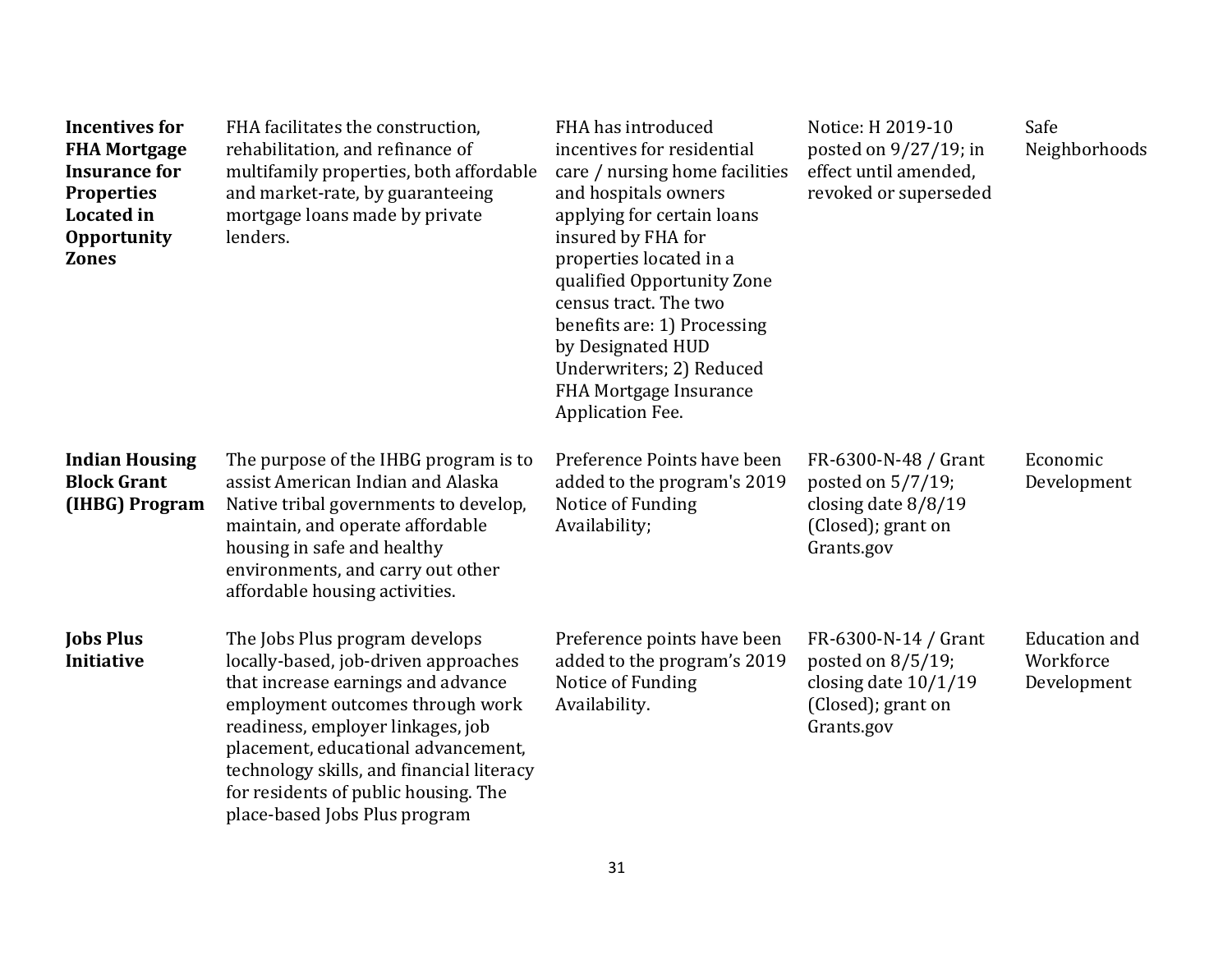|                                                                                    | addresses poverty among public<br>housing residents by incentivizing and<br>enabling employment through earned<br>income disregards for working<br>residents and a set of services<br>designed to support work including<br>employer linkages, job placement and<br>counseling, educational advancement,<br>and financial counseling.                                                                                                                    |                                                                                                                                                                                                                                                  |                                                                                                                                                            |                                                   |
|------------------------------------------------------------------------------------|----------------------------------------------------------------------------------------------------------------------------------------------------------------------------------------------------------------------------------------------------------------------------------------------------------------------------------------------------------------------------------------------------------------------------------------------------------|--------------------------------------------------------------------------------------------------------------------------------------------------------------------------------------------------------------------------------------------------|------------------------------------------------------------------------------------------------------------------------------------------------------------|---------------------------------------------------|
| <b>Lead Hazard</b><br><b>Reduction Grant</b><br>Program                            | The purpose of the Lead-Based Paint<br>Hazard Reduction (LHR) grant<br>program is to maximize the number of<br>children under the age of six years<br>protected from lead poisoning by<br>assisting states, cities,<br>counties/parishes, Native American<br>Tribes or other units of local<br>government in undertaking<br>comprehensive programs to identify<br>and control lead-based paint hazards<br>in eligible privately-owned target<br>housing. | Preference points have been<br>added to the program's 2019<br>Notice of Funding<br>Availability.                                                                                                                                                 | FR-6300-N-13 / Grant<br>posted on 6/25/19;<br>closing date 8/9/19<br>(Closed); grant on<br>Grants.gov                                                      | Economic<br>Development;<br>Safe<br>Neighborhoods |
| <b>Multifamily</b><br><b>Assisted &amp;</b><br><b>Section 8</b><br><b>Database</b> | The HUD Multifamily Assisted &<br>Section 8 database was created to<br>provide HUD partners/clients with a<br>way of measuring the potential impact<br>of expiring project-based subsidy<br>contracts in their communities. It<br>represents the most comprehensive                                                                                                                                                                                      | Properties located in an<br>Opportunity Zone have been<br>indicated have been added as<br>a new field in the database. If<br>a property is located in an<br>Opportunity, the field<br>"is_opportunity_zone_ind"<br>will be indicated with a "Y". | The HUD Multifamily<br>Assisted & Section 8<br>database with the<br>Opportunity Zone field is<br>located on the HUD<br>website at<br>https://www.hud.gov/p | Economic<br>Development                           |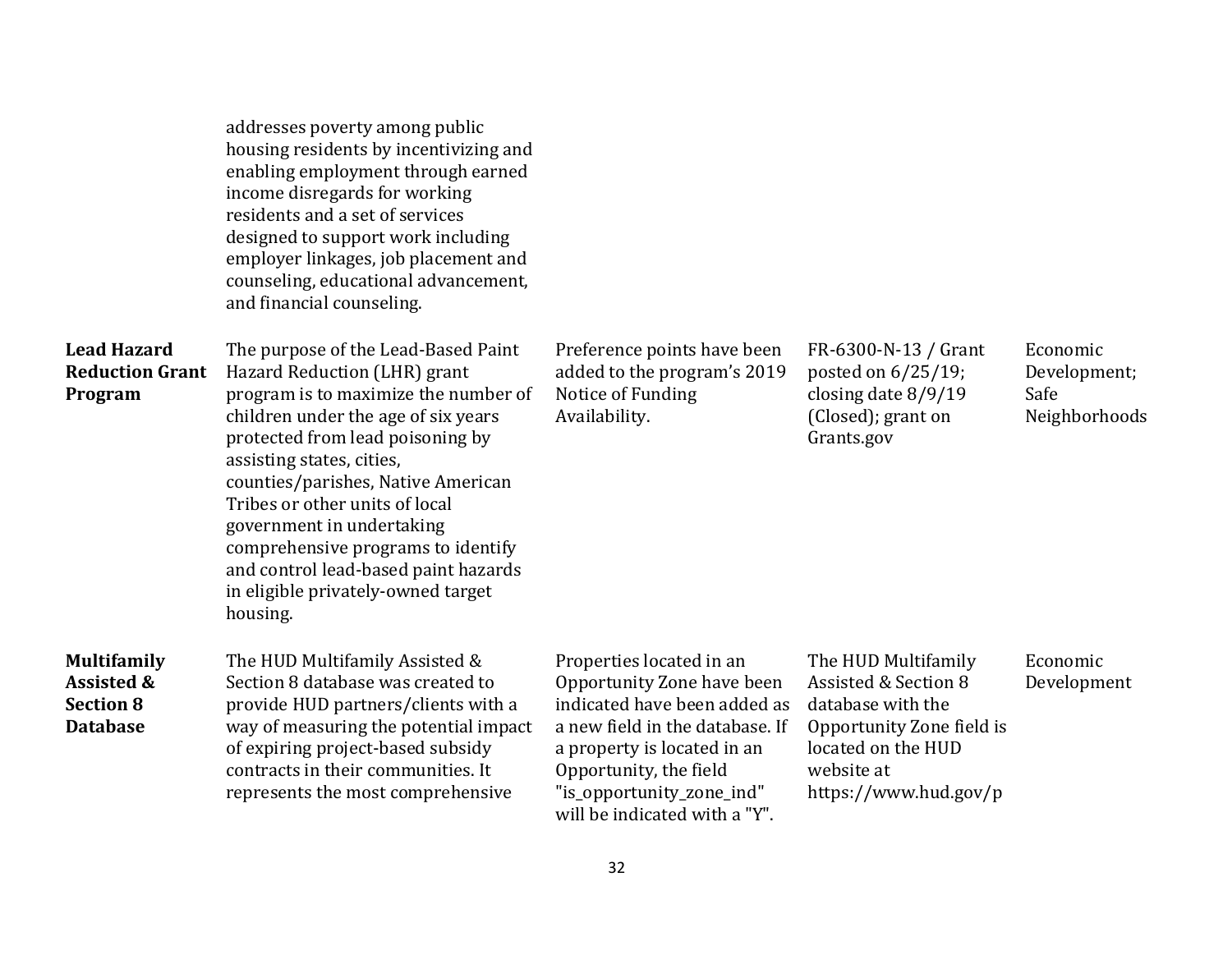picture of project-based subsidies and data is updated monthly.

**Neighborhood Stabilization Program** 

This notice pertains to the closeout of the Neighborhood Stabilization Program (NSP), which was established under the 2008 Housing and Economic Recovery Act (HERA). The NSP provided grants on a formula basis to all states and selected local governments. Additional NSP funding, including technical assistance, was authorized under the 2009 American Recovery and Reinvestment Act in the form of competitive grants to states, localities, nonprofits, and a consortium of nonprofit entities. In 2010, a third round of NSP grants was authorized on a formula basis to all states and select units of general local governments. The purpose of these funds was to stabilize neighborhoods negatively affected by residential properties foreclosed upon or abandoned. Because NSP has expended 98% of the \$8.639 billion in grant funds and program income and grantees have largely served their identified areas of greatest need, HUD is eager to hasten the expenditure of remaining grant funds and close out all open NSP grants. Specifically HUD supports the

Language supporting Opportunity Zones has been added to this notice, including the encouragement of grantees to leverage Qualified Opportunity Fund capital with NSP funds.

[rogram\\_offices/housing](https://www.hud.gov/program_offices/housing/mfh/exp/mfhdiscl) [/mfh/exp/mfhdiscl](https://www.hud.gov/program_offices/housing/mfh/exp/mfhdiscl)

HUD Notice: CPD Docket No. FR-6170-N-01 / Posted on 9/12/19.

Economic Development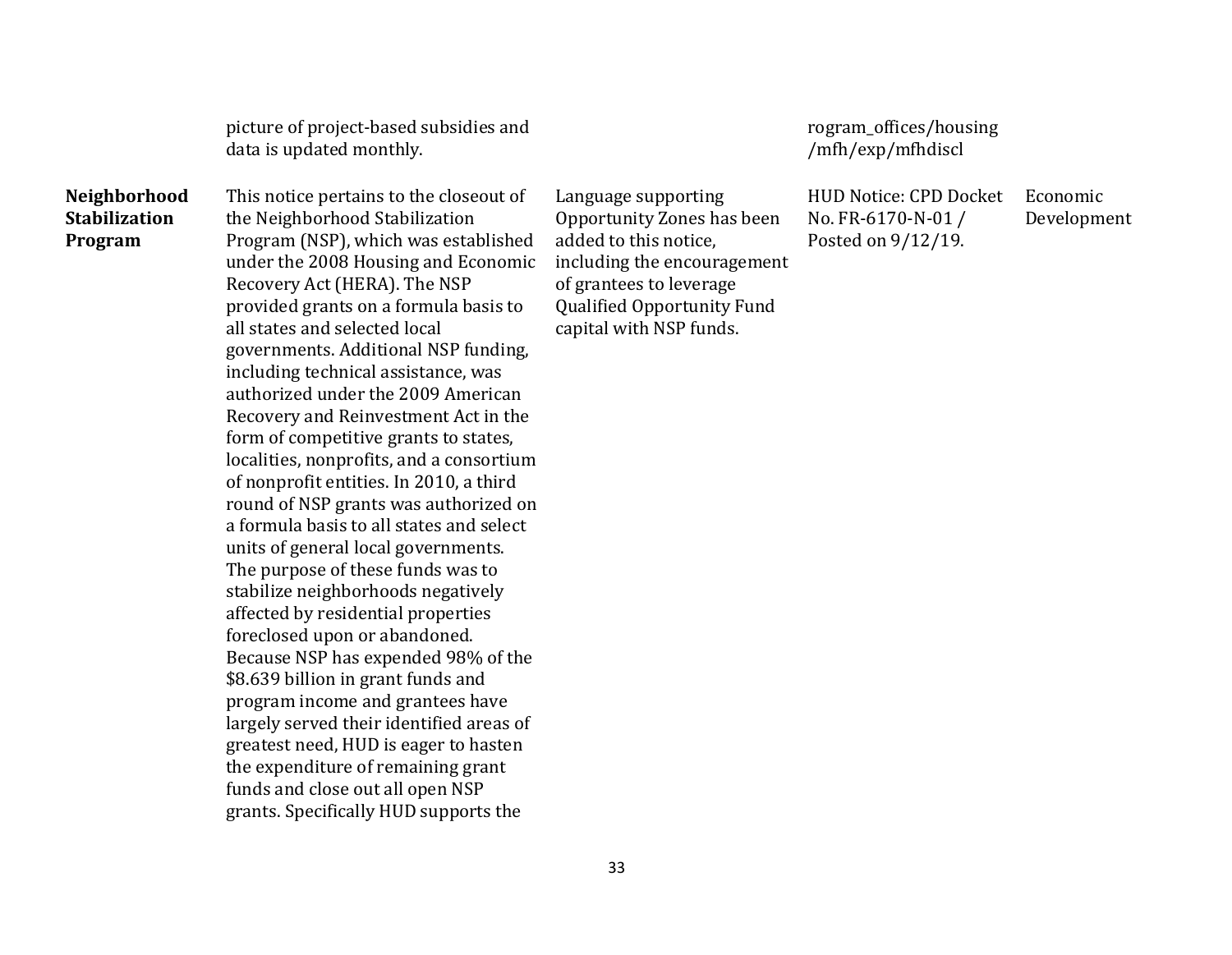|                                                                                | ability of grantees to use their NSP<br>funds in Opportunity Zones. HUD<br>encourages grantees to explore<br>whether Opportunity Zones could also<br>qualify as Neighborhood Revitalization<br>Strategy Areas (NRSAs).                                                                                                                                                     |                                                                                                                                                                             |                                                                                                                                            |                                                                                                                              |
|--------------------------------------------------------------------------------|----------------------------------------------------------------------------------------------------------------------------------------------------------------------------------------------------------------------------------------------------------------------------------------------------------------------------------------------------------------------------|-----------------------------------------------------------------------------------------------------------------------------------------------------------------------------|--------------------------------------------------------------------------------------------------------------------------------------------|------------------------------------------------------------------------------------------------------------------------------|
| Office of<br><b>Housing "New</b><br>Pilot"                                     | The New Pilot streamlines FHA<br>mortgage insurance applications for<br>eligible multifamily projects with<br>equity from the Low Income Housing<br>Tax Credit and covers New<br><b>Construction and Substantial</b><br>Rehabilitation projects under Section<br>$221(d)(4)$ and Section 220 of the<br>National Housing Act.                                               | Each participating New Pilot<br>Office will be designating a<br>senior underwriter to serve<br>as the designated pilot<br>underwriter for projects in<br>Opportunity Zones. | HUD Notice H2019-03 /<br>Notice issued 2/21/19.<br>https://www.hud.gov/si<br>tes/dfiles/OCHCO/docu<br>ments/LIHTCPilotNotice<br>022119.pdf | Economic<br>Development                                                                                                      |
| OpportunityZon<br>es.gov website                                               | The U.S. Department of Housing and<br>Urban Development developed the<br>"OpportunityZones.gov" website that<br>provides information about the White<br>House Opportunity and Revitalization<br>Council along with information for<br>investors, local leaders and<br>entrepreneurs with resources and<br>news stories about Opportunity Zones<br>and the Council actions. | The "OpportunityZones.gov"<br>website was announced and<br>released at a press<br>conference by the HUD<br>Secretary.                                                       | OpportunityZones.gov<br>website released on<br>October 1, 2019<br>https://opportunityzone<br>s.hud.gov/                                    | Economic<br>Development;<br><b>Education</b> and<br>Workforce<br>Development;<br>Entrepreneurship<br>; Safe<br>Neighborhoods |
| <b>Opportunity</b><br><b>Zone Grant</b><br><b>Certification</b><br><b>Form</b> | HUD has drafted a proposed grant<br>certification form. This form will<br>certify that valuable HUD resources<br>are in fact being targeted to and                                                                                                                                                                                                                         | The official 60-Day Notice of<br>Proposed Information<br>Collection for the<br><b>Opportunity Zone Grant</b>                                                                | FR-7022-N-01 (Federal<br>Register Notice iD HUD-<br>2019-22135) / Posted on<br>10/10/19; comments                                          | Economic<br>Development;<br><b>Education</b> and<br>Workforce                                                                |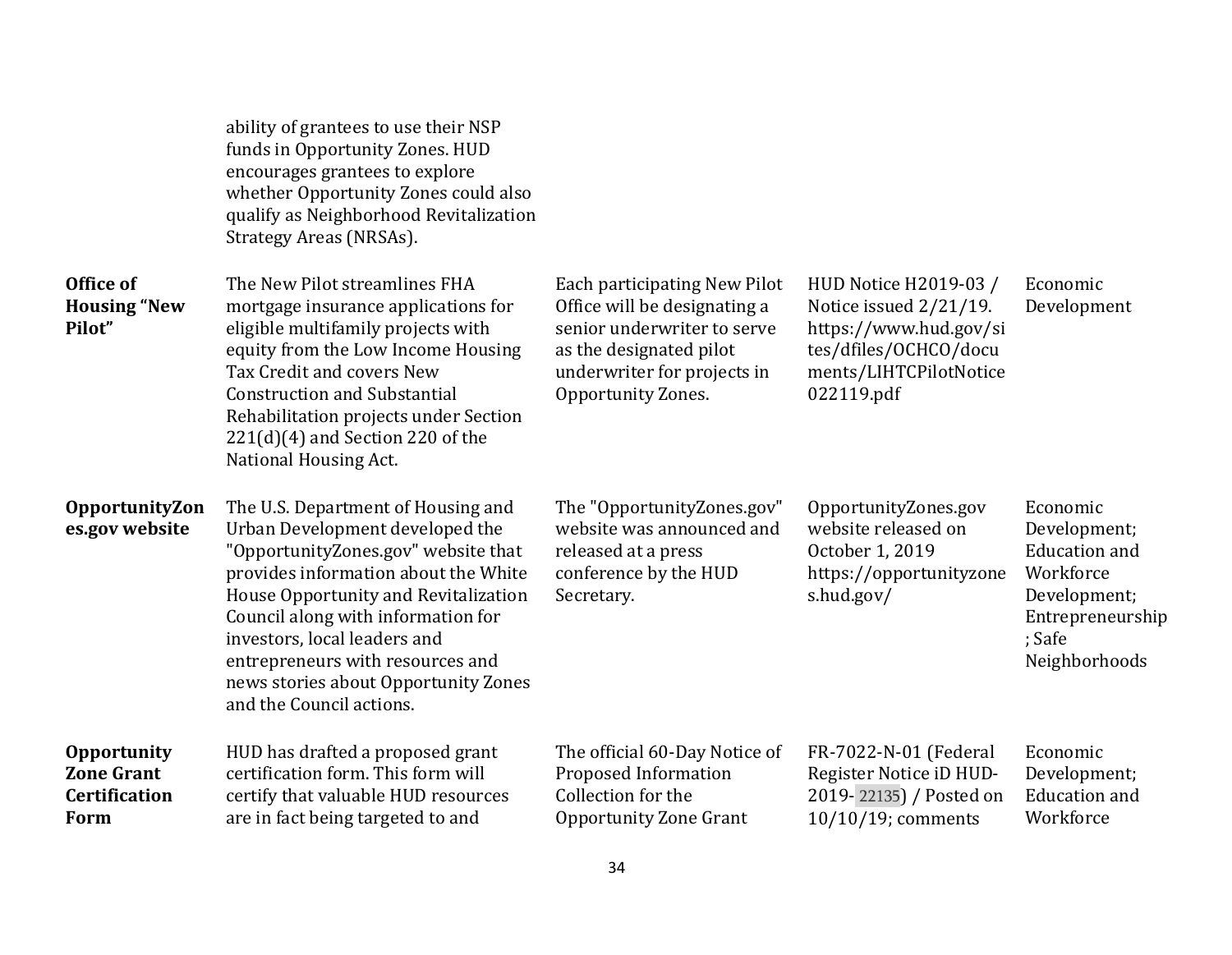expended in America's most economically distressed areas, including Opportunity Zones. Additionally, it will enable HUD to gather and analyze the most accurate data regarding the use of taxpayer funds; specifically, how they are being utilized by HUD's grantee partners to support the President's mission of revitalizing distressed communities. The collection of this information will help to guide the Department through future grant awards and inform HUD's strategy to maximize non-profit and private sector investment. It is also anticipated that other Federal agencies will also implement this form for their grants offering benefits to Opportunity Zones or distressed communities.

#### **Opportunity Zone Toolkit Volume 1**

This document provides a roadmap to help communities plan for potential investments in Opportunity Zones by understanding local needs, aligning community assets, establishing regulatory tools and financing incentives to support investments and forming partnerships toward equitable and inclusive community development. This roadmap serves as an introductory guide for local jurisdictions to plan for economic

The "Opportunity Zone Toolkit Volume 1" was published on the "Opportunity Now" website under the "Local Resources" section of the website.

Certification Form was

published on October 10th, 2019 in the Federal Register. due by 12/9/19 (Closed); notice on regulations.gov

Development; Entrepreneurship ; Safe Neighborhoods

The Opportunity Zone Toolkit Volume 1 was published on October 1, 2019 and is located at https://opportunityzone s.hud.gov/sites/opportu nityzones.hud.gov/files/ documents/Opportunity \_Zones\_Toolkit\_Roadma p\_FINAL\_Edited\_092319 .pdf

Economic Development; Education and Workforce Development; Entrepreneurship ; Safe Neighborhoods;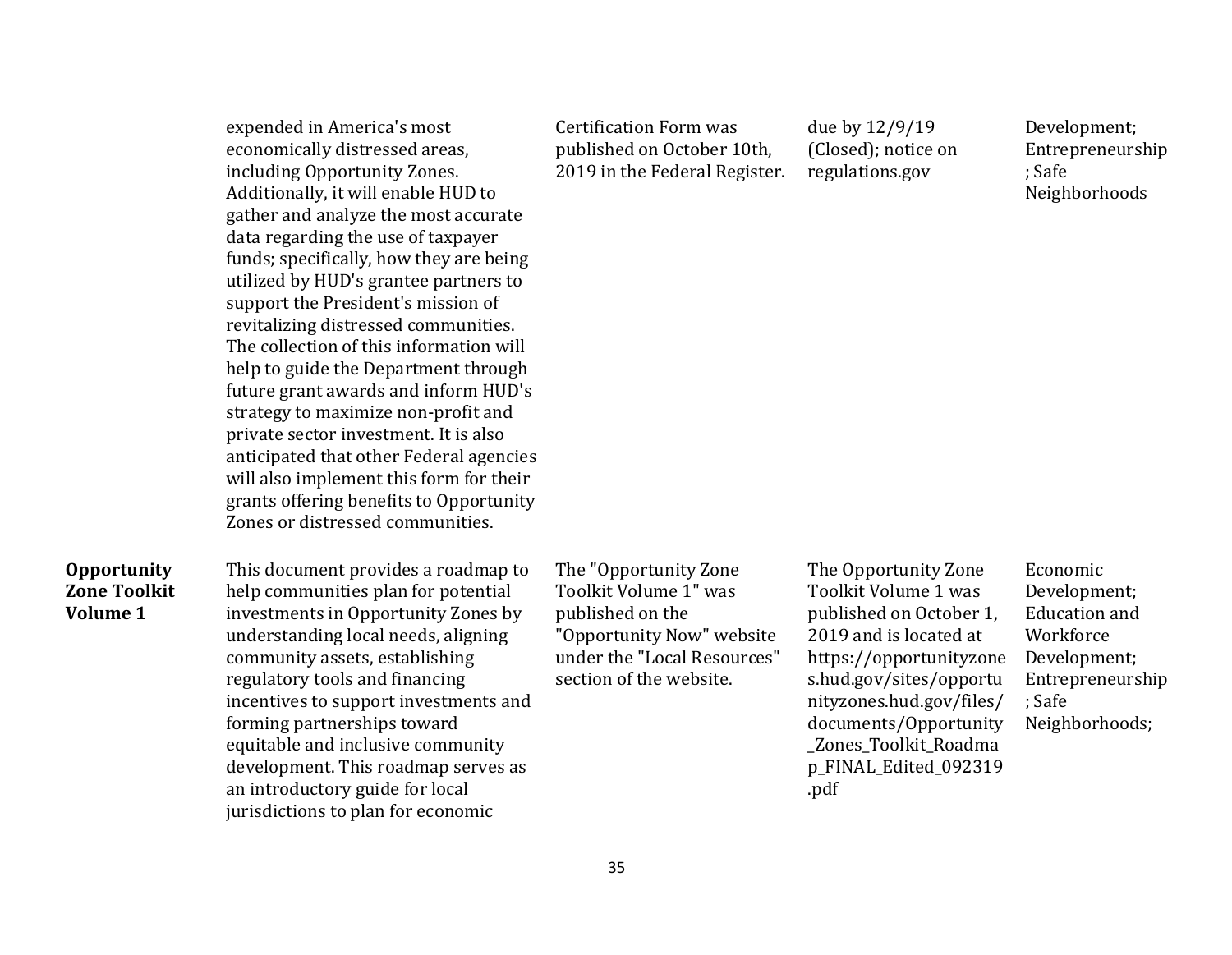development within Opportunity Zones. It summarizes core components of a comprehensive, forthcoming Opportunity Zone toolkit as well as resources on OpportunityZones.gov that explore these components in greater detail.

**Project Rental Assistance Program of Section 811 Supportive Housing for Persons with Disabilities** 

**Rental Assistance Demonstration**  This program seeks to identify, stimulate, and support sustainable state approaches that will transform the provision of housing for persons with disabilities while providing access to appropriate supports and services. This program provides project-based rental assistance funding to housing agencies. These funds are available to be used as project-based rental assistance for housing units integrated within multifamily properties that are setaside for extremely low-income persons with disabilities who are eligible for community-based longterm care services and supports provided under a State Medicaid Program or other comparable longterm services program.

The Rental Assistance Demonstration (RAD) gives public housing authorities (PHAs) a powerful tool to preserve

The FY 2019 NOFA seeks to identify eligible applicants that will be able to align their Project Rental Assistance Program with state or local initiatives that will increase the supply of permanent supportive housing for persons with disabilities. The NOFA encourages grantees to consider placing units in Opportunity Zones.

FR-6300-N-53 / Grant posted on 10/9/19; closing date 2/10/20; grant on Grants.gov

Economic Development

Other changes to RAD include: extending and expands on the stringent  FR-5630-N-13 (Federal Register Notice iD HUD-2019-22134) / Posted Economic Development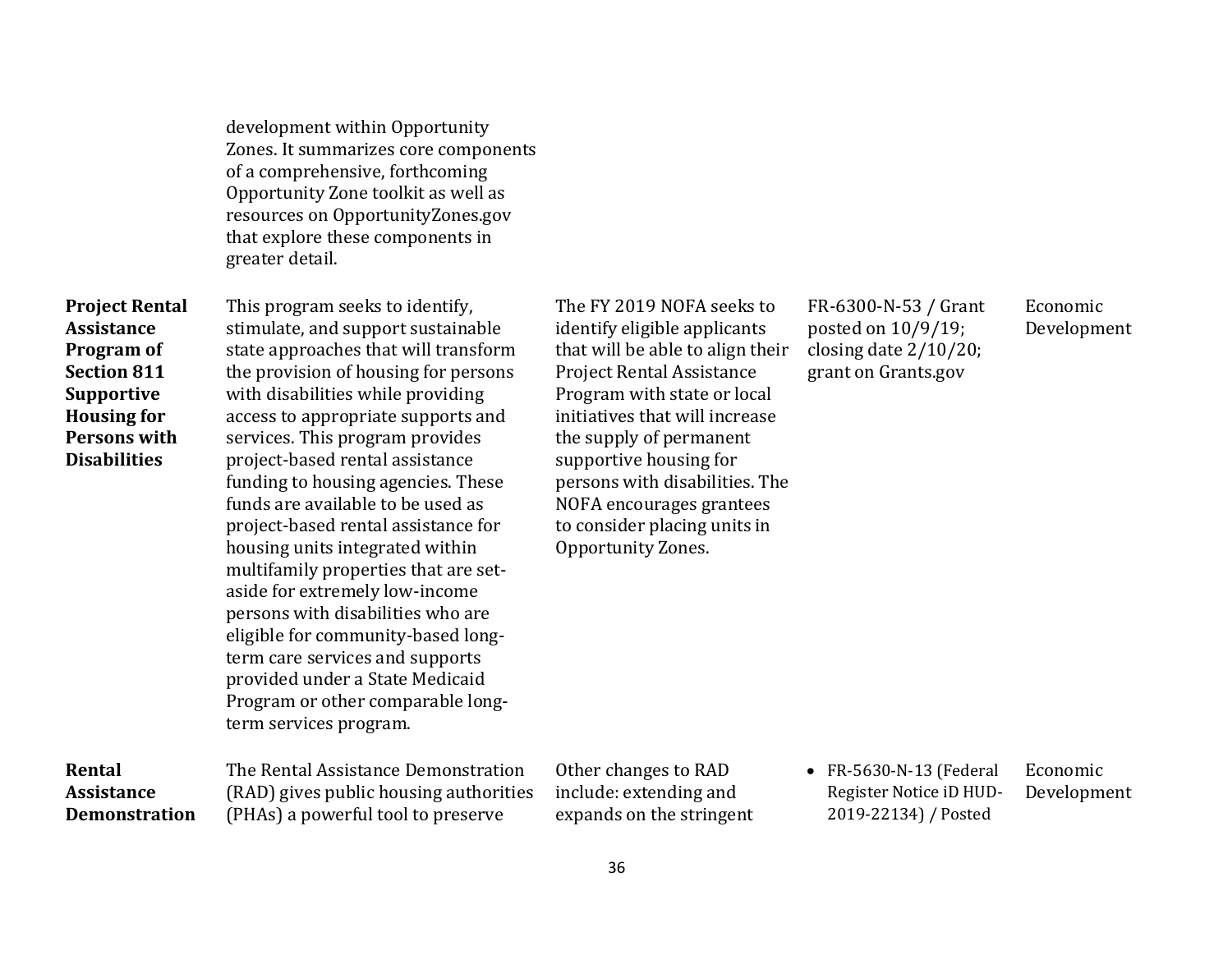| - Final<br>Implementation<br>, Revision 4                                | and improve public housing properties<br>and address the nationwide backlog of<br>deferred maintenance. RAD also gives<br>owners of three HUD "legacy" program<br>(Rent Supplement, Rental Assistance<br>Payment, and Section 8 Moderate<br>Rehabilitation) the opportunity to<br>enter into long-term contracts that<br>facilitate the financing of<br>improvements. In an effort to preserve<br>and improve critically needed<br>affordable housing for low-income<br>seniors, Congress directed HUD to<br>implement a significant expansion of<br>its RAD to facilitate capital investment<br>in senior housing developments<br>assisted through HUD's Section 202<br>Supportive Housing for the Elderly<br><b>Project Rental Assistance Contracts</b><br>(PRAC). | resident rights protections<br>built into RAD; allowing a<br>limited contract rent<br>increase for certain<br>converting public housing<br>properties located in<br>Opportunity Zones to help<br>owners access capital for<br>high-impact new<br>construction and substantial<br>rehabilitation investments;<br>and prioritizing conversion<br>of public housing properties<br>located in Opportunity Zones<br>if there is a waiting list for<br>the limited RAD participation<br>authority. | on 10/10/19;<br>comments due by<br>11/2/19 (Closed);<br>notice on<br>regulations.gov<br>• Notice: H-2019-09 PIH-<br>2019-23 (HA) posted on<br>9/5/19; in effect until<br>amended, superseded,<br>or rescinded. |                         |
|--------------------------------------------------------------------------|----------------------------------------------------------------------------------------------------------------------------------------------------------------------------------------------------------------------------------------------------------------------------------------------------------------------------------------------------------------------------------------------------------------------------------------------------------------------------------------------------------------------------------------------------------------------------------------------------------------------------------------------------------------------------------------------------------------------------------------------------------------------|----------------------------------------------------------------------------------------------------------------------------------------------------------------------------------------------------------------------------------------------------------------------------------------------------------------------------------------------------------------------------------------------------------------------------------------------------------------------------------------------|----------------------------------------------------------------------------------------------------------------------------------------------------------------------------------------------------------------|-------------------------|
| <b>Request for</b><br>Information-<br><b>Opportunity</b><br><b>Zones</b> | HUD has determined that-in light of<br>Executive Order 13853 "Establishing<br>the White House Opportunity and<br>Revitalization Council"- it should<br>undertake a substantive review of<br>existing policies, practices, planned<br>actions, regulations and guidance<br>regarding HUD-administered<br>programs. The purpose is to identify<br>actions HUD can take to encourage<br>beneficial investment in urban and                                                                                                                                                                                                                                                                                                                                              | The official Request for<br>Information was published<br>on April 17th, 2019 in the<br>Federal Register.                                                                                                                                                                                                                                                                                                                                                                                     | FR-6155-N-01 (Federal<br>Register Notice iD HUD<br>07682) / Posted on<br>$4/17/19$ ; comments due<br>by 6/17/19 (Closed);<br>notice on<br>regulations.gov                                                      | Economic<br>Development |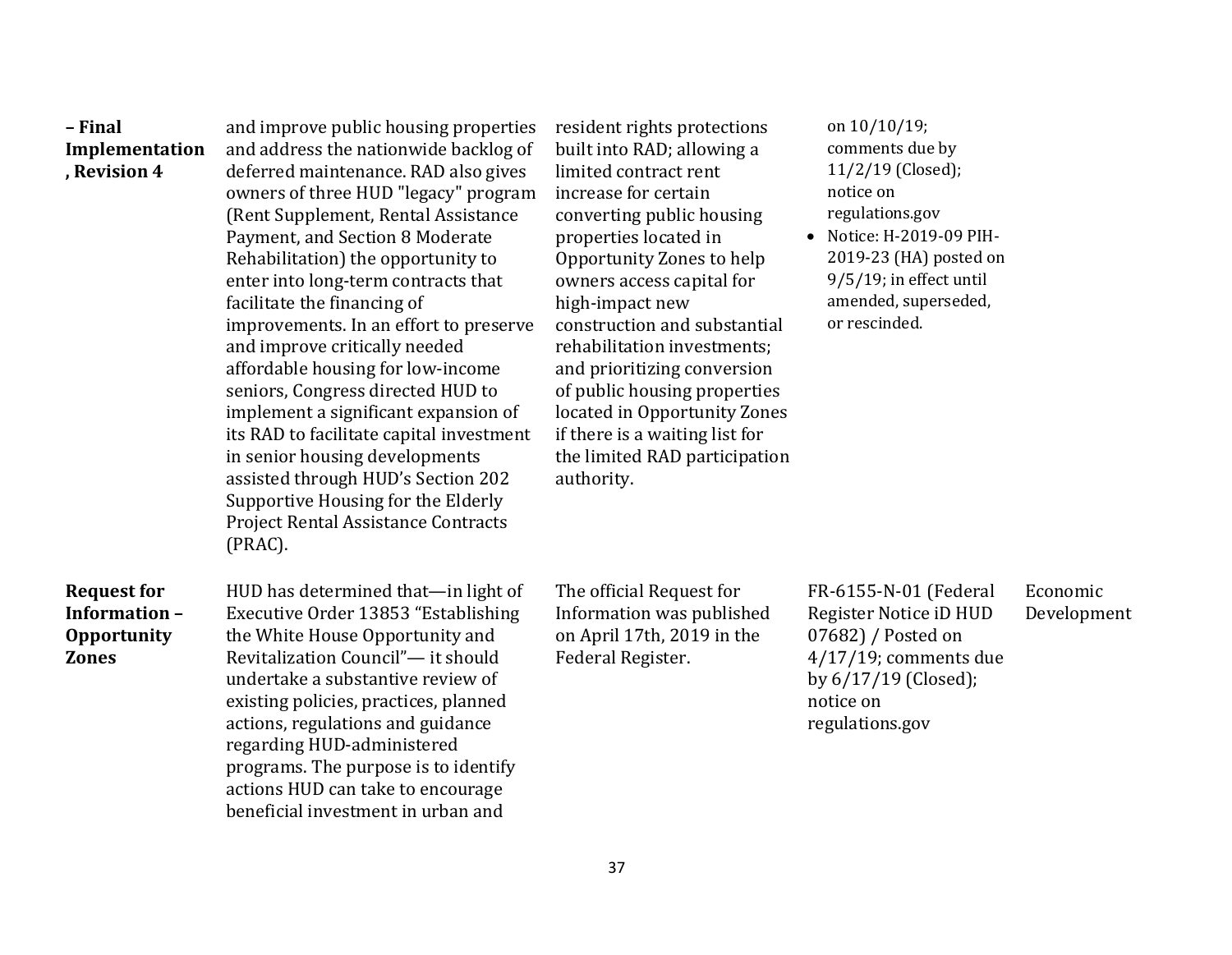|                                                                                                                                     | economically distressed communities,<br>including Opportunity Zones. In<br>conducting this review, HUD believes<br>that it would benefit from information<br>and perspectives among State, local<br>and tribal officials, experts in relevant<br>disciplines, affected stakeholders in<br>the private sector, and the public as a<br>whole. HUD is, therefore, requesting<br>information to guide and enhance this<br>review. |                                                                                                  |                                                                                                           |                                                  |
|-------------------------------------------------------------------------------------------------------------------------------------|-------------------------------------------------------------------------------------------------------------------------------------------------------------------------------------------------------------------------------------------------------------------------------------------------------------------------------------------------------------------------------------------------------------------------------|--------------------------------------------------------------------------------------------------|-----------------------------------------------------------------------------------------------------------|--------------------------------------------------|
| <b>Resident</b><br><b>Opportunity &amp;</b><br><b>Self-Sufficiency</b><br>Program                                                   | This program assists residents of<br><b>Public Housing and Indian Housing</b><br>make progress towards economic self-<br>sufficiency. This program utilizes a<br>service coordination model to ensure<br>resident are linked to supportive<br>services and resident empowerment<br>activities by leveraging public and<br>private resources.                                                                                  | Preference points have been<br>added to the program's 2019<br>Notice of Funding<br>Availability. | FR-6300-N-05 / Grant<br>posted on 8/14/19;<br>closing date $10/15/19$<br>(Closed); grant on<br>Grants.gov | <b>Education</b> and<br>Workforce<br>Development |
| <b>Rural Capacity</b><br><b>Building for</b><br>Community<br><b>Development</b><br>and Affordable<br><b>Housing Grants</b><br>(RCB) | This competitive program enhances<br>the capacity and ability of rural<br>housing development organizations,<br><b>Community Development</b><br>Corporations (CDCs), Community<br><b>Housing Development Organizations</b><br>(CHDOs), local governments, and<br>Indian tribes (eligible beneficiaries) to<br>carry out affordable housing and<br>community development activities in                                         | Preference Points have been<br>added to the program's 2018<br>Notice of Funding<br>Availability. | FR-6200-N-08 / Grant<br>posted on 4/8/19;<br>closing date $6/11/19$<br>(Closed); grant on<br>Grants.gov   | Economic<br>Development                          |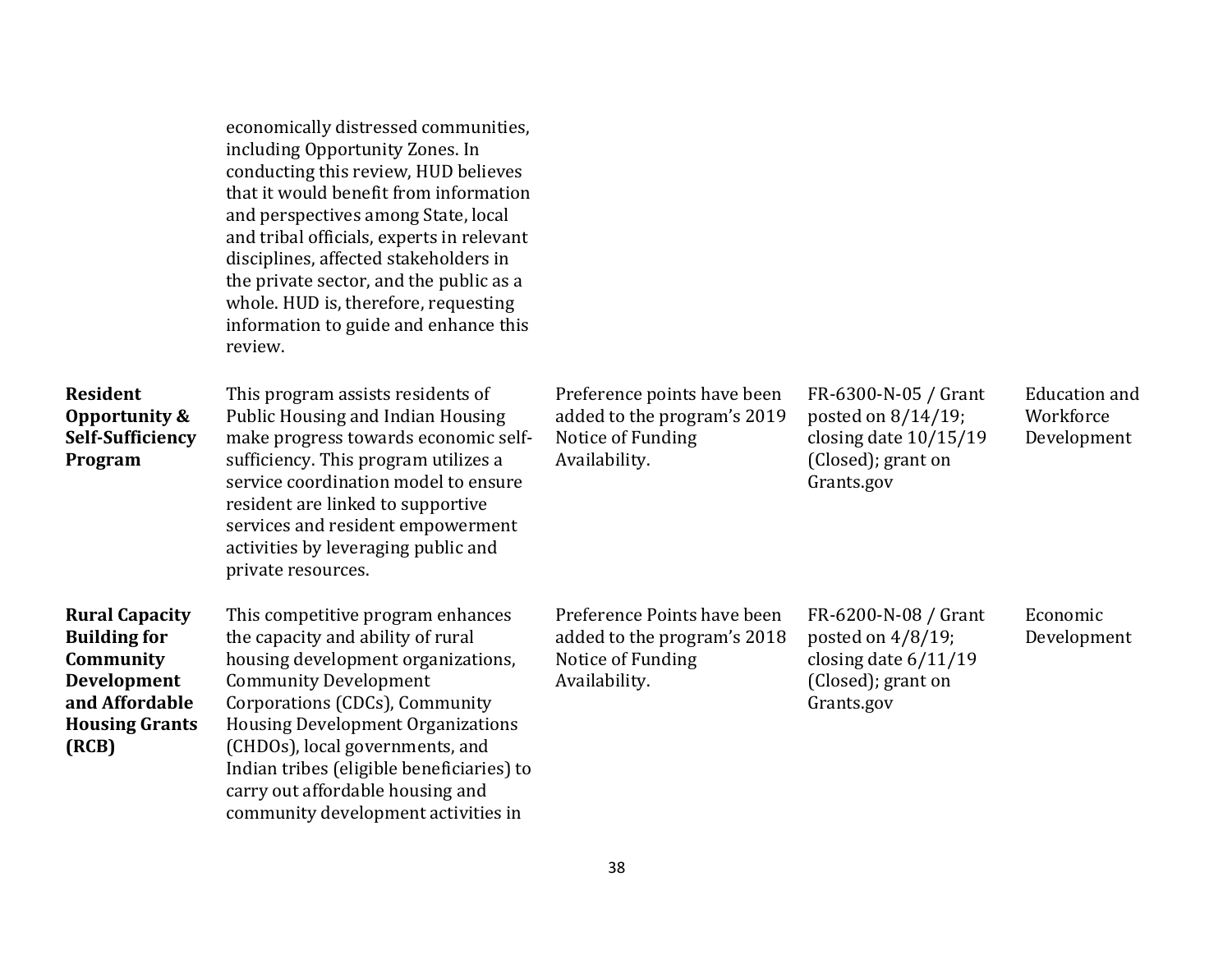rural areas for the benefit of low- and moderate-income families and persons.

### **Section 202 Supportive Housing for the Elderly Program**

This program provides Capital Advance funding for the development and operation of supportive rental housing for very-low-income persons aged 62 years or older. This program provides very-low-income elderly persons with the opportunity to live independently, but with important voluntary support services such as nutritional, transportation, continuing education, and/or health-related services. Capital Advance funds must be used to finance construction, reconstruction, moderate or substantial rehabilitation, or acquisition of a structure with or without rehabilitation.

Language supporting Opportunity Zones has been added to the program's 2018 Notice of Funding Availability, as project sponsors are encouraged to consider sites in Opportunity Zones.

FR-6200-N-52 / Grant posted on 4/4/19; closing date 8/28/19 (Closed); grant on Grants.gov

Economic Development

#### **Section 203(k) Limited Program**

FHA's 203(k) Rehabilitation Mortgage Insurance Program enables homebuyers and homeowners to finance both the purchase (or refinancing) of a house and the cost of its rehabilitation through a single mortgage, or to finance the rehabilitation of their existing home. Specifically, the 203(k) Limited Mortgage Program permits

Under the 203(k) Limited Mortgage Program, for homebuyers seeking to purchase a home in an Opportunity Zone, and for existing homeowners with homes in Opportunity Zones, the allowable maximum total rehabilitation costs to be financed increases from

Mortgagee Letter issued November 22, 2019 (visit HUD.gov). Located at https://www.hud.gov/si tes/dfiles/OCHCO/docu Economic Development

ments/19-18hsgml.pdf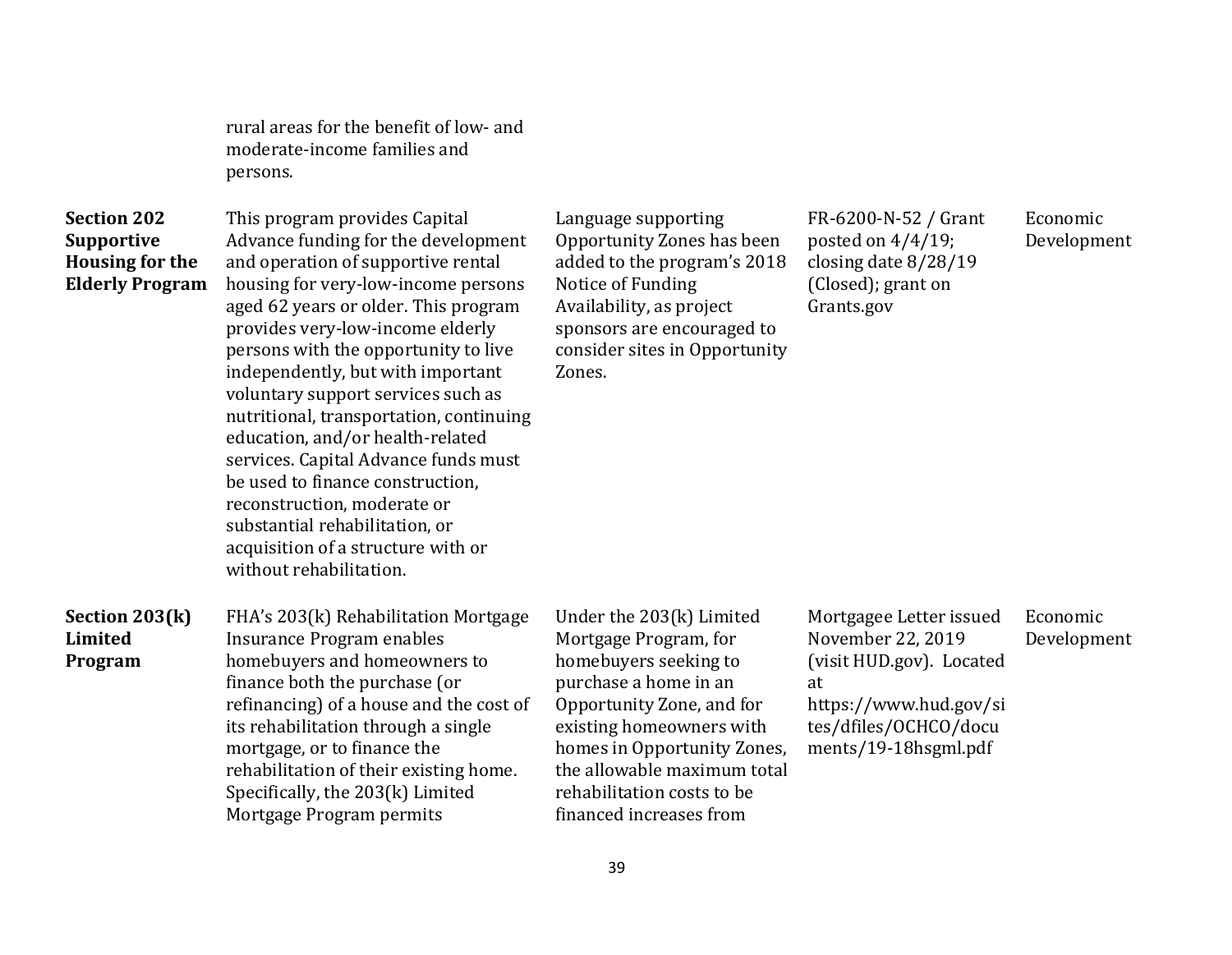|                                                                                                                                             | homebuyers and homeowners to<br>finance rehabilitation costs into their<br>mortgage for minor remodeling and<br>non-structural repairs.                                                                                                                                                                                                                                                                                                                                                                                                               | \$35,000 to \$50,000. This<br>expansion will allow<br>qualified homeowners and<br>homebuyers to more easily<br>access mortgage credit<br>needed to rehabilitate<br>residential housing stock in<br>Opportunity Zones. |                                                                                                                                                                        |                         |
|---------------------------------------------------------------------------------------------------------------------------------------------|-------------------------------------------------------------------------------------------------------------------------------------------------------------------------------------------------------------------------------------------------------------------------------------------------------------------------------------------------------------------------------------------------------------------------------------------------------------------------------------------------------------------------------------------------------|-----------------------------------------------------------------------------------------------------------------------------------------------------------------------------------------------------------------------|------------------------------------------------------------------------------------------------------------------------------------------------------------------------|-------------------------|
| <b>Section 220</b><br>(Mortgage<br><b>Insurance for</b><br><b>Rental Housing)</b>                                                           | Section 220 insures mortgages for the<br>new construction or substantial<br>rehabilitation of mixed-use housing<br>projects in urban renewal areas, code<br>enforcement areas, and other areas<br>where local governments have<br>undertaken designated revitalization<br>activities.                                                                                                                                                                                                                                                                 | All Opportunity Zone census<br>tracts are now automatically<br>eligible areas under Section<br>220 of the National Housing<br>Act.                                                                                    | Memorandum issued<br>July 26, 2019 (visit<br>HUD.gov) located at<br>https://www.hud.gov/si<br>tes/dfiles/Housing/docu<br>ments/OpportunityZone<br>sunderSection220.pdf | Economic<br>Development |
| <b>Section 811</b><br><b>Supportive</b><br><b>Housing for</b><br><b>Persons with</b><br><b>Disabilities</b><br>(Capital<br><b>Advance</b> ) | This program aims to expand the<br>supply of integrated affordable<br>housing by providing Capital Advance<br>funding for the development of<br>permanent supportive rental housing<br>for very-low-income persons age 18<br>years or older. In addition to support<br>for construction, Capital Advance<br>awards provide operating subsidies in<br>the form of a Project Rental Assistance<br>Contract ("PRAC") to maintain ongoing<br>affordability over the next forty years.<br>These much-needed units provide<br>persons with disabilities the | Preference Points have been<br>added to the program's 2019<br>Notice of Funding<br>Availability                                                                                                                       | FR-6300-N-49 / Grant<br>posted on $10/9/19$<br>closing date 2/10/20;<br>grant on Grants.gov                                                                            | Economic<br>Development |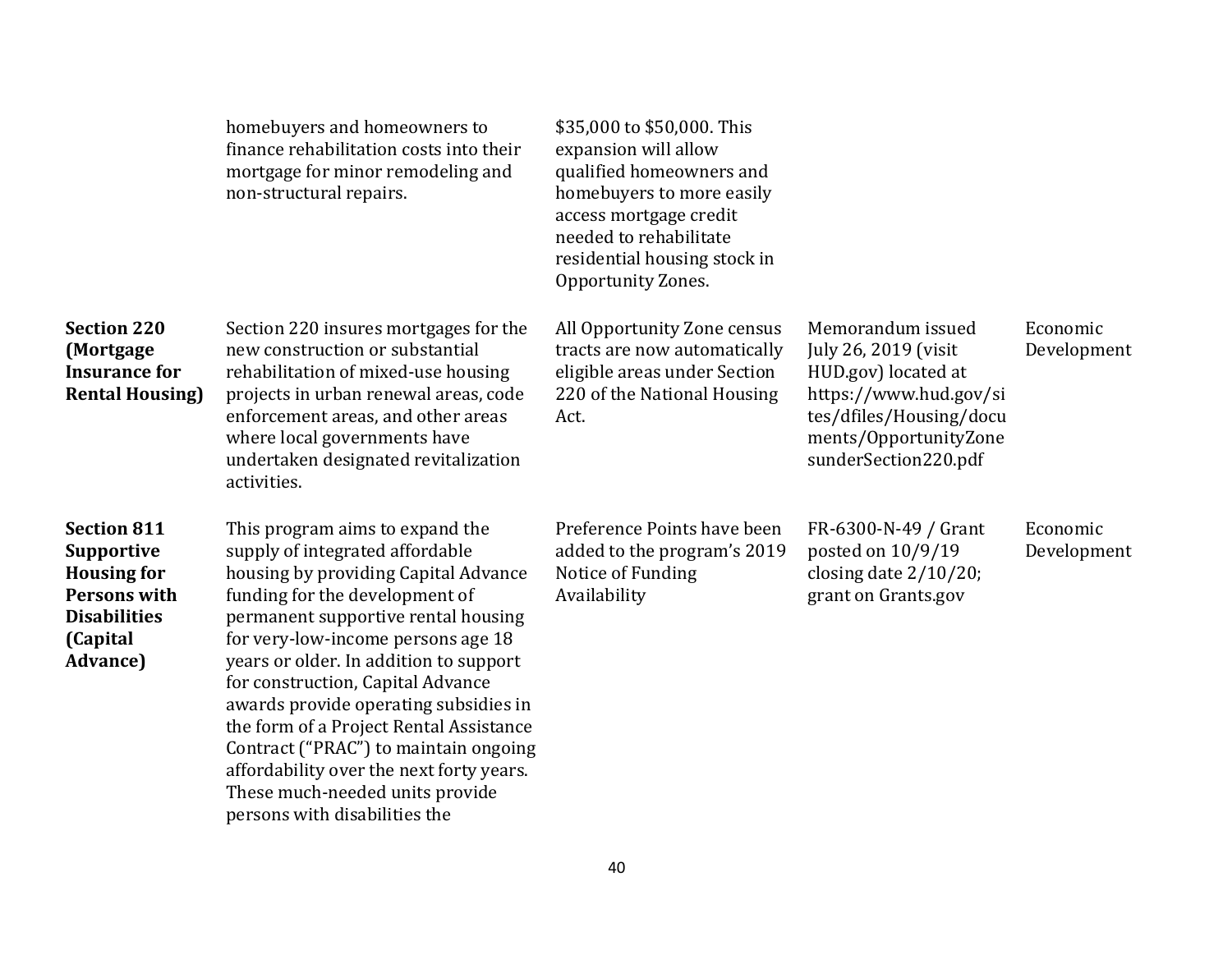| Self-Help<br>Homeownership<br><b>Opportunity</b><br><b>Program (SHOP)</b>                                 | opportunity to live as independently<br>as possible within the community in<br>an integrated environment that<br>provides access to appropriate and<br>voluntary supportive services.<br>This program provides funds to<br>eligible national and regional non-<br>profit organizations and consortia to<br>purchase home sites and develop or<br>improve the infrastructure needed to<br>set the state for sweat equity and<br>volunteer-based homeownership<br>programs for low-income persons and<br>families.                                                                                                | Preference Points have been<br>added to the program's 2019<br>Notice of Funding<br>Availability  | FR-6300-N-19 / Grant<br>posted on 7/9/19<br>closing date 9/10/19<br>(Closed); grant on<br>Grants.gov      | Economic<br>Development |
|-----------------------------------------------------------------------------------------------------------|-----------------------------------------------------------------------------------------------------------------------------------------------------------------------------------------------------------------------------------------------------------------------------------------------------------------------------------------------------------------------------------------------------------------------------------------------------------------------------------------------------------------------------------------------------------------------------------------------------------------|--------------------------------------------------------------------------------------------------|-----------------------------------------------------------------------------------------------------------|-------------------------|
| <b>Veterans</b><br><b>Housing</b><br>Rehabilitation<br>and<br><b>Modification</b><br><b>Pilot Program</b> | A number of America's disabled low-<br>income veterans are in need of<br>adaptive housing to help them regain<br>or maintain their independence. In<br>partnership with the Department of<br>Veterans Affairs, this program<br>addresses these challenges in<br>accordance with the Carl Levin and<br>Howard P. "Buck" McKeon National<br>Defense Authorization Act for Fiscal<br>Year 2015 (Pub. L. 113-291, enacted<br>December 19, 2014) by awarding<br>competitive grants to nonprofit<br>organizations that provide nationwide<br>or statewide programs that primarily<br>serve veterans and/or low-income | Preference Points have been<br>added to the program's 2018<br>Notice of Funding<br>Availability. | FR-6300-N-39 / Grant<br>posted on $4/25/19$ ;<br>closing date 5/22/19<br>(Closed); grant on<br>Grants.gov | Economic<br>Development |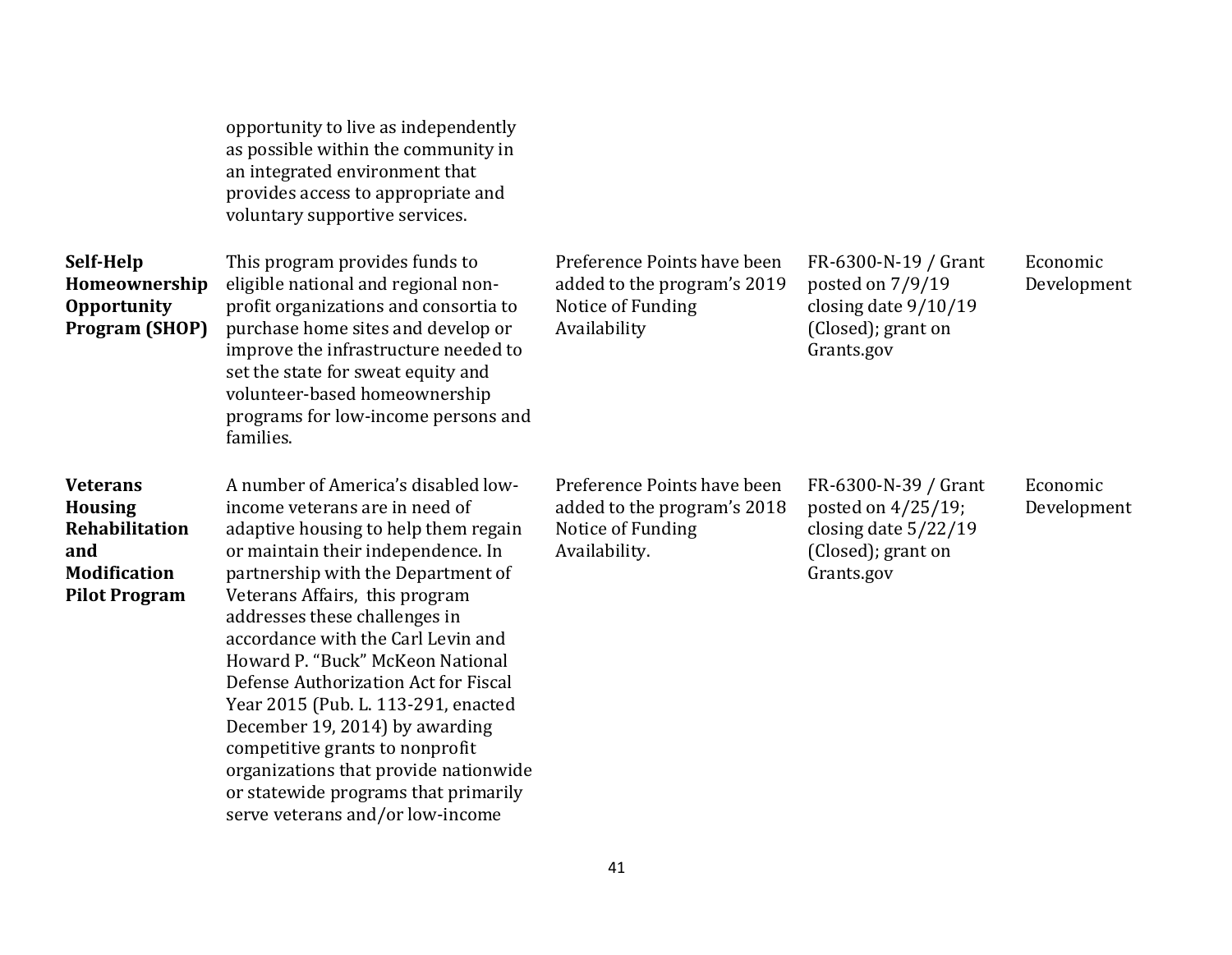individuals. The grants may be used to support grantees' partners in providing those services.

# **Department of Interior**

| Solicitation of          | Proposals from federally recognized      | Preference Points have been | BIA-NABDI-2019-0001 /      | Safe          |
|--------------------------|------------------------------------------|-----------------------------|----------------------------|---------------|
| <b>Proposals for</b>     | American Indian Tribes and Alaska        | added to the program's      | Grant posted on $4/1/19$ ; | Neighborhoods |
| Economic                 | federally recognized Tribal entities for | Solicitation.               | closing date $7/1/19$      |               |
| <b>Development</b>       | technical assistance funding to hire     |                             | (Closed); grant on         |               |
| <b>Feasibility Study</b> | consultants to perform feasibility       |                             | Grants.gov                 |               |
| <b>Funding from</b>      | studies of economic development          |                             |                            |               |
| the Native               | opportunities. These feasibility studies |                             |                            |               |
| American                 | will empower American Indian             |                             |                            |               |
| <b>Business</b>          | Tribes/Alaska federally recognized       |                             |                            |               |
| <b>Development</b>       | Tribal entities and Tribal businesses to |                             |                            |               |
| Institute                | make informed decisions regarding        |                             |                            |               |
|                          | their economic futures. Feasibility      |                             |                            |               |
|                          | studies may concern the viability of an  |                             |                            |               |
|                          | economic development project or          |                             |                            |               |
|                          | business or the practicality of a        |                             |                            |               |
|                          | technology a Tribe or entity may         |                             |                            |               |
|                          | choose to pursue. Grant selection        |                             |                            |               |
|                          | priority will be given to applicants     |                             |                            |               |
|                          | whose proposals focus on businesses      |                             |                            |               |
|                          | and projects located in Opportunity      |                             |                            |               |
|                          | Zones.                                   |                             |                            |               |
|                          |                                          |                             |                            |               |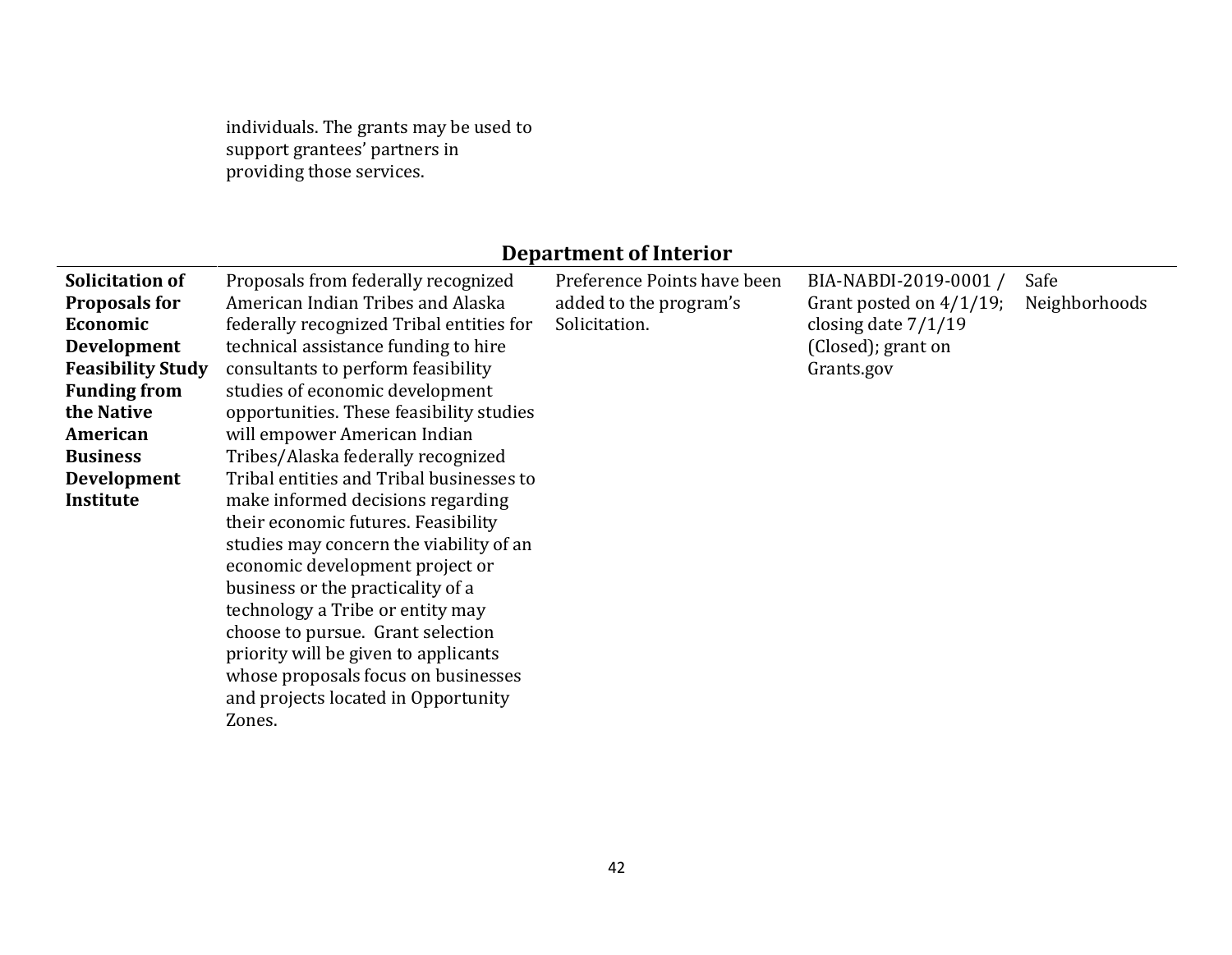|                                                                                                                                 |                                                                                                                                                                                                                                                                                                                                                                                                                                                                                                                                                                                                                                  | Department of Justice                                                                                |                                                                                                                    |                       |
|---------------------------------------------------------------------------------------------------------------------------------|----------------------------------------------------------------------------------------------------------------------------------------------------------------------------------------------------------------------------------------------------------------------------------------------------------------------------------------------------------------------------------------------------------------------------------------------------------------------------------------------------------------------------------------------------------------------------------------------------------------------------------|------------------------------------------------------------------------------------------------------|--------------------------------------------------------------------------------------------------------------------|-----------------------|
| <b>Adam Walsh Act</b><br>Implementation<br><b>Grant Program</b>                                                                 | The Adam Walsh Act Implementation<br>Grant Program assists jurisdictions<br>with developing and enhancing<br>programs designed to implement the<br>requirements of SORNA.                                                                                                                                                                                                                                                                                                                                                                                                                                                        | Opportunity Zones are a<br>priority consideration area<br>for selection in the 2019<br>Solicitation. | SMART-2019-14905 /<br>Grant posted on<br>$2/15/19$ ; closing date on<br>$4/18/19$ (Closed); grant<br>on Grants.gov | Safe<br>Neighborhoods |
| <b>Artificial</b><br>Intelligence<br><b>Research and</b><br>Development to<br><b>Support</b><br>Community<br><b>Supervision</b> | This program awards grants to<br>proposals for innovative, investigator-<br>initiated technology research and<br>development projects to apply<br>advances in Artificial Intelligence (AI)<br>to promote the successful reentry of<br>offenders under community<br>supervision.                                                                                                                                                                                                                                                                                                                                                  | Opportunity Zones are a<br>priority consideration area<br>for selection in the 2019<br>Solicitation. | NIJ-2019-15287 / Grant<br>posted on 2/15/19;<br>closing date on $5/13/19$<br>(Closed); grant on<br>Grants.gov      | Safe<br>Neighborhoods |
| Comprehensive<br><b>Opioid Abuse</b><br>Site-based<br>Program                                                                   | This program awards funding in<br>response to the opioid epidemic. The<br>Comprehensive Opioid Abuse Site-<br>based Program is designed to support<br>our nations first responders and<br>provide for the needs of crime victims;<br>support diversion and alternatives to<br>incarceration programs for non-<br>violent individuals who come in<br>contact with the justice system as a<br>result of the abuse of illicit and<br>prescription opioids; implement and<br>enhance prescription drug monitoring<br>programs; promote cross-system<br>planning and coordination of service<br>delivery; and reduce the incidence of | Opportunity Zones are a<br>priority consideration area<br>for selection in the 2019<br>Solicitation. | BJA-2019-15111 / Grant<br>posted on $4/5/19$ ;<br>closing date on $6/5/19$<br>(Closed); grant on<br>Grants.gov     | Safe<br>Neighborhoods |

## **Department of Justice**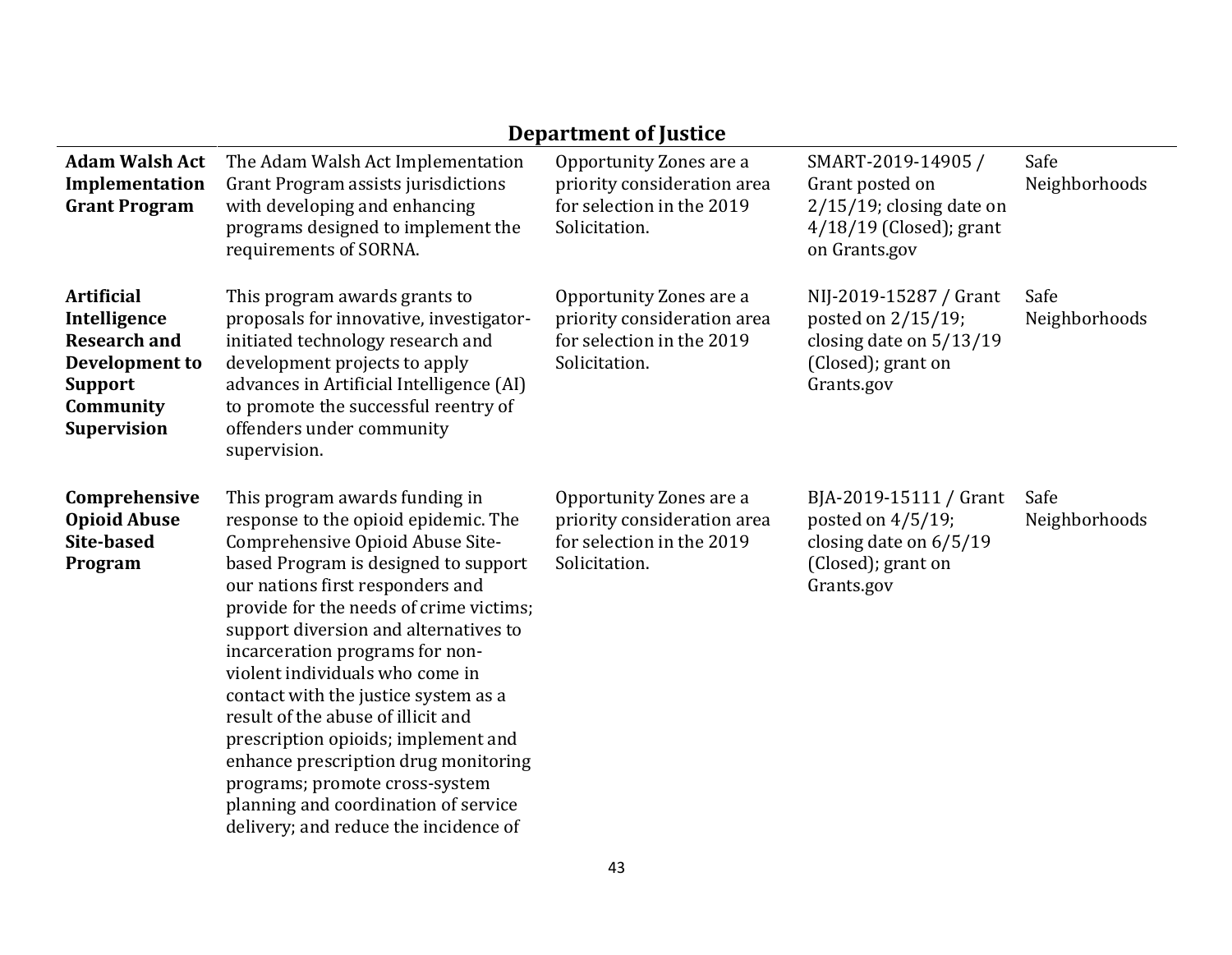|                                                                                                                                                                                   | fatal overdoses associated with opioid<br>use. Effective responses must be<br>comprehensive and address the needs<br>of the individual who is abusing drugs,<br>as well as any children and loved ones<br>who may be experiencing trauma,<br>violence, and victimization.                                                                                                                                                                                                                                            |                                                                                                      |                                                                                                                    |                       |
|-----------------------------------------------------------------------------------------------------------------------------------------------------------------------------------|----------------------------------------------------------------------------------------------------------------------------------------------------------------------------------------------------------------------------------------------------------------------------------------------------------------------------------------------------------------------------------------------------------------------------------------------------------------------------------------------------------------------|------------------------------------------------------------------------------------------------------|--------------------------------------------------------------------------------------------------------------------|-----------------------|
| Comprehensive<br><b>School-based</b><br><b>Approach to</b><br><b>Youth Violence</b><br>and<br><b>Victimization</b><br>Prevention,<br>Intervention<br>and<br><b>Accountability</b> | This program will support a<br>comprehensive effort to address youth<br>violence and victimization through<br>implementing prevention, intervention<br>and accountability efforts in a school-<br>based setting.                                                                                                                                                                                                                                                                                                     | Opportunity Zones are a<br>priority consideration area<br>for selection in the 2019<br>Solicitation. | OJJDP-2019-14964 /<br>Grant posted on<br>$3/21/19$ ; closing date on<br>$5/20/19$ (Closed); grant<br>on Grants.gov | Safe<br>Neighborhoods |
| <b>Enhancements</b><br>to Juvenile<br>Indigent<br><b>Defense</b><br><b>Systems</b>                                                                                                | This program will support states and<br>localities in developing and<br>implementing strategies to ensure that<br>youth involved with the juvenile<br>justice system have fair and equal<br>access to quality legal representation;<br>ensure that offenders involved with<br>the juvenile justice system have<br>resources that address the collateral<br>consequences of justice system<br>involvement; and/or provide training<br>for the juvenile indigent defense bar,<br>including public defenders and court- | Opportunity Zones are a<br>priority consideration area<br>for selection in the 2019<br>Solicitation. | OJJDP-2019-14927/<br>Grant posted on 3/6/19;<br>closing date on $5/8/19$<br>(Closed); grant on<br>Grants.gov       | Safe<br>Neighborhoods |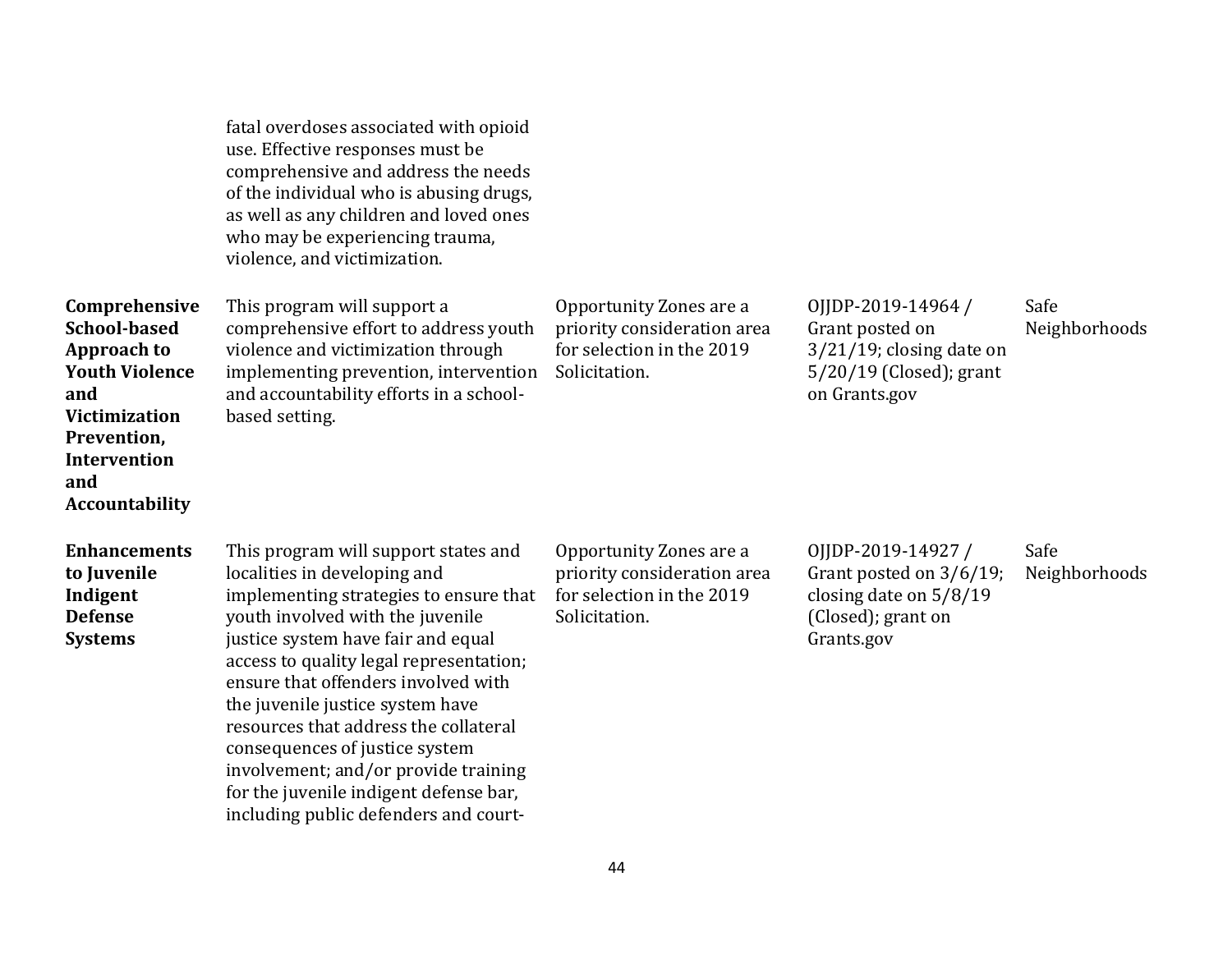appointed counsel working on behalf of juvenile indigent defendants.

| <b>Enhancing</b>       |
|------------------------|
| Community              |
| <b>Responses to</b>    |
| the Opioid             |
| <b>Crisis: Serving</b> |
| <b>Our Youngest</b>    |
| <b>Crime Victims</b>   |
|                        |

The program awards funds to address an urgent gap in crime victim services related to the opioid epidemic and to expand upon existing or establish new programs to provide services to children and youth who are victimized as the result of the opioid crisis. OVC anticipates that this solicitation will support service providers in expanding their current scope and expertise to ensure that children and youth, most vulnerable victims impacted by the opioid crises are supported as they heal from the impact of crime and substance abuse.

**Enhancing Language and Other Access to Services** 

This program awards funding to enhance language access services for crime victims to break down barriers that prevent many individuals from reporting crimes and accessing the services they need after crime victimization. Funding will support the provision of direct services, the development of language access plans, and will expand the capacity of community-based organizations within linguistically specific

Opportunity Zones are a priority consideration area for selection in the 2019 Solicitation.

OVC-2019-15644 / Grant posted on 5/28/19; closing date 7/11/19 (Closed); grant on Grants.gov

Safe Neighborhoods

Safe

Neighborhoods

Opportunity Zones are a priority consideration area for selection in the 2019 Solicitation.

OVC-2019-15654 / Grant posted on 4/26/19; closing date 6/26/19 (Closed); grant on Grants.gov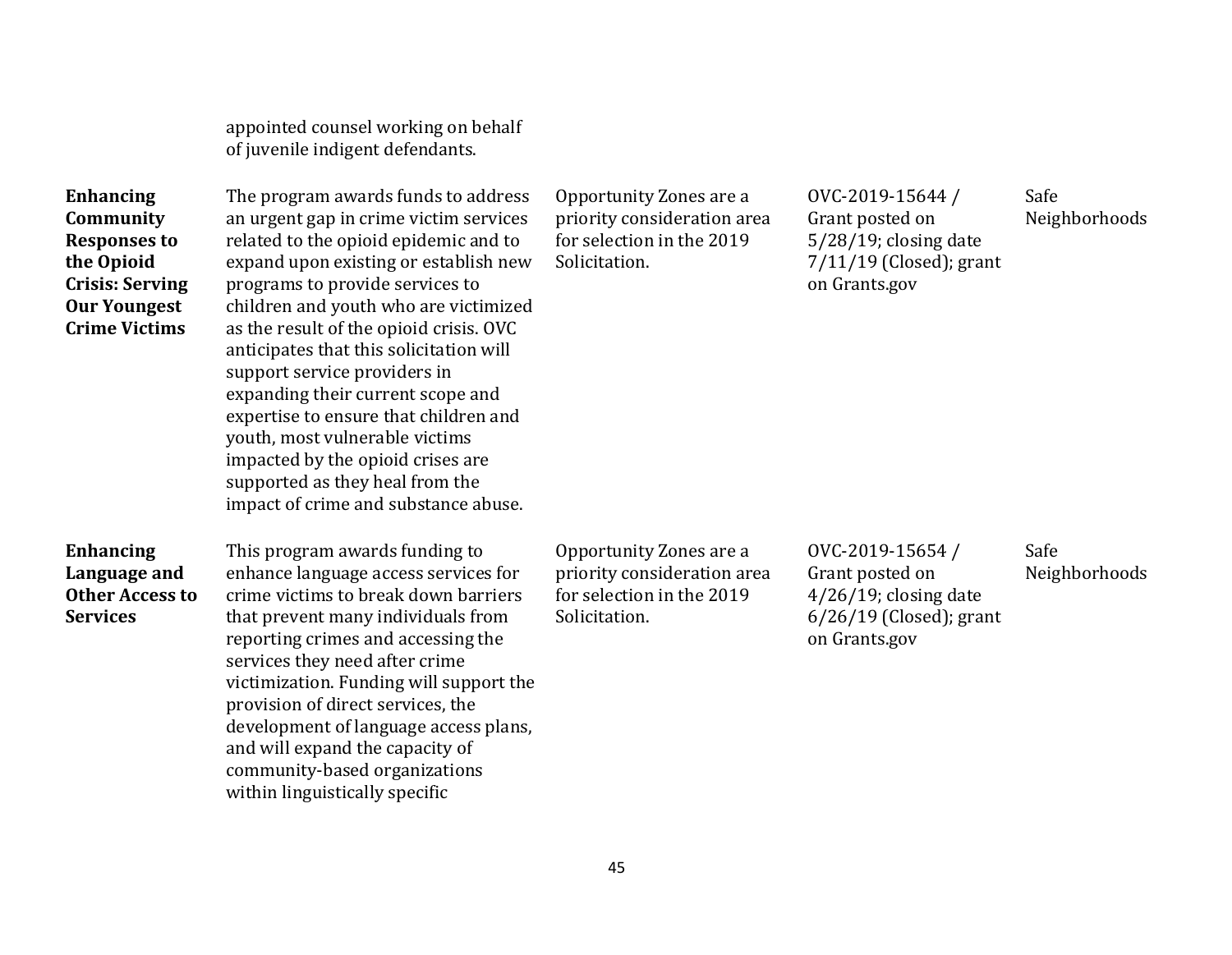|                                                                                                             | communities to address the needs of<br>victims of all types of crime.                                                                                                                                                                                                                                                                                                                                                                     |                                                                                                      |                                                                                                              |                       |
|-------------------------------------------------------------------------------------------------------------|-------------------------------------------------------------------------------------------------------------------------------------------------------------------------------------------------------------------------------------------------------------------------------------------------------------------------------------------------------------------------------------------------------------------------------------------|------------------------------------------------------------------------------------------------------|--------------------------------------------------------------------------------------------------------------|-----------------------|
| <b>Evaluation of</b><br>Juvenile<br><b>Corrections</b><br><b>Executive</b><br>Leadership<br><b>Training</b> | This program will award funding for a<br>single evaluation project to examine<br>the implementation and effectiveness<br>of a juvenile corrections executive<br>leadership training. The OJJDP-funded<br>training will assist juvenile facility<br>superintendents and other juvenile<br>corrections personnel in their efforts<br>to develop and implement effective<br>facility practices and strategies for<br>youth in their custody. | Opportunity Zones are a<br>priority consideration area<br>for selection in the 2019<br>Solicitation. | NIJ-2019-16193 / Grant<br>posted on 6/11/19;<br>closing date on 8/12/19<br>(Closed); grant on<br>Grants.gov  | Safe<br>Neighborhoods |
| <b>Evaluation of</b><br><b>Project Safe</b><br><b>Neighborhoods</b>                                         | This program will award funding a<br>multi-site evaluation to assess the<br>effectiveness of the Project Safe<br>Neighborhoods (PSN) program.                                                                                                                                                                                                                                                                                             | Opportunity Zones are a<br>priority consideration area<br>for selection in the 2019<br>Solicitation. | NIJ-2019-15403 / Grant<br>posted on 2/13/19;<br>closing date on $5/1/19$<br>(Closed); grant on<br>Grants.gov | Safe<br>Neighborhoods |
| <b>Evaluation of</b><br><b>Street Law</b><br><b>Programs</b>                                                | This program awards funds to conduct<br>a single evaluation project that<br>measures the effectiveness of two<br>programs administered by Street Law,<br>Inc. (Street Law), as they are<br>implemented in a two-year expansion<br>of these programs that the Office of<br>Juvenile Justice and Delinquency<br>Prevention (OJJDP) is funding.                                                                                              | Opportunity Zones are a<br>priority consideration area<br>for selection in the 2019<br>Solicitation. | NIJ-2019-16109 / Grant<br>posted on 6/12/19;<br>closing date on 8/12/19<br>(Closed); grant on<br>Grants.gov  | Safe<br>Neighborhoods |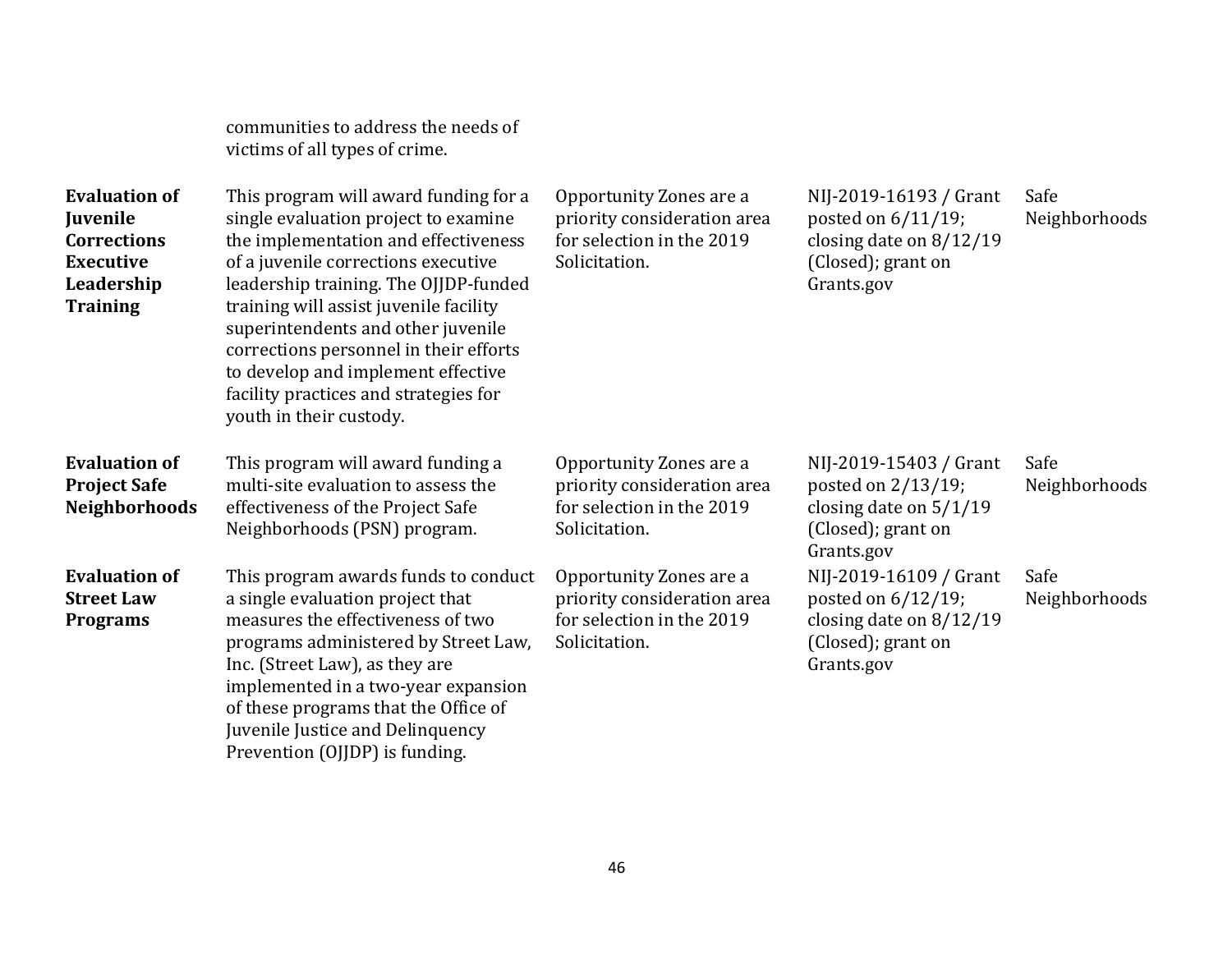| <b>Evaluations of</b><br><b>Services for</b><br><b>Victims of Crime</b>                                                     | This program awards funding for<br>rigorous evaluations of programs that<br>provide services for victims of crime.                                                                                                                                                                                                                                                                                                                                                                                                                                              | Opportunity Zones are a<br>priority consideration area<br>for selection in the 2019<br>Solicitation. | NIJ-2019-15443 / Grant<br>posted on 2/26/19;<br>closing date on $5/6/19$<br>(Closed); grant on<br>Grants.gov       | Safe<br>Neighborhoods |
|-----------------------------------------------------------------------------------------------------------------------------|-----------------------------------------------------------------------------------------------------------------------------------------------------------------------------------------------------------------------------------------------------------------------------------------------------------------------------------------------------------------------------------------------------------------------------------------------------------------------------------------------------------------------------------------------------------------|------------------------------------------------------------------------------------------------------|--------------------------------------------------------------------------------------------------------------------|-----------------------|
| <b>Family Drug</b><br><b>Court Program</b>                                                                                  | These are competitive grant awards<br>for communities to implement or<br>enhance Family Drug Courts.                                                                                                                                                                                                                                                                                                                                                                                                                                                            | Opportunity Zones are a<br>priority consideration area<br>for selection in the 2019<br>Solicitation. | OJJDP-2019-15026 /<br>Grant posted on<br>$3/27/19$ ; closing date on<br>$3/19/19$ (Closed); grant<br>on Grants.gov | Safe<br>Neighborhoods |
| <b>Field-Generated</b><br><b>Innovations in</b><br><b>Assistance to</b><br><b>Victims of</b><br>Human<br><b>Trafficking</b> | This program awards funding to meet<br>the needs of a rapidly evolving anti-<br>trafficking field, and to best serve<br>victims of human trafficking, OVC is<br>seeking innovative ideas to enhance<br>identification of and services for<br>victims. Proposed projects should<br>develop or enhance promising<br>practices, models, and victim-centered<br>programs, or apply them in innovative<br>ways, to build the capacity of victim<br>service providers to close gaps in<br>assisting all victims of sex and labor<br>trafficking in the United States. | Opportunity Zones are a<br>priority consideration area<br>for selection in the 2019<br>Solicitation. | OVC-2019-15655/<br>Grant posted on<br>$4/29/19$ ; closing date<br>$6/27/19$ (Closed); grant<br>on Grants.gov       | Safe<br>Neighborhoods |
| <b>Improving</b><br><b>Reentry for</b><br><b>Adults with Co-</b><br>occurring<br><b>Substance</b>                           | The program awards funding to<br>improve access to and delivery of<br>services to offenders with co-occurring<br>substance abuse and mental illness<br>when they leave incarceration to                                                                                                                                                                                                                                                                                                                                                                         | Opportunity Zones are a<br>priority consideration area<br>for selection in the 2019<br>Solicitation. | BJA-2019-15183 / Grant<br>posted on 4/23/19;<br>closing date on $6/25/19$<br>(Closed); grant on<br>Grants.gov      | Safe<br>Neighborhoods |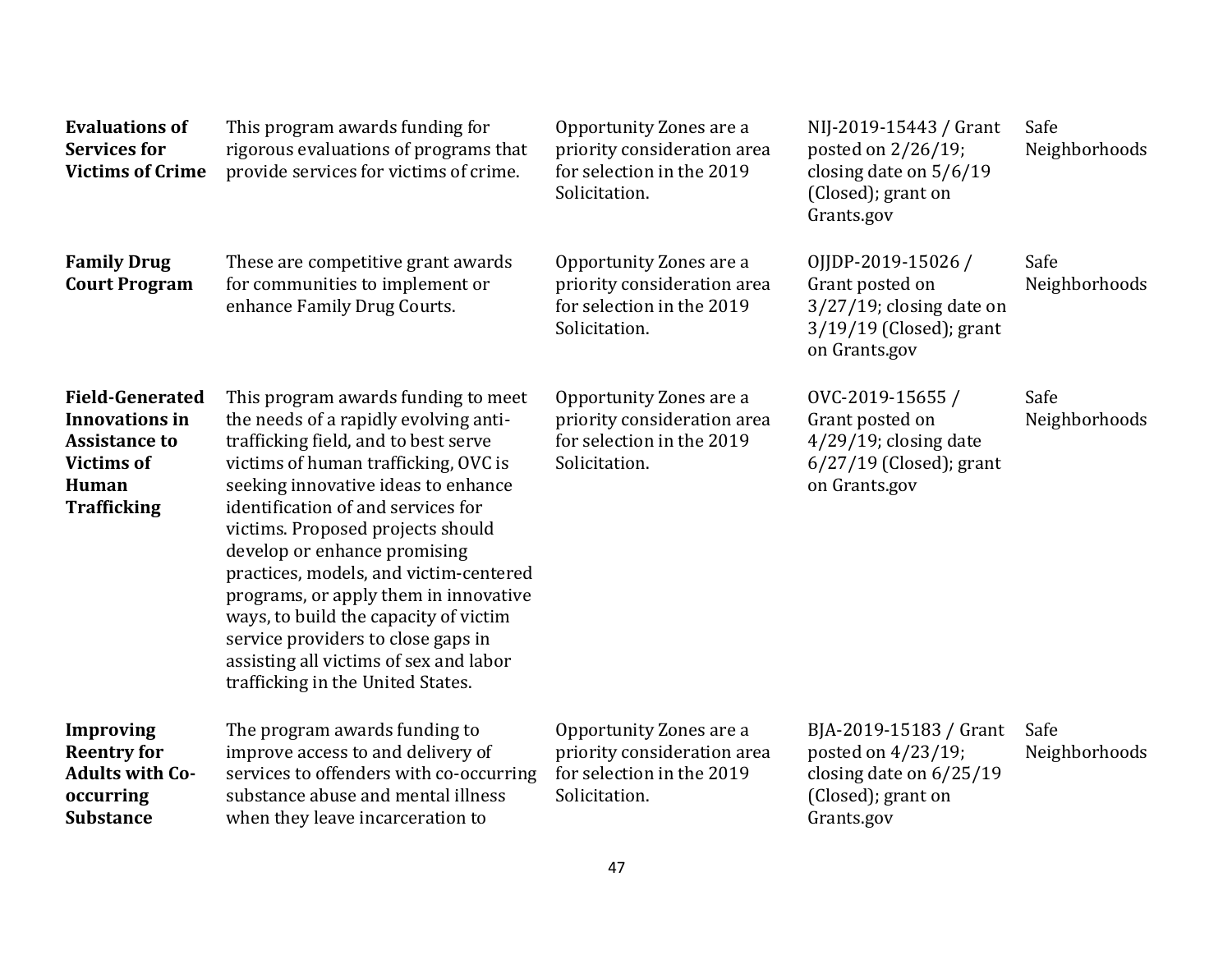| Abuse and<br><b>Mental Illness</b>                                                | reenter the community. The focus of<br>the Program is to provide<br>standardized screening and<br>assessment; collaborative<br>comprehensive case management; and<br>pre- and post-release programming<br>that address criminogenic risk and<br>needs, including mental illness and<br>substance abuse. The expectation is<br>that jail or prison systems will develop<br>or refine a standardized screening<br>process for all people in the<br>correctional facility. Further,<br>community-based treatment providers<br>must coordinate with corrections,<br>correctional health, parole, and<br>probation, as applicable, to develop<br>collaborative comprehensive case<br>plans to aid in the reentry process. |                                                                                                      |                                                                                                             |                       |
|-----------------------------------------------------------------------------------|----------------------------------------------------------------------------------------------------------------------------------------------------------------------------------------------------------------------------------------------------------------------------------------------------------------------------------------------------------------------------------------------------------------------------------------------------------------------------------------------------------------------------------------------------------------------------------------------------------------------------------------------------------------------------------------------------------------------|------------------------------------------------------------------------------------------------------|-------------------------------------------------------------------------------------------------------------|-----------------------|
| <b>Innovations in</b><br>Community-<br><b>Based Crime</b><br>Reduction<br>Program | This program awards funding to focus<br>on high crime communities with<br>concentrated distress and hot spots of<br>crime and directly supports the<br>Department's priorities to reduce<br>violent crime (sometimes associated<br>with gang activity), assist communities<br>struggling with drug abuse, and<br>support law enforcement officers by<br>integrating officers and enforcement<br>strategies into community-based<br>crime reduction efforts.                                                                                                                                                                                                                                                          | Opportunity Zones are a<br>priority consideration area<br>for selection in the 2019<br>Solicitation. | BJA-2019-15364 / Grant<br>posted on 4/23/19;<br>closing date on 6/24/19<br>(Closed); grant on<br>Grants.gov | Safe<br>Neighborhoods |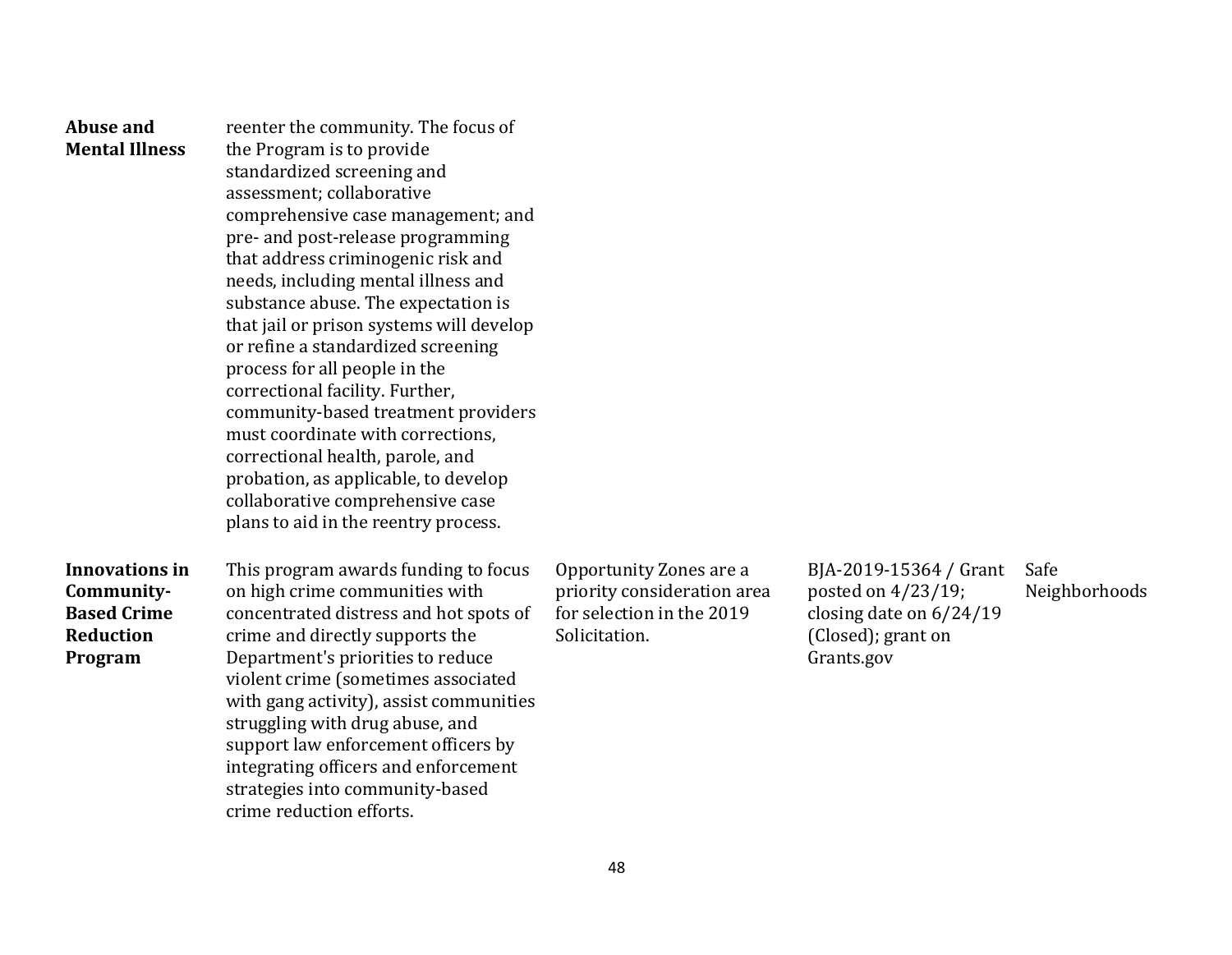| <b>Innovations in</b><br><b>Supervision</b><br>Initiative:<br><b>Building</b><br>Capacity to<br><b>Create Safer</b><br><b>Communities</b>                            | This program awards funding to<br>provide state and local community<br>corrections agencies with information,<br>resources, and training and technical<br>assistance (TTA) on ways to improve<br>supervision capacity and partnerships<br>with other justice agencies to prevent<br>recidivism and reduce crime in their<br>jurisdictions. The Innovations in<br>Supervision Initiative provides<br>opportunities to increase community<br>corrections agencies ability to reduce<br>crimes committed by those supervised<br>in the community. | Opportunity Zones are a<br>priority consideration area<br>for selection in the 2019<br>Solicitation. | BJA-2019-15226 / Grant<br>posted on 4/23/19;<br>closing date on 6/25/19<br>(Closed); grant on<br>Grants.gov   | Safe<br>Neighborhoods |
|----------------------------------------------------------------------------------------------------------------------------------------------------------------------|------------------------------------------------------------------------------------------------------------------------------------------------------------------------------------------------------------------------------------------------------------------------------------------------------------------------------------------------------------------------------------------------------------------------------------------------------------------------------------------------------------------------------------------------|------------------------------------------------------------------------------------------------------|---------------------------------------------------------------------------------------------------------------|-----------------------|
| <b>Innovative</b><br>Reentry<br>Initiatives:<br><b>Building System</b><br>Capacity &<br><b>Testing</b><br><b>Strategies to</b><br><b>Reduce</b><br><b>Recidivism</b> | The program awards funding to<br>Reduce Recidivism is to provide state<br>and local jurisdictions and Indian<br>tribes with the resources and training<br>and technical assistance (TTA)<br>necessary to identify assets and gaps<br>in their reentry systems and to<br>develop capacity and partnerships to<br>provide services that prevent<br>recidivism, reduce crime, and improve<br>public safety in their jurisdictions.                                                                                                                | Opportunity Zones are a<br>priority consideration area<br>for selection in the 2019<br>Solicitation. | BJA-2019-15250 / Grant<br>posted on 4/23/19;<br>closing date on $6/25/19$<br>(Closed); grant on<br>Grants.gov | Safe<br>Neighborhoods |
| <b>Innovative</b><br><b>Responses to</b><br><b>Behavior in the</b><br>Community:<br>Swift, Certain,                                                                  | The program awards funding to<br>provide state and local parole and<br>probation agencies with information,<br>resources, and training and technical<br>assistance (TTA) to improve responses                                                                                                                                                                                                                                                                                                                                                  | Opportunity Zones are a<br>priority consideration area<br>for selection in the 2019<br>Solicitation. | BJA-2019-15224 / Grant<br>posted on 4/23/19;<br>closing date on $6/25/19$<br>(Closed); grant on<br>Grants.gov | Safe<br>Neighborhoods |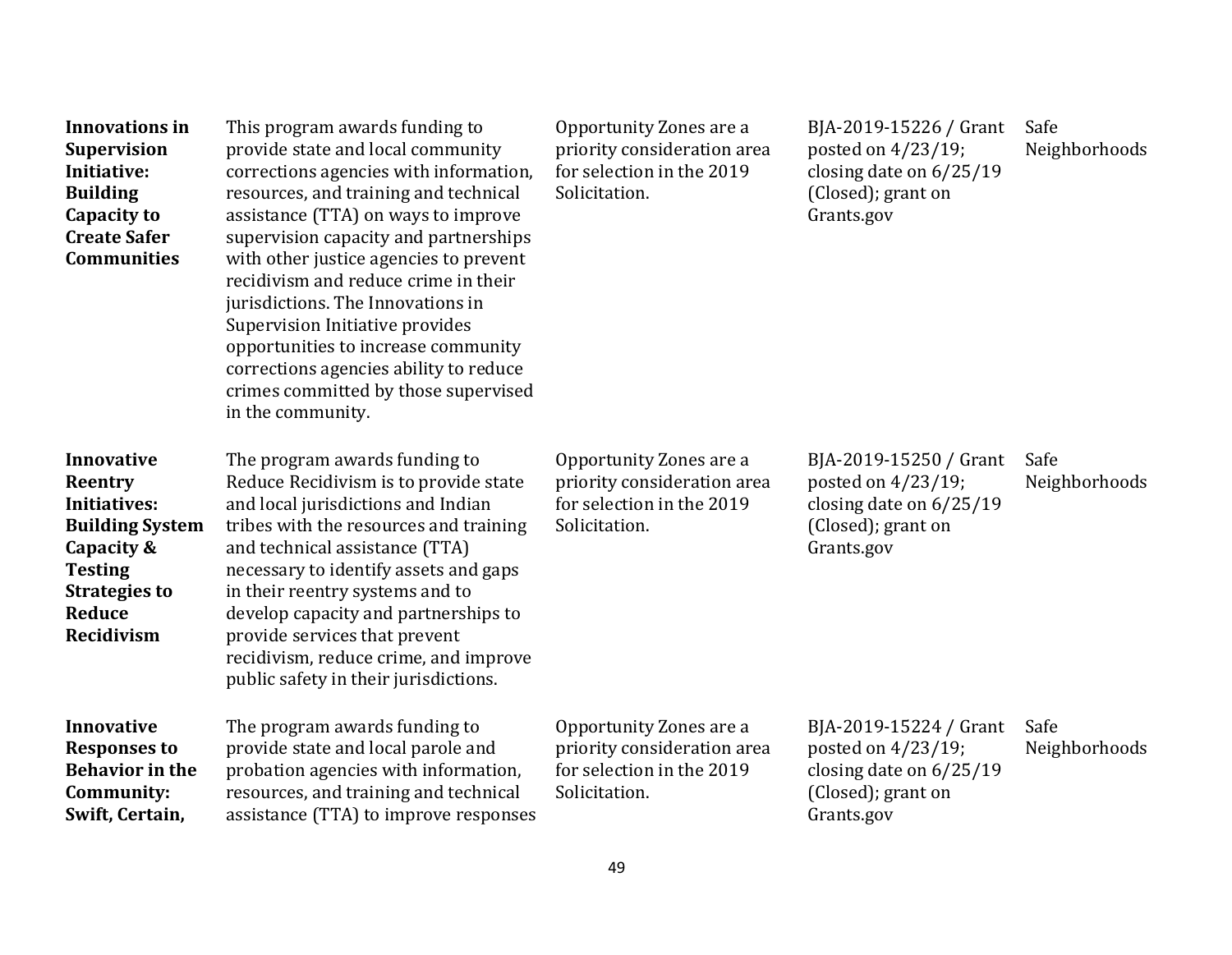| and Fair<br><b>Supervision</b>                                                                                        | to offender behavior in accordance<br>with the principles of swiftness,<br>certainty, and fairness, in order to<br>prevent recidivism and reduce crime<br>in their jurisdictions. Through this<br>grant announcement, BJA will select<br>multiple applicants to develop,<br>implement, or enhance an SCF<br>Program model.                                                                                                                                                                             |                                                                                                      |                                                                                                                |                       |
|-----------------------------------------------------------------------------------------------------------------------|--------------------------------------------------------------------------------------------------------------------------------------------------------------------------------------------------------------------------------------------------------------------------------------------------------------------------------------------------------------------------------------------------------------------------------------------------------------------------------------------------------|------------------------------------------------------------------------------------------------------|----------------------------------------------------------------------------------------------------------------|-----------------------|
| Investigator-<br><b>Initiated</b><br><b>Research and</b><br><b>Evaluation on</b><br><b>Firearm</b><br><b>Violence</b> | This program provides grants for<br>research and program evaluation<br>projects that inform efforts to prevent<br>and reduce intentional, interpersonal<br>firearm violence and public mass<br>shootings in the United States.                                                                                                                                                                                                                                                                         | Opportunity Zones are a<br>priority consideration area<br>for selection in the 2019<br>Solicitation. | NIJ-2019-15288 / Grant<br>posted on $2/26/19$ ;<br>closing date on 4/29/19<br>(Closed); grant on<br>Grants.gov | Safe<br>Neighborhoods |
| <b>Justice and</b><br><b>Mental Health</b><br><b>Collaboration</b><br>Program                                         | The program awards funding to<br>support cross-system collaboration to<br>improve responses and outcomes for<br>individuals with mental illnesses (MI)<br>or co-occurring mental illness and<br>substance abuse (CMISA) who come<br>into contact with the justice system.<br>This program supports officer and<br>public safety and violence reduction<br>through social service and other<br>partnerships that will enhance and<br>increase law enforcement responses to<br>people with MI and CMISA. | Opportunity Zones are a<br>priority consideration area<br>for selection in the 2019<br>Solicitation. | BJA-2019-15099 / Grant<br>posted on $4/23/19$ ;<br>closing date on 6/25/19<br>(Closed); grant on<br>Grants.gov | Safe<br>Neighborhoods |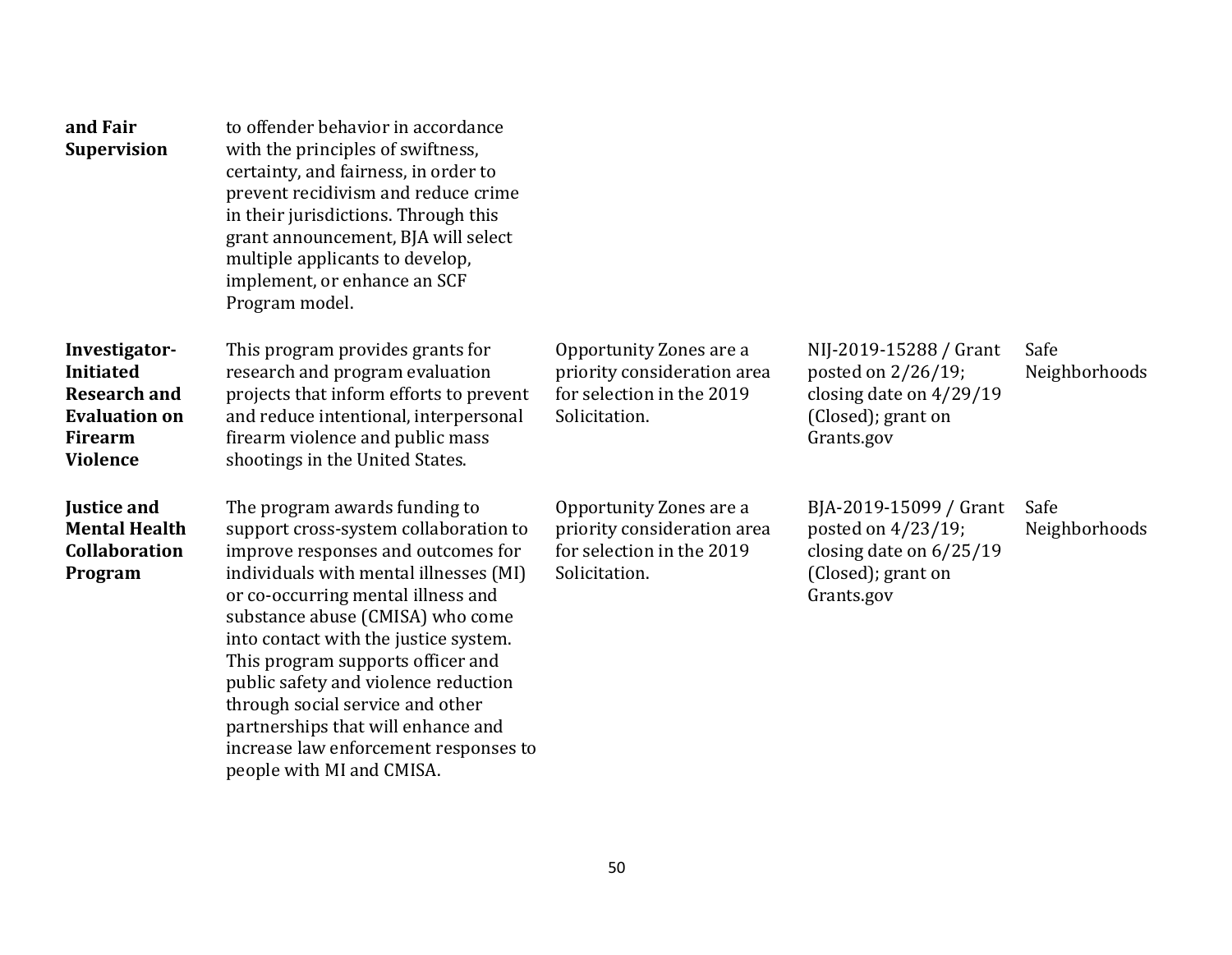| <b>Juvenile Drug</b><br><b>Court Program</b>                                                                                           | These are competitive grant awards<br>for communities to implement or<br>enhance Juvenile Treatment Drug<br>Courts.                                                                                                                                                                                                                                                                                                                                                                                                                                                       | Opportunity Zones are a<br>priority consideration area<br>for selection in the 2019<br>Solicitation. | OJJDP-2019-15032 /<br>Grant posted on<br>$3/29/19$ ; closing date on<br>5/30/19 (Closed); grant<br>on Grants.gov | Safe<br>Neighborhoods |
|----------------------------------------------------------------------------------------------------------------------------------------|---------------------------------------------------------------------------------------------------------------------------------------------------------------------------------------------------------------------------------------------------------------------------------------------------------------------------------------------------------------------------------------------------------------------------------------------------------------------------------------------------------------------------------------------------------------------------|------------------------------------------------------------------------------------------------------|------------------------------------------------------------------------------------------------------------------|-----------------------|
| Law<br>Enforcement-<br><b>Based Victim</b><br><b>Specialist</b><br>Program                                                             | This program awards funding to<br>support direct victim assistance<br>service grants to state, tribal, and local<br>law enforcement agencies in small,<br>mid-sized, and large jurisdictions to<br>hire staff to develop new or enhance<br>existing law enforcement-based victim<br>service programs, better coordinate<br>services, and develop partnerships<br>with community-based programs to<br>address the needs of crime victims. A<br>strong focus will be placed on reaching<br>victims in high-crime areas and<br>improving services to these crime<br>victims. | Opportunity Zones are a<br>priority consideration area<br>for selection in the 2019<br>Solicitation. | OVC-2019-15600/<br>Grant posted on<br>$5/28/19$ ; closing date on<br>$7/25/19$ (Closed); grant<br>on Grants.gov  | Safe<br>Neighborhoods |
| <b>Local Law</b><br><b>Enforcement</b><br><b>Crime Gun</b><br>Intelligence<br><b>Center</b><br><b>Integration</b><br><b>Initiative</b> | The program awards funding to state<br>and local government entities that are<br>experiencing precipitous increases in<br>gun crime to implement<br>comprehensive and holistic models to<br>reduce violent crime and illegal<br>firearms within their jurisdictions by<br>enabling them to integrate with their<br>local ATF Crime Gun Intelligence<br>Centers (CGICs). The purpose of this                                                                                                                                                                               | Opportunity Zones are a<br>priority consideration area<br>for selection in the 2019<br>Solicitation. | BJA-2019-15053 / Grant<br>posted on 4/23/19;<br>closing date on 6/11/19<br>(Closed); grant on<br>Grants.gov      | Safe<br>Neighborhoods |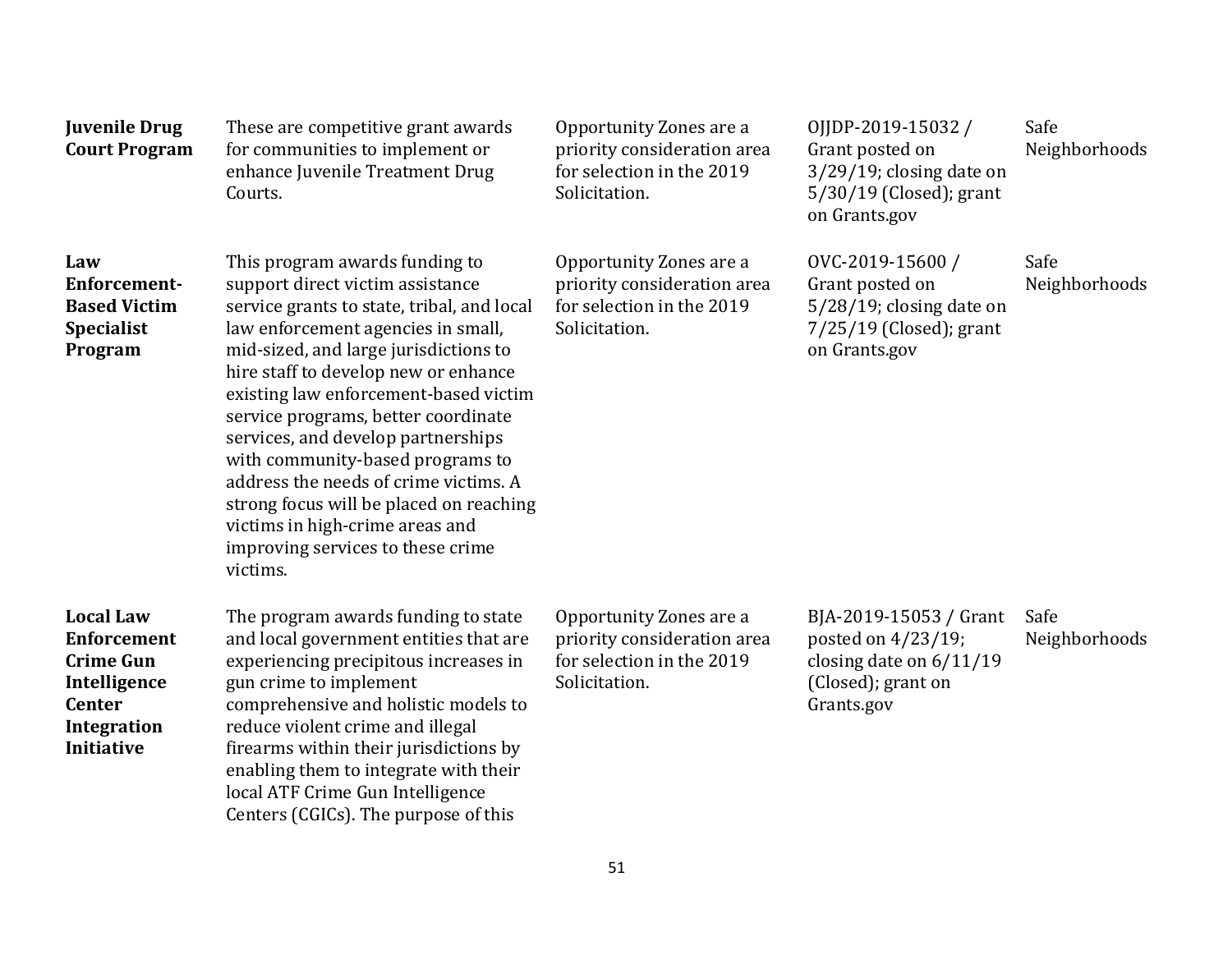|                                                                                                  | initiative is to encourage local<br>jurisdictions to work with their ATF<br>partners to utilize intelligence,<br>technology, and community<br>engagement to swiftly identify<br>firearms used unlawfully and their<br>sources, and effectively prosecute<br>perpetrators engaged in violent crime.                                                                                                                                                                                                                                                       |                                                                                                      |                                                                                                                    |                       |
|--------------------------------------------------------------------------------------------------|----------------------------------------------------------------------------------------------------------------------------------------------------------------------------------------------------------------------------------------------------------------------------------------------------------------------------------------------------------------------------------------------------------------------------------------------------------------------------------------------------------------------------------------------------------|------------------------------------------------------------------------------------------------------|--------------------------------------------------------------------------------------------------------------------|-----------------------|
| <b>Measuring the</b><br><b>Impact of Victim</b><br>Services:<br><b>Instrument</b><br>Development | This program awards funding to<br>develop a tool for use by victim service<br>providers, relevant government<br>entities, and victim service-provider<br>funding administrators to assess the<br>effectiveness of victim service<br>programming.                                                                                                                                                                                                                                                                                                         | Opportunity Zones are a<br>priority consideration area<br>for selection in the 2019<br>Solicitation. | NIJ-2019-15594 / Grant<br>posted on 2/27/19;<br>closing date on $5/16/19$<br>(Closed); grant on<br>Grants.gov      | Safe<br>Neighborhoods |
| <b>Mentoring</b><br><b>Opportunities</b><br>for Youth<br><b>Initiative</b>                       | This program awards funding for<br>youth mentoring services (1:1, group<br>or peer) provided by National and<br>Multi-State mentoring organizations as<br>well as mentoring for specific<br>populations. Specific category titles<br>might include: National Mentoring<br>Programs; Multi-State Mentoring<br>Programs; Mentoring Programs for<br>Youth Involved in the Juvenile Justice<br>System; Mentoring Strategies for<br>Youth Impacted by Opioids; and<br><b>Statewide and Regional Mentoring</b><br>Initiative for Youth Impacted by<br>Opioids. | Opportunity Zones are a<br>priority consideration area<br>for selection in the 2019<br>Solicitation. | OJJDP-2019-15004 /<br>Grant posted on<br>$2/20/19$ ; closing date on<br>$4/22/19$ (Closed); grant<br>on Grants.gov | Safe<br>Neighborhoods |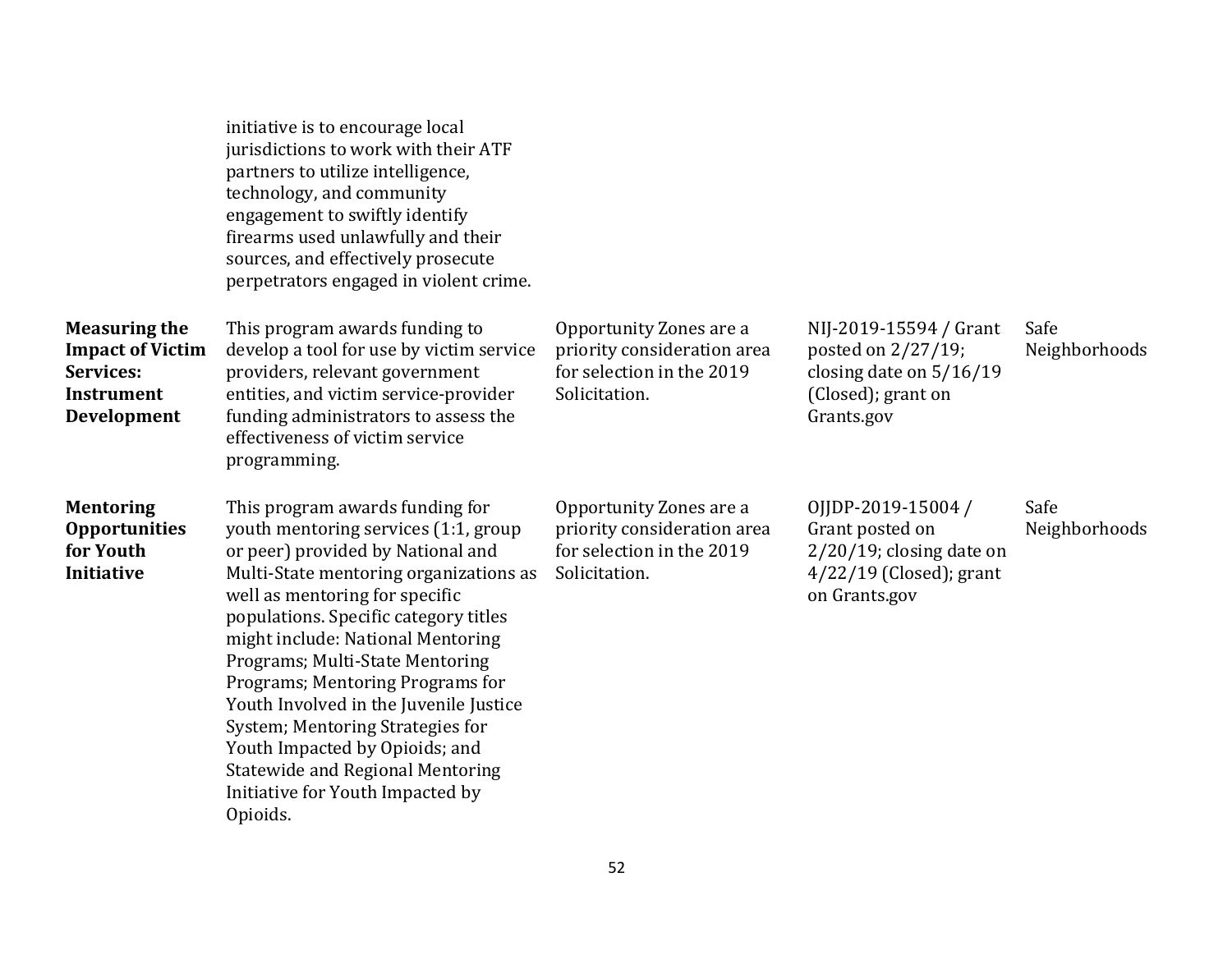**Paul Coverdell Forensic Science Improvement Grants Program** 

This program awards funding to improve forensic science and medical examiner/coroner services, including services provided by laboratories operated by States and units of local government. Among other things, funds may be used to eliminate a backlog in the analysis of forensic evidence and to train and employ forensic laboratory personnel, as needed, to eliminate such a backlog. The Coverdell Act requires that 15 percent of program funds be awarded competitively. These competitive funds may be awarded to SAAs or dispersed directly to units of local government based on the merits of the respective applications. This solicitation will fund competitive awards only.

**Research and Evaluation in Safety, Health, and Wellness in the Criminal Justice System** 

This program will award funding for multidisciplinary research projects addressing four topics: 1) The cumulative effects of shift-work schedules, overtime, and secondary employment on the health, safety, performance, and quality of life of police or correctional officers. 2) Enhancing strategies for officer interaction with individuals presenting with mental illness. 3) Understanding

Opportunity Zones are a priority consideration area for selection in the 2019 Solicitation.

NIJ-2019-15504 / Grant posted on 4/5/19; closing date 6/4/19 (Closed); grant on Grants.gov

Safe Neighborhoods

Opportunity Zones are a priority consideration area for selection in the 2019 Solicitation.

NIJ-2019-15283 / Grant posted on 3/11/19; closing date on 5/28/19 (Closed); grant on Grants.gov

Safe Neighborhoods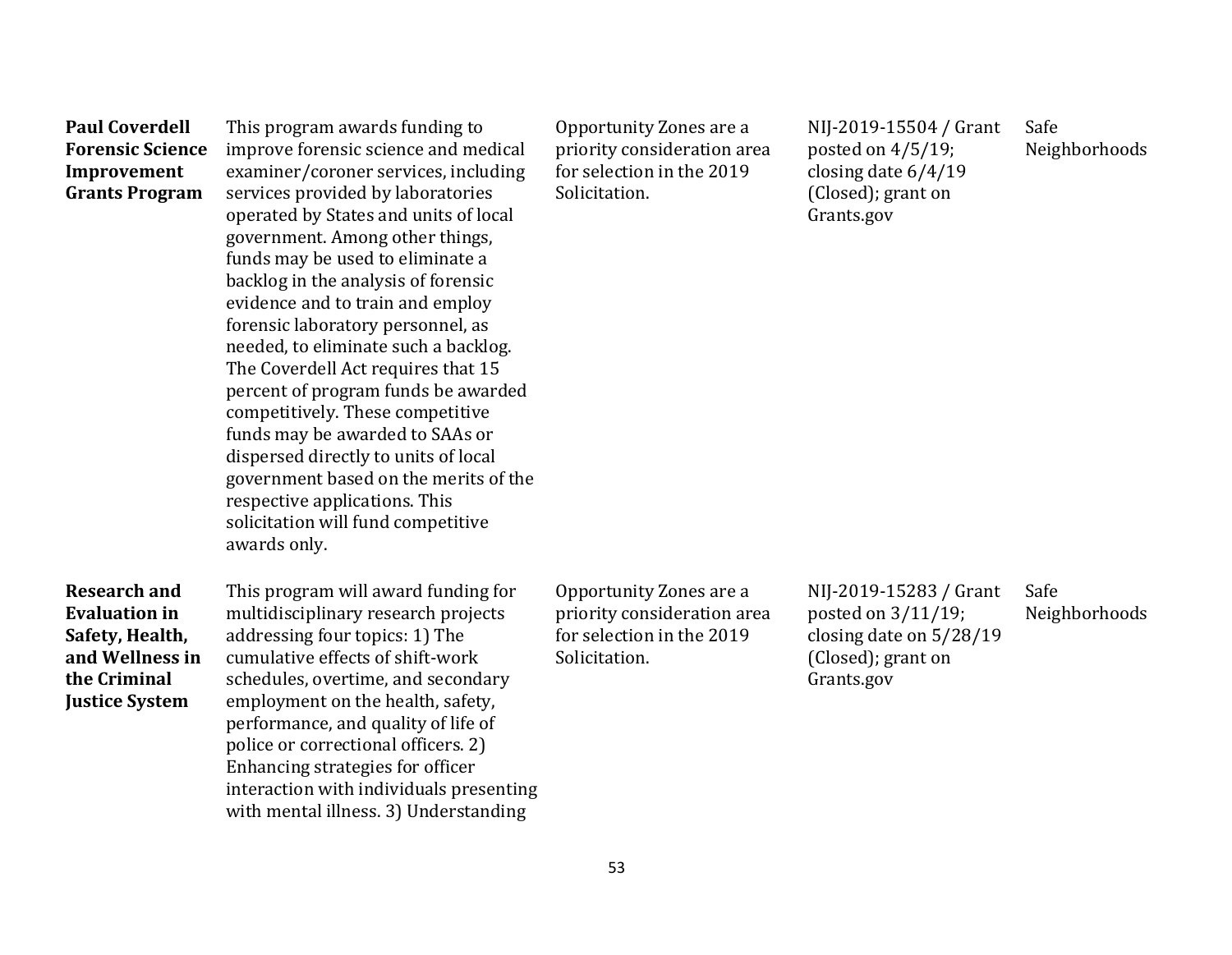|                                                                                                  | the impact and management of stress,<br>burnout, and vicarious trauma to<br>advance resiliency of the forensic<br>science workforce. 4) The impact of<br>undercover work on officer wellness.                                                              |                                                                                                      |                                                                                                               |                       |
|--------------------------------------------------------------------------------------------------|------------------------------------------------------------------------------------------------------------------------------------------------------------------------------------------------------------------------------------------------------------|------------------------------------------------------------------------------------------------------|---------------------------------------------------------------------------------------------------------------|-----------------------|
| <b>Research and</b><br><b>Evaluation on</b><br><b>Domestic</b><br><b>Terrorism</b><br>Prevention | This program awards funding to<br>research aimed at building knowledge<br>and evidence related to strategies for<br>effective prevention of terrorism in the<br><b>United States.</b>                                                                      | Opportunity Zones are a<br>priority consideration area<br>for selection in the 2019<br>Solicitation. | NIJ-2019-15303 / Grant<br>posted on 2/12/19;<br>closing date on $4/22/19$<br>(Closed); grant on<br>Grants.gov | Safe<br>Neighborhoods |
| <b>Research and</b><br><b>Evaluation on</b><br><b>Drugs and</b><br><b>Crime</b>                  | This program provides grants for<br>research that promotes effective law<br>enforcement, court, and corrections<br>responses to illegal drug markets<br>(including diversion of legal drugs).                                                              | Opportunity Zones are a<br>priority consideration area<br>for selection in the 2019<br>Solicitation. | NIJ-2019-15444 / Grant<br>posted on 2/14/19;<br>closing date on $5/6/19$<br>(Closed); grant on<br>Grants.gov  | Safe<br>Neighborhoods |
| <b>Research and</b><br><b>Evaluation on</b><br><b>Gangs and Gang</b><br><b>Violence</b>          | This program awards funding for<br>scientifically rigorous research and<br>evaluation projects designed to<br>produce findings with high practical<br>utility for youth and adult gang<br>prevention, intervention, enforcement,<br>or reentry strategies. | Opportunity Zones are a<br>priority consideration area<br>for selection in the 2019<br>Solicitation. | NIJ-2019-15270 / Grant<br>posted on 2/13/19;<br>closing date 4/29/19<br>(Closed); grant on<br>Grants.gov      | Safe<br>Neighborhoods |
| <b>Research and</b><br><b>Evaluation on</b><br><b>Policing</b>                                   | This program awards funding for<br>investigator-initiated, randomized<br>controlled trial (RCT) studies of<br>approaches to the challenges of<br>policing in the United States that<br>address the strategic priorities and                                | Opportunity Zones are a<br>priority consideration area<br>for selection in the 2019<br>Solicitation. | NIJ-2019-15543 / Grant<br>posted on $2/7/19$ ;<br>closing date on 5/7/19<br>(Closed); grant on<br>Grants.gov  | Safe<br>Neighborhoods |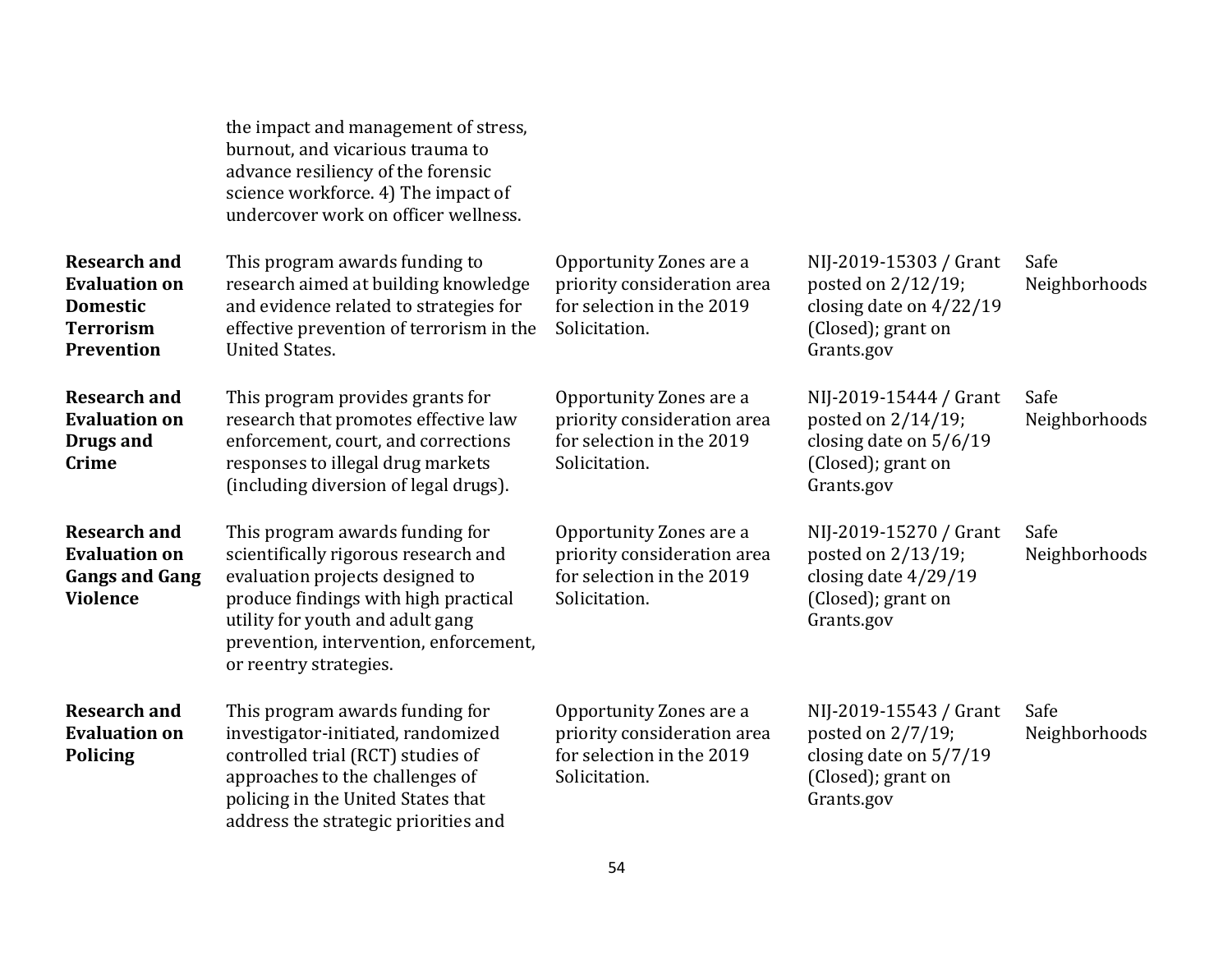objectives identified in NIJ's Policing Strategic Research Plan, 2017-2022.

| <b>Research and</b><br><b>Evaluation on</b><br>Promising<br>Reentry<br><b>Initiatives</b> | This program awards funding for<br>rigorous research to examine reentry<br>initiatives that incorporate promising<br>practices, strategies, or programs.                                                                                                                                                                                                                                                                                                       | Opportunity Zones are a<br>priority consideration area<br>for selection in the 2019<br>Solicitation. | NIJ-2019-15563 / Grant<br>posted on $1/17/29$ ;<br>closing date on 5/13/19<br>(Closed); grant on<br>Grants.gov  | Safe<br>Neighborhoods |
|-------------------------------------------------------------------------------------------|----------------------------------------------------------------------------------------------------------------------------------------------------------------------------------------------------------------------------------------------------------------------------------------------------------------------------------------------------------------------------------------------------------------------------------------------------------------|------------------------------------------------------------------------------------------------------|-----------------------------------------------------------------------------------------------------------------|-----------------------|
| <b>Research and</b><br><b>Evaluation on</b><br>the<br>Administration<br>of Justice        | This program awards funding for<br>funding for investigator-initiated,<br>interdisciplinary research and<br>evaluation projects related to the<br>administration of justice in three<br>areas: (1) eyewitness evidence; (2)<br>police deflection strategies; and (3)<br>forensic science testimony.                                                                                                                                                            | Opportunity Zones are a<br>priority consideration area<br>for selection in the 2019<br>Solicitation. | NIJ-2019-15645 / Grant<br>posted on $2/5/19$ ;<br>closing date on $4/19/19$<br>(Closed); grant on<br>Grants.gov | Safe<br>Neighborhoods |
| <b>Research and</b><br><b>Evaluation on</b><br><b>Trafficking in</b><br><b>Persons</b>    | This program provides grants for<br>research projects that - first and<br>foremost — have clear implications for<br>criminal justice policy and practice in<br>the United States. This year, NIJ is<br>particularly interested in research<br>responding to the following priority<br>areas: Labor trafficking research;<br>Evaluation research focused on victim<br>service providers; and Building<br>knowledge of the "grooming" process<br>of traffickers. | Opportunity Zones are a<br>priority consideration area<br>for selection in the 2019<br>Solicitation. | NIJ-2019-15231 / Grant<br>posted on 2/26/19;<br>closing date on $5/8/19$<br>(Closed); grant on<br>Grants.gov    | Safe<br>Neighborhoods |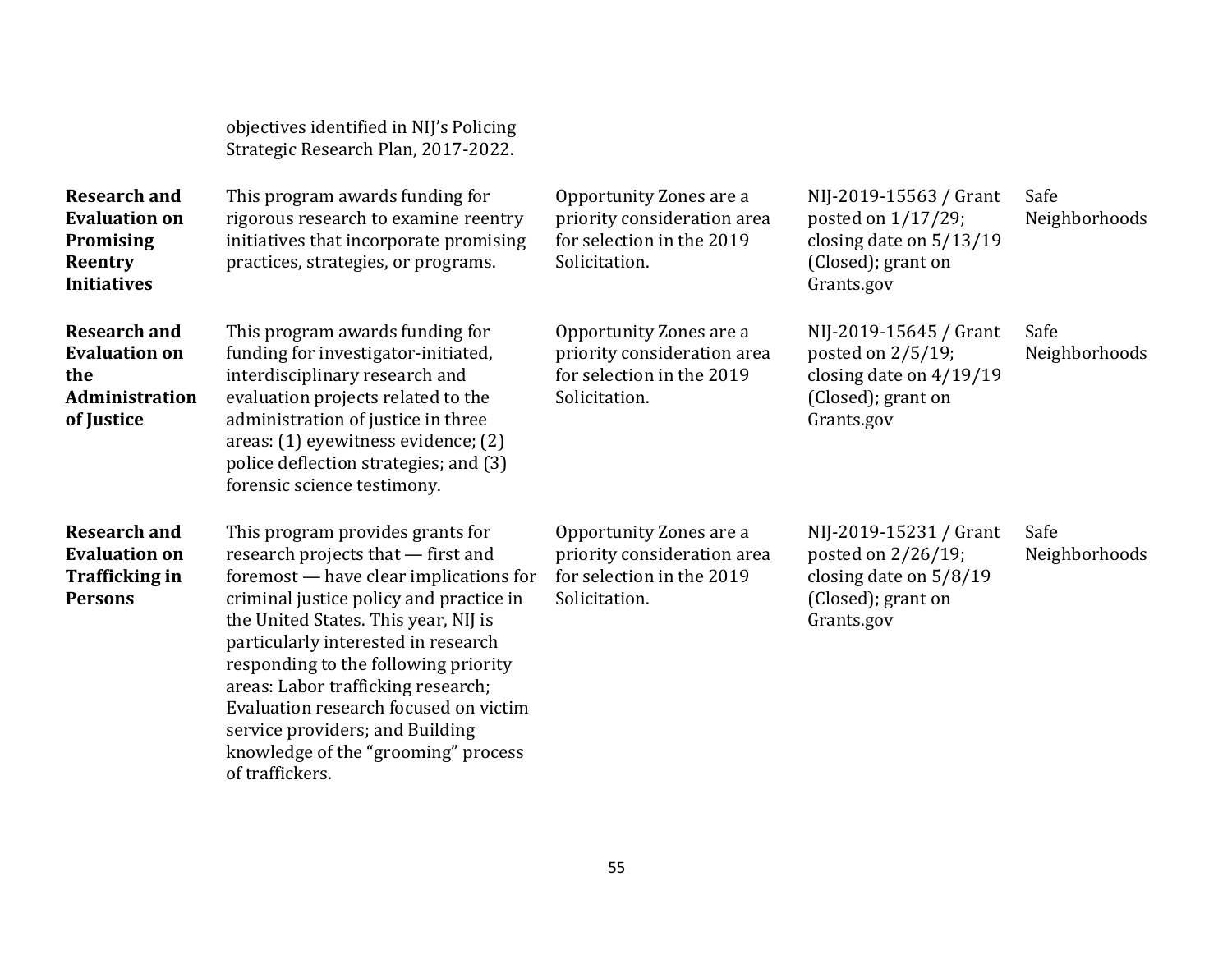| <b>Research and</b><br><b>Evaluation on</b><br><b>Violence Against</b><br><b>Women: Sexual</b><br>Violence,<br><b>Intimate</b><br><b>Partner</b><br>Violence,<br>Stalking, and<br><b>Teen Dating</b><br><b>Violence</b> | This program awards funding for<br>research to support objective and<br>independent knowledge and validated<br>tools to reduce violence against<br>women, promote justice for victims of<br>crime, and enhance criminal justice<br>responses to such crimes. | Opportunity Zones are a<br>priority consideration area<br>for selection in the 2019<br>Solicitation. | NIJ-2019-15365 / Grant<br>posted on 2/13/19;<br>closing date on $4/15/19$<br>(Closed); grant on<br>Grants.gov | Safe<br>Neighborhoods |
|-------------------------------------------------------------------------------------------------------------------------------------------------------------------------------------------------------------------------|--------------------------------------------------------------------------------------------------------------------------------------------------------------------------------------------------------------------------------------------------------------|------------------------------------------------------------------------------------------------------|---------------------------------------------------------------------------------------------------------------|-----------------------|
| <b>Research and</b><br><b>Evaluation on</b><br><b>White Collar</b><br><b>Crime: Health</b><br><b>Care and Elder</b><br><b>Fraud</b>                                                                                     | This program supports scientifically<br>rigorous research, and evaluation<br>projects that will advance our<br>understanding of these types of crime<br>and effective approaches for<br>identifying, preventing, investigating,<br>and prosecuting them.     | Opportunity Zones are a<br>priority consideration area<br>for selection in the 2019<br>Solicitation. | NIJ-2019-15383 / Grant<br>posted on 2/15/19;<br>closing date on $5/2/19$<br>(Closed); grant on<br>Grants.gov  | Safe<br>Neighborhoods |
| <b>Research into</b><br><b>Desistance from</b><br><b>Crime</b>                                                                                                                                                          | This program will award funding to<br>build upon NIJ's past research efforts<br>to understand and aid in accelerating<br>the process of desistance from crime.                                                                                               | Opportunity Zones are a<br>priority consideration area<br>for selection in the 2019<br>Solicitation. | NIJ-2019-15527 / Grant<br>posted on 2/12/19;<br>closing date on $4/29/19$<br>(Closed); grant on<br>Grants.gov | Safe<br>Neighborhoods |
| <b>Research into</b><br>Immigration<br>and Crime                                                                                                                                                                        | This program awards funds for<br>research projects that increase<br>understanding of the relationship<br>between immigration, both legal and<br>illegal, and crime.                                                                                          | Opportunity Zones are a<br>priority consideration area<br>for selection in the 2019<br>Solicitation. | NIJ-2019-15588 / Grant<br>posted on 2/28/19;<br>closing date on 5/29/19<br>(Closed); grant on<br>Grants.gov   | Safe<br>Neighborhoods |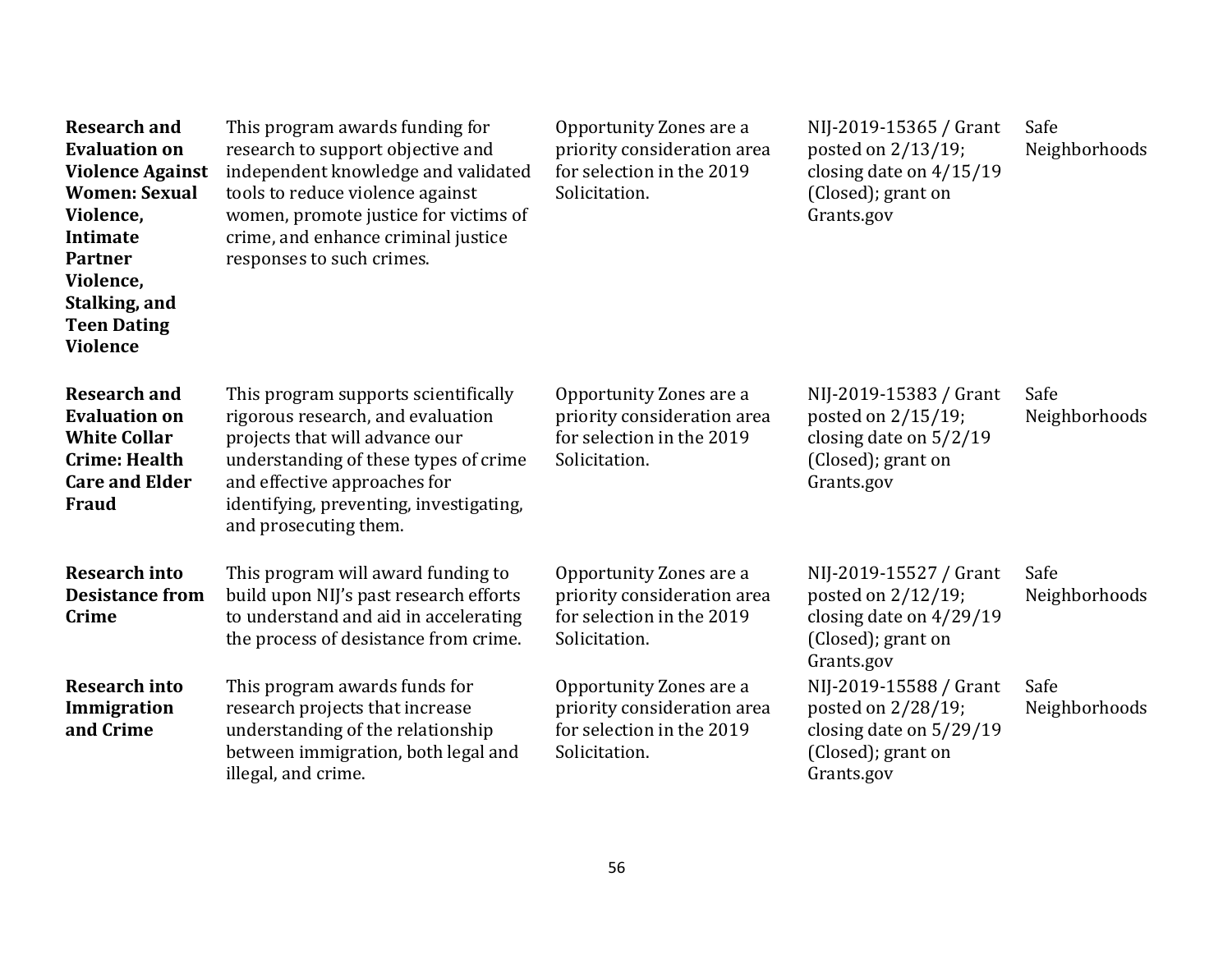| <b>Second Chance</b><br><b>Act Addressing</b><br>the Needs of<br><b>Incarcerated</b><br><b>Parents with</b><br><b>Minor Children</b> | This program will promote and<br>expand services in detention and<br>correctional facilities to incarcerated<br>individuals who have children younger<br>than age 18. Program activities include<br>developing strategies to increase and<br>enhance communication between the<br>child and his or her incarcerated<br>parent while maintaining safe<br>facilities, and providing transitional<br>reentry services that incorporate a<br>focus on parental responsibility for<br>incarcerated parents and ensuring that<br>youth with an incarcerated parent<br>receive services that support positive<br>youth development. | Opportunity Zones are a<br>priority consideration area<br>for selection in the 2019<br>Solicitation. | 0JDP-2019-14931/<br>Grant posted on<br>$2/13/19$ ; closing date on<br>$4/15/19$ (Closed); grant<br>on Grants.gov | Safe<br>Neighborhoods |
|--------------------------------------------------------------------------------------------------------------------------------------|------------------------------------------------------------------------------------------------------------------------------------------------------------------------------------------------------------------------------------------------------------------------------------------------------------------------------------------------------------------------------------------------------------------------------------------------------------------------------------------------------------------------------------------------------------------------------------------------------------------------------|------------------------------------------------------------------------------------------------------|------------------------------------------------------------------------------------------------------------------|-----------------------|
| <b>Second Chance</b><br>Act<br>Comprehensive<br>Community-<br><b>Based Adult</b><br>Reentry<br>Program                               | The program awards funding for<br>supporting organizations or tribes<br>providing comprehensive reentry<br>services to program participants<br>throughout their transition from jail or<br>prison to the community. Under this<br>solicitation, BJA is seeking applications<br>to implement or expand on reentry<br>programs that demonstrate strong<br>partnerships with corrections, parole,<br>probation, law enforcement, and other<br>reentry service providers. These<br>partnerships should develop<br>comprehensive case management<br>plans that directly address                                                   | Opportunity Zones are a<br>priority consideration area<br>for selection in the 2019<br>Solicitation. | BJA-2019-15223 / Grant<br>posted on $4/8/19$ ;<br>closing date on $6/11/19$<br>(Closed); grant on<br>Grants.gov  | Safe<br>Neighborhoods |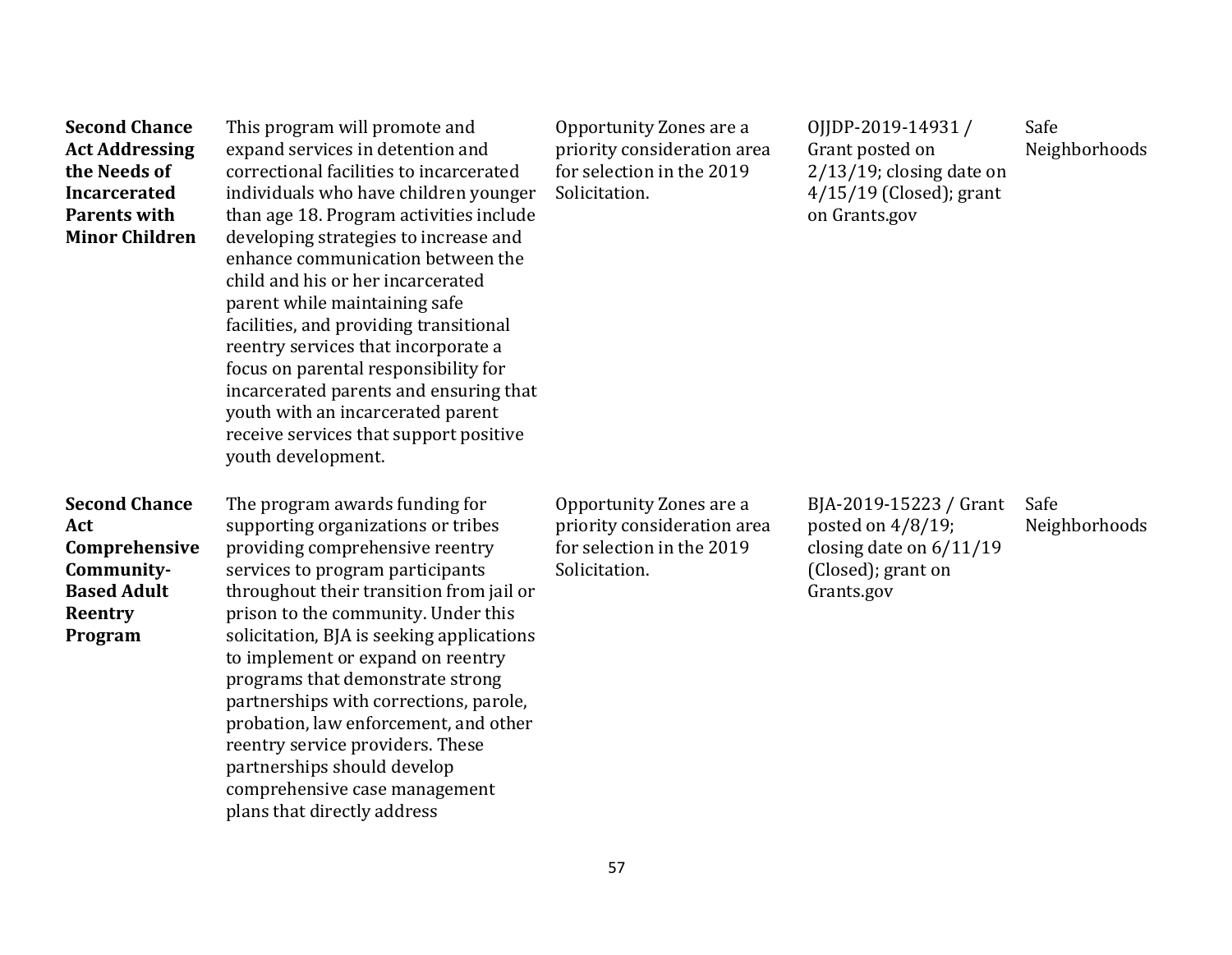criminogenic risk and needs, as determined by validated criminogenic risk assessments, and includes delivery or facilitation of services in a manner consistent with the learning styles and abilities of the participants. This includes ensuring cognitive behavioral programming is in place pre-release, whether by the lead applicant or a partnering agency.

| <b>Second Chance</b><br><b>Act Pay for</b><br><b>Success</b><br>Initiative:<br>Outcomes-<br><b>Based</b><br>Contracting to<br>Lower<br><b>Recidivism and</b><br><b>Homelessness</b> | The program awards funding to<br>provide assistance and funding to<br>state, local, and tribal governments to<br>price, write, negotiate, fund, and<br>manage contracts that pay for these<br>services in a way that ensures<br>accountability of the contract service<br>providers, and incentivizes improved<br>performance over time. Contracted<br>services that may be purchased with<br>grant funds include reentry services<br>which are tailored to individuals<br>leaving incarceration who are at<br>moderate to high risk for recidivism in<br>the community and services available<br>to individuals living in permanent<br>supportive housing units. | Opportunity Zones are a<br>priority consideration area<br>for selection in the 2019<br>Solicitation. | BJA-2019-16890 / Grant<br>posted on $8/13/19$ ;<br>closing date on<br>$10/15/19$ ; grant on<br>Grants.gov | Safe<br>Neighborhoods |
|-------------------------------------------------------------------------------------------------------------------------------------------------------------------------------------|-------------------------------------------------------------------------------------------------------------------------------------------------------------------------------------------------------------------------------------------------------------------------------------------------------------------------------------------------------------------------------------------------------------------------------------------------------------------------------------------------------------------------------------------------------------------------------------------------------------------------------------------------------------------|------------------------------------------------------------------------------------------------------|-----------------------------------------------------------------------------------------------------------|-----------------------|
| <b>Second Chance</b><br><b>Act Youth</b><br><b>Offender</b>                                                                                                                         | The program awards funding to help<br>juvenile participants released from<br>residential confinement to successfully                                                                                                                                                                                                                                                                                                                                                                                                                                                                                                                                              | Opportunity Zones are a<br>priority consideration area                                               | OJJDP-2019-15036 /<br>Grant posted on<br>$4/23/19$ ; closing date on                                      | Safe<br>Neighborhoods |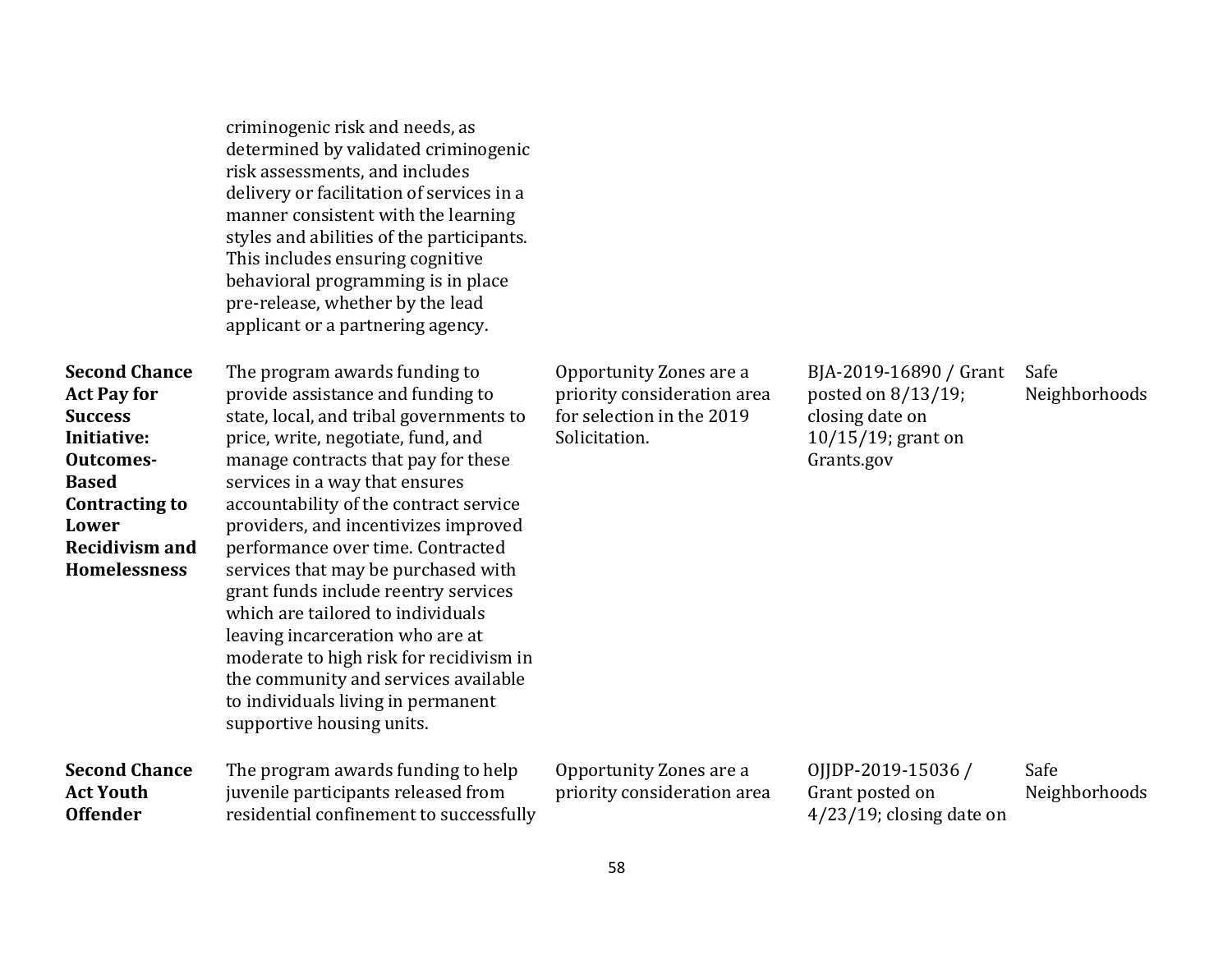| Reentry<br>Program                                                                                        | transition back into society. This<br>solicitation will support the delivery of<br>a variety of evidence-based services<br>while the offender is still confined and<br>during his or her reentry into the<br>community to ensure that the<br>juvenile's transition is safe and<br>successful. Sites funded under this<br>program will provide juvenile<br>offenders in confinement and<br>following their release to the<br>community with services, including:<br>educational, vocational, and job<br>placement services; substance abuse<br>treatment; coordinated supervision<br>and services upon release from<br>confinement, including<br>transitional/permanent housing and<br>mental and physical health care; and<br>victim appropriate services. | for selection in the 2019<br>Solicitation.                                                           | $6/24/19$ (Closed); grant<br>on Grants.gov                                                                      |                       |
|-----------------------------------------------------------------------------------------------------------|------------------------------------------------------------------------------------------------------------------------------------------------------------------------------------------------------------------------------------------------------------------------------------------------------------------------------------------------------------------------------------------------------------------------------------------------------------------------------------------------------------------------------------------------------------------------------------------------------------------------------------------------------------------------------------------------------------------------------------------------------------|------------------------------------------------------------------------------------------------------|-----------------------------------------------------------------------------------------------------------------|-----------------------|
| <b>Sexual Assault</b><br><b>Forensic</b><br>Evidence -<br>Inventory,<br>Tracking, and<br><b>Reporting</b> | This program awards funding for<br>applications from eligible States and<br>units of local government that will<br>inventory, track, and report the status<br>of SAKs. As an integral part of these<br>activities, applicants also are expected<br>to identify and prioritize (for testing)<br>SAKs for which prosecution of a<br>perpetrator is soon to be barred by the<br>expiration of an applicable statute(s)<br>of limitations.                                                                                                                                                                                                                                                                                                                     | Opportunity Zones are a<br>priority consideration area<br>for selection in the 2019<br>Solicitation. | NIJ-2019-15528 / Grant<br>posted on $4/1/19$ ;<br>closing date on $5/20/19$<br>(Closed); grant on<br>Grants.gov | Safe<br>Neighborhoods |

59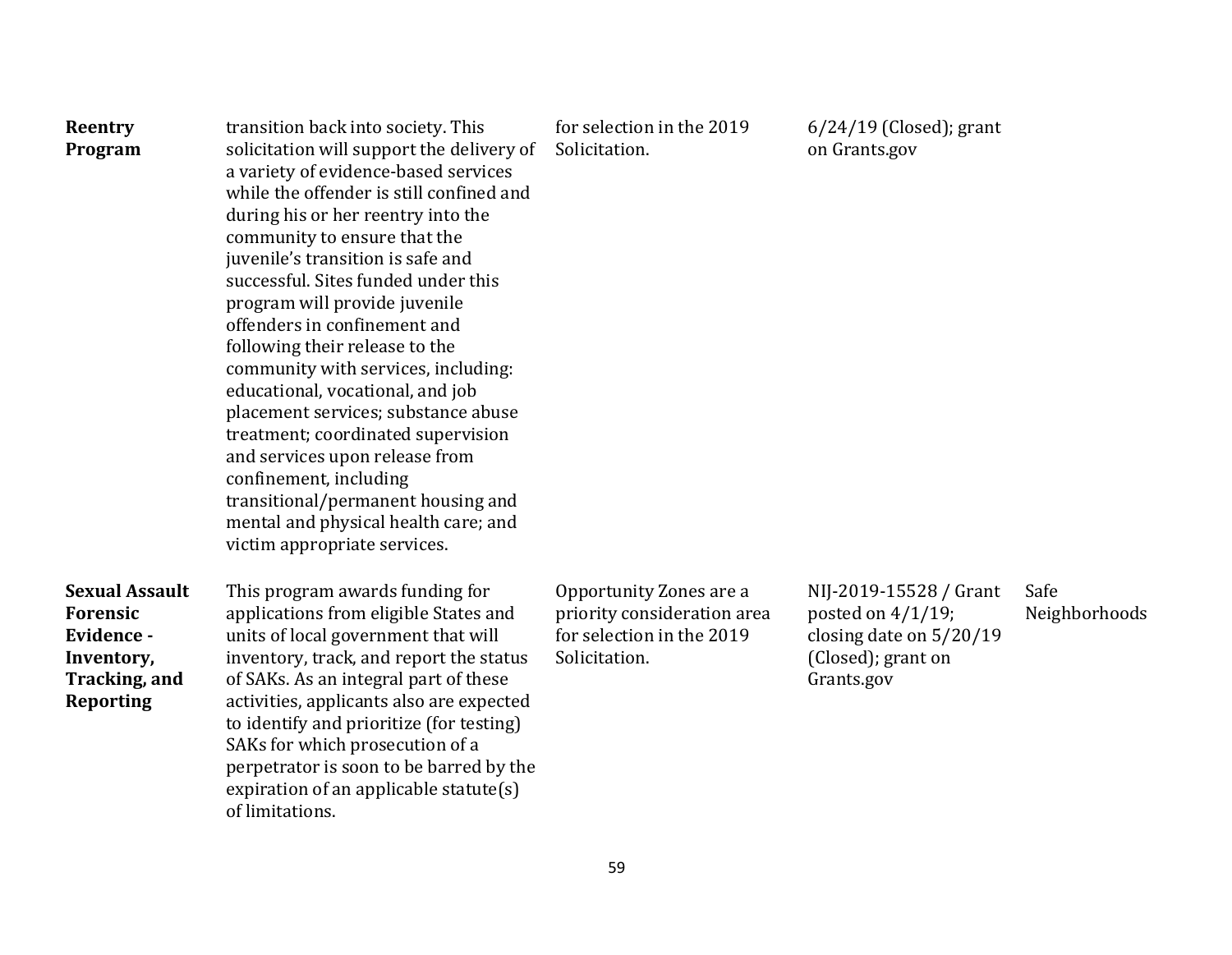| <b>Specialized</b><br><b>Services and</b><br><b>Mentoring for</b><br><b>Child and Youth</b><br><b>Victims of Sex</b><br><b>Trafficking and</b><br><b>Sexual</b><br><b>Exploitation</b> | The program awards funding to<br>support the efforts of organizations to<br>develop or enhance their mentoring<br>capacity, facilitate outreach efforts,<br>and increase the availability of direct<br>services for child and youth victims of<br>commercial sexual exploitation and<br>domestic sex trafficking. Under this<br>initiative, experienced organizations<br>work with OJJDP's existing training<br>and technical assistance provider to<br>develop or enhance mentoring service<br>models and mentor training based on<br>best practices to focus on the needs of<br>girls and boys, who are at risk or are<br>victims of commercial sexual<br>exploitation and domestic sex<br>trafficking. | Opportunity Zones are a<br>priority consideration area<br>for selection in the 2019<br>Solicitation. | OJJDP-2019-14988/<br>Grant posted on<br>5/28/19; closing date on<br>$7/29/19$ (Closed); grant<br>on Grants.gov  | Safe<br>Neighborhoods |
|----------------------------------------------------------------------------------------------------------------------------------------------------------------------------------------|-----------------------------------------------------------------------------------------------------------------------------------------------------------------------------------------------------------------------------------------------------------------------------------------------------------------------------------------------------------------------------------------------------------------------------------------------------------------------------------------------------------------------------------------------------------------------------------------------------------------------------------------------------------------------------------------------------------|------------------------------------------------------------------------------------------------------|-----------------------------------------------------------------------------------------------------------------|-----------------------|
| <b>STOP School</b><br><b>Violence</b><br><b>Technology and</b><br><b>Threat</b><br><b>Assessment</b><br><b>Solutions for</b><br><b>Safer Schools</b><br>Program                        | The program awards funding to<br>support efforts by state, local, and<br>federally-recognized Indian tribes to<br>prevent and reduce school violence.<br>Specifically, the BJA program will<br>address: (1) training school personnel<br>and students to prevent student<br>violence; (2) development and<br>operation of anonymous reporting<br>systems against threats of school<br>violence, including mobile telephone<br>applications, hotlines, and websites;<br>and (3) development and operation of                                                                                                                                                                                               | Opportunity Zones are a<br>priority consideration area<br>for selection in the 2019<br>Solicitation. | BJA-2019-15118 / Grant<br>posted on $4/8/19$ ;<br>closing date on $6/11/19$<br>(Closed); grant on<br>Grants.gov | Safe<br>Neighborhoods |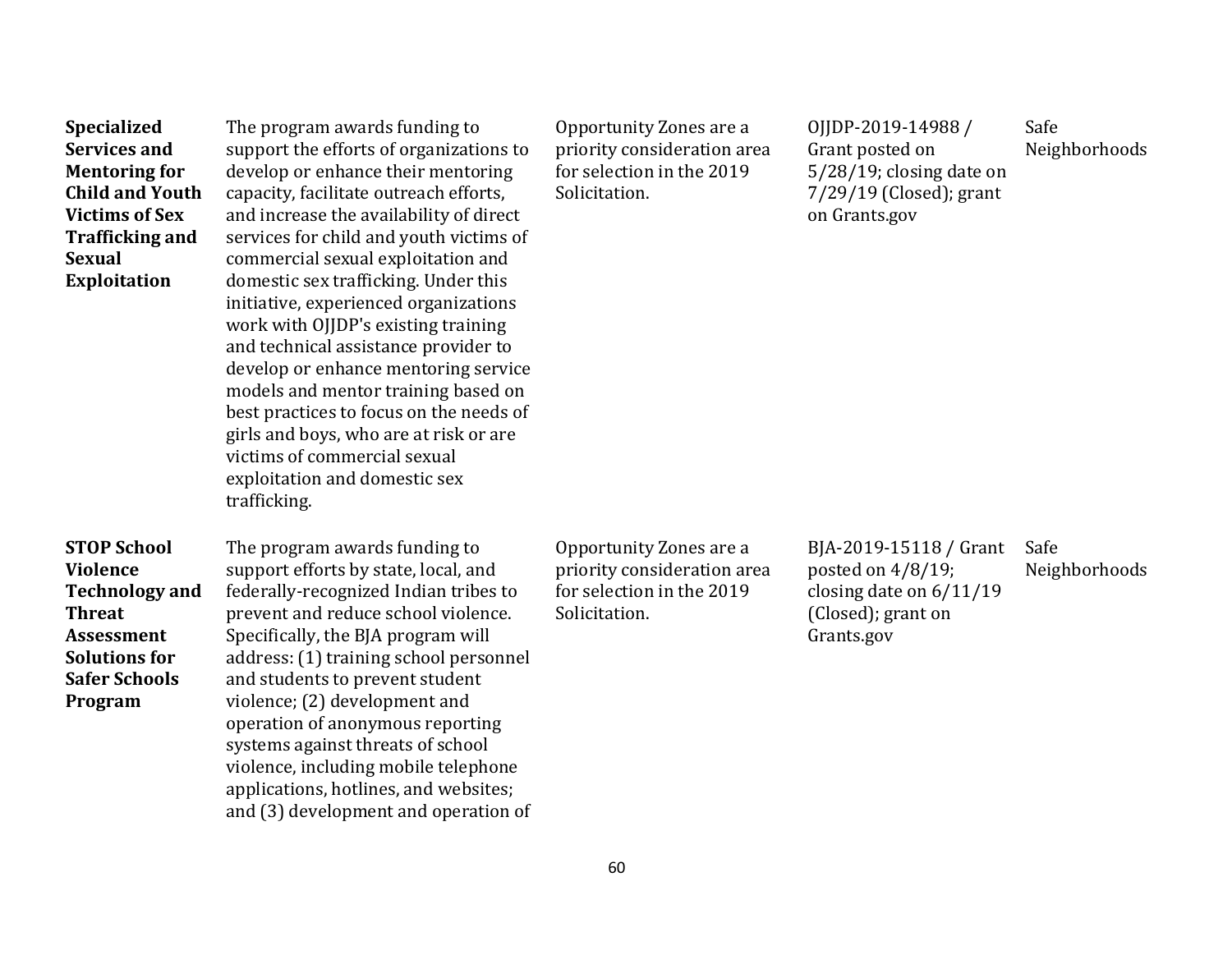|                                                               | school threat assessment and crisis<br>intervention teams that may include<br>coordination with law enforcement<br>agencies and school personnel. In<br>addition, the program may fund<br>specialized training for school officials<br>in intervening and responding to<br>individuals with mental health issues<br>that may impact school safety. This<br>solicitation specifically seeks<br>applications that address the<br>development and operation of school<br>threat assessment and crisis<br>intervention teams and the<br>development of technology for local or<br>regional anonymous reporting<br>systems. This technology may be in the<br>form of an app, hotline, or website. The<br>proposed technology solutions may be<br>those that could be used during an |                                                                                                      |                                                                                                               |              |
|---------------------------------------------------------------|--------------------------------------------------------------------------------------------------------------------------------------------------------------------------------------------------------------------------------------------------------------------------------------------------------------------------------------------------------------------------------------------------------------------------------------------------------------------------------------------------------------------------------------------------------------------------------------------------------------------------------------------------------------------------------------------------------------------------------------------------------------------------------|------------------------------------------------------------------------------------------------------|---------------------------------------------------------------------------------------------------------------|--------------|
|                                                               | incident to assist in securing the safety<br>of those involved, to include sharing<br>information with first responders.                                                                                                                                                                                                                                                                                                                                                                                                                                                                                                                                                                                                                                                       |                                                                                                      |                                                                                                               |              |
| <b>Strategies for</b><br><b>Policing</b><br><b>Innovation</b> | The program awards funding to<br>provide resources and opportunities<br>to enable police agencies to identify<br>and define their most pressing crime<br>problems and institute lasting<br>operational and organizational<br>changes that foster reliance on and                                                                                                                                                                                                                                                                                                                                                                                                                                                                                                               | Opportunity Zones are a<br>priority consideration area<br>for selection in the 2019<br>Solicitation. | BJA-2019-15126 / Grant<br>posted on 4/23/19;<br>closing date on $6/11/19$<br>(Closed); grant on<br>Grants.gov | Safe<br>Neig |

Neighborhoods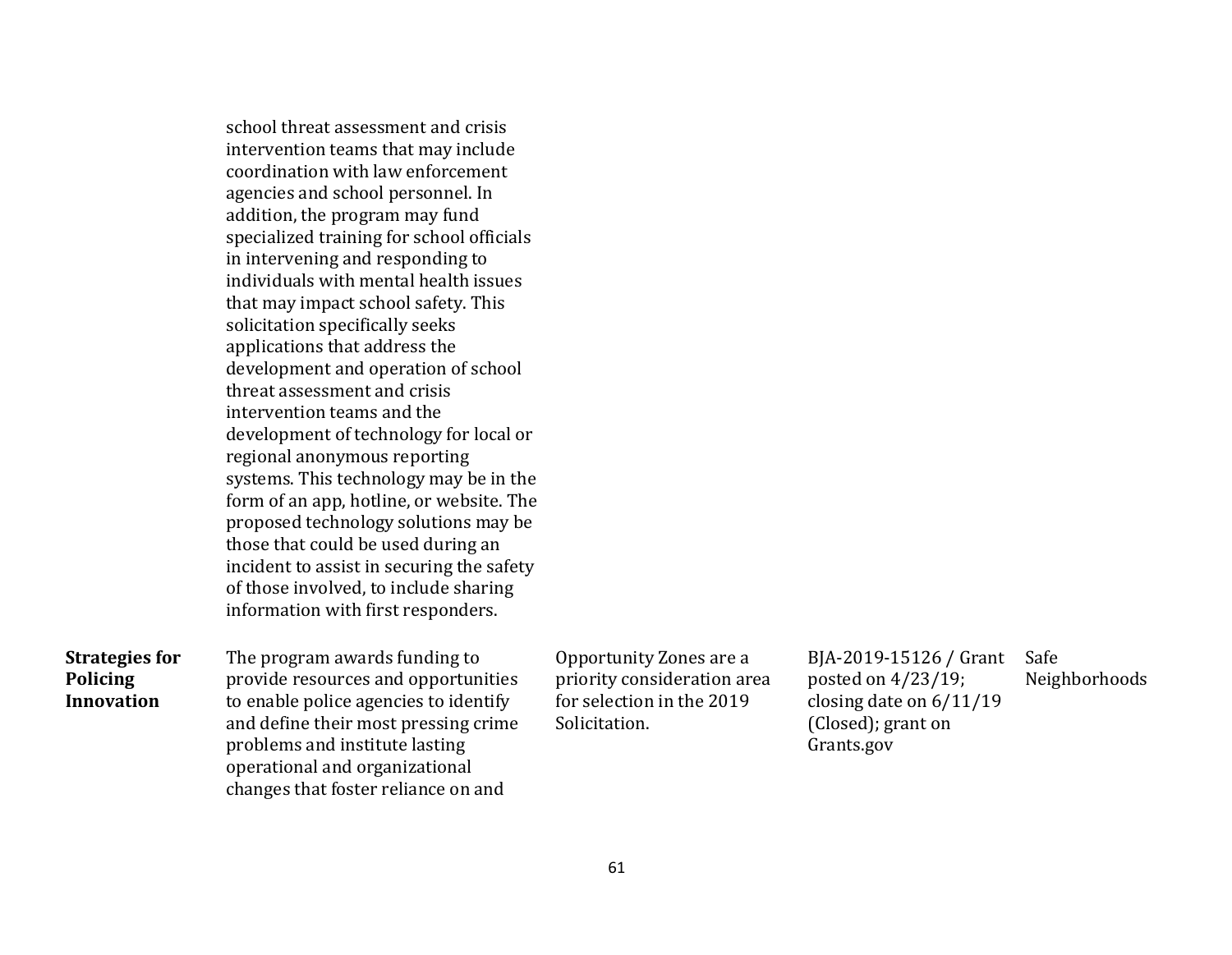effective use of evidence-based practices, data, and technology.

**Supporting Effective Interventions for Adolescent Sex Offenders and Youth with Sexual Behavior Problems** 

This program awards funding for project sites to develop a communitybased, multidisciplinary, comprehensive approach to responding to youth with sexual behavior problems, their child victims, and their families as well as a training and technical assistance provider to support project sites in developing intervention models. The purpose of this program is to prevent sexual reoffending, promote healing, and provide services for victims and families. The program will focus on interfamilial and/or co-residential child victims and youth with problematic sexual behaviors. Examples of these types of sexual behaviors include, but are not limited to, sexual contact between children who do not know each other well (i.e., foster home or institutional setting); sexual contact between children of different ages, sizes, and developmental levels; aggressive or coerced sexual contact; sexual contact that causes harm to the child or others; and sexual contact that causes another child to be highly upset

Opportunity Zones are a priority consideration area for selection in the 2019 Solicitation.

OJJDP-2019-15003 / Grant posted on 4/23/19; closing date on 6/25/19 (Closed); grant on Grants.gov

Safe Neighborhoods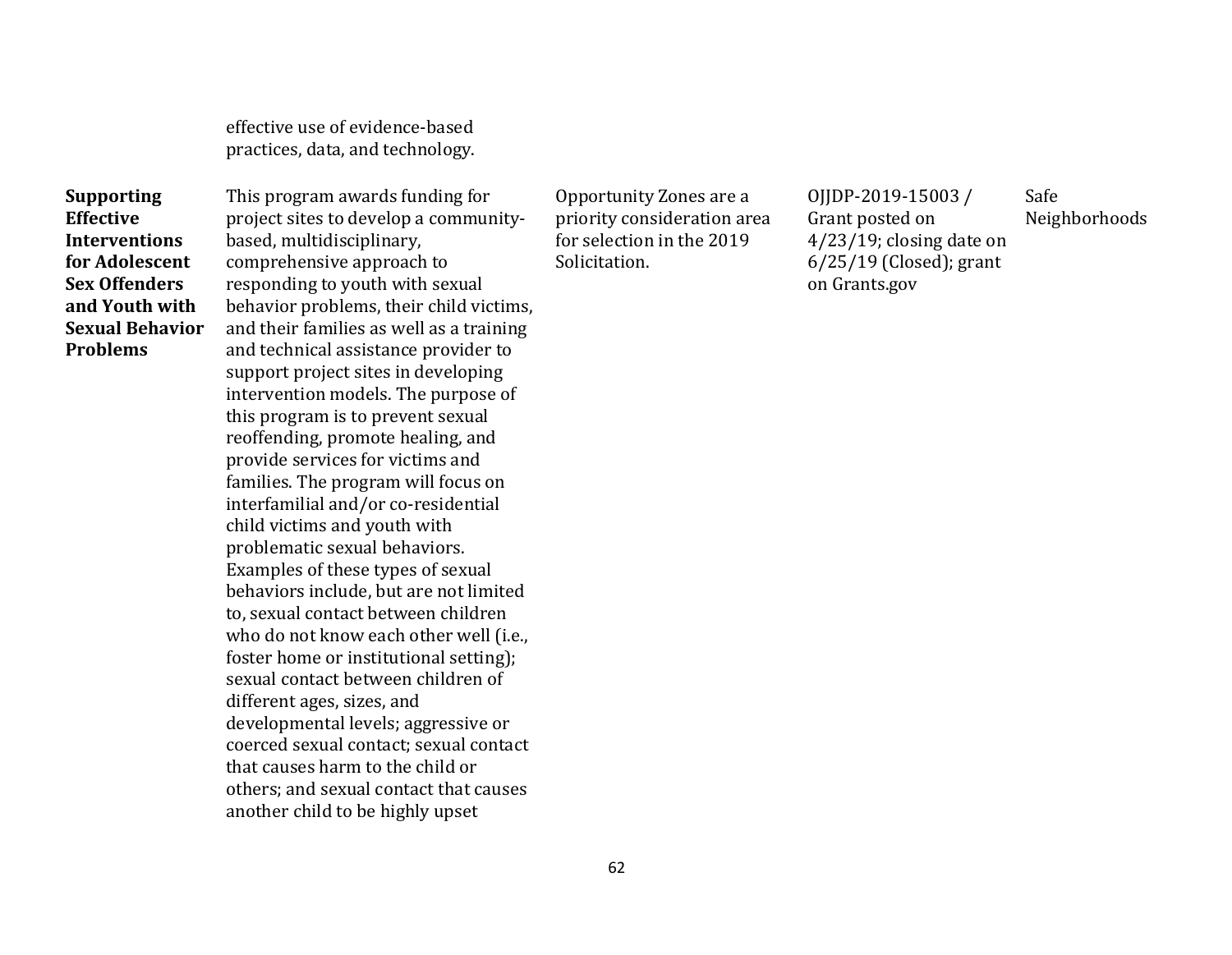| and/or fearful. Applicants should    |
|--------------------------------------|
| propose comprehensive, evidence-     |
| based intervention strategies for    |
| serving both the child victim(s) and |
| the youth with sexual behavior       |
| problems and their                   |
| parents/caregivers.                  |

## **Supporting Victims of Gang Violence**

The program awards funding to support the efforts of communities to promote justice and healing for juvenile victims and their families as well as witnesses that have been affected by gang violence in their community. Under this initiative, organizations working closely with the criminal justice system will provide comprehensive victim assistance services to ensure that youth (and their families) impacted by gang violence are not further traumatized and have adequate supports to feel safe in their community. This may include emergency crisis response, referrals for services, post-trial notification, and liaison services during the legal process. In addition, similar services will be provided to youth witnesses of gang violence.

Opportunity Zones are a priority consideration area for selection in the 2019 Solicitation.

OJJDP-2019-14992 / Grant posted on 4/8/19; closing date on 6/10/19 (Closed); grant on Grants.gov Safe Neighborhoods

| <b>Transforming</b> | This program will support the     | Opportunity Zones are a     | 0VC-2019-15656/                       | Safe |
|---------------------|-----------------------------------|-----------------------------|---------------------------------------|------|
| America's           | development and/or enhancement of | priority consideration area | Grant posted on 6/7/19; Neighborhoods |      |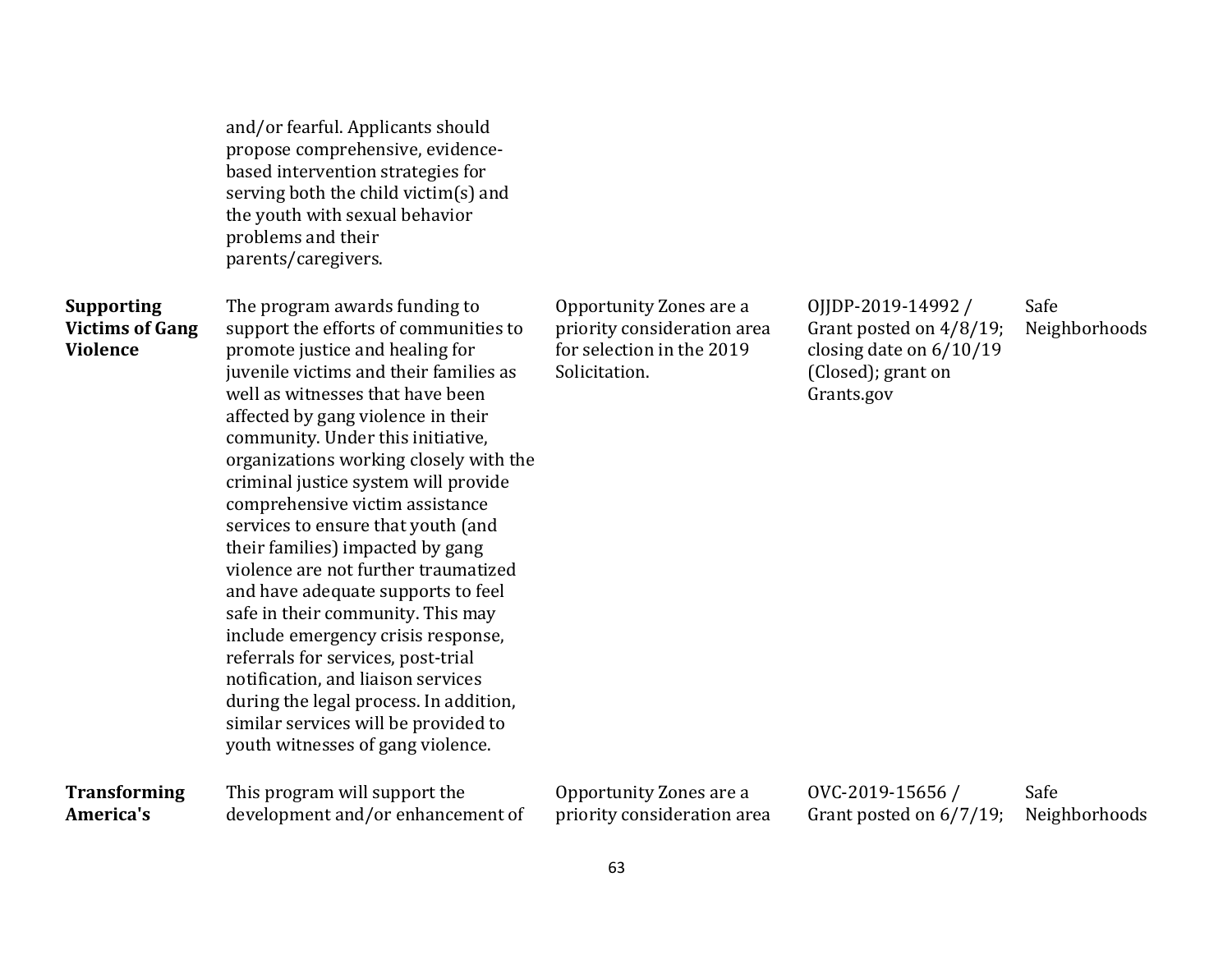| <b>Response to</b><br><b>Elder Abuse:</b><br><b>Enhanced</b><br>Multidisciplinar<br>y Teams (E-<br><b>MDTs)</b> for Older<br><b>Victims of Abuse</b><br>and Financial<br><b>Exploitation</b> | multidisciplinary teams (MOT) and to<br>strengthen the capacity of "enhanced<br>MDTs" to better identify and respond<br>to cases of abuse and more<br>comprehensively serve and support<br>victims of elder abuse and financial<br>exploitation by also funding a National<br>Elder Abuse Training and Technical<br>Assistance Center. Through these E-<br>MDTs, the Office for Victims of Crime<br>(OVC) hopes to improve case<br>outcomes while minimizing additional<br>trauma and restoring safety and<br>security to older adult victims of crime<br>and potentially hold offenders<br>accountable. | for selection in the 2019<br>Solicitation.                                                           | closing date on $7/8/19$<br>(Closed); grant on<br>Grants.gov                                                |                       |
|----------------------------------------------------------------------------------------------------------------------------------------------------------------------------------------------|----------------------------------------------------------------------------------------------------------------------------------------------------------------------------------------------------------------------------------------------------------------------------------------------------------------------------------------------------------------------------------------------------------------------------------------------------------------------------------------------------------------------------------------------------------------------------------------------------------|------------------------------------------------------------------------------------------------------|-------------------------------------------------------------------------------------------------------------|-----------------------|
| <b>Using</b><br><b>Telehealth to</b><br><b>Improve Care,</b><br><b>Access and</b><br><b>Quality of</b><br><b>Sexual Assault</b><br><b>Forensic Exams</b>                                     | This program seeks to develop or<br>enhance statewide or regional<br>telehealth programs to improve the<br>quality of healthcare for sexual assault<br>victims, increase the quality of forensic<br>evidence collection, and expand the<br>reach of Sexual Assault Nurse<br>Examiners (SANE) services through<br>telehealth for communities with<br>limited access to trained SANEs.                                                                                                                                                                                                                     | Opportunity Zones are a<br>priority consideration area<br>for selection in the 2019<br>Solicitation. | OVC-2019-15646/<br>Grant posted on 6/7/19;<br>closing date on $7/17/19$<br>(Closed); grant on<br>Grants.gov | Safe<br>Neighborhoods |
| <b>Youth Gang</b><br>Desistance /<br><b>Diversion Grant</b><br>Program                                                                                                                       | This program awards funding for focus<br>on targeted efforts to reduce gang<br>activity by focusing on strategies to<br>disrupt recruitment and incentivize                                                                                                                                                                                                                                                                                                                                                                                                                                              | Opportunity Zones are a<br>priority consideration area<br>for selection in the 2019<br>Solicitation. | OJJDP-2019-14983/<br>Grant posted on<br>$4/23/19$ ; closing date on                                         | Safe<br>Neighborhoods |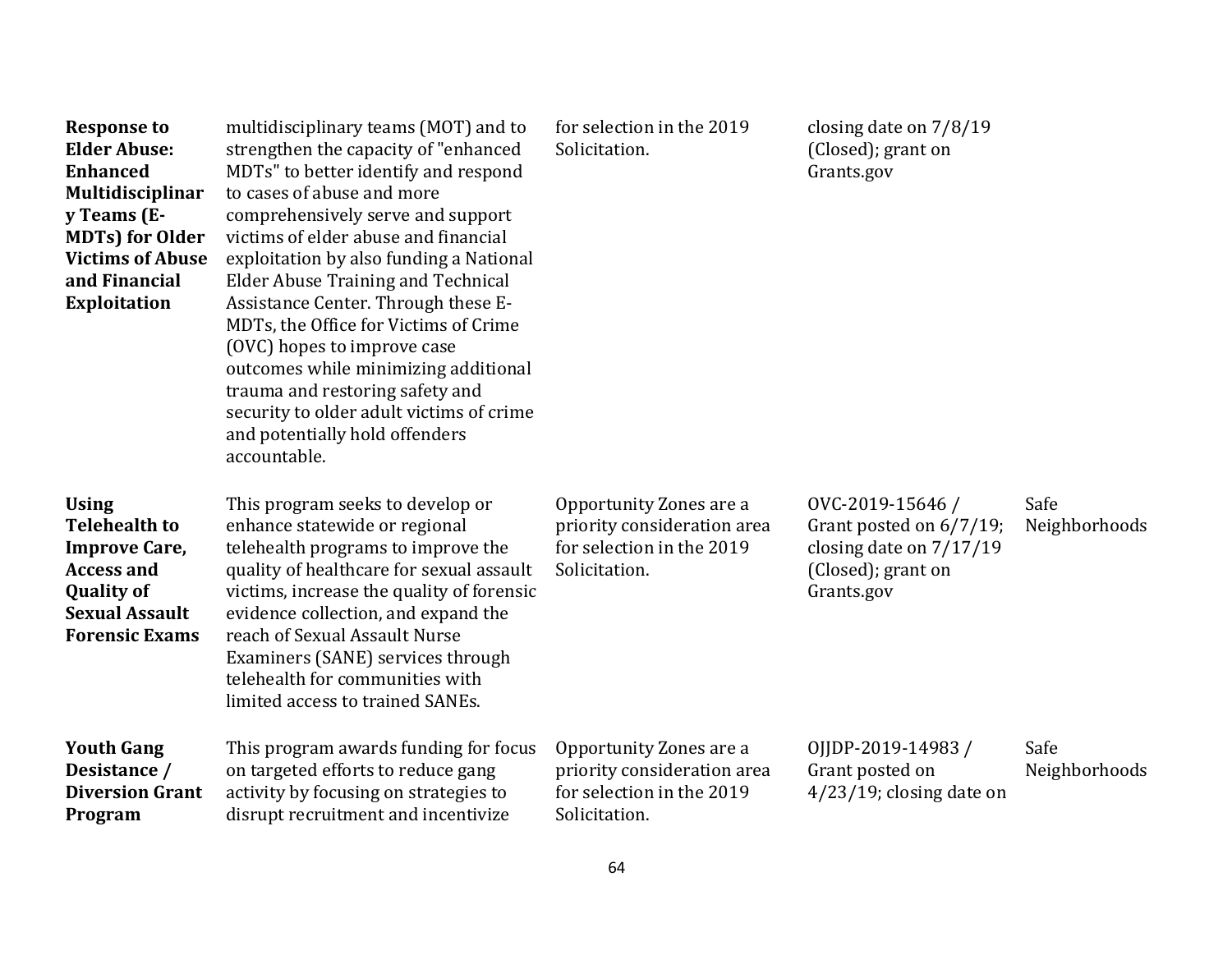desistance by supporting programs that offer alternative support mechanisms for youth. Law enforcement and prosecutorial agencies will be critical partners for this proposed initiative. Funding to prosecutorial and law enforcement agencies would support diversion activities as well as targeted incentives such as tattoo removal and life skill training for youthful gang members seeking to desist from gang activity.

### **Youth Gang Suppression Implementation Grants Program**

The program awards funding to support jurisdictions with an established gang presence to coordinate gang suppression efforts and activities by prosecutorial and law enforcement agencies. OJJDP has a long history of supporting community efforts to combat gang crime. Through OJJDP's Comprehensive Gang Model, communities can implement a comprehensive approach to gang crime and youth violence reduction. Suppression is a key component of OJJDP's Comprehensive Gang Model. Focused deterrence and suppression strategies can dissuade individuals and gangs from committing crimes. Such approaches highlight the punishments or legal recourse that

Opportunity Zones are a priority consideration area for selection in the 2019 Solicitation.

6/24/19 (Closed); grant on Grants.gov

OJJDP-2019-14932 / Grant posted on 4/23/19; closing date on 6/24/19 (Closed); grant on Grants.gov Safe Neighborhoods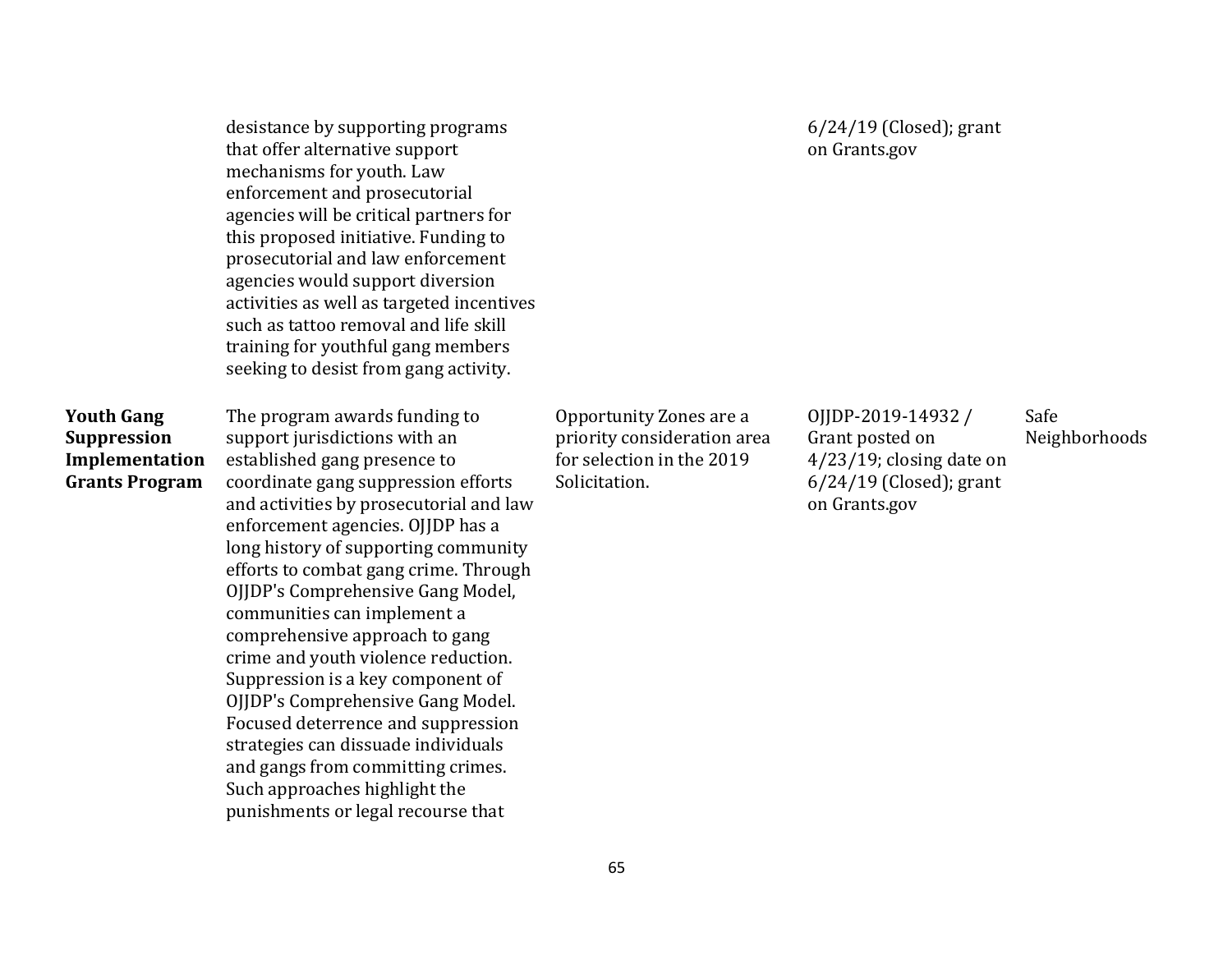|                                                                    | will ensue in the commission of a<br>crime and discourage the person or<br>group from committing crimes in the<br>future. These efforts, coupled with the<br>other key components of the<br>Comprehensive Gang Model, offer a<br>holistic approach to support the<br>efforts of law enforcement in<br>combatting gang crime and promote<br>public safety in communities. Eligible<br>applicants will be required to<br>implement OJJDP's Comprehensive<br>Gang Model by working with the<br>National Gang Center, and may use<br>grant funds to support gang<br>suppression activities. |                                                                                                      |                                                                                                                |                       |
|--------------------------------------------------------------------|-----------------------------------------------------------------------------------------------------------------------------------------------------------------------------------------------------------------------------------------------------------------------------------------------------------------------------------------------------------------------------------------------------------------------------------------------------------------------------------------------------------------------------------------------------------------------------------------|------------------------------------------------------------------------------------------------------|----------------------------------------------------------------------------------------------------------------|-----------------------|
| Youth<br><b>Mentoring (For</b><br><b>Opioid Impacted</b><br>Youth) | This program provides grant funding<br>to organizations to recruit and train<br>mentors and provide mentoring<br>services for youth.                                                                                                                                                                                                                                                                                                                                                                                                                                                    | Opportunity Zones are a<br>priority consideration area<br>for selection in the 2019<br>Solicitation. | 0JDP-2019-15035/<br>Grant posted on $3/5/19$ ;<br>closing date on $5/7/19$<br>(Closed); grant on<br>Grants.gov | Safe<br>Neighborhoods |

# **Department of Labor**

| <b>Apprenticeships</b> | The grant has the following             | Preference points for            | FOA-ODEP-19-09 /          | Education and |
|------------------------|-----------------------------------------|----------------------------------|---------------------------|---------------|
| : Closing the          | overarching goals: 1) to accelerate the | Opportunity Zone applicants      | Grant posted on           | Workforce     |
| <b>Skills Gap</b>      | expansion of apprenticeships to new     | have been added to the           | $6/24/19$ ; closing date  | Development   |
|                        | industry sectors and occupations, such  | program's 2019 Funding           | $9/24/19$ (Closed); grant |               |
|                        | as cybersecurity and those involving    | <b>Opportunity Announcement.</b> | on Grants.gov             |               |
|                        | artificial intelligence; (2) to promote |                                  |                           |               |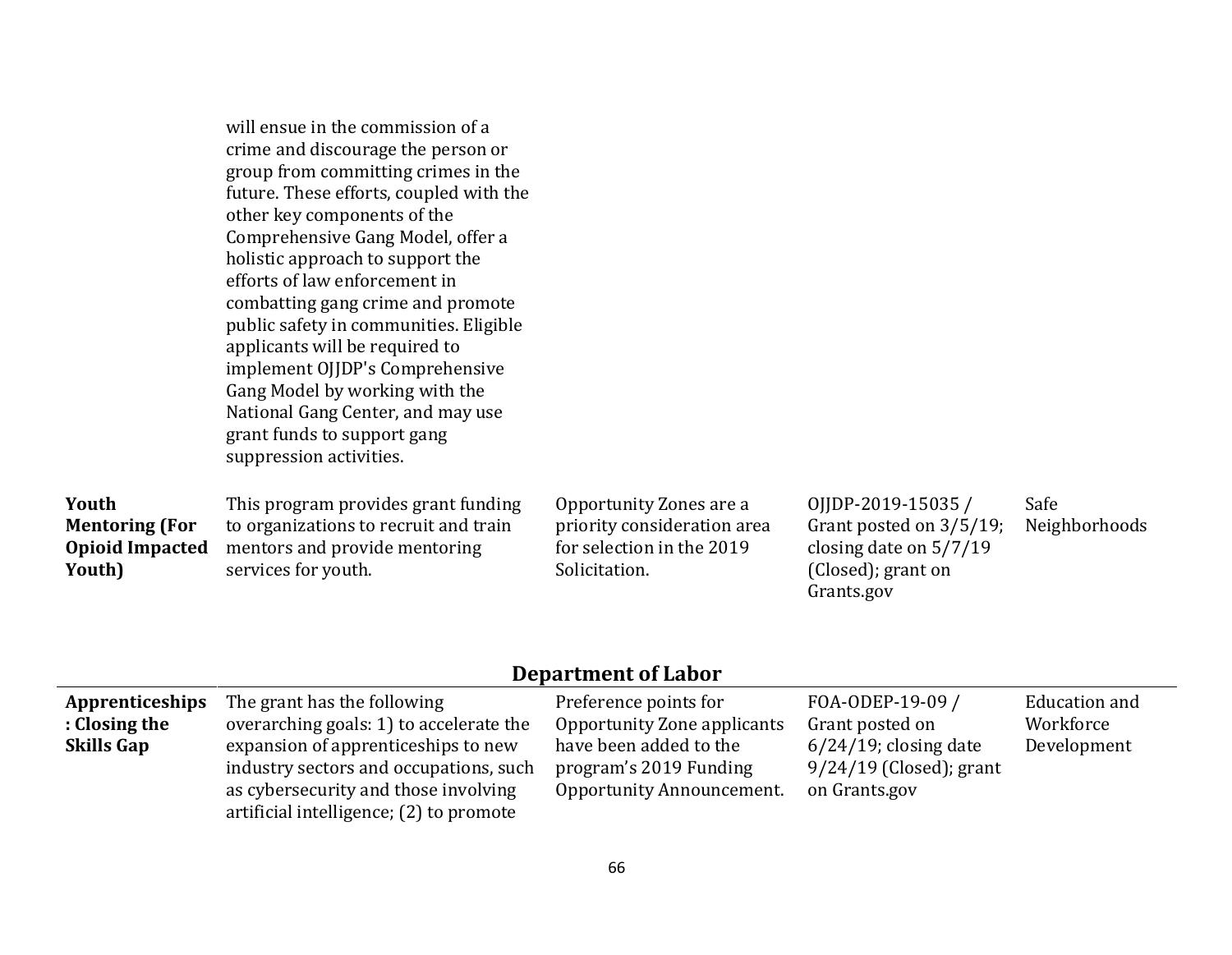|                                                                                       | the large-scale expansion of<br>apprenticeships across the nation to a<br>range of employers, including small-<br>and medium-sized employers; and (3)<br>to increase apprenticeship<br>opportunities for all Americans.                                                                                                                                                                                                                                         |                                                                                                                                                                                                  |                                                                                                            |                                                  |
|---------------------------------------------------------------------------------------|-----------------------------------------------------------------------------------------------------------------------------------------------------------------------------------------------------------------------------------------------------------------------------------------------------------------------------------------------------------------------------------------------------------------------------------------------------------------|--------------------------------------------------------------------------------------------------------------------------------------------------------------------------------------------------|------------------------------------------------------------------------------------------------------------|--------------------------------------------------|
| Capacity<br><b>Building</b><br>Developmental<br>and Capacity<br><b>Building Pilot</b> | The grant program offers<br>opportunities for nonprofit<br>organizations to compete annually for<br>funding so they may develop and<br>conduct training and educational<br>programs for small business<br>employers and workers on the<br>recognition, avoidance, and prevention<br>of occupational safety and health<br>hazards in their workplaces, and to<br>inform workers of their rights and<br>employers of their responsibilities<br>under the OSH Act. | Preference points for<br>projects located in<br><b>Opportunity Zones have</b><br>been added to the program's<br>2019 Funding Opportunity<br>Announcement / Notice of<br><b>Available Funding</b> | SHTG-FY-19-03 / Grant<br>posted on 5/3/19;<br>closing date $7/2/19$<br>(Closed); grant on<br>Grants.gov    | <b>Education</b> and<br>Workforce<br>Development |
| <b>Homeless</b><br>Veterans'<br>Reintegration<br>Program                              | This is an annual competitive grant<br>program that serves homeless<br>veterans by providing occupational<br>skills training, apprenticeship<br>opportunities, and on-the-job training,<br>in addition to job search and<br>placement services.                                                                                                                                                                                                                 | Preference points for<br>Opportunity Zone applicants<br>have been added to the<br>program's 2019 Funding<br>Opportunity Announcement.                                                            | FOA-VETS-19-01 / Grant<br>posted on 3/27/19;<br>closing date $4/26/19$<br>(Closed); grant on<br>Grants.gov | <b>Education</b> and<br>Workforce<br>Development |
| <b>Jobs Corps</b><br><b>Scholars</b><br>Program                                       | This grant is for accredited, two-year,<br>public community colleges; accredited,<br>public two- and four-year historically                                                                                                                                                                                                                                                                                                                                     | Preference points for<br>projects located in<br><b>Opportunity Zones have</b>                                                                                                                    | FOA-ETA-20-03 / Grant<br>posted on 10/23/19;                                                               | <b>Education</b> and<br>Workforce<br>Development |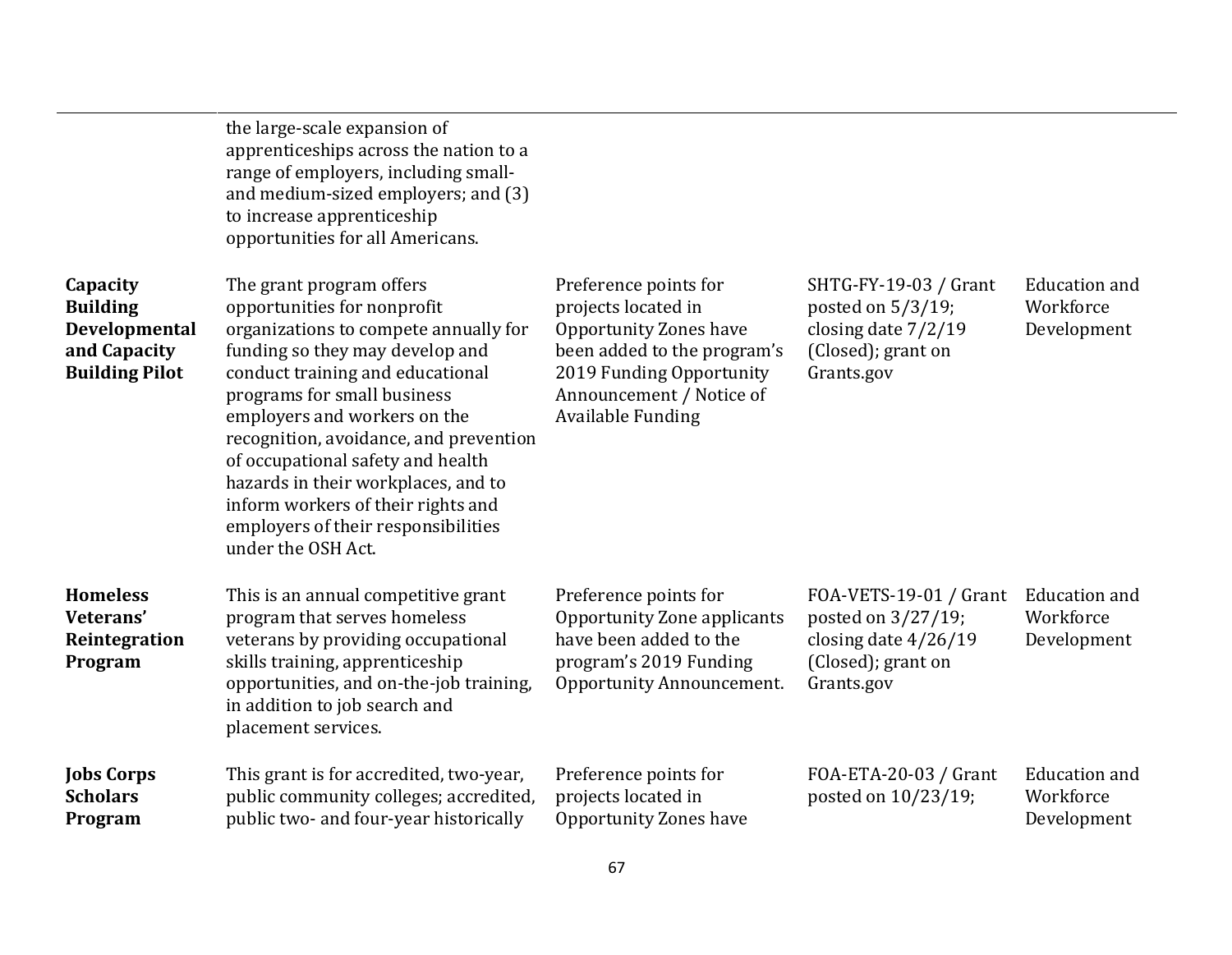|                                                                                                                                                                                        | Black colleges and universities<br>(HBCUs); and accredited tribally<br>controlled colleges and universities<br>(TCCUs). Grantees must enroll Job<br>Corps eligible youth and provide those<br>enrolled with intensive counseling<br>services to support and facilitate each<br>student's employment and career<br>success.                                                                                                                                                                                                                                                                                                                                                                            | been added to the program's<br>2019 Funding Opportunity<br>Announcement / Notice of<br><b>Available Funding</b>                                                                                  | closing date $1/8/20$ ;<br>grant on Grants.gov                                                               |                                                  |
|----------------------------------------------------------------------------------------------------------------------------------------------------------------------------------------|-------------------------------------------------------------------------------------------------------------------------------------------------------------------------------------------------------------------------------------------------------------------------------------------------------------------------------------------------------------------------------------------------------------------------------------------------------------------------------------------------------------------------------------------------------------------------------------------------------------------------------------------------------------------------------------------------------|--------------------------------------------------------------------------------------------------------------------------------------------------------------------------------------------------|--------------------------------------------------------------------------------------------------------------|--------------------------------------------------|
| <b>National</b><br><b>Employer</b><br>Policy,<br>Research, and<br><b>Technical</b><br><b>Assistance</b><br>Center on the<br><b>Employment of</b><br>People with<br><b>Disabilities</b> | This solicitation is a re-competition of<br>an existing cooperative agreement.<br>The work done under the new Center<br>will build upon the prior work of<br><b>ODEP's Employer Assistance and</b><br><b>Resource Network on Disability</b><br>Inclusion (EARN). The new Center,<br>which will retain the name EARN, will<br>continue to conduct research; engage<br>with the business community; identify<br>effective policies and practices that<br>support business needs; and provide<br>resources, technical assistance, and<br>training to help public and private<br>sector employers (including Federal<br>contractors) recruit, hire, retain, and<br>advance individuals with disabilities. | Preference points for<br>projects located in<br><b>Opportunity Zones have</b><br>been added to the program's<br>2019 Funding Opportunity<br>Announcement / Notice of<br><b>Available Funding</b> | FOA-ODEP-19-01/<br>Grant posted on<br>$4/22/19$ ; closing date<br>$6/24/19$ (Closed); grant<br>on Grants.gov | <b>Education</b> and<br>Workforce<br>Development |
| <b>National Policy</b><br>Development<br><b>Center for</b><br><b>Preparing Youth</b>                                                                                                   | This grant has a critical focus for the<br>Center that will be supporting the<br>development, implementation, and<br>integration of evidence-based effective                                                                                                                                                                                                                                                                                                                                                                                                                                                                                                                                          | Preference points for<br>Opportunity Zone applicants<br>have been added to the                                                                                                                   | FOA-ODEP-19-02 /<br>Grant posted on<br>$6/20/19$ ; closing date                                              | <b>Education</b> and<br>Workforce<br>Development |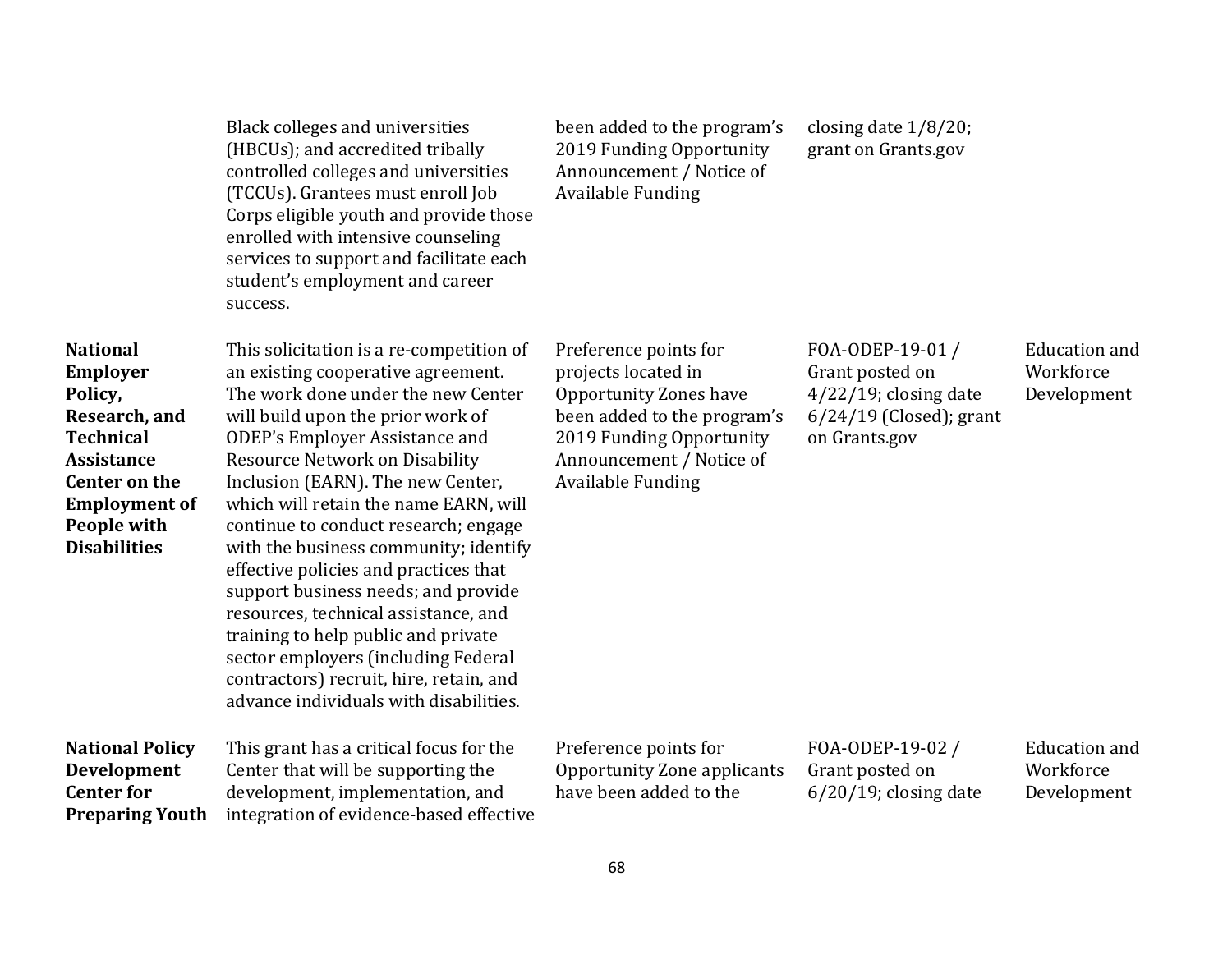| and Young<br><b>Adults with</b><br><b>Disabilities for</b><br>Employment                                                                       | practices and policies for improving<br>transition outcomes for youth and<br>young adults with disabilities. The<br>Center will use the Guideposts for<br>Success as a transition framework and<br>recognize that youth, families,<br>educators, workforce professionals,<br>and other stakeholders must work<br>together to increase employment<br>expectations for youth with<br>disabilities. The Center will build<br>capacity within and across both<br>general and disability-specific youth<br>service delivery systems to improve<br>employment and post-secondary<br>education outcomes for youth with<br>disabilities. | program's 2019 Funding<br><b>Opportunity Announcement.</b>                                                                            | 7/23/19 (Closed); grant<br>on Grants.gov                                                               |                                                  |
|------------------------------------------------------------------------------------------------------------------------------------------------|----------------------------------------------------------------------------------------------------------------------------------------------------------------------------------------------------------------------------------------------------------------------------------------------------------------------------------------------------------------------------------------------------------------------------------------------------------------------------------------------------------------------------------------------------------------------------------------------------------------------------------|---------------------------------------------------------------------------------------------------------------------------------------|--------------------------------------------------------------------------------------------------------|--------------------------------------------------|
| <b>Re-Employment</b><br><b>Support and</b><br><b>Training for the</b><br><b>Opioid Related</b><br>Epidemic,<br><b>RESTORE Grant</b><br>Program | These grants will directly address the<br>employment needs of women affected<br>by the opioid crisis and combat its<br>impact in some of the hardest hit areas<br>of the country. Applicants will<br>establish and/or build on cooperative<br>relationships among service providers<br>and key stakeholders in order to train<br>and employ women workers who have<br>been adversely affected by the opioid<br>crisis. Applicants may propose to serve<br>women workers in communities<br>impacted by the health and economic<br>effects of widespread opioid use,                                                               | Preference points for<br>Opportunity Zone applicants<br>have been added to the<br>program's 2019 Funding<br>Opportunity Announcement. | FOA-WB-19-02 / Grant<br>posted on 7/24/19;<br>closing date 8/23/19<br>(Closed); grant on<br>Grants.gov | <b>Education</b> and<br>Workforce<br>Development |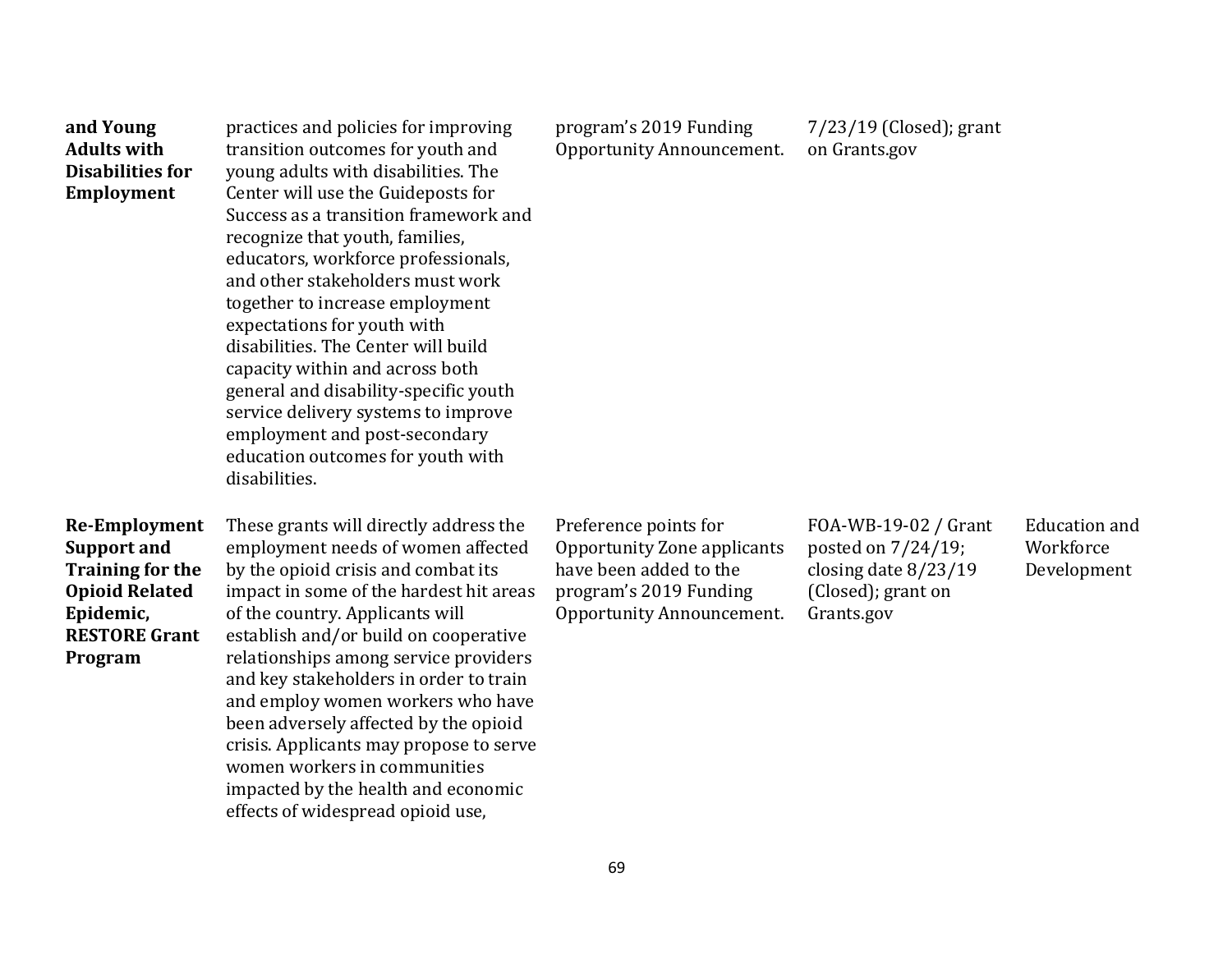|                                                     | addiction, and overdose. The grants<br>are intended to provide employment<br>training, career services, and<br>supportive services to women who<br>have been directly or indirectly<br>affected by the opioid crisis in order to<br>support positive outcomes for women<br>participants.                                                                                                                                                                |                                                                                                                                              |                                                                                                                                 |                                                  |
|-----------------------------------------------------|---------------------------------------------------------------------------------------------------------------------------------------------------------------------------------------------------------------------------------------------------------------------------------------------------------------------------------------------------------------------------------------------------------------------------------------------------------|----------------------------------------------------------------------------------------------------------------------------------------------|---------------------------------------------------------------------------------------------------------------------------------|--------------------------------------------------|
| Reentry<br>Projects (RP-3) -<br><b>Adults</b>       | This program awards funding to<br>enhance reentry strategies through<br>collaboration with the field to identify<br>and respond to emerging or chronic<br>reentry challenges. This initiative<br>intends to assist communities in<br>planning and implementing<br>comprehensive reentry programs to<br>help formerly incarcerated adults who<br>have been involved in the adult justice<br>system make successful transitions<br>back to the community. | Preference points for<br><b>Opportunity Zone applicants</b><br>have been added to the<br>program's 2019 Funding<br>Opportunity Announcement. | FOA-ETA-19-01-A<br>(Adults) / Grant posted<br>on $3/25/19$ ; closing date<br>$4/25/19$ (Closed); grant<br>on Grants.gov         | <b>Education</b> and<br>Workforce<br>Development |
| Reentry<br>Projects (RP-3) -<br><b>Young Adults</b> | This program awards funding to<br>enhance reentry strategies through<br>collaboration with the field to identify<br>and respond to emerging or chronic<br>reentry challenges. This initiative<br>intends to assist communities in<br>planning and implementing<br>comprehensive reentry programs to<br>help young adults who have been<br>involved in the juvenile justice system                                                                       | Preference points for<br><b>Opportunity Zone applicants</b><br>have been added to the<br>program's 2019 Funding<br>Opportunity Announcement. | FOA-ETA-19-01-YA<br>(Young Adults) / Grant<br>posted on $3/25/19$ ;<br>closing date 4/25/19<br>(Closed); grant on<br>Grants.gov | <b>Education</b> and<br>Workforce<br>Development |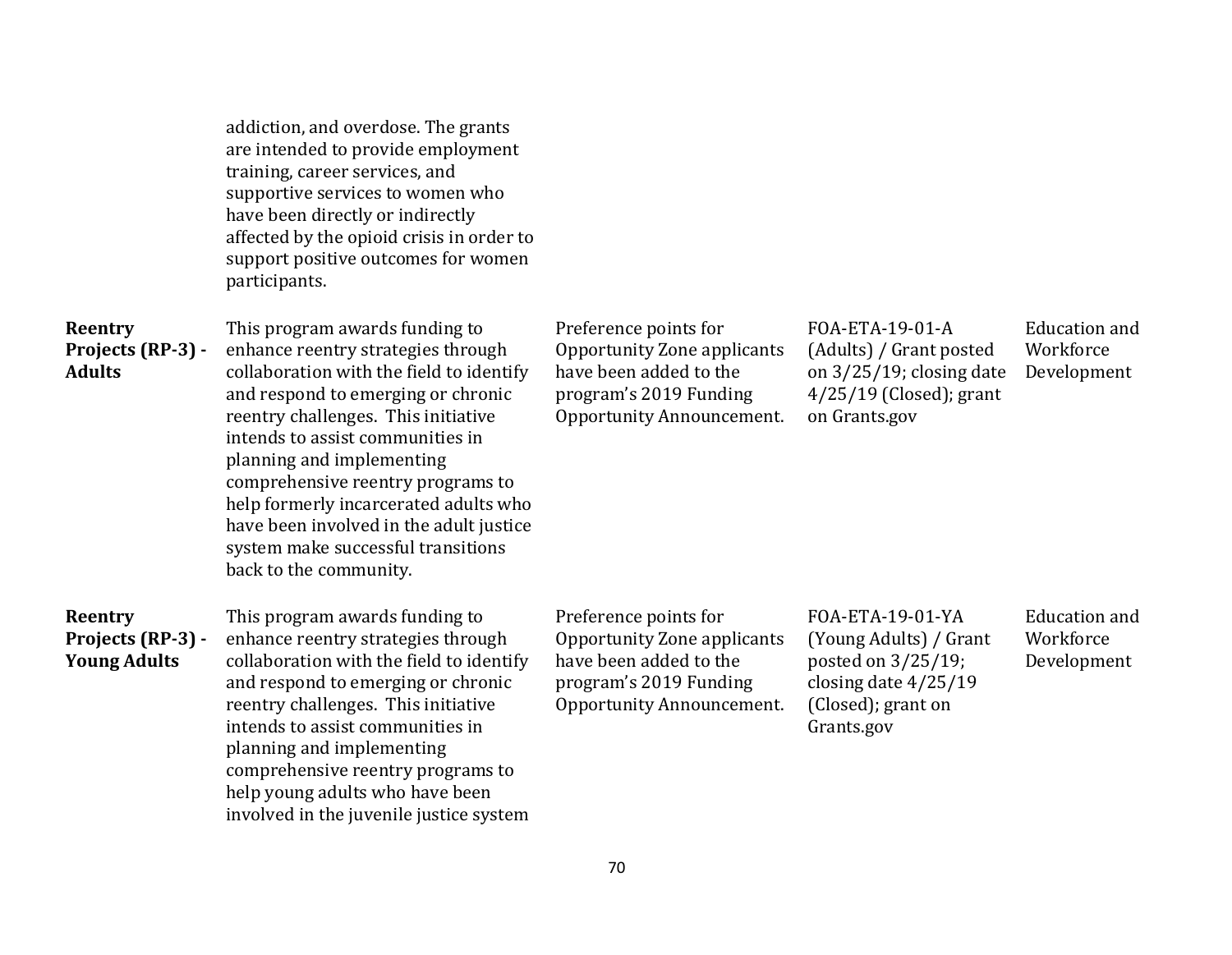make successful transitions back to the community.

| <b>Susan Harwood</b><br><b>Targeted Topic</b><br><b>Training Grants</b>                              | The grant program offers<br>opportunities for nonprofit<br>organizations to compete annually for<br>funding so they may develop and<br>conduct training and educational<br>programs for small business<br>employers and workers on the<br>recognition, avoidance, and prevention<br>of occupational safety and health<br>hazards in their workplaces, and to<br>inform workers of their rights and<br>employers of their responsibilities<br>under the OSHAct. | Preference points for<br>projects located in<br><b>Opportunity Zones have</b><br>been added to the program's<br>2019 Funding Opportunity<br>Announcement / Notice of<br><b>Available Funding</b> | SHTG-FY-19-01 / Grant<br>posted on $5/3/19$ ;<br>closing date $7/2/19$<br>(Closed); grant on<br>Grants.gov | Education and<br>Workforce<br>Development;<br>Safe<br>Neighborhoods        |
|------------------------------------------------------------------------------------------------------|----------------------------------------------------------------------------------------------------------------------------------------------------------------------------------------------------------------------------------------------------------------------------------------------------------------------------------------------------------------------------------------------------------------------------------------------------------------|--------------------------------------------------------------------------------------------------------------------------------------------------------------------------------------------------|------------------------------------------------------------------------------------------------------------|----------------------------------------------------------------------------|
| <b>Susan Harwood</b><br><b>Training and</b><br>Educational<br><b>Materials</b><br>Development        | The grant program offers<br>opportunities for nonprofit<br>organizations to compete annually for<br>funding so they may develop<br>classroom quality occupational safety<br>and health training for workers and<br>employers on one of the OSHA-<br>specified topics.                                                                                                                                                                                          | Preference points for<br>projects located in<br><b>Opportunity Zones have</b><br>been added to the program's<br>2019 Funding Opportunity<br>Announcement / Notice of<br><b>Available Funding</b> | SHTG-FY-19-02 / Grant<br>posted on $5/3/19$ ;<br>closing date 7/2/19<br>(Closed); grant on<br>Grants.gov   | <b>Education</b> and<br>Workforce<br>Development;<br>Safe<br>Neighborhoods |
| <b>Women</b> in<br>Apprenticeship<br>and<br><b>Nontraditional</b><br><b>Occupations</b><br>("WANTO") | These grants will provide technical<br>assistance (TA) to employers and<br>labor unions to encourage<br>employment of women in<br>apprenticeable occupations and<br>nontraditional occupations (A/NTO),                                                                                                                                                                                                                                                        | Preference points for<br>projects located in<br><b>Opportunity Zones have</b><br>been added to the program's<br>2019 Funding Opportunity                                                         | FOA-WB 19-01 / Grant<br>posted on $6/6/19$ ;<br>closing date 7/8/19<br>(Closed); grant on<br>Grants.gov    | <b>Education</b> and<br>Workforce<br>Development;<br>Safe<br>Neighborhoods |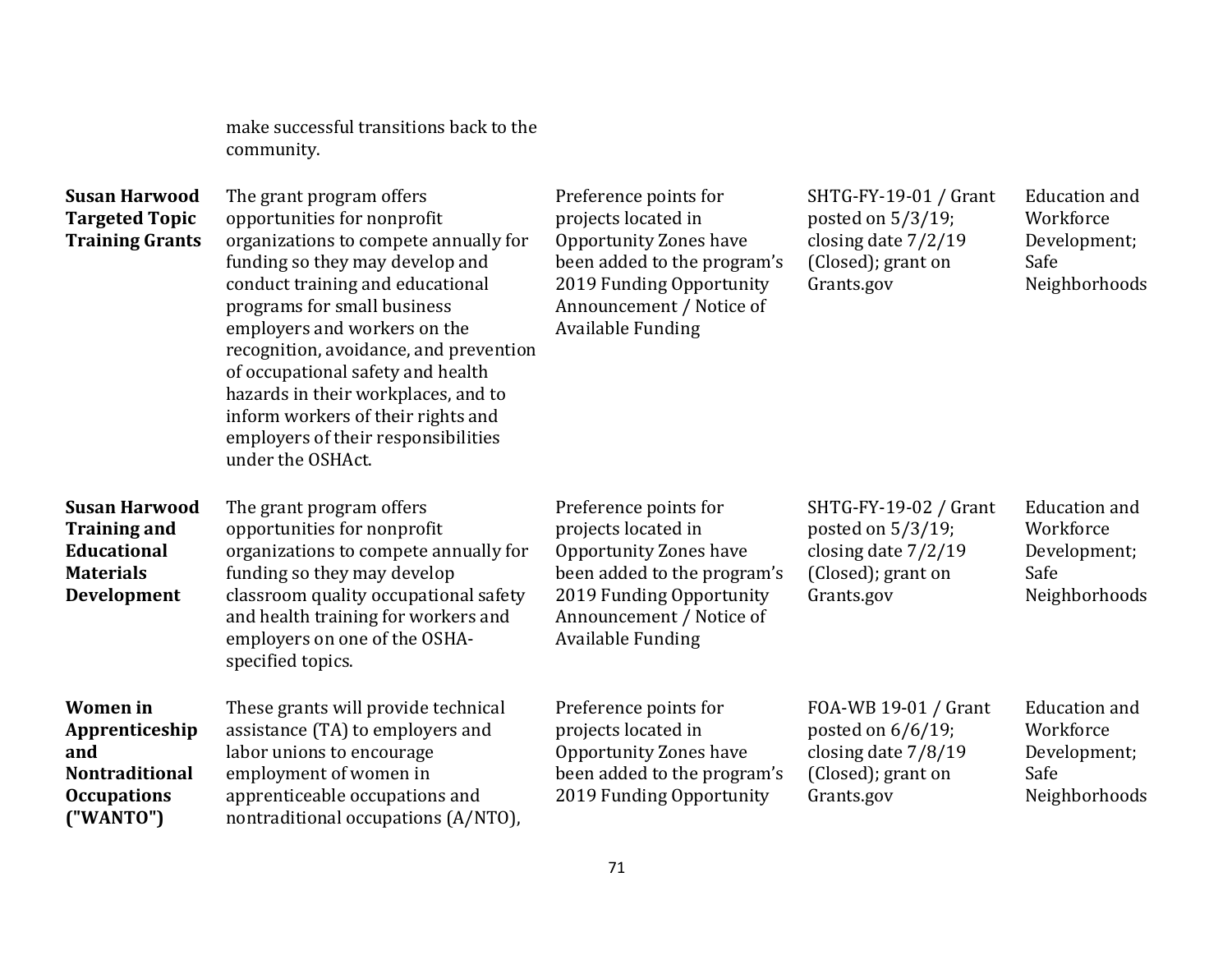| <b>Technical</b><br><b>Assistance</b><br><b>Grant Program</b>                                                                                                                     | specifically by: Developing<br>(establishing, expanding, and/or<br>enhancing) pre-apprenticeship,<br>apprenticeship, or other<br>nontraditional skills training programs<br>designed to prepare women for<br>careers in A/NTO; Providing ongoing<br>orientations or other resources for<br>employers, unions, and workers on<br>creating a successful environment for<br>women in A/NTO; and/or Setting up<br>support groups, facilitating networks,<br>and/or providing supportive services<br>for women in A/NTO to improve their<br>retention.                                              | Announcement / Notice of<br><b>Available Funding</b>                                                                                                                  |                                                                                                         |                                                  |
|-----------------------------------------------------------------------------------------------------------------------------------------------------------------------------------|------------------------------------------------------------------------------------------------------------------------------------------------------------------------------------------------------------------------------------------------------------------------------------------------------------------------------------------------------------------------------------------------------------------------------------------------------------------------------------------------------------------------------------------------------------------------------------------------|-----------------------------------------------------------------------------------------------------------------------------------------------------------------------|---------------------------------------------------------------------------------------------------------|--------------------------------------------------|
| <b>Workforce</b><br><b>Opportunity for</b><br><b>Rural</b><br><b>Communities</b><br>(WORC): A<br><b>Grant Initiative</b><br>for the<br>Appalachian<br>and Delta<br><b>Regions</b> | These grants will enable eligible<br>applicants within the Appalachian and<br>Delta regions to expand the impact of<br>existing workforce development<br>initiatives, as well as provide valuable<br>career, training, and support services<br>to eligible individuals in counties and<br>parishes and/or areas currently<br>underserved by other resources.<br>These grants support workforce<br>development activities that prepare<br>dislocated workers, new entrants to<br>the workforce, and incumbent workers<br>for good jobs in high-demand<br>occupations aligned with a regional or | Applicants must<br>demonstrate at least one<br>census tract in the service<br>area is classified as an<br>Opportunity Zone and will<br>receive full amount of points. | FOA-ETA-19-08 / Grant<br>posted on 5/15/19;<br>closing date 7/15/19<br>(Closed); grant on<br>Grants.gov | <b>Education</b> and<br>Workforce<br>Development |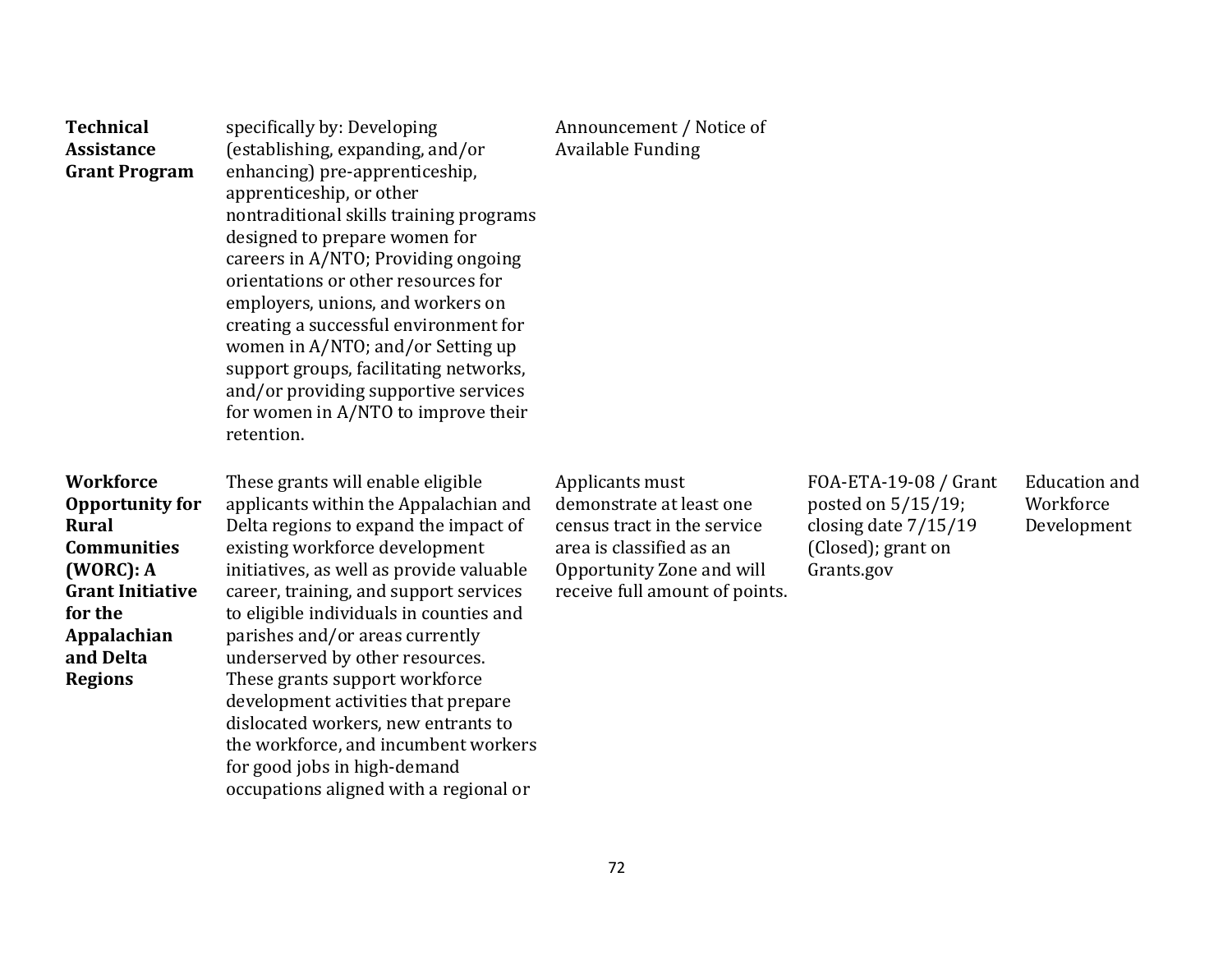community economic development strategy.

**YouthBuild** These grants are to organizations providing pre-apprenticeship services that support education, occupational skills training, and employment services to at-risk youth, ages 16 to 24, while performing meaningful work and service to their communities. In addition to construction skills training, YouthBuild applicants may include occupational skills training in other indemand industries. This expansion into additional in-demand industries is the Construction Plus component, a priority in this grant competition.

Preference points for projects located in Opportunity Zones have been added to the program's 2019 Funding Opportunity Announcement / Notice of Available Funding

FOA-ETA-19-04 / Grant posted on 6/6/19; closing date 8/6/19 (Closed); grant on Grants.gov

Education and Workforce Development

#### **Department of Transportation**

| <b>Advanced</b>     | This program provides funds to         | Language supporting         | 693JJ319NF00003/           | Economic    |
|---------------------|----------------------------------------|-----------------------------|----------------------------|-------------|
| Transportation      | eligible entities to develop model     | Opportunity Zones has been  | Grant posted on $6/6/19$ ; | Development |
| and Congestion      | deployment sites for large scale       | added to the program's 2019 | closing date on $8/5/19$   |             |
| <b>Management</b>   | installation and operation of advanced | Notice of Funding           | (Closed); grant on         |             |
| <b>Technologies</b> | transportation technologies to         | Opportunity.                | Grants.gov                 |             |
| <b>Deployment</b>   | improve safety, efficiency, system     |                             |                            |             |
| Initiative          | performance, and infrastructure        |                             |                            |             |
|                     | return on investment.                  |                             |                            |             |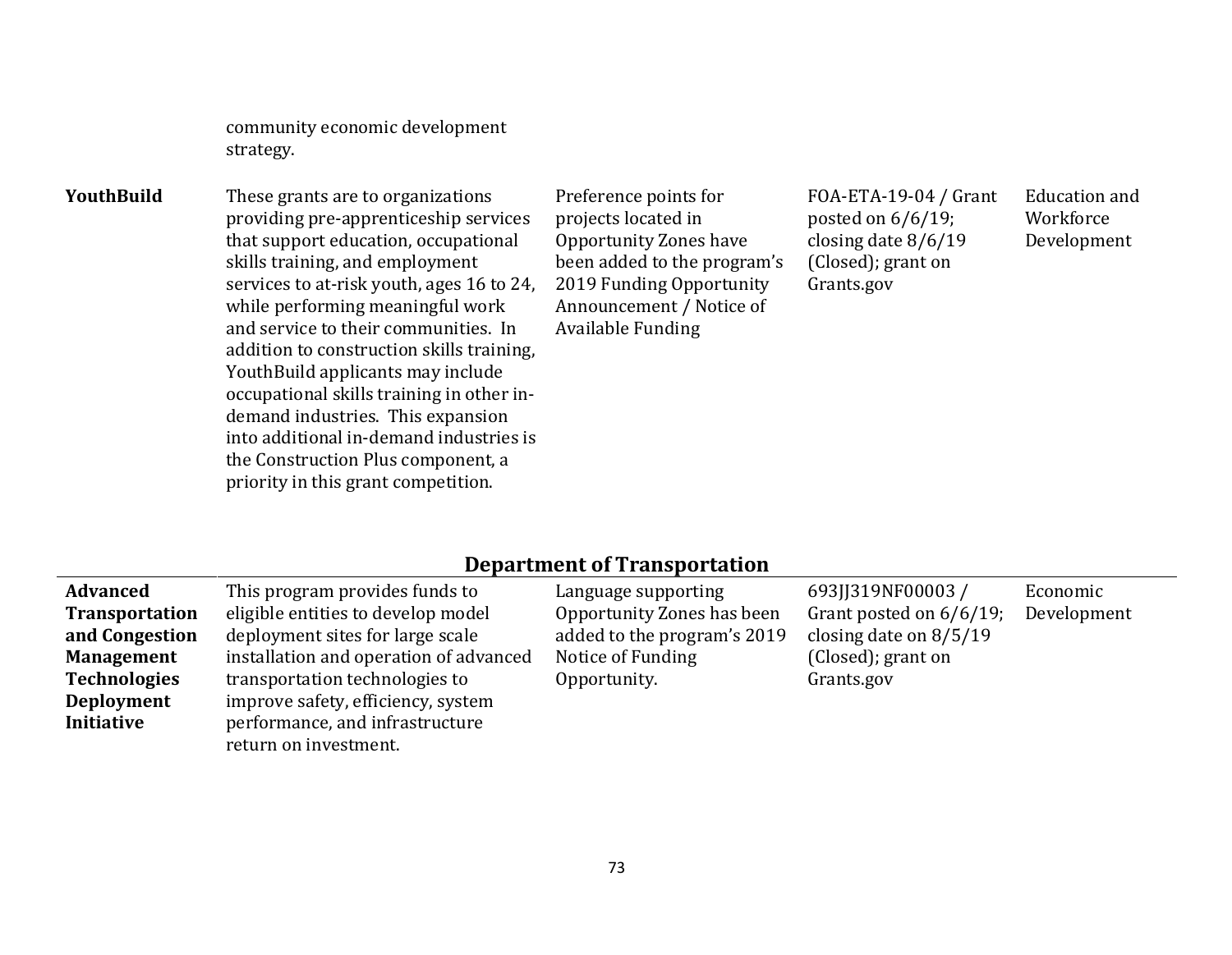| America's<br><b>Marine Highway</b><br><b>Grant Program</b>                                      | This grant program provides funds to<br>create new marine highway services<br>or to expand existing marine highway<br>services. Only projects or their<br>components, including planning<br>studies, that the Secretary has<br>previously designated as Marine<br>Highway Projects are eligible for this<br>round of grant funding, to develop and<br>expand marine highway service<br>options and facilitate their further<br>integration into the current U.S.<br>surface transportation system,<br>especially where water-based<br>transport is the most efficient,<br>effective and sustainable option. | Special consideration is<br>given to projects located<br>along a marine highway or<br>that support a marine<br>highway service in a<br>qualified Opportunity Zone. | 693JF719R000025 /<br>Grant posted on<br>$7/23/19$ ; closing date on<br>9/20/19 (Closed); grant<br>on Grants.gov  | Economic<br>Development |
|-------------------------------------------------------------------------------------------------|-------------------------------------------------------------------------------------------------------------------------------------------------------------------------------------------------------------------------------------------------------------------------------------------------------------------------------------------------------------------------------------------------------------------------------------------------------------------------------------------------------------------------------------------------------------------------------------------------------------|--------------------------------------------------------------------------------------------------------------------------------------------------------------------|------------------------------------------------------------------------------------------------------------------|-------------------------|
| <b>Assistance for</b><br>Local<br><b>Emergency</b><br><b>Response</b><br><b>Training Grants</b> | This program provides funds for<br>national nonprofit fire service<br>organizations for Assistance for Local<br><b>Emergency Response Training</b><br>(ALERT) grant funds. The foundation<br>of the ALERT Grants focuses on<br>incident response activities related to<br>the transportation of crude oil,<br>ethanol, and other flammable liquids<br>by rail. ALERT grant funding will be<br>awarded to nonprofit organizations to<br>train individuals with statutory<br>responsibility to respond to accidents<br>and incidents involving hazardous<br>materials.                                        | Language supporting<br>Opportunity Zones has been<br>added to the program's 2019<br>Notice of Funding<br>Opportunity.                                              | 693JJ319NF0010 /<br>Grant posted on<br>$6/12/19$ ; closing date on<br>$7/12/19$ (Closed); grant<br>on Grants.gov | Economic<br>Development |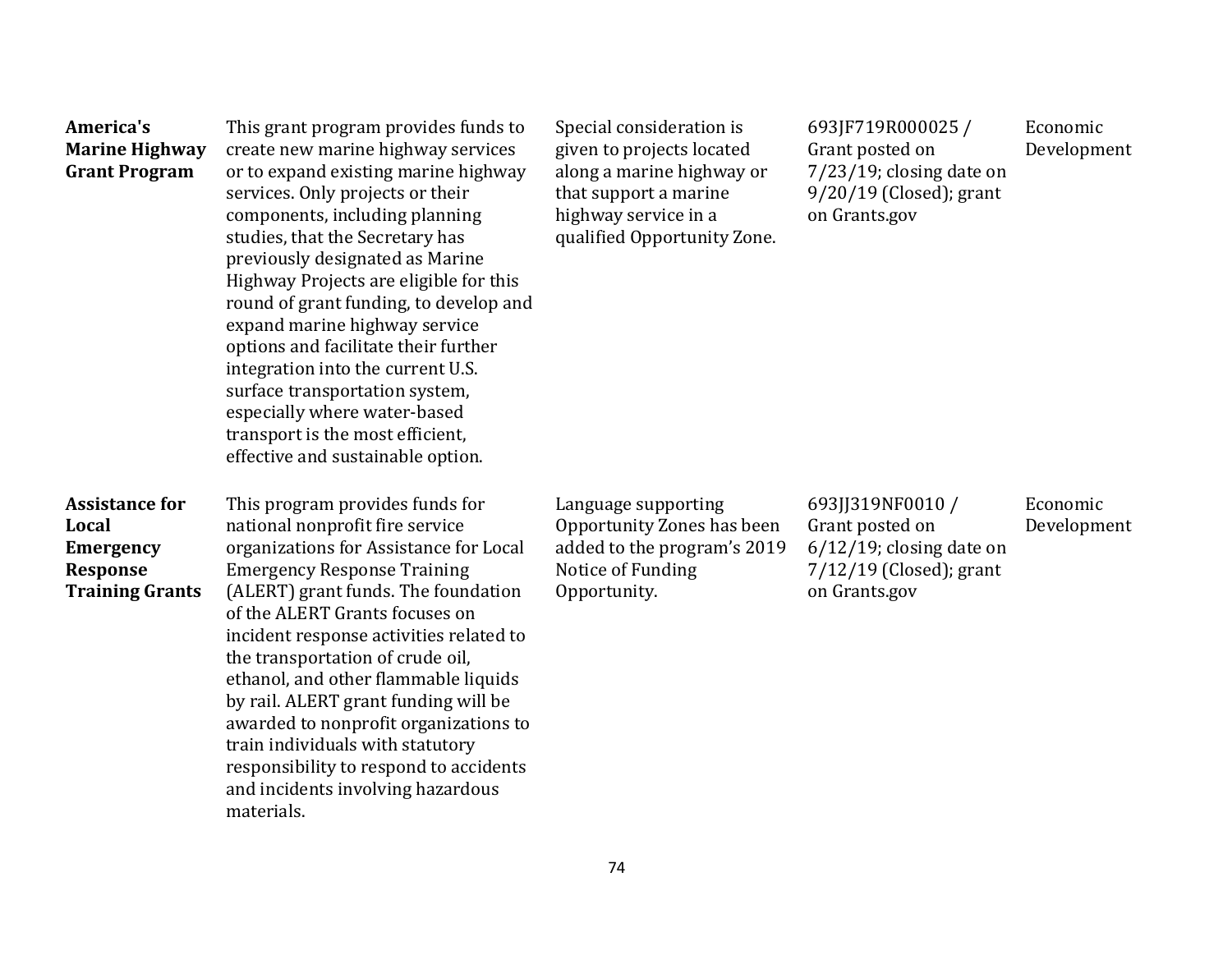| <b>Consolidated</b><br>Rail<br>Infrastructure<br>and Safety<br><b>Improvements</b><br>(CRISI) | The Consolidated Rail Infrastructure<br>and Safety Improvements (CRISI)<br>program provides funds to assist<br>projects that improve passenger and<br>freight rail transportation safety,<br>efficiency, and reliability.                                                                                                                                                                                                                                                                                                    | Language supporting<br>Opportunity Zones in the<br>agencies departmental<br>objectives includes projects<br>located in or that support<br>transportation service in a<br>qualified Opportunity Zone.                                            | FR-CRS-19-001 / Grant<br>posted on 8/19/19;<br>closing date on<br>$10/18/19$ ; grant on<br>Grants.gov      | Economic<br>Development                                                                                                      |
|-----------------------------------------------------------------------------------------------|------------------------------------------------------------------------------------------------------------------------------------------------------------------------------------------------------------------------------------------------------------------------------------------------------------------------------------------------------------------------------------------------------------------------------------------------------------------------------------------------------------------------------|-------------------------------------------------------------------------------------------------------------------------------------------------------------------------------------------------------------------------------------------------|------------------------------------------------------------------------------------------------------------|------------------------------------------------------------------------------------------------------------------------------|
| Department of<br><b>Transportation</b><br><b>Opportunity</b><br><b>Zones Website</b>          | The Department of Transportation<br>works to ensure that Americans enjoy<br>the safest, most efficient and modern<br>transportation system in the world<br>and improve the quality of life for all<br>American communities, including<br>Opportunity Zones.                                                                                                                                                                                                                                                                  | The Department<br>Transportation created a<br>website for Opportunity<br>Zones. The website identifies<br>transportation assets that<br>fall within Opportunity<br>Zones with the goal of<br>driving investment of all<br>types to these areas. | The website is located at<br>https://www.transporta<br>tion.gov/opportunity-<br>zones                      | Economic<br>Development;<br><b>Education</b> and<br>Workforce<br>Development;<br>Entrepreneurship<br>; Safe<br>Neighborhoods |
| <b>Federal-State</b><br>Partnership for<br><b>State of Good</b><br><b>Repair Program</b>      | The program assists in funding capital<br>projects within the United States to<br>repair, replace, or rehabilitate<br>qualified railroad assets to reduce the<br>state of good repair backlog and<br>improve intercity passenger rail<br>performance. Eligible projects include<br>those that replace existing assets in-<br>kind; replace existing assets with<br>assets that increase capacity or<br>provide a higher level of service;<br>ensure that service can be maintained<br>while existing assets are brought to a | Language supporting<br>Opportunity Zones has been<br>added to the program's 2020<br>Notice of Funding<br>Opportunity.                                                                                                                           | FR-FSP-19-002 / Grant<br>posted on 10/8/19;<br>closing date on 12/9/19<br>(Closed); grant on<br>Grants.gov | Economic<br>Development                                                                                                      |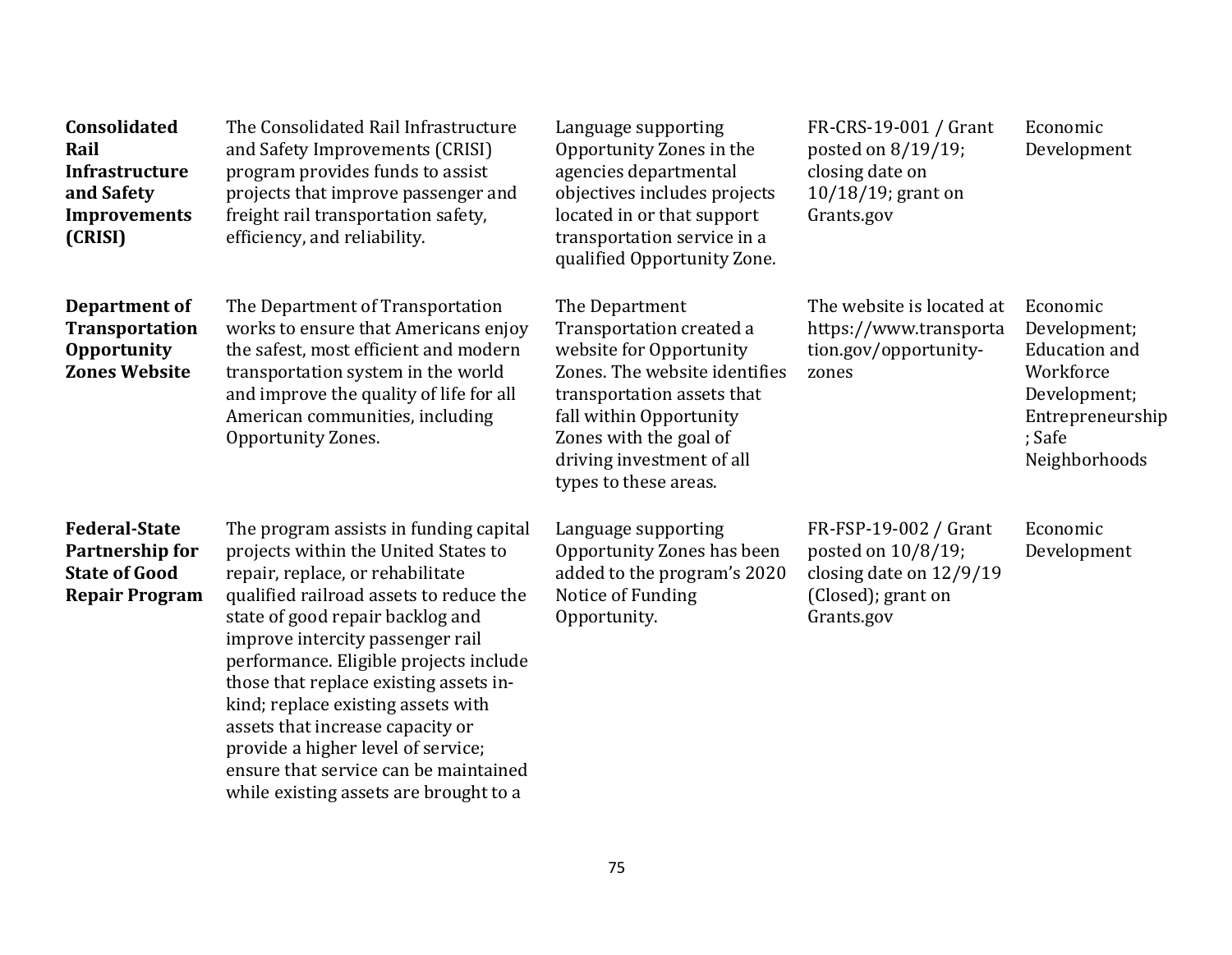|                                                                                                      | state of good repair; and bring existing<br>assets into a state of good repair.                                                                                                                                                                                                                                                                |                                                                                                                                                                                                                              |                                                                                                                         |                         |
|------------------------------------------------------------------------------------------------------|------------------------------------------------------------------------------------------------------------------------------------------------------------------------------------------------------------------------------------------------------------------------------------------------------------------------------------------------|------------------------------------------------------------------------------------------------------------------------------------------------------------------------------------------------------------------------------|-------------------------------------------------------------------------------------------------------------------------|-------------------------|
| <b>Federal Transit</b><br>Administration:<br>Low or No<br><b>Emission Grant</b><br>Program           | This program provides funds for the<br>purchase or lease of vehicles that use<br>advanced technologies for transit<br>operations, including related<br>equipment or facilities.                                                                                                                                                                | Language supporting<br>Opportunity Zones has been<br>added to the program's 2019<br>Notice of Funding<br>Opportunity.                                                                                                        | FTA-2019-001-TPM-<br>LOWNO / Grant posted<br>on $3/18/19$ ; closing date<br>on 5/14/19 (Closed);<br>grant on Grants.gov | Economic<br>Development |
| <b>Grants for Buses</b><br>and Bus<br><b>Facilities</b><br>Program - 49<br>U.S.C. 5339(a)<br>and (b) | The program provides resources to<br>replace, rehabilitate and purchase<br>buses and related equipment and to<br>construct bus-related facilities<br>including technological changes or<br>innovations to modify low or no<br>emission vehicles or facilities.                                                                                 | Language supporting<br>Opportunity Zones has been<br>added to the program's 2019<br>Notice of Funding<br>Opportunity.                                                                                                        | FTA-2019-003-TPM /<br>Grant posted on<br>$5/15/19$ ; closing date<br>$6/21/19$ (Closed); grant<br>on Grants.gov         | Economic<br>Development |
| <b>Innovations in</b><br><b>Transit Public</b><br><b>Safety</b>                                      | This program provides funding to<br>improve safety infrastructure related<br>to public transit operations.                                                                                                                                                                                                                                     | Language supporting<br>Opportunity Zones has been<br>added to the program's 2019<br>Notice of Funding<br>Opportunity.                                                                                                        | FTA-2019-006-TSO /<br>Grant posted on<br>$3/29/19$ ; closing date on<br>$5/28/19$ (Closed); grant<br>on Grants.gov      | Economic<br>Development |
| <b>Integrated</b><br><b>Mobility</b><br><b>Innovation</b><br><b>Demonstration</b><br>Program         | This program provides funding to<br>projects that demonstrate innovative,<br>effective approaches, practices,<br>partnerships, and technologies to<br>enhance public transportation<br>effectiveness, increase efficiency,<br>expand quality, promote safety, and<br>improve the traveler's experience.<br>This NOFO integrates three distinct | Language stating that<br>projects that support public<br>transportation service in a<br><b>Qualified Opportunity Zone</b><br>may be considered in FTA's<br>award decisions is included<br>in the Federal Register<br>notice. | FTA-2019-006-TSO /<br>Grant posted on 5/8/19;<br>closing date on $8/6/19$<br>(Closed); grant on<br>Grants.gov           | Economic<br>Development |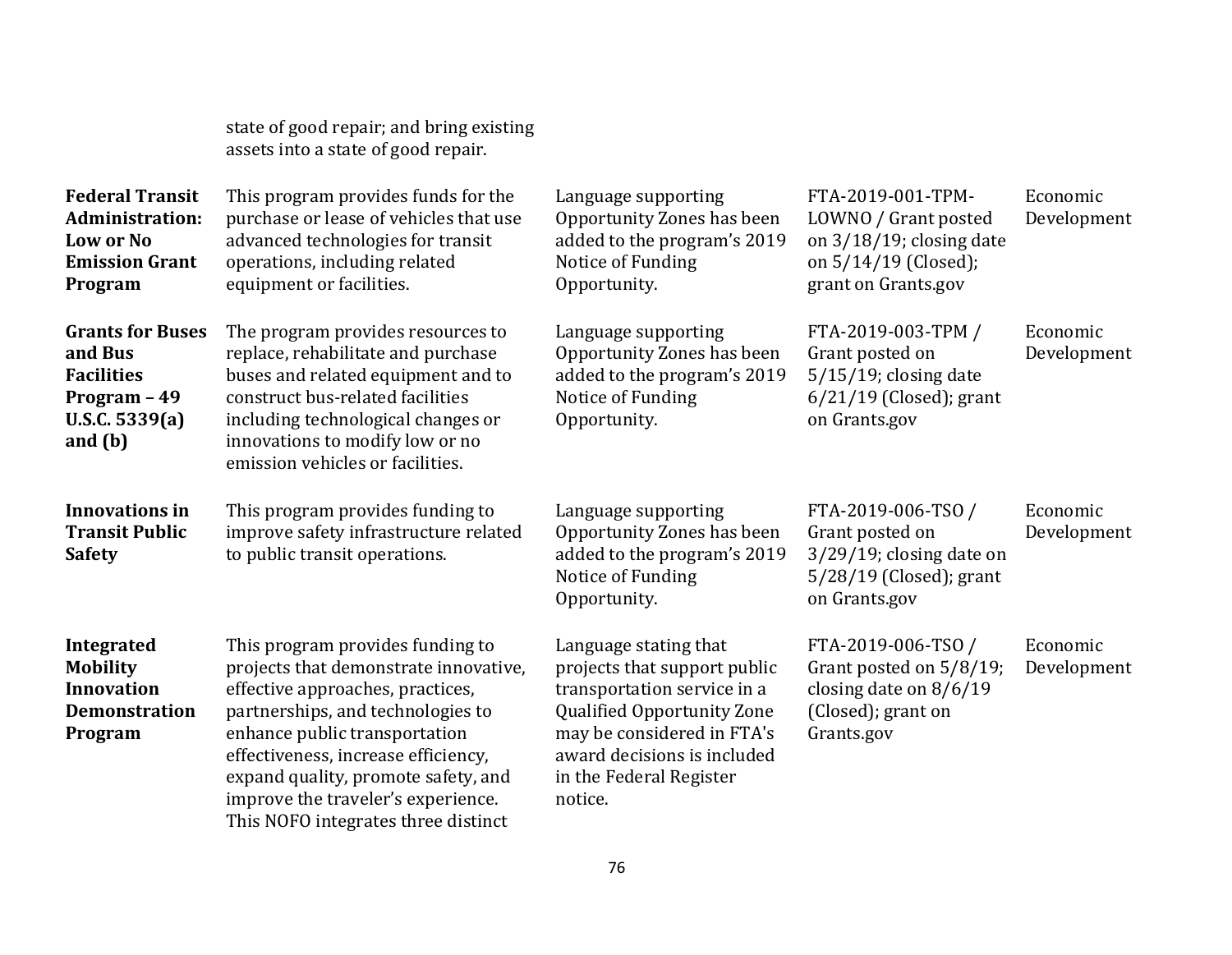| areas of inquiry: Mobility on Demand |
|--------------------------------------|
| (MOD) and Sandbox demonstrations;    |
| FTA's Strategic Transit Automation   |
| Research (STAR); and Mobility        |
| Payment Integration (MPI) to allow   |
| applicants to comprehensively plan   |
| multiple areas of mobility research. |
|                                      |
|                                      |

**Magnetic Levitation Technology Deployment Program (Maglev Grants Program)** 

This program provides funding for eligible project costs for eligible Maglev projects. Eligible project costs are: 1) The capital cost of the fixed guideway infrastructure of a Maglev project including land, piers, guideways, propulsion equipment and other components attached to guideways, power distribution facilities (including substations), control and communications facilities, access roads, and storage, repair, and maintenance facilities and 2) preconstruction planning activities. Eligible project costs exclude new stations and rolling stock, as well as costs incurred solely for land acquisition pursuant to securing operation right-of-way.

#### **Mobility for All Pilot Program**

This program provides funding to improve mobility options through employing innovative coordination of transportation strategies and building Language stating that projects that support public transportation service in a Qualified Opportunity Zone may be considered in FRA's award decisions is included in the Federal Register notice.

FR-MPS-20-001 / Grant posted on 11/5/19; closing date 12/29/19; grant on Grants.gov

Economic Development

Language supporting Opportunity Zones has been added to the program's 2020

FTA-2020-001-TPM / Grant posted on 11/1/19; closing date

Economic Development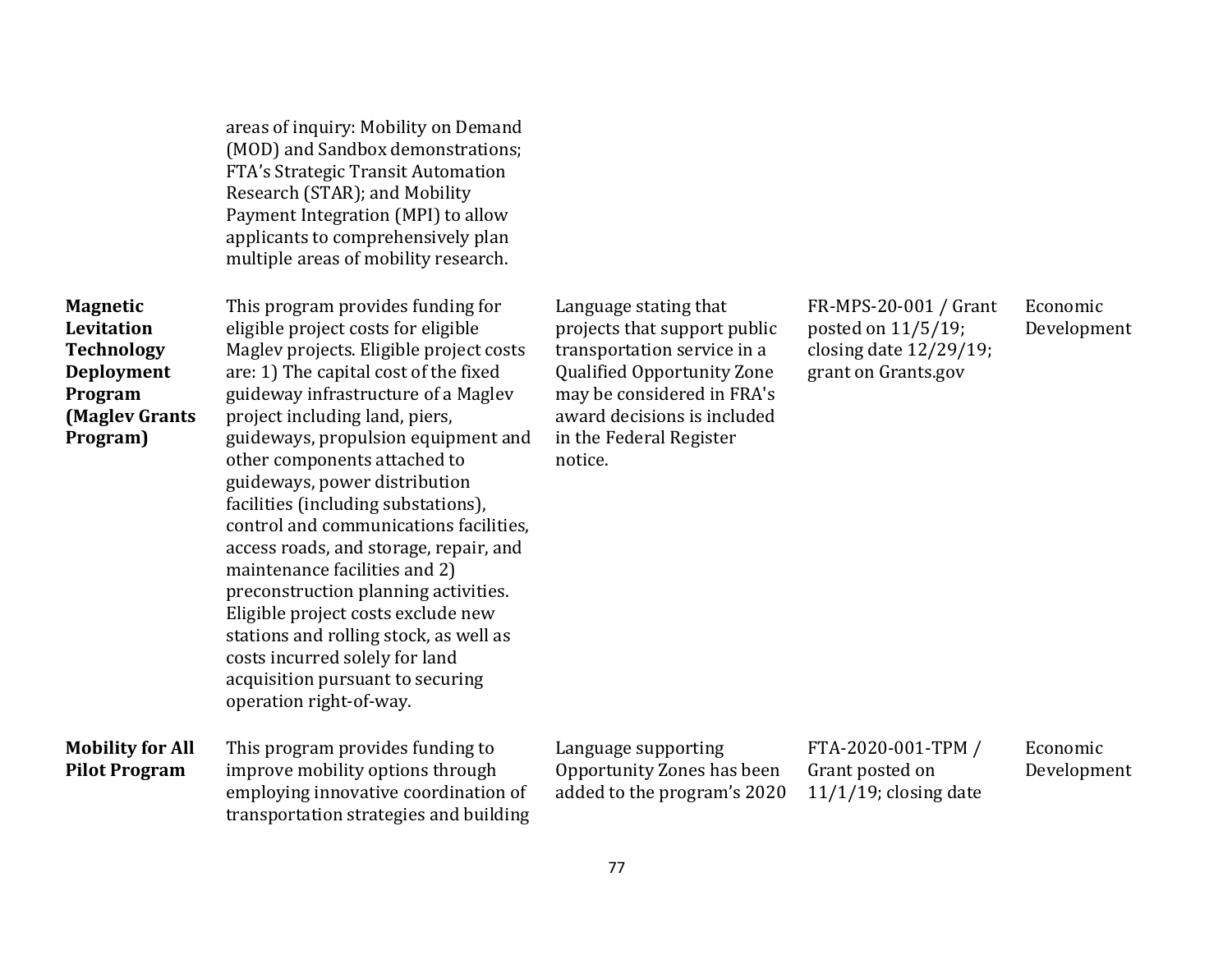|                                                                                          | partnerships to enhance mobility and<br>access to vital community services for<br>older adults, individuals with<br>disabilities, and people of low income.<br>As required by Federal public<br>transportation law, funds will be<br>awarded competitively to finance<br>innovative capital projects that will<br>improve the coordination of<br>transportation services and non-<br>emergency medical transportation<br>services. | Notice of Funding<br>Opportunity.                                                                                     | $1/6/20$ ; grant on<br>Grants.gov                                                                                    |                         |
|------------------------------------------------------------------------------------------|------------------------------------------------------------------------------------------------------------------------------------------------------------------------------------------------------------------------------------------------------------------------------------------------------------------------------------------------------------------------------------------------------------------------------------|-----------------------------------------------------------------------------------------------------------------------|----------------------------------------------------------------------------------------------------------------------|-------------------------|
| <b>National</b><br><b>Infrastructure</b><br><b>Investments</b>                           | This program provides funds for<br>investments in surface transportation<br>infrastructure and will be awarded on<br>a competitive basis to projects that<br>will have a significant local or regional<br>impact. BUILD funding can support<br>roads, bridges, transit, rail, ports or<br>intermodal transportation.                                                                                                               | Language supporting<br>Opportunity Zones has been<br>added to the program's 2019<br>Notice of Funding<br>Opportunity. | DT0S59-19-RA-BUILD /<br>Grant posted on<br>$4/16/19$ ; closing date on<br>$7/15/19$ (Closed); grant<br>on Grants.gov | Economic<br>Development |
| <b>Pilot Program</b><br>for Transit-<br><b>Oriented</b><br>Development<br>(TOD) Planning | The Pilot Program for TOD Planning<br>provides funding to local communities<br>to integrate land use and<br>transportation planning in new fixed<br>guideway and core capacity transit<br>project corridors. Any comprehensive<br>planning funded through the pilot<br>program must examine ways to<br>improve economic development and<br>ridership, foster multimodal                                                            | Language supporting<br>Opportunity Zones has been<br>added to the program's 2019<br>Notice of Funding<br>Opportunity. | FTA-2019-010-TPE /<br>Grant posted on<br>$9/18/19$ ; closing date<br>11/18/19 (Closed);<br>grant on Grants.gov       | Economic<br>Development |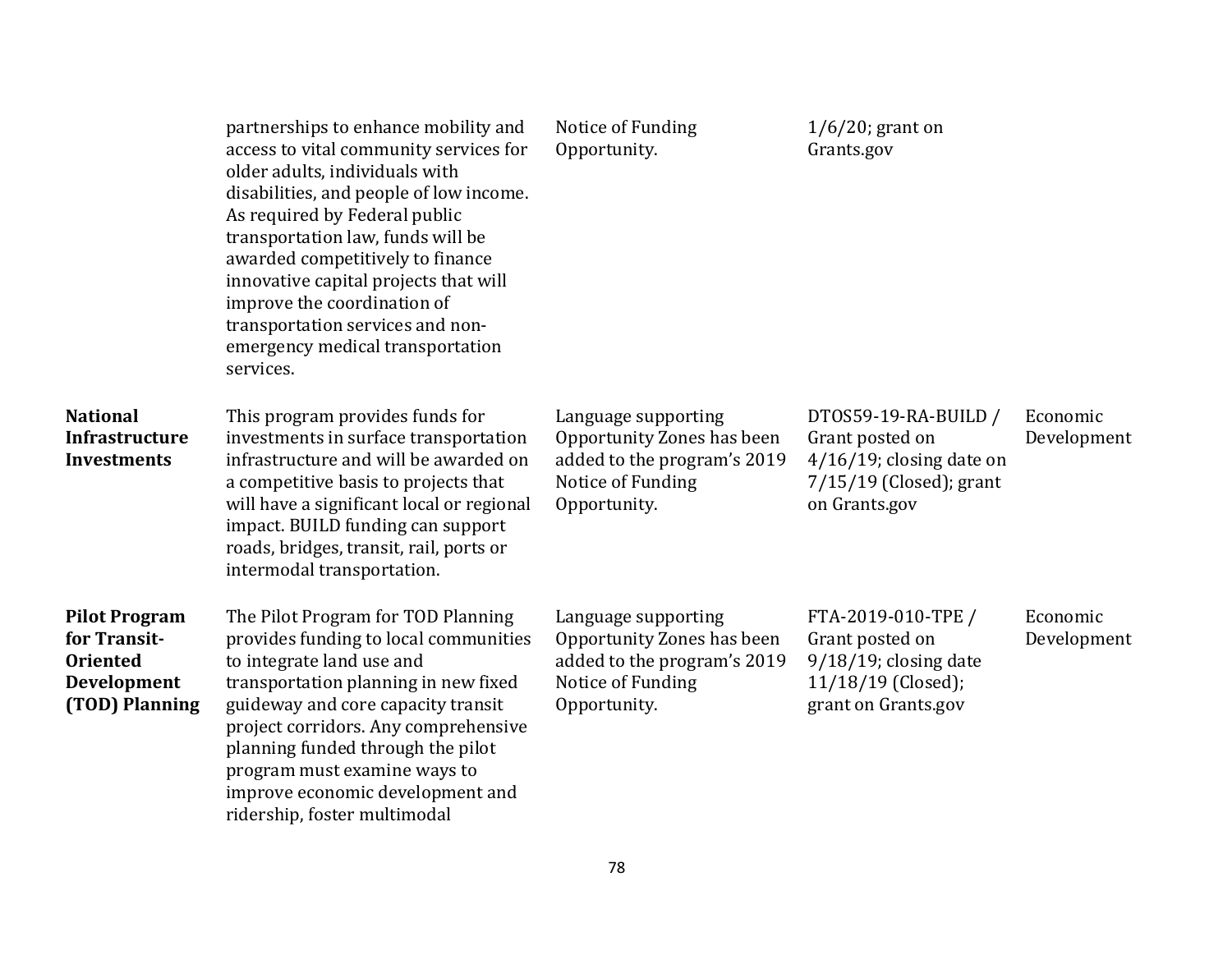|                                                                                     | connectivity and accessibility, improve<br>transit access for pedestrian and<br>bicycle traffic, engage the private<br>sector, identify infrastructure needs,<br>and enable mixed-use development<br>near transit stations.                                                                                                                            |                                                                                                                                               |                                                                                                                  |                         |
|-------------------------------------------------------------------------------------|--------------------------------------------------------------------------------------------------------------------------------------------------------------------------------------------------------------------------------------------------------------------------------------------------------------------------------------------------------|-----------------------------------------------------------------------------------------------------------------------------------------------|------------------------------------------------------------------------------------------------------------------|-------------------------|
| Port<br>Infrastructure<br>Development<br>Program                                    | The program provides funds that will<br>improve the safety, efficiency, or<br>reliability of the movement of goods<br>into, out of, around, or within a coastal<br>seaport, as well as the unloading and<br>loading of cargo at a coastal seaport.                                                                                                     | Language supporting<br>Opportunity Zones has been<br>added to the program's 2019<br>Notice of Funding<br>Opportunity.                         | 693JF7-19-BAA-002/<br>Grant posted on<br>$6/12/19$ ; closing date on<br>9/16/19 (Closed); grant<br>on Grants.gov | Economic<br>Development |
| <b>Railroad</b><br><b>Trespassing</b><br><b>Enforcement</b><br><b>Grant Program</b> | This provides funds to conduct law<br>enforcement activities at hot spots<br>within their respective jurisdictions on<br><b>Federal Railroad Administration</b><br>regulated track, such as investigating<br>incidents of trespassing, as well as<br>providing warnings and citations to<br>the trespassers they observe in the act<br>of trespassing. | Language supporting<br>Opportunity Zones has been<br>added to the program's 2019<br>Notice of Funding<br>Opportunity.                         | FR-LEL-20-001 / Grant<br>posted on 10/22/19;<br>closing date 12/23/19;<br>grant on Grants.gov                    | Economic<br>Development |
| <b>Restoration and</b><br><b>Enhancement</b><br>(R&E) Grants<br>Program             | This program provides funds for<br>operating assistance grants for<br>initiating, restoring, or enhancing<br>intercity rail passenger transportation.                                                                                                                                                                                                  | Language supporting<br>Opportunity Zones has been<br>added to the program's<br>Notice of Funding<br>Opportunity that covers<br>FY18 and FY19. | FR-RAE-20-001 / Grant<br>posted on 11/6/19;<br>closing date on 11/6/20;<br>grant on Grants.gov                   | Economic<br>Development |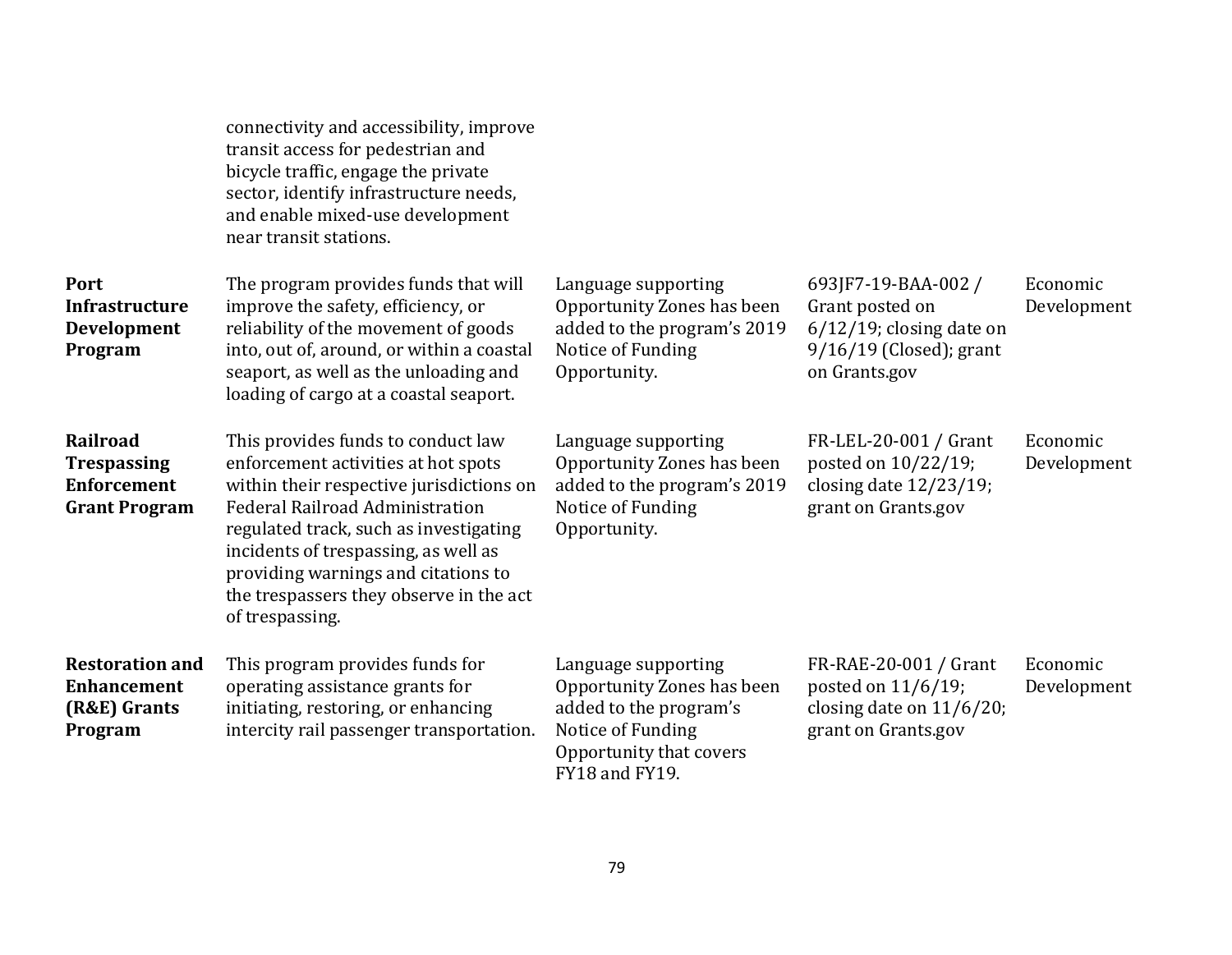| <b>Special</b><br><b>Transportation</b><br><b>Circumstances</b><br><b>Projects</b> | This program provides directed grant<br>funding under the Consolidated Rail<br>Infrastructure and Safety<br>Improvements Program and the<br><b>Restoration and Enhancement Grant</b><br>Program to certain states that lack<br>intercity passenger rail service or are<br>not connected to the national rail<br>system.                                                                                                                                                                                                                                                                                                                                                                                                                | Language supporting<br>Opportunity Zones has been<br>added to the program's<br>Notice of Funding<br>Opportunity.                                                                                                         | FR-CRS-19-002 / Grant<br>posted on 9/10/19;<br>closing date on<br>11/12/19 (Closed);<br>grant on Grants.gov | Economic<br>Development |
|------------------------------------------------------------------------------------|----------------------------------------------------------------------------------------------------------------------------------------------------------------------------------------------------------------------------------------------------------------------------------------------------------------------------------------------------------------------------------------------------------------------------------------------------------------------------------------------------------------------------------------------------------------------------------------------------------------------------------------------------------------------------------------------------------------------------------------|--------------------------------------------------------------------------------------------------------------------------------------------------------------------------------------------------------------------------|-------------------------------------------------------------------------------------------------------------|-------------------------|
| Supplemental<br><b>Public-Sector</b><br><b>Training Grants</b>                     | The foundation of the SPST Grants<br>Program is a train-the-trainer model.<br>The intent of the grant is to train<br>hazmat instructors who will then train<br>public-sector hazmat responders.<br>Properly planned and maintained<br>training programs are essential to<br>ensuring that emergency responders<br>who receive training under the grant<br>will have the ability to protect nearby<br>persons, property, and the<br>environment from the effects of<br>accidents or incidents involving the<br>transportation of hazardous material<br>in accordance with existing<br>regulations or National Fire Protection<br>standards for competence of<br>responders to accidents and incidents<br>involving hazardous materials. | The grant guidelines state<br>that the application will be<br>evaluated on how well they<br>address the department's<br>objectives including project<br>located in or that support<br>service in an Opportunity<br>Zone. | 693JK319NF0009 /<br>Grant posted on 4/5/19;<br>closing date 5/24/19<br>(Closed); grant on<br>Grants.gov     | Safe<br>Neighborhoods   |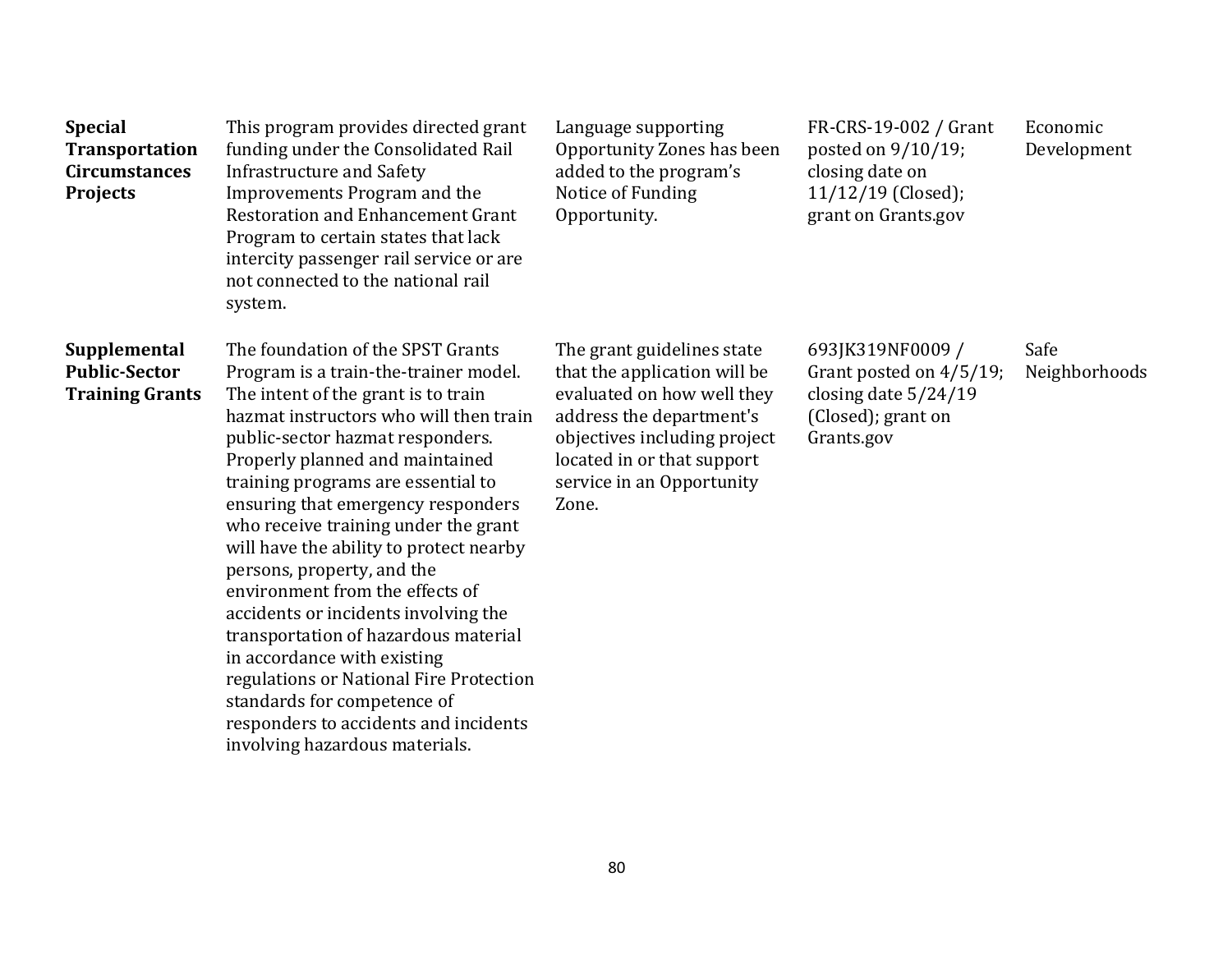|                                                                                                                             |                                                                                                                                                                                                                                                                                                                                                                                                                                                               | DEPAI UNENI UI UIE TTEASUI Y                                                                                                                                                                                                                                                                                                                                                                                                                                                                 |                                                                                                                                                                                                                                                                                                           |                         |
|-----------------------------------------------------------------------------------------------------------------------------|---------------------------------------------------------------------------------------------------------------------------------------------------------------------------------------------------------------------------------------------------------------------------------------------------------------------------------------------------------------------------------------------------------------------------------------------------------------|----------------------------------------------------------------------------------------------------------------------------------------------------------------------------------------------------------------------------------------------------------------------------------------------------------------------------------------------------------------------------------------------------------------------------------------------------------------------------------------------|-----------------------------------------------------------------------------------------------------------------------------------------------------------------------------------------------------------------------------------------------------------------------------------------------------------|-------------------------|
| <b>CDFI Capital</b><br><b>Magnet Fund</b><br>(CMF) Program                                                                  | Through the Capital Magnet Fund, the<br><b>CDFI Fund provides financial</b><br>assistance grants to Community<br>Development Financial Institutions<br>(CDFIs) and to qualified Nonprofit<br>Organizations that have the<br>development or management of<br>affordable housing as one of their<br>principal purposes.                                                                                                                                         | Language was added to the<br>2019 Notice of Funding<br>Availability that applications<br>will be scored more<br>favorably to the extent that it<br>commits to: financing and/or<br>supporting Economic<br>Development Activities in<br>Low-Income Areas only (if<br>proposing to use CMF for<br><b>Economic Development</b><br>Activities), and financing<br>and/or supporting a higher<br>percentage of units located<br>in Areas of Economic<br>Distress, to include<br>Opportunity Zones. | CDFI-2019-CMF / Grant<br>posted 6/25/19; closing<br>date 7/26/19 (Closed);<br>grant on Grants.gov                                                                                                                                                                                                         | Economic<br>Development |
| <b>CDFI Financial</b><br><b>Assistance (FA)</b><br>Program -<br><b>Financial</b><br><b>Assistance</b><br><b>Application</b> | Financial Assistance Awards promote<br>economic and community<br>development through investment in,<br>and assistance to, Community<br>Development Financial Institutions<br>(CDFIs), which include community<br>development banks, credit unions,<br>loan funds, and venture capital funds.<br><b>CDFIs use Financing Assistance (FA)</b><br>awards to expand the availability of<br>financial services and affordable credit<br>to underserved populations. | Opportunity Zones are a<br>policy objective review step<br>under the application<br>evaluation process.                                                                                                                                                                                                                                                                                                                                                                                      | Application opened<br>April 4, 2019; closing<br>date June 6, 2019<br>(Closed); grant on CDFI<br>website at<br>https://www.cdfifund.g<br>ov/programs-<br>training/Programs/cdfi-<br>program/Pages/default.<br>aspx. Also posted as<br>CDFI-2019-FATA /<br>Grant posted on 4/4/19;<br>closing date $5/3/19$ | Economic<br>Development |

### **Department of the Treasury**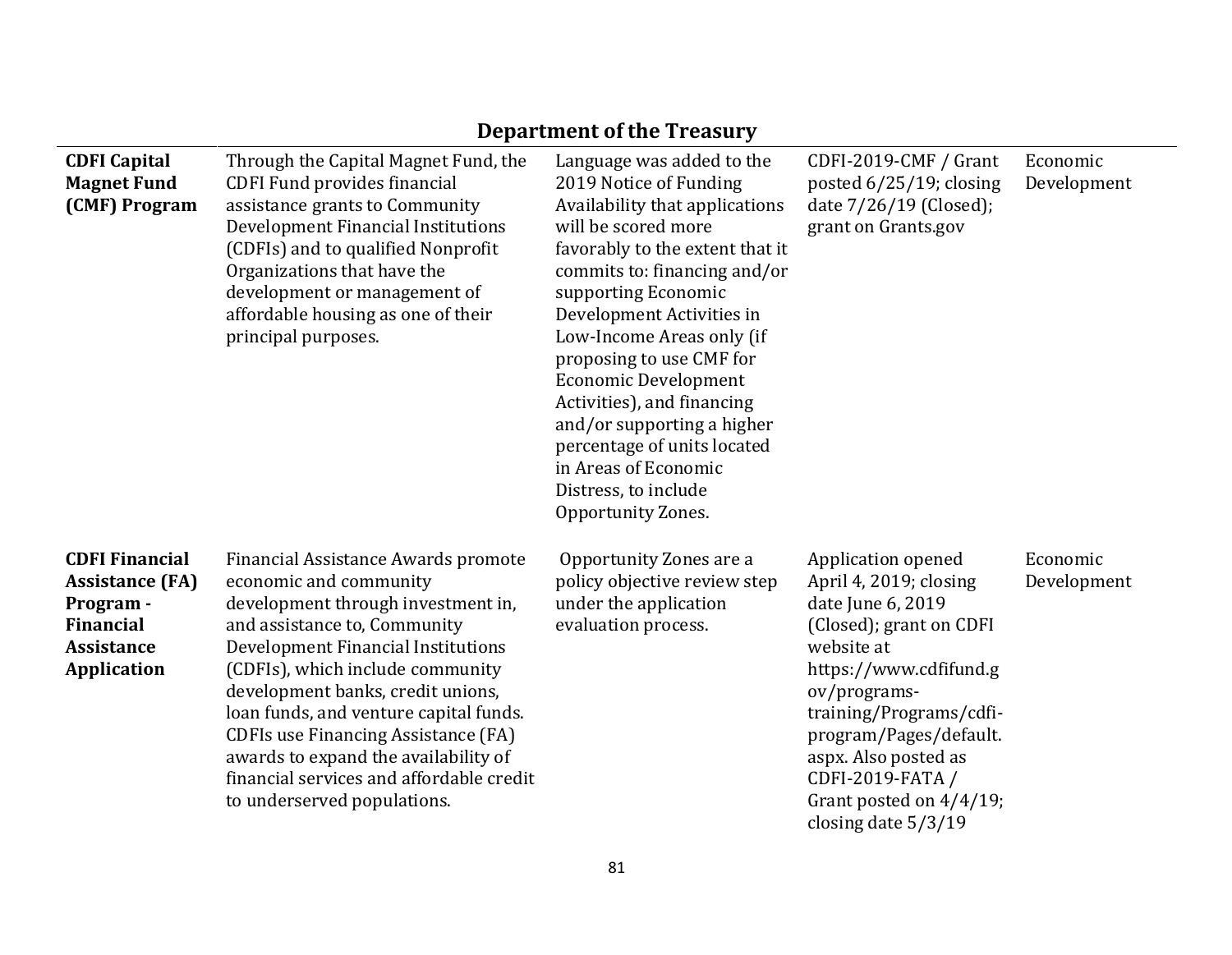(Closed); grant on Grants.gov

#### **Native American CDFI Assistance Program (NACA) – Financial Assistance Application**  NACA Financial Assistance awards are available to certifiable and certified CDFIs that demonstrate that at least 50 percent of past activities were in one or more Native Communities and must describe how it will target lending/investing activities to one or more Native Communities. Financial Assistance Awards promote economic and community development through investment in, and assistance to, Community Development Financial Institutions (CDFIs), which include community development banks, credit unions, loan funds, and venture capital funds. Native CDFIs use Financial Assistance (FA) awards to expand the availability of financial services and affordable credit to underserved populations. Opportunity Zones are a policy objective review step under the application evaluation process. Application opened April 4, 2019; closing date June 6, 2019 (Closed); grant on CDFI website at https://www.cdfifund.g ov/programstraining/Programs/nati veinitiatives/Pages/defaul t.aspx. Also posted as CDFI-2019-NACA / Grant posted on 4/4/19; closing date 5/3/19 (Closed); grant on Grants.gov Economic Development **New Markets Tax Credit Program (NMTC)**  The New Market Tax Credit Program (NMTC Program) aims to break a cycle of disinvestment by attracting the private investment necessary to reinvigorate struggling local economies. The NMTC Program attracts private capital into lowincome communities by permitting Although the CDFI Fund does not give preference to NMTC Applicants proposing to target Opportunity Zones, an Applicant that identifies it will be working in an eligible Opportunity Zone or other defined areas of higher Application opened September 4, 2019; closing date October 28, 2019; information on CDFI website at https://www.cdfifund.g ov/programstraining/Programs/new Economic Development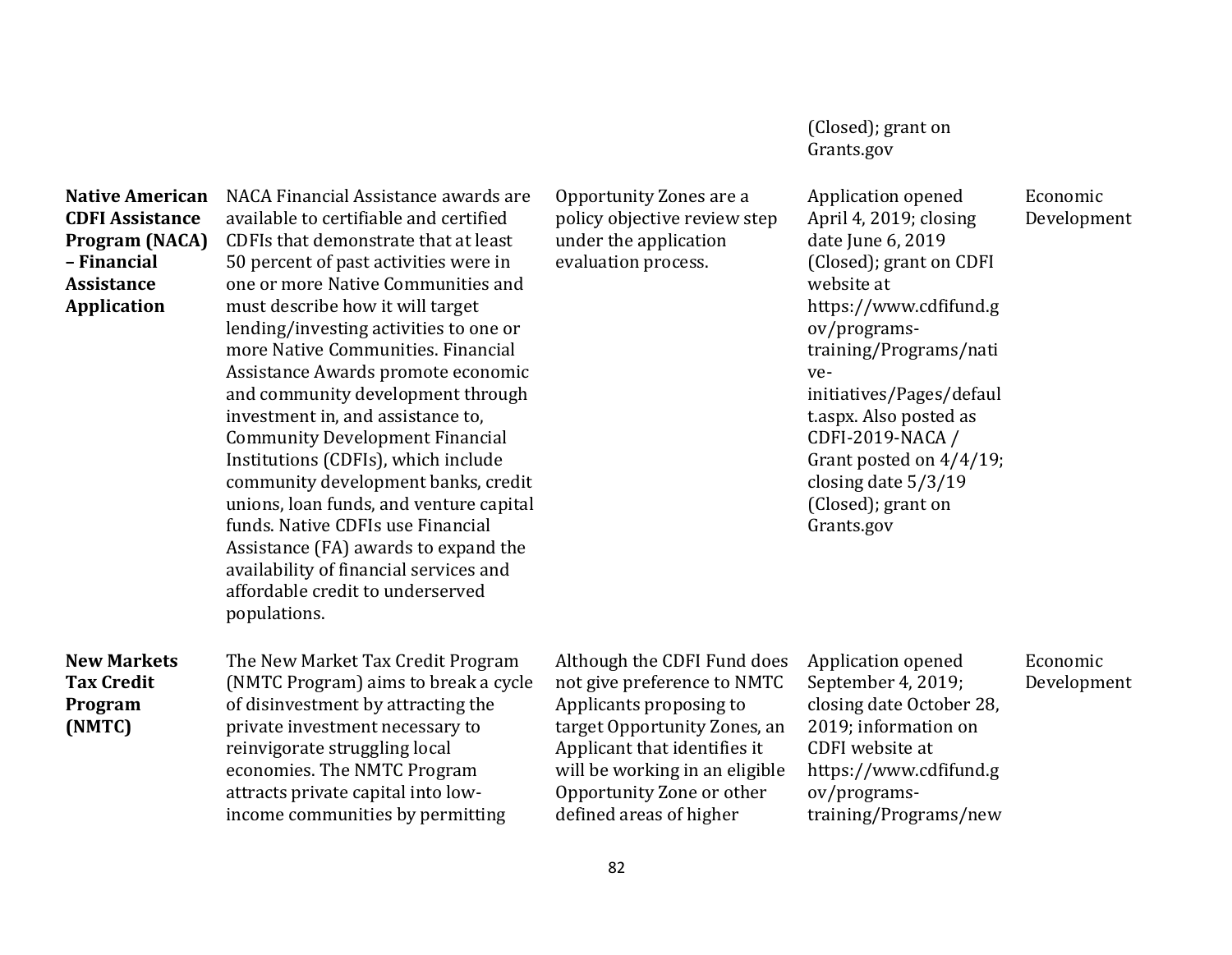|                                                                                                                          | individual and corporate investors to<br>receive a tax credit against their<br>federal income tax in exchange for<br>making equity investments in<br>specialized financial intermediaries<br>called Community Development<br>Entities (CDEs).                                                                                  | distress will generally be<br>scored more favorably. (Note<br>that not all Opportunity<br>Zones are eligible for New<br>Market Tax Credits.) | -markets-tax-<br>credit/Pages/default.asp<br>X                                                                  |                                                                                                        |
|--------------------------------------------------------------------------------------------------------------------------|--------------------------------------------------------------------------------------------------------------------------------------------------------------------------------------------------------------------------------------------------------------------------------------------------------------------------------|----------------------------------------------------------------------------------------------------------------------------------------------|-----------------------------------------------------------------------------------------------------------------|--------------------------------------------------------------------------------------------------------|
| Social Impact<br>Partnerships to<br><b>Pay for Results</b><br>Act<br><b>Demonstration</b><br><b>Projects</b><br>(SIPPRA) | SIPPRA is a standing fund that makes<br>outcome payments in social impact<br>partnership projects and to fund<br>selected feasibility studies. These<br>funds are available for state and local<br>governments that are implementing<br>programs that produce defined and<br>rigorously-measured outcomes and<br>cost savings. | Language was added to the<br>2019 Notice of Funding<br>Availability for the<br>consideration of qualified<br>Opportunity Zones.              | UST-SIPPRA-2019-001 /<br>Grant posted $2/15/19$ ;<br>closing date $5/22/19$<br>(Closed); grant on<br>Grants.gov | Economic<br>Development,<br><b>Education</b> and<br>Workforce<br>Development;<br>Safe<br>Neighborhoods |

# **General Services Administration**

| <b>Lease</b><br>Acquisition<br><b>Circular</b> | This Lease Acquisition Circular (LAC)<br>issues revisions to the Leasing Desk<br>Guide, which contains authorities,<br>policies, technical and procedural<br>guides, and administrative limitations<br>governing the acquisition by lease of<br>real property. | GSA issued revisions to the<br>Leasing Desk Guide, Chapter<br>1, Requirements<br>Development, to implement<br>Executive Order 13853,<br>establishing the White House<br>Opportunity and<br>Revitalization Council, to<br>encourage public and private | Chapter 1 revisions<br>issued on June 7, 2019<br>to the Leasing Desk<br>Guide. Lease Acquisition<br>Circular LAC-2019-02. | Economic<br>Development |
|------------------------------------------------|----------------------------------------------------------------------------------------------------------------------------------------------------------------------------------------------------------------------------------------------------------------|-------------------------------------------------------------------------------------------------------------------------------------------------------------------------------------------------------------------------------------------------------|---------------------------------------------------------------------------------------------------------------------------|-------------------------|
|                                                |                                                                                                                                                                                                                                                                | investment in urban and<br>economically distressed                                                                                                                                                                                                    |                                                                                                                           |                         |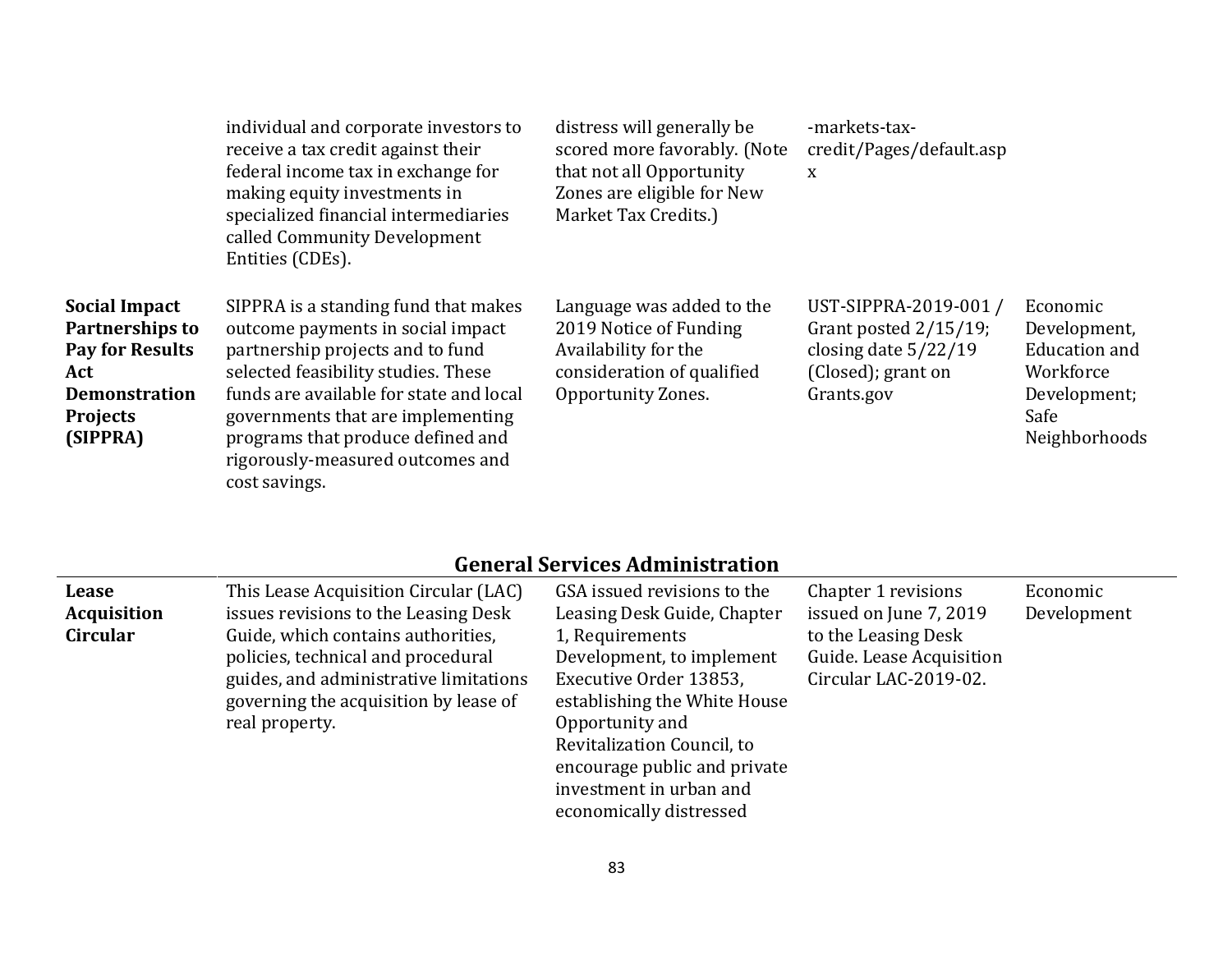areas, including Opportunity Zones.

| <b>Site Acquisition</b> | The Site Acquisition Policy Letter                                                                                   | Outlines GSA's policy for                                                        | Memorandum and                               | Economic    |
|-------------------------|----------------------------------------------------------------------------------------------------------------------|----------------------------------------------------------------------------------|----------------------------------------------|-------------|
| <b>Policy Letter</b>    | (SAPL) explains the requirements,<br>processes and procedures for ensuring<br>place-based directives are followed in | promoting efficiency,<br>economic development, and<br>sustainability in location | Letter dated June 21,<br>2019 (SAPL-2019-01) | Development |
|                         | Federal site selection.                                                                                              | planning decisions in<br>support of Opportunity<br>Zones.                        |                                              |             |

## **Small Business Administration**

| oman basmcss hammiscrativn |                                          |                              |                         |                  |
|----------------------------|------------------------------------------|------------------------------|-------------------------|------------------|
| 504 Loan                   | This program fuels economic growth       | On November 2, 2018 via      | <b>Federal Register</b> | Entrepreneurship |
| Program                    | and job creation by providing small      | Federal Register Notice, SBA | Document Number:        |                  |
| (Certified                 | businesses with long-term, fixed-rate    | designated Opportunity       | 2018-24033; Posted on   |                  |
| <b>Development</b>         | financing to acquire fixed assets (e.g., | Zones as additional areas    | $11/2/18$ .             |                  |
| <b>Companies</b> )         | real estate, buildings, machinery).      | where our 504 Program's job  | https://www.federalregi |                  |
|                            |                                          | creation or retention        | ster.gov/documents/20   |                  |
|                            |                                          | requirements will be more    | 18/11/02/2018-          |                  |
|                            |                                          | relaxed, to incentivize      | 24033/development-      |                  |
|                            |                                          | lending by Certified         | company-loan-program-   |                  |
|                            |                                          | <b>Development Companies</b> | job-creation-and-       |                  |
|                            |                                          | (CDCs) and Third-Party       | retention-requirements- |                  |
|                            |                                          | Lenders in these areas.      | additional-areas-for-   |                  |
|                            |                                          | Opposed to a requirement to  | higher                  |                  |
|                            |                                          | create or preserve one job   |                         |                  |
|                            |                                          | for every $$75,000$          |                         |                  |
|                            |                                          | guaranteed by SBA, the       |                         |                  |
|                            |                                          | requirement for specially-   |                         |                  |
|                            |                                          | designated areas (which now  |                         |                  |
|                            |                                          |                              |                         |                  |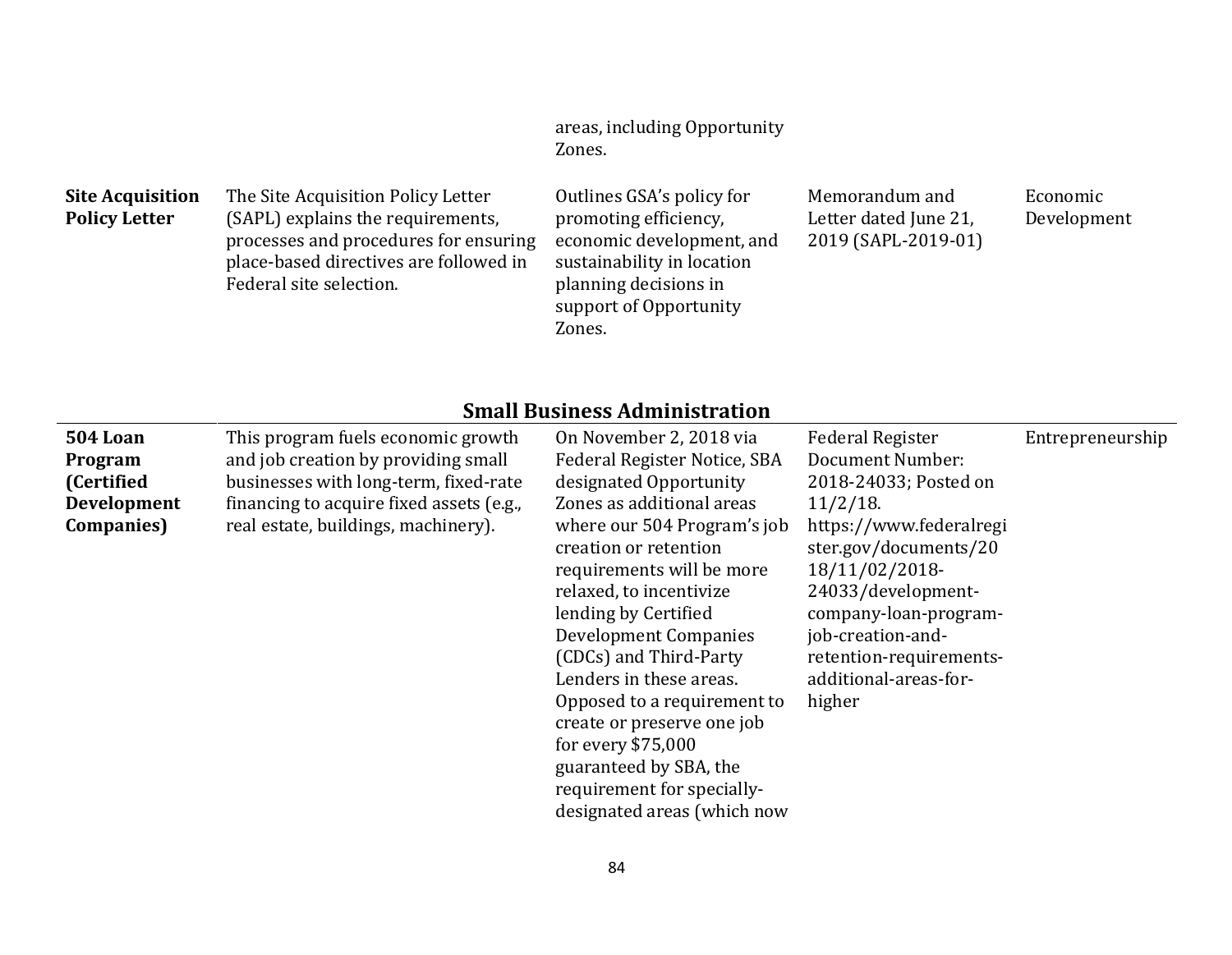|                                                            |                                                                                                                                                                                                                                                                                        | includes Opportunity Zones)<br>is now \$85,000 per job<br>created or preserved if the<br>project is in an Opportunity<br>Zone.                                                                                                                                                                                                                                                                                                                                                                                                                                                                       |                                                                                                                       |                  |
|------------------------------------------------------------|----------------------------------------------------------------------------------------------------------------------------------------------------------------------------------------------------------------------------------------------------------------------------------------|------------------------------------------------------------------------------------------------------------------------------------------------------------------------------------------------------------------------------------------------------------------------------------------------------------------------------------------------------------------------------------------------------------------------------------------------------------------------------------------------------------------------------------------------------------------------------------------------------|-----------------------------------------------------------------------------------------------------------------------|------------------|
| 7(a) Loan<br>Program                                       | SBA's flagship loan program provides<br>small businesses with access to capital<br>to finance a wide variety of business<br>activities, including purchasing<br>machinery, furniture, fixtures, supplies<br>and materials, improvements to land<br>and buildings, and working capital. | For FY2019, $7(a)$ loans in the<br>amount of \$150,000 or less<br>made to small businesses<br>where the physical address<br>of the operating concern is<br>located in a rural area or a<br>historically underutilized<br>business zone (HUBZone),<br>both of which overlap<br>significantly with<br><b>Opportunity Zones:</b><br>(a) the annual service fee<br>paid by lenders will be zero<br>(b) the upfront guaranty fee<br>typically paid by the small<br>business applicant will be<br>lowered significantly to<br>$0.6667\%$ (66.67 basis<br>points) of the guaranteed<br>portion of the loan. |                                                                                                                       | Entrepreneurship |
| Community<br><b>Advantage Loan</b><br><b>Pilot Program</b> | The Community Advantage (CA) Pilot<br>program is intended to expand small<br>business access to capital in<br>underserved markets by allowing<br>mission-focused, community-based                                                                                                      | Effective October 1, 2018,<br>SBA expanded the Pilot<br>Program definition of<br>"underserved markets" to<br>include Opportunity Zones.                                                                                                                                                                                                                                                                                                                                                                                                                                                              | <b>Federal Register</b><br><b>Document Number:</b><br>2018-19885; Posted on<br>$9/12/18$ .<br>https://www.federalregi | Entrepreneurship |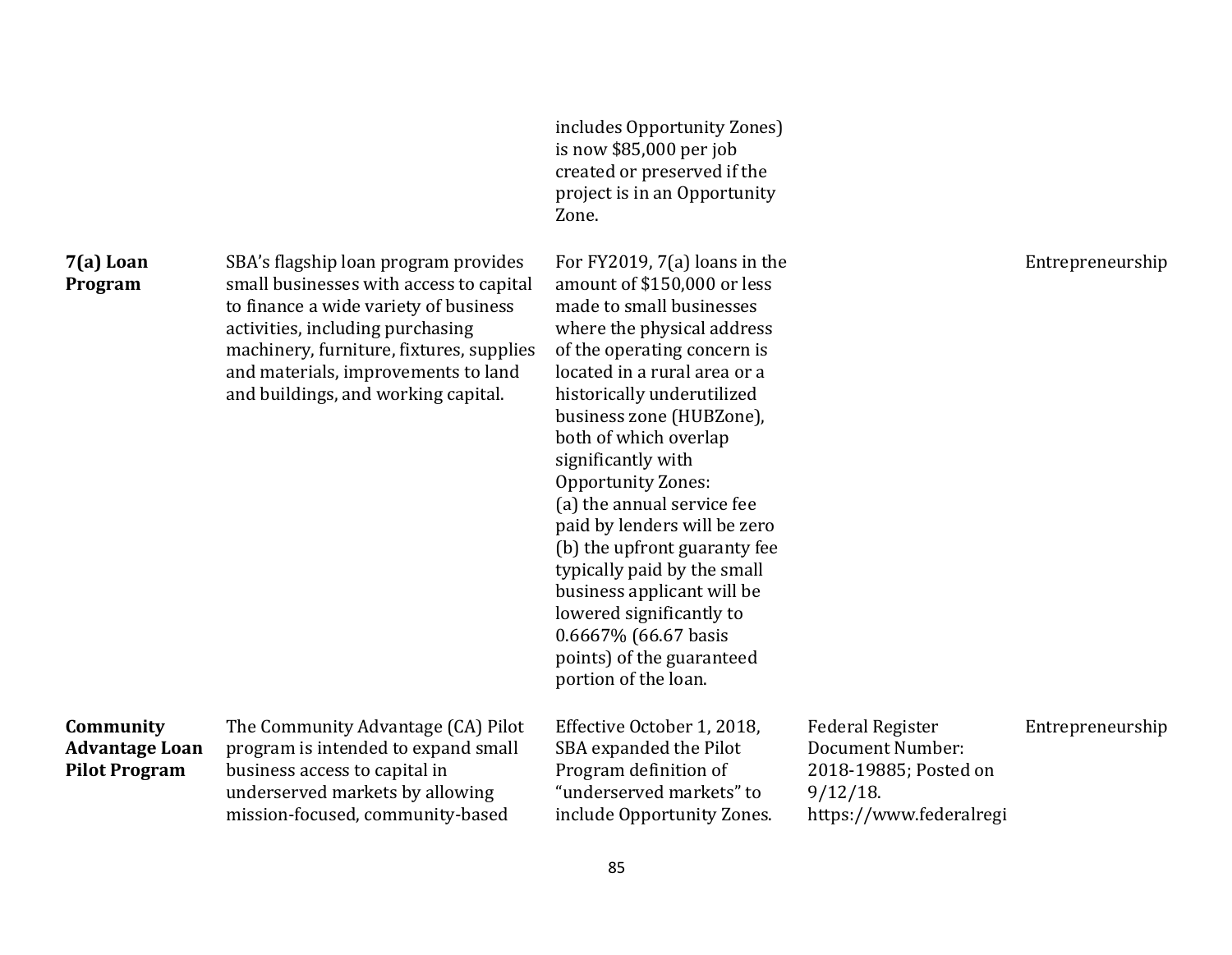|                                                                                                              | lenders to make 7(a) loans to small<br>businesses in an amount up to<br>\$250,000, with an SBA guarantee as<br>high as 85 percent.                                                                                                                                                                                                                                                         | CA lenders are required to<br>make at least 60% of their<br>CA loans in underserved<br>markets.                                                                                                                                                                                                                                                                                                                                                       | ster.gov/documents/20<br>18/09/12/2018-<br>19885/community-<br>advantage-pilot-<br>program                                                                                                                                                     |                                              |
|--------------------------------------------------------------------------------------------------------------|--------------------------------------------------------------------------------------------------------------------------------------------------------------------------------------------------------------------------------------------------------------------------------------------------------------------------------------------------------------------------------------------|-------------------------------------------------------------------------------------------------------------------------------------------------------------------------------------------------------------------------------------------------------------------------------------------------------------------------------------------------------------------------------------------------------------------------------------------------------|------------------------------------------------------------------------------------------------------------------------------------------------------------------------------------------------------------------------------------------------|----------------------------------------------|
| Growth<br><b>Accelerator</b><br><b>Fund</b><br>Competition                                                   | This prize competition, pursuant to the<br>America COMPETES Act, recognizes<br>the nation's most innovative<br>accelerators and awards them cash<br>prizes that they may use to fund their<br>operations costs focused towards<br>helping entrepreneurs apply for<br>government R&D funding. SBA will<br>award up to 60 prizes of \$50,000 each<br>for a total of \$3 million in prizes.   | Participants in this<br>competition must target at<br>least 60% of the Growth<br>Accelerator's effort under<br>the funding opportunity to<br>entrepreneurs in one of four<br>specified groups. One of the<br>targeted groups is:<br>"Entrepreneurs that live in<br>an Opportunity Zone, or<br>whose businesses are<br>located in and operate out of<br>an Opportunity Zone." The<br>competition begins on June<br>10, 2019 and ends June 20,<br>2019. | https://www.sba.gov/of<br>fices/headquarters/ooi/<br>spotlight                                                                                                                                                                                 | Economic<br>Development;<br>Entrepreneurship |
| <b>HUBZone</b><br>Program<br><b>Provisions for</b><br>Governor-<br><b>Designated</b><br><b>Covered Areas</b> | The Federal government limits<br>competition for certain contracts to<br>SBA-certified small businesses in<br>historically underutilized business<br>zones (HUBZones), areas with low<br>income, high poverty and/or high<br>levels of unemployment. It also gives<br>preferential consideration (i.e., 10<br>percent price evaluation preference)<br>to those businesses in full and open | SBA issued a direct final rule<br>on November 18, 2019 that<br>will allow governors to<br>petition the SBA's<br>Administration to designate<br>HUBZone status to certain<br>covered areas. A covered<br>area is an area in a state that<br>is located outside of an<br>urbanized area, as                                                                                                                                                             | <b>Federal Register Notice</b><br>published on 11/15/19<br>(Document Number<br>2019-24610, Pages<br>62447-62449) located at<br>https://www.federalregi<br>ster.gov/documents/20<br>19/11/15/2019-<br>24610/hubzone-<br>program-provisions-for- | Entrepreneurship                             |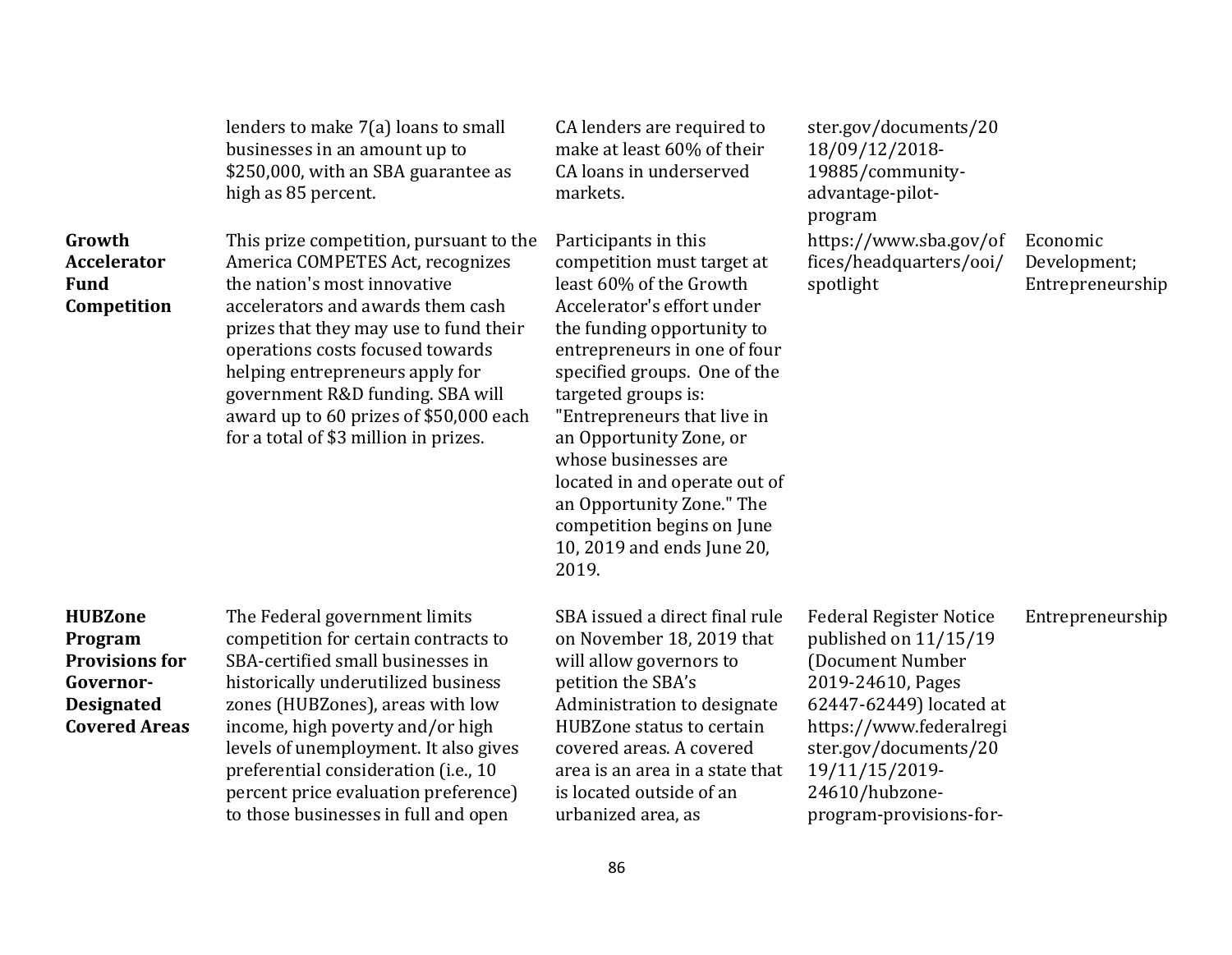|                                                                                                      | competition. Congress has statutorily<br>imposed Federal small business<br>procurement goals; namely, that the<br>Federal government shall direct a<br>percentage of contract spending<br>dollars to small businesses and certain<br>categories of small businesses.<br>Currently, one of the contracting goals<br>is that 3 percent of all Federal prime<br>contracting dollars go to HUBZone-<br>certified small businesses; who<br>commit to employing HUBZone<br>residents. | determined by the Census<br>Bureau, with a population of<br>not more than 50,000, and<br>for which the average<br>unemployment rate is at<br>least 120 percent of the<br>average unemployment rate.<br>The rule was published in<br>the Federal Register and is<br>effective January 1, 2020,<br>unless significant adverse<br>comment is received by<br>December 15, 2019. SBA<br>anticipates that included<br>within the covered areas that<br>a Governor may seek to be<br>designated as a qualified<br>HUBZone area are<br>Opportunity Zones, that do<br>not otherwise qualify as<br>HUBZones. | governor-designated-<br>covered-<br>areas?utm_medium=em<br>ail&utm_source=govdeli<br>very                                                                          |                                              |
|------------------------------------------------------------------------------------------------------|---------------------------------------------------------------------------------------------------------------------------------------------------------------------------------------------------------------------------------------------------------------------------------------------------------------------------------------------------------------------------------------------------------------------------------------------------------------------------------|----------------------------------------------------------------------------------------------------------------------------------------------------------------------------------------------------------------------------------------------------------------------------------------------------------------------------------------------------------------------------------------------------------------------------------------------------------------------------------------------------------------------------------------------------------------------------------------------------|--------------------------------------------------------------------------------------------------------------------------------------------------------------------|----------------------------------------------|
| <b>Makerspace</b><br>Training,<br><b>Collaboration</b><br>and Hiring<br>(MaTCH) Pilot<br>Competition | The MaTCH Pilot Competition,<br>pursuant to the America COMPETES<br>Act, seeks to address the job skills and<br>placement gap faced by U.S. businesses<br>by providing funding to create or<br>expand programs within existing<br>makerspaces that offer job-specific<br>and soft skills training. The<br>Competition will award up to \$1<br>million in total prizes, based on a                                                                                               | Additional factors may be<br>considered in the application<br>review, such as, but not<br>limited to whether the<br>Makerspace and/or jobs<br>filled are located in an<br>Opportunity Zone.                                                                                                                                                                                                                                                                                                                                                                                                        | Competition opened on<br>$5/21/19$ and<br>applications are due on<br>7/8/19 (Closed);<br>competition posted on<br>SBA's website at<br>https//www.sba.gov/m<br>atch | Economic<br>Development;<br>Entrepreneurship |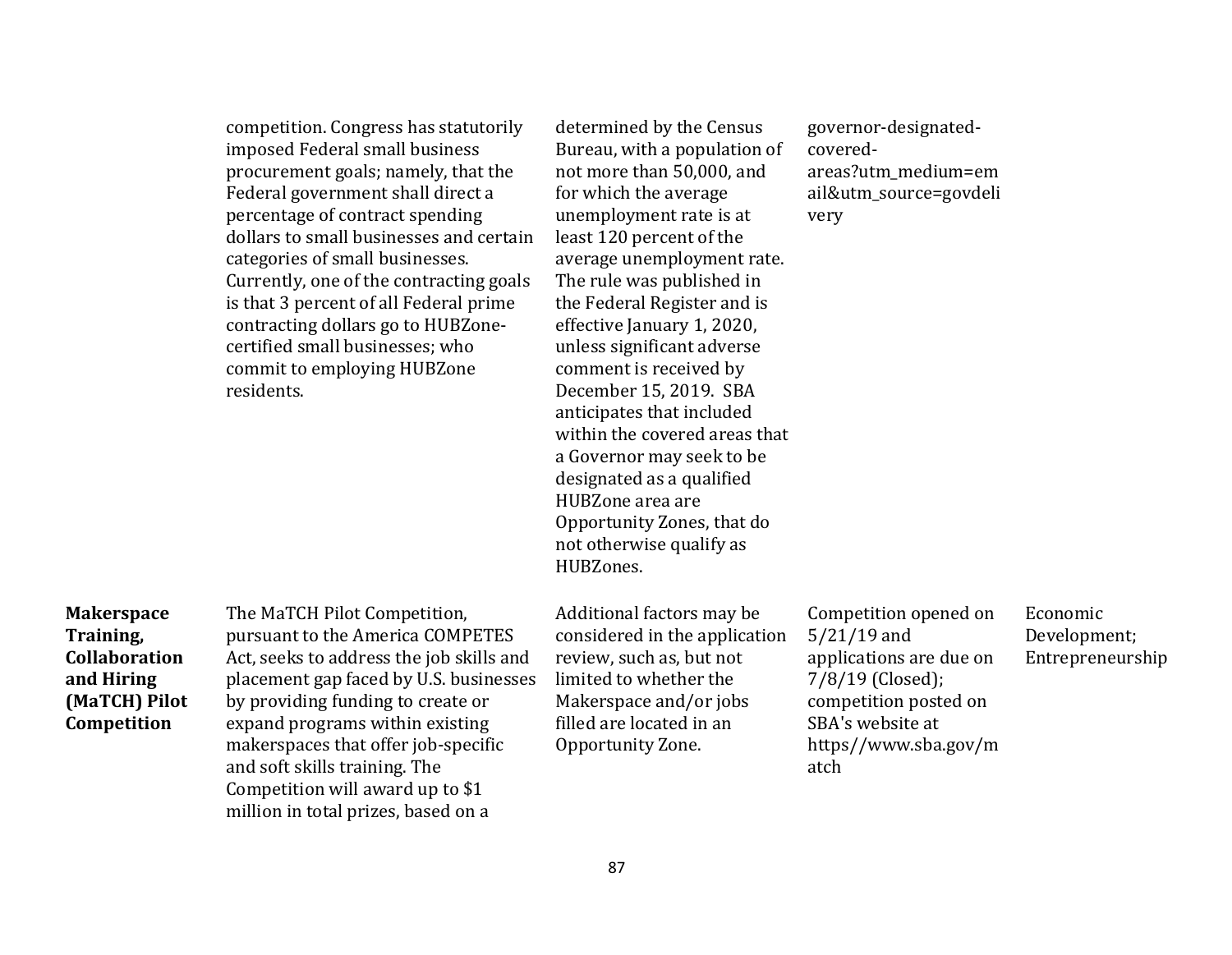|                                                                                         | tiered approach. Up to \$25,000 will be<br>awarded in seed small workforce<br>development programs; up to<br>\$100,000 will be awarded to grow<br>programs with a proven history of<br>training and/or workforce<br>development; and up to \$200,000 will<br>be awarded to capacity building of<br>successful existing programs with a<br>strong history of training and/or<br>workforce development. |                                                                                                                                                                                                                                                                                                                                |                                                                                                                                                                  |                                              |
|-----------------------------------------------------------------------------------------|-------------------------------------------------------------------------------------------------------------------------------------------------------------------------------------------------------------------------------------------------------------------------------------------------------------------------------------------------------------------------------------------------------|--------------------------------------------------------------------------------------------------------------------------------------------------------------------------------------------------------------------------------------------------------------------------------------------------------------------------------|------------------------------------------------------------------------------------------------------------------------------------------------------------------|----------------------------------------------|
| <b>Program</b> for<br><b>Investment</b> in<br>Micro-<br><b>Entrepreneurs</b><br>(PRIME) | The SBA's Program for Investment in<br>Micro-Entrepreneurs (PRIME)<br>provides grants to organizations that<br>help low-income entrepreneurs who<br>lack sufficient training and education<br>to gain access to capital to establish<br>and expand their small businesses.<br>SBA expects to make approximately 25<br>awards for a total of \$5 million.                                              | The SBA will give additional<br>consideration to those<br>applicants that (1) provide<br>training and technical<br>assistance to economically<br>disadvantaged<br>entrepreneurs in rural areas;<br>and (2) training and<br>technical assistance to<br>support entrepreneurship in<br><b>HUBZones and Opportunity</b><br>Zones. | PRIME-2019-01 / Grant<br>posted on 5/10/19;<br>closing date $6/10/19$<br>(Closed); grant on<br>Grants.gov                                                        | Entrepreneurship                             |
| <b>SCORE</b>                                                                            | SCORE, through its 300+ chapters and<br>more than 10,000 volunteers, serve<br>entrepreneurs with in-person<br>mentoring, training workshops, virtual<br>counseling and online training. It<br>provides research, information and<br>articles to online communities for                                                                                                                                | In the FY 2020 SBA SCORE<br><b>Funding Opportunity</b><br>Announcement (FOA) for the<br>application for the<br>Cooperative Agreement it<br>states that the SBA<br>recognizes the importance of                                                                                                                                 | SCORE-2020-02 /<br><b>Cooperative Agreement</b><br>posted on 12/4/19;<br>closing date on $12/6/19$<br>(Closed); cooperative<br>agreement posted on<br>Grants.gov | Economic<br>Development;<br>Entrepreneurship |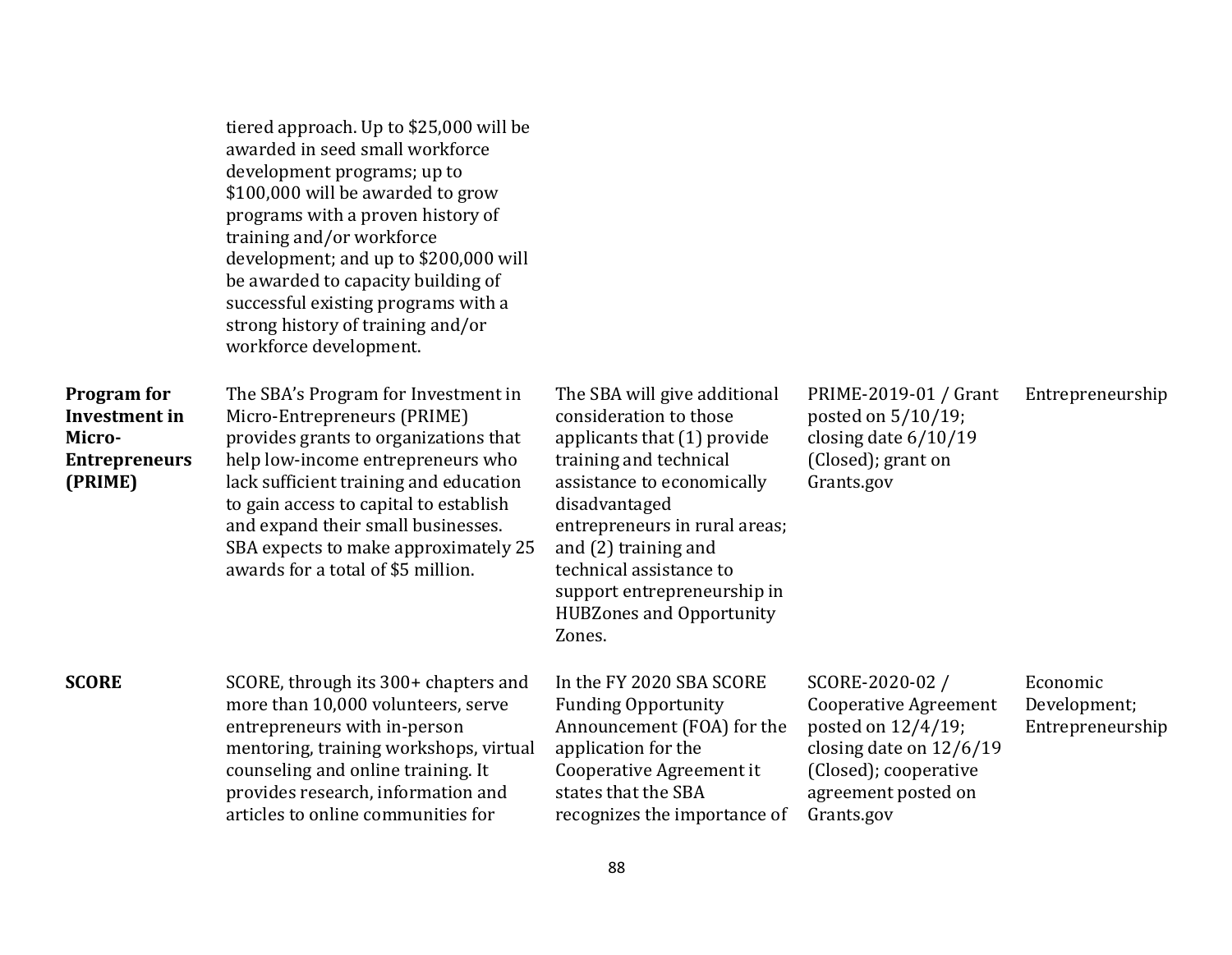veterans, women, millennial entrepreneurs, disaster recovery and minorities. SCORE has adapted its structure and services to meet the needs of the small business community in ever-changing economic conditions.

ensuring access to capital in Opportunity Zones. SCORE Chapters are critical to mentoring clients about access to capital and promoting small business growth; therefore, SCORE engagements with Opportunity Zones are critical to the economic development of distressed cities.

#### **Small Business Development Centers**

The SBDC program, a vital part of the entrepreneurial ecosystem that links the resources of Federal, State and local governments with that of the educational community and private sector, is the SBA's largest matching grant-funded program. The SBDCs, hosted by higher education institutions or state economic development organizations, deliver counseling and training focused on strategic and financial planning, business development, and cash flow management to small businesses and entrepreneurs across the country.

For the first time, SBA, through its Office of Entrepreneurial Development (OED), is requiring SBDCs to work with their respective SBA field offices to develop and execute an annual strategic plan to craft programs and outreach that leverage the expertise of state, local and tribal officials, chambers of commerce, lenders and other public and private entities with the goal of maximizing business development in their respective Opportunity Zones. Each Opportunity Zone plan must be submitted

- OSBCC-2020-02 / Grant posted on 10/1/19; closing date 10/31/19 (Closed); grant on Grants.gov
- OSBDC-2020-01 / Grant posted on 8/2/19; closing date 9/3/19 (Closed); grant on Grants.gov

Economic Development; Entrepreneurship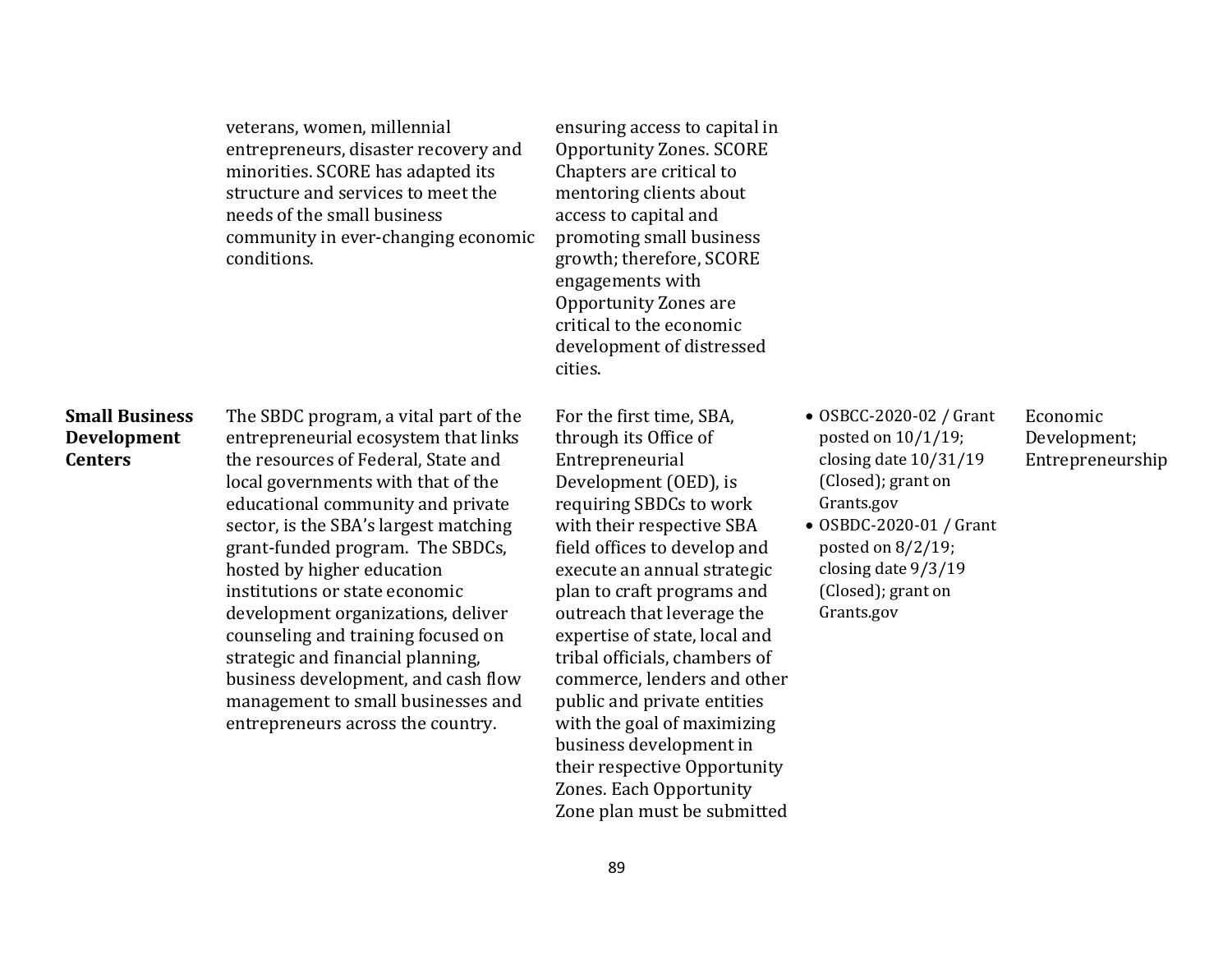to OED for approval, and each SBDC must also provide SBA with reports throughout the year that will document its efforts and progress in meeting its Opportunity Zone outreach goals.

**Women's Business Center (WBC) - Renewal Grant** 

The mission of the WBC Program is to act as the catalyst for providing indepth, substantive, outcome-oriented business services to women entrepreneurs, both nascent and established businesses, a representative number of which are socially and economically disadvantaged. This mission is accomplished through the award of financial assistance to private, 501(c) certified non-profit organizations to enable them to affect substantial economic impact in their communities, measured by outcomes such as successful business start-ups and capital infusion. There are currently over 100 centers in the WBC network.

SBA recognizes the importance of ensuring access to capital to Opportunity Zones so for the first time, WBCs will now be required to develop detailed outreach plans focusing on how they will encourage business development in Opportunity Zones. These plans should be developed in conjunction with the appropriate SBA Regional Administrator and SBA District Office and coordinated with state, local and tribal economic development officials, chambers of commerce, lenders and other public and private entities. Relatedly, in both their Semiannual and Final reports, each WBC must discuss how their

OWBO-2019-02 / Grant posted on 9/9/19; closing date 9/27/19 (Closed); grant on Grants.gov

Entrepreneurship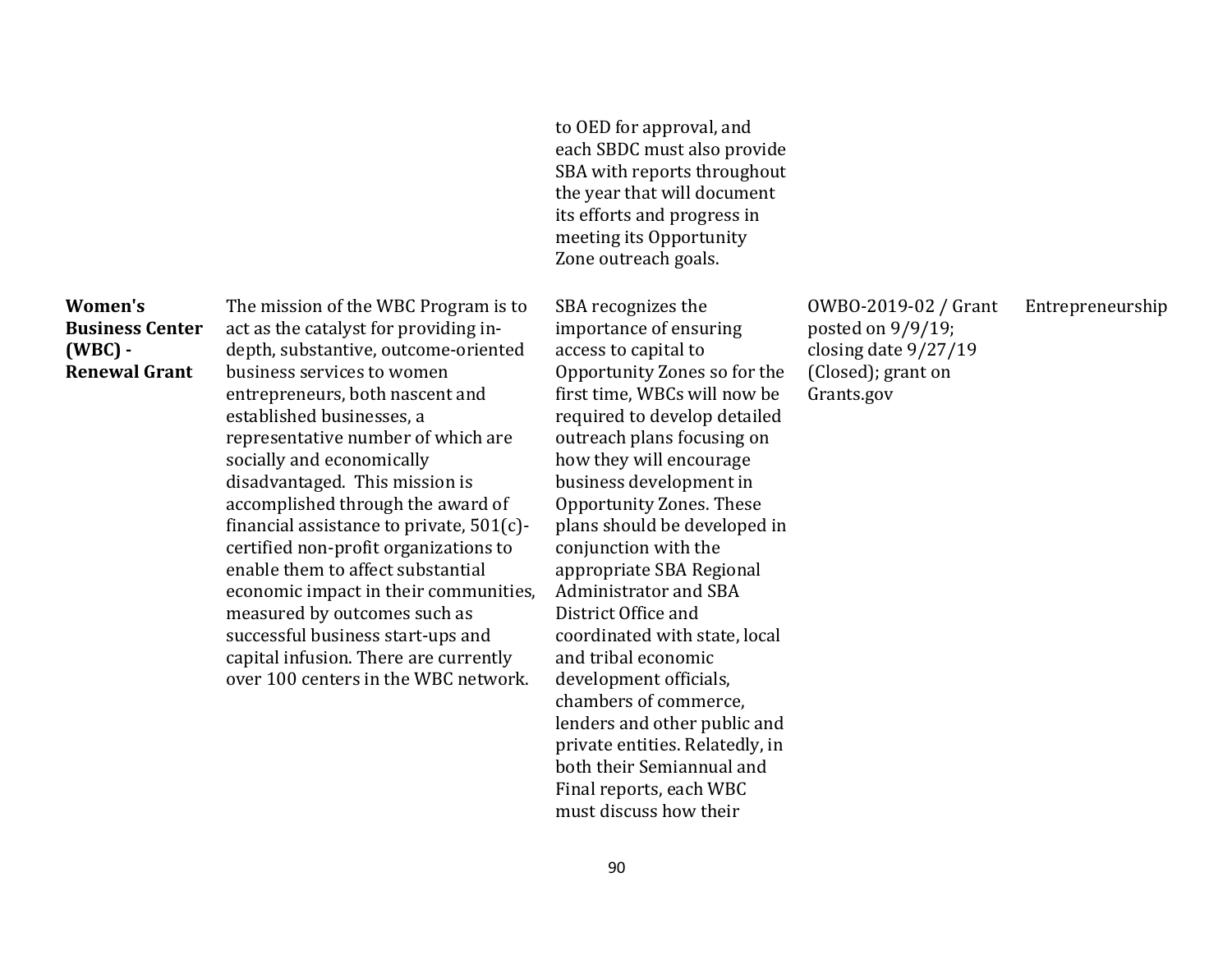outreach and business development efforts in Opportunity Zones helped the WBC achieve its performance metrics. The Final Report should also discuss the impact of Opportunity Zone partnership efforts on new business starts and capital infusion outcomes.

## **Environmental Protection Agency**

| <b>Environmental</b> | This program awards funds to deliver                                                                                                                                                                                                                                                                                                                                                                                                                                           | The 2019 grant guidelines    | EPA-OLEM-OBLR-19-01         | Education and |
|----------------------|--------------------------------------------------------------------------------------------------------------------------------------------------------------------------------------------------------------------------------------------------------------------------------------------------------------------------------------------------------------------------------------------------------------------------------------------------------------------------------|------------------------------|-----------------------------|---------------|
| <b>Workforce</b>     | Environmental Workforce                                                                                                                                                                                                                                                                                                                                                                                                                                                        | include an "other factor" to | / Grant posted on           | Workforce     |
| <b>Development</b>   | Development and Job Training                                                                                                                                                                                                                                                                                                                                                                                                                                                   | serve as a potential tie-    | $4/15/19$ ; closing date on | Development   |
| and Job              | programs that recruit, train, and place                                                                                                                                                                                                                                                                                                                                                                                                                                        | breaker for projects located | $6/10/19$ (Closed); grant   |               |
| <b>Training</b>      | local, unemployed and under-<br>employed residents with the skills<br>needed to secure full-time<br>employment in the environmental<br>field. While Environmental Workforce<br>Development and Job Training Grants<br>require training in brownfield<br>assessment and/or cleanup activities,<br>these grants also require that<br>Hazardous Waste Operations and<br>Emergency Response (HAZWOPER)<br>training be provided to all individuals<br>being trained. EPA encourages | in Opportunity Zones.        | on Grants.gov               |               |
|                      | applicants to develop their curricula                                                                                                                                                                                                                                                                                                                                                                                                                                          |                              |                             |               |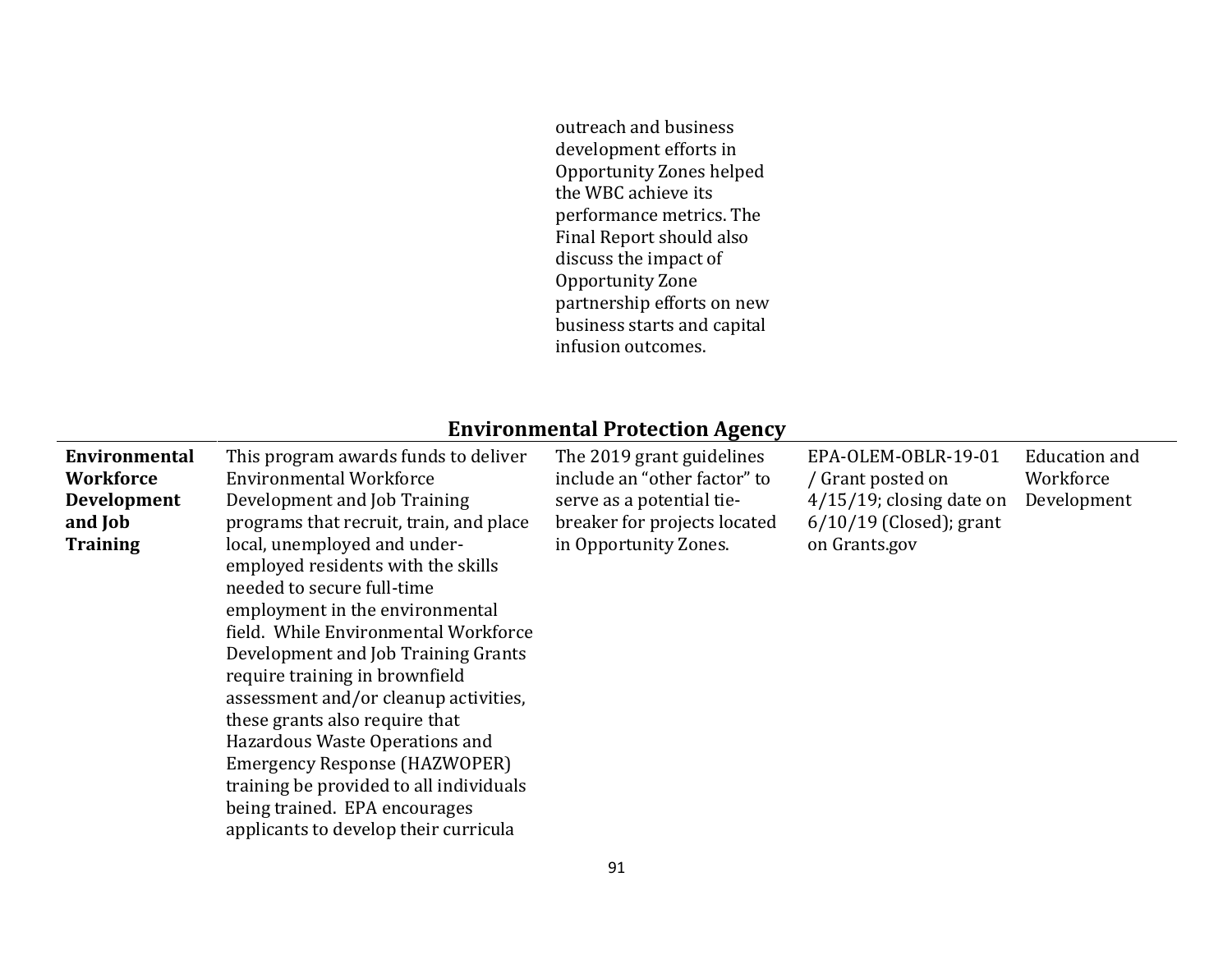based on local labor market assessments and employers' hiring needs, while also delivering comprehensive training that results in graduates securing multiple certifications.

**Guidelines for Brownfields Assessment Grants** 

The program awards funds to assess brownfield sites.

- In order to receive the maximum points for a section of the proposal, the 2020 grant guidelines require the proposed project to either be in an Opportunity Zones or the proposed project / revitalization plan will help spur economic growth within an Opportunity Zone. The FY 2020 grant proposal guidelines have been released and include language that would give additional ranking points to applications for site specific locations in Opportunity Zones or that would directly spur redevelopment in an Opportunity Zone.
- EPA-OLEM-OBLR-19-05 / Grant posted on 10/10/19; closing date on 12/3/19 (Closed); grant on Grants.gov
- EPA-OLEM-OBLR-18-06 / Grant posted on 11/29/18; closing date on 1/31/19 (Closed); grant on Grants.gov
- Safe Neighborhoods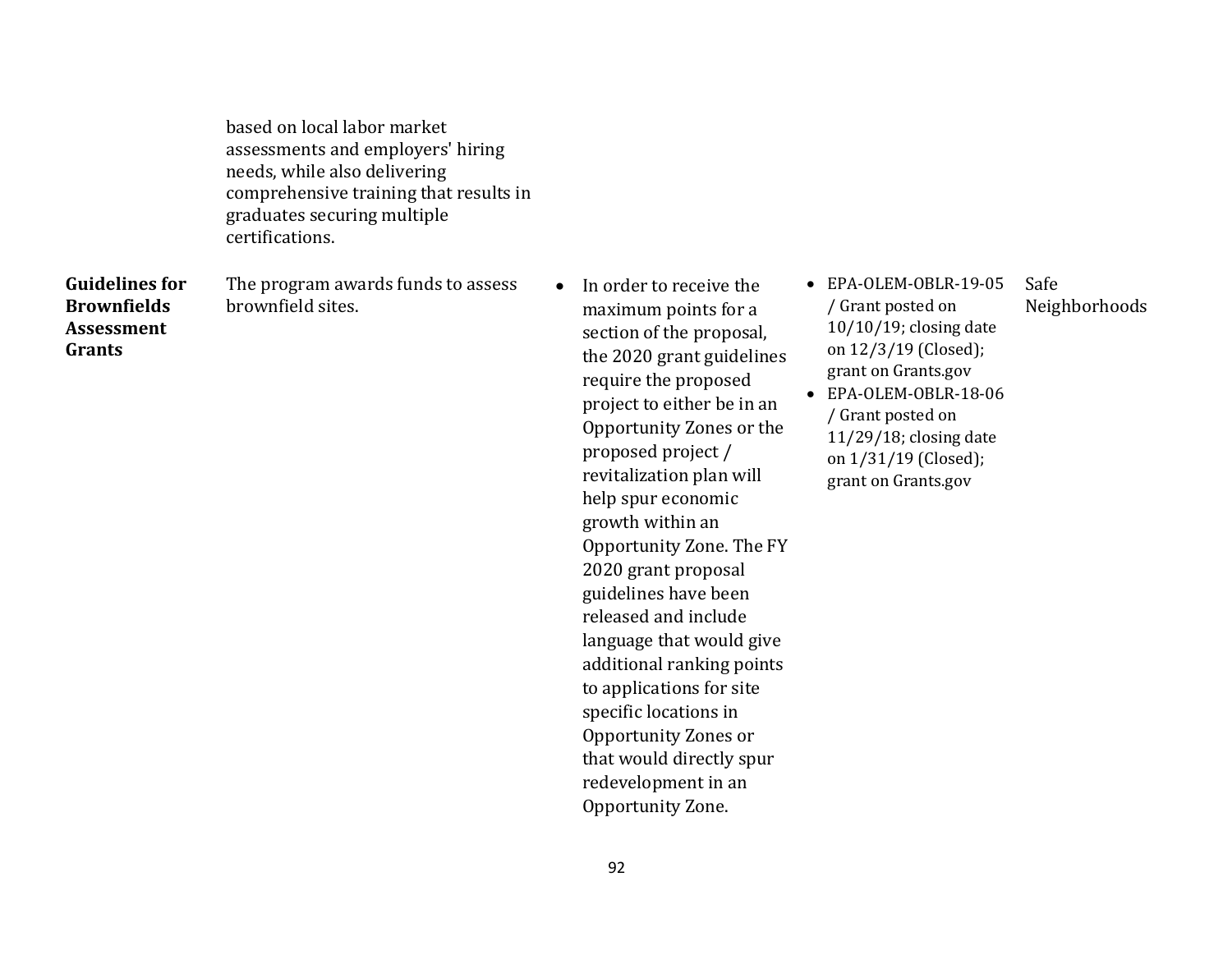**Guidelines for Brownfields Cleanup Grants** 

The program awards funds to clean up • brownfield sites.

• The 2019 grant guidelines included an "other factor" to serve as a potential tie-breaker for projects located in Opportunity Zones.

 In order to receive the maximum points for a section of the proposal, the 2020 grant guidelines require the proposed project to either be in an Opportunity Zones or the proposed project / revitalization plan will help spur economic growth within an Opportunity Zone. The FY 2020 grant proposal guidelines have been released and include language that would give additional ranking points to applications for site specific locations in Opportunity Zones or that would directly spur redevelopment in an Opportunity Zone.

 EPA-OLEM-OBLR-19-07 / Grant posted on 10/10/19; closing date on 12/3/19 (Closed); grant on Grants.gov

Safe

Neighborhoods

 EPA-OLEM-OBLR-18-07 / Grant posted on 11/29/18; closing date on 1/31/19 (Closed); grant on Grants.gov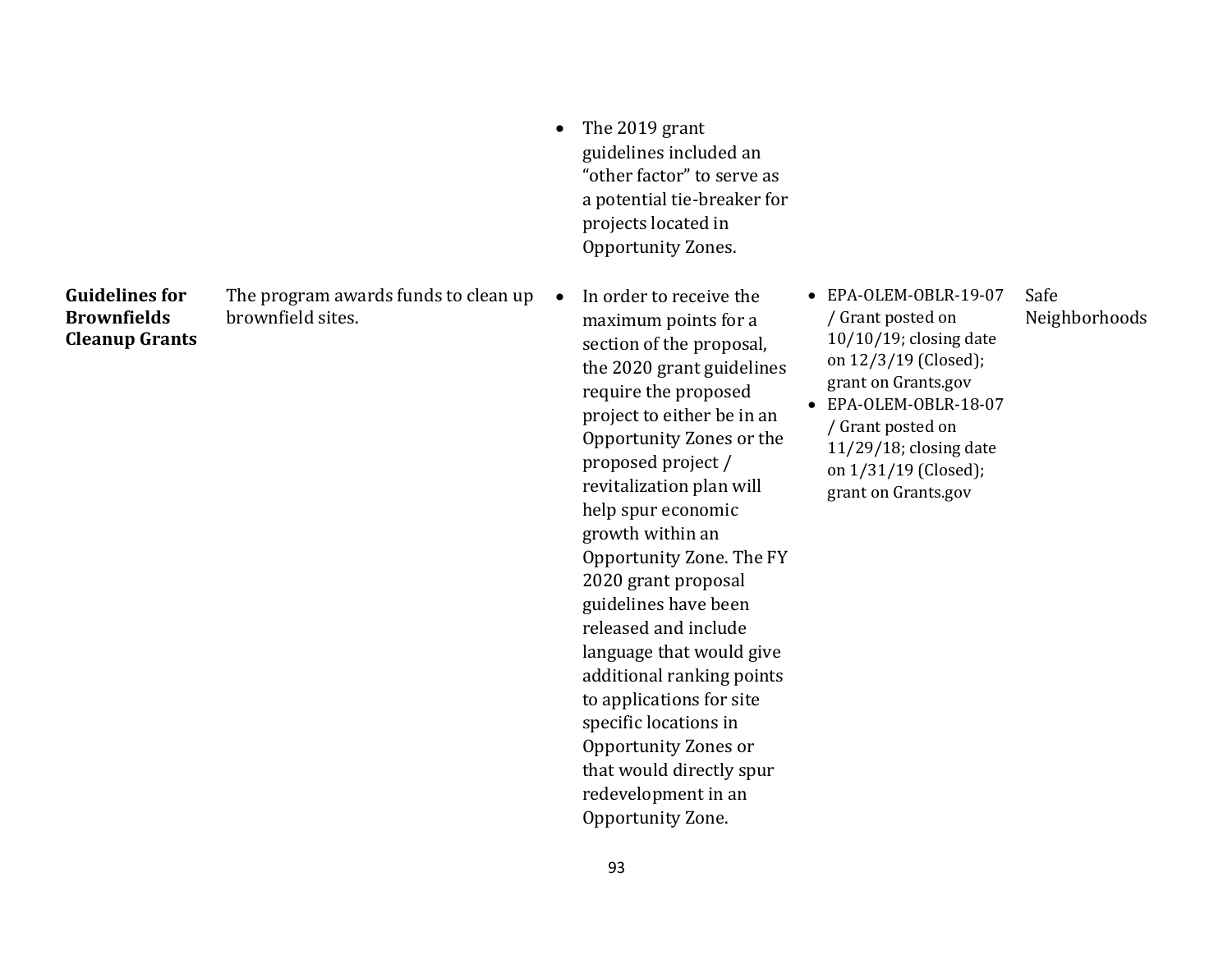|                                                                                            |                                                                                                                                                                                                                                                               | The 2019 grant<br>guidelines included an<br>"other factor" to serve as<br>a potential tie-breaker for<br>projects located in<br>Opportunity Zones.                                                                                                                                                                                                                                                                                                                                                                                               |                                                                                                                      |                       |
|--------------------------------------------------------------------------------------------|---------------------------------------------------------------------------------------------------------------------------------------------------------------------------------------------------------------------------------------------------------------|--------------------------------------------------------------------------------------------------------------------------------------------------------------------------------------------------------------------------------------------------------------------------------------------------------------------------------------------------------------------------------------------------------------------------------------------------------------------------------------------------------------------------------------------------|----------------------------------------------------------------------------------------------------------------------|-----------------------|
| <b>Guidelines for</b><br><b>Brownfields</b><br><b>Multipurpose</b><br>(MP) Grants          | The program awards funds to assess<br>and clean up brownfield sites.                                                                                                                                                                                          | The 2019 grant guidelines<br>include an "other factor" to<br>serve as a potential tie-<br>breaker for projects located<br>in Opportunity Zones.                                                                                                                                                                                                                                                                                                                                                                                                  | EPA-OLEM-OBLR-18-08<br>/ Grant posted on<br>$11/29/18$ ; closing date<br>on 1/31/19 (Closed);<br>grant on Grants.gov | Safe<br>Neighborhoods |
| <b>Guidelines for</b><br><b>Brownfields</b><br><b>Revolving Loan</b><br><b>Fund Grants</b> | The program awards funds to<br>capitalize on the Revolving Loan Fund<br>(RLF) that provides loans and<br>subgrants to eligible entities to carry<br>out cleanup activities at brownfield<br>sites contaminated with hazardous<br>substances and/or petroleum. | In order to receive the<br>maximum points for a<br>section of the proposal, the<br>2020 grant guidelines<br>require the proposed project<br>to either be in an<br>Opportunity Zones or the<br>proposed project /<br>revitalization plan will help<br>spur economic growth<br>within an Opportunity Zone.<br>The FY 2020 grant proposal<br>guidelines have been<br>released and include<br>language that would give<br>additional ranking points to<br>applications for site specific<br>locations in Opportunity<br>Zones or that would directly | EPA-OLEM-OBLR-19-06<br>/ Grant posted on<br>$10/10/19$ ; closing date<br>$12/3/19$ (Closed); grant<br>on Grants.gov  | Safe<br>Neighborhoods |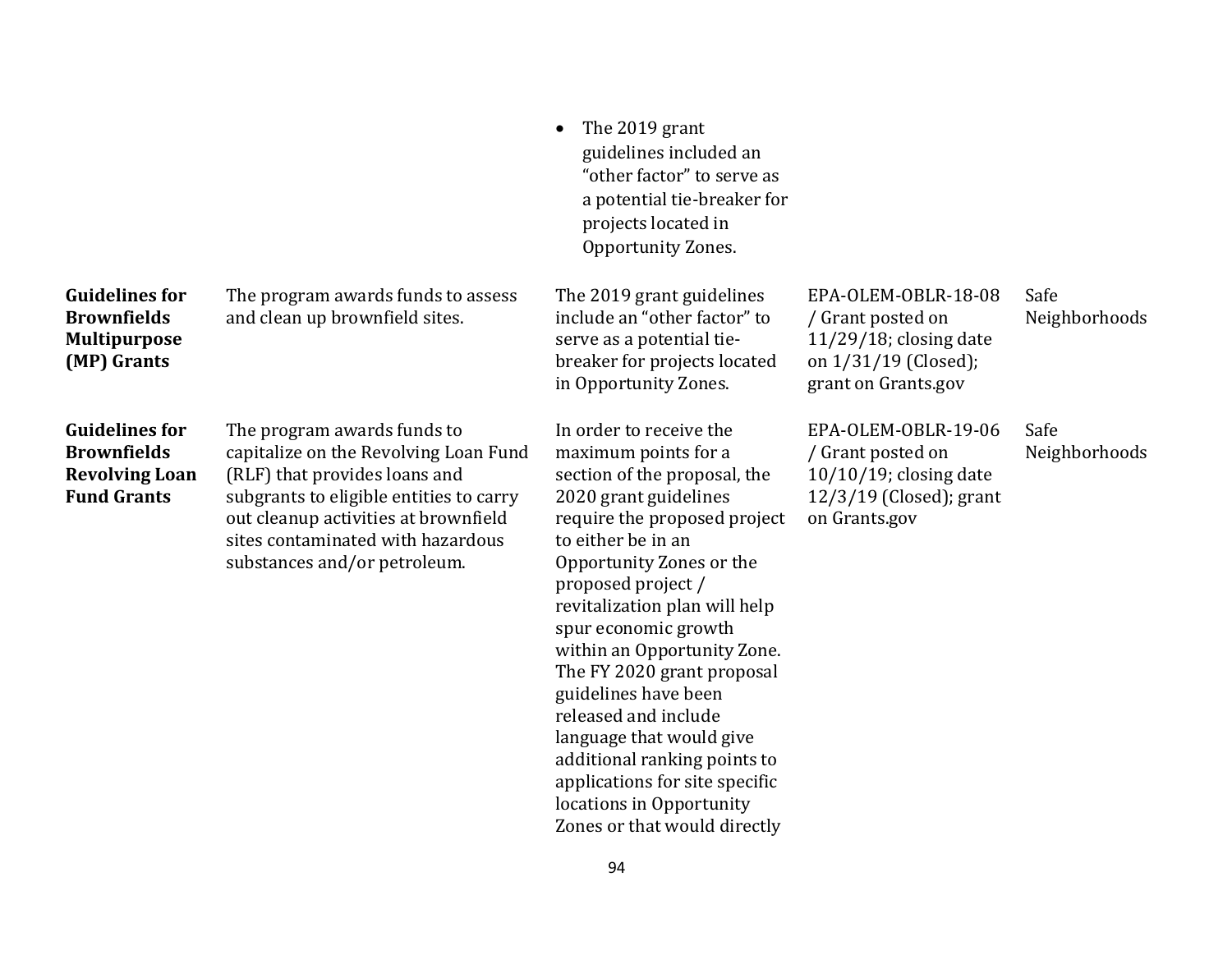#### spur redevelopment in an Opportunity Zone.

#### **Local Foods, Local Places**

Local Foods, Local Places helps communities revitalize neighborhoods through development of local food systems. The program was supported by the U.S. Department of Agriculture, the U.S. Environmental Protection Agency, and the Northern Border Regional Commission. Local Foods, Local Places aims to support projects that do all of the following: create livable, walkable, economically vibrant main streets and mixed-use neighborhoods; boost economic opportunities for local farmers and main street businesses; and improve access to healthy, local food, especially among disadvantaged populations. The program will provide selected communities planning assistance that centers around a two-day community workshop. At the workshop, a team of experts will help community members develop an implementable action plan that promotes local food and neighborhood revitalization.

Communities with projects located in federally designated Opportunity Zones will receive special consideration this round. Highest consideration will be given to those communities who can identify how Local Foods, Local Places assistance will leverage the Opportunity Zone designation to support implementation of the resulting action plan.

See website for information. Applications are due on 9/30/19 by 5 PM EST (Closed). https://www.epa.gov/s martgrowth/localfoods-local-places-2019- 2020 application#eligibility

Economic Development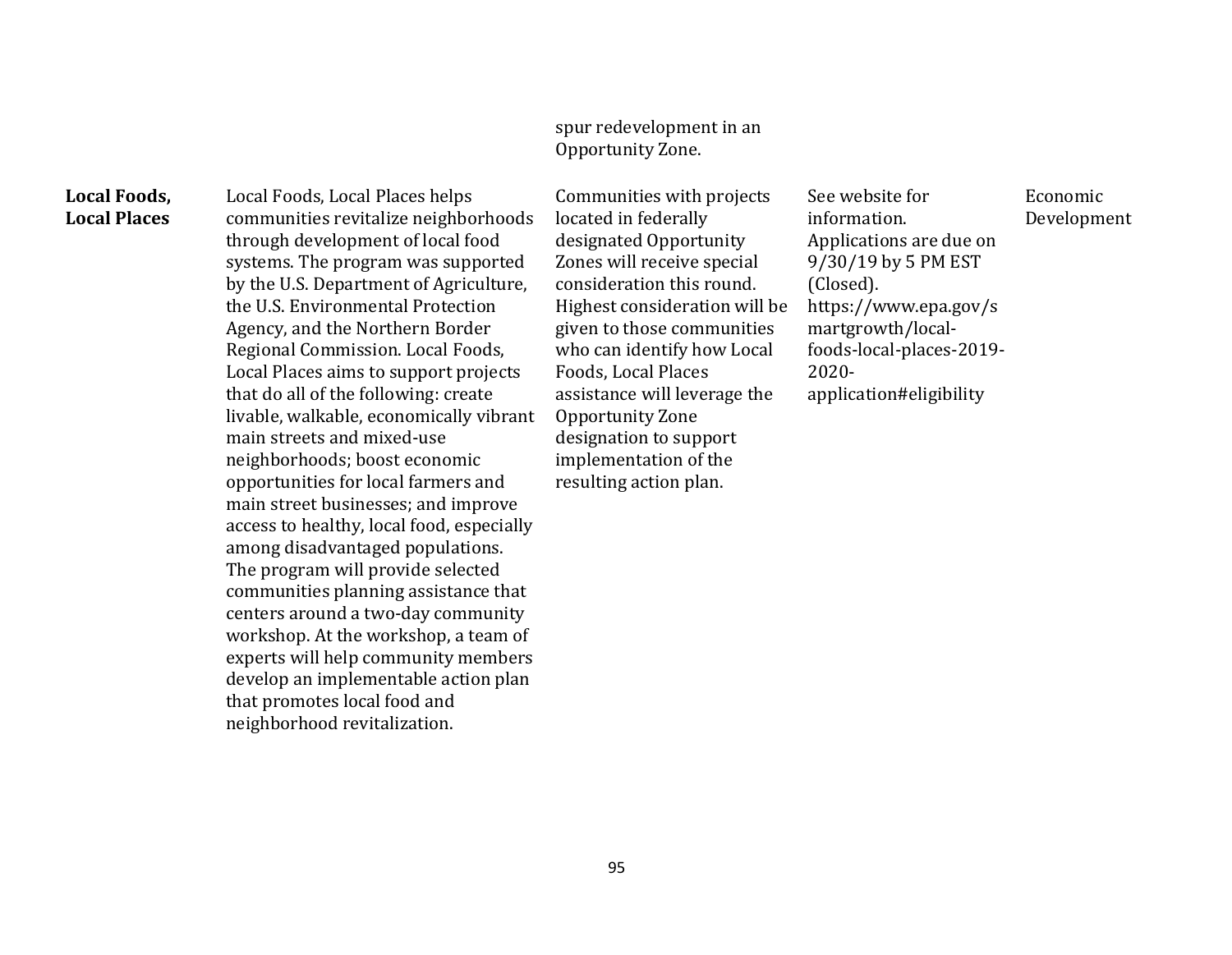## **Appalachian Regional Commission**

| Partnerships for<br><b>Opportunity</b><br>and Workforce<br>Economic | Invests into Appalachia's coal-<br>impacted communities to build a<br>competitive workforce, enhance access<br>to and use of broadband services, | The 2019 grant guidelines<br>include an "other factor" to<br>serve as a potential tie-<br>breaker for projects located | The FY 2020 POWER<br>FPP has not yet been<br>released. It will be<br>released in the first | Economic<br>Development |
|---------------------------------------------------------------------|--------------------------------------------------------------------------------------------------------------------------------------------------|------------------------------------------------------------------------------------------------------------------------|--------------------------------------------------------------------------------------------|-------------------------|
| <b>Revitalization</b><br>(POWER)                                    | foster entrepreneurial activities,<br>develop industry clusters in<br>communities, and strengthen<br>substance abuse responses.                  | in Opportunity Zones.                                                                                                  | quarter of 2020.<br>https://www.arc.gov/op<br>portunityzonesinappalac<br>hia.asp           |                         |

## **Delta Regional Authority**

| State's           | SEDAP makes strategic investments       | DRA closed the SEDAP          | See DRA announcement    | Economic    |
|-------------------|-----------------------------------------|-------------------------------|-------------------------|-------------|
| Economic          | into economic and community             | funding cycle on May 31,      | made on 4/19/19:        | Development |
| Development       | development projects across the         | 2019 (will reopen in 2020)    | https://dra.gov/newsro  |             |
| <b>Assistance</b> | Mississippi River Delta region.         | and is allowing up to 10% of  | om/press-               |             |
| Program           | Seventy-five percent of these funds are | each state's SEDAP allocation | release/chairman-       |             |
| (SEDAP)           | invested in economically distressed     | to provide grants for rural   | caldwell-meets-with-    |             |
|                   | counties/parishes and fifty percent of  | and economically distressed   | president-trump-white-  |             |
|                   | these funds are invested into basic     | communities to develop        | house-opportunity-and-  |             |
|                   | public infrastructure and               | Opportunity Zone              | re/ and SEDAP           |             |
|                   | transportation improvements with the    | investment prospectuses.      | Guidelines:             |             |
|                   | remaining being directed to workforce   |                               | https://dra.gov/images/ |             |
|                   | development and business                |                               | uploads/content_files/2 |             |
|                   | development/entrepreneurship.           |                               | 019_SEDAP_Manual.pdf    |             |
|                   |                                         |                               |                         |             |

# **Northern Border Regional Commission**

| <b>State Economic</b> | This program awards grants to      | Preference points for | Application due date is | Economic    |
|-----------------------|------------------------------------|-----------------------|-------------------------|-------------|
| and                   | programs and projects that improve | projects located in   | $5/10/19$ (Closed).     | Development |